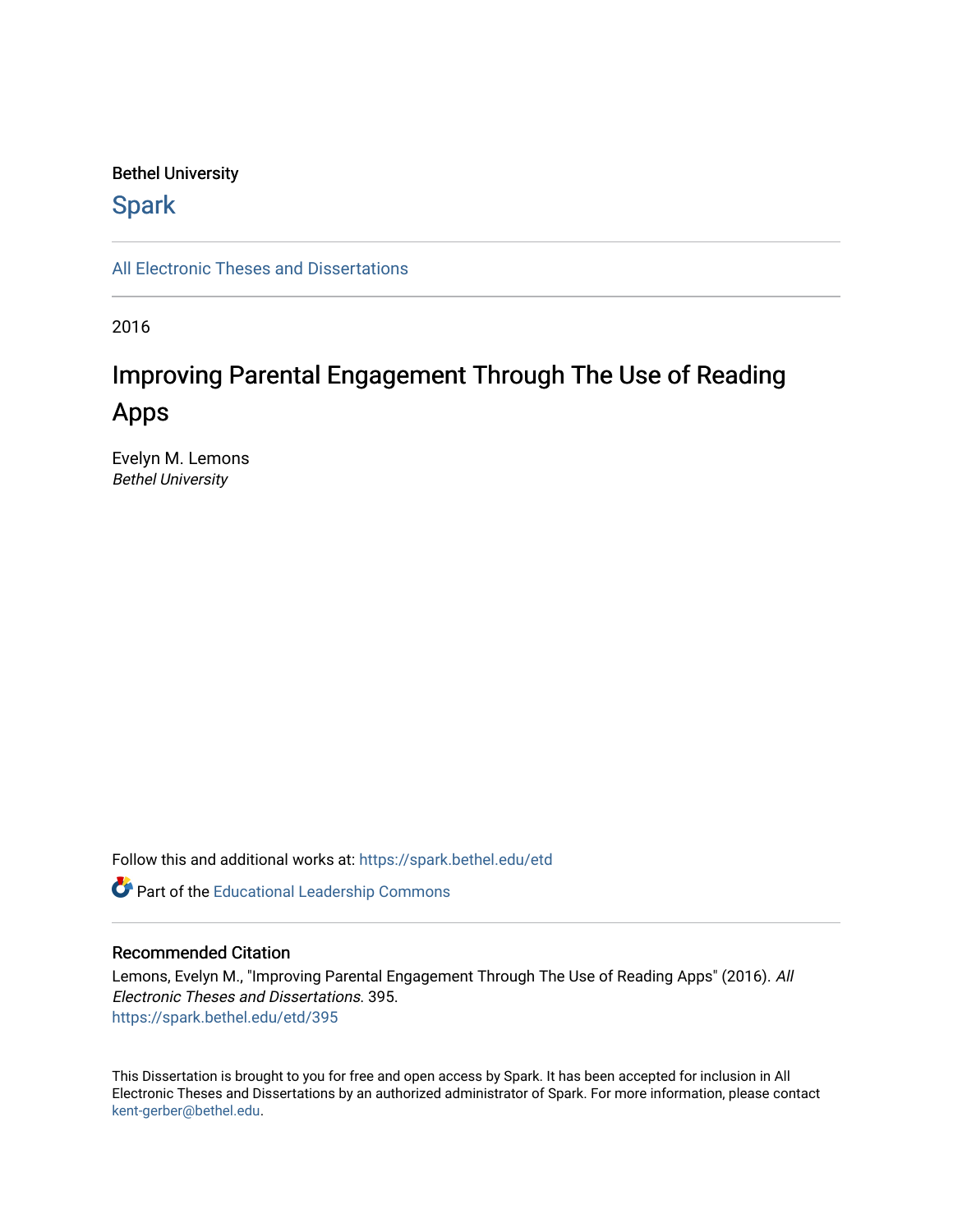### IMPROVING PARENTAL ENGAGEMENT THROUGH THE USE OF READING APPS

Evelyn McAdams Lemons

A dissertation submitted to the faculty of Bethel University in partial fulfillment of the requirements for the degree of Doctor of Education.

> Saint Paul, MN 2016

> > Approved by:

Advisor: Dr. Michael Lindstrom

Reader: Dr. Robert Johnson

Reader: Dr. Emily Mertes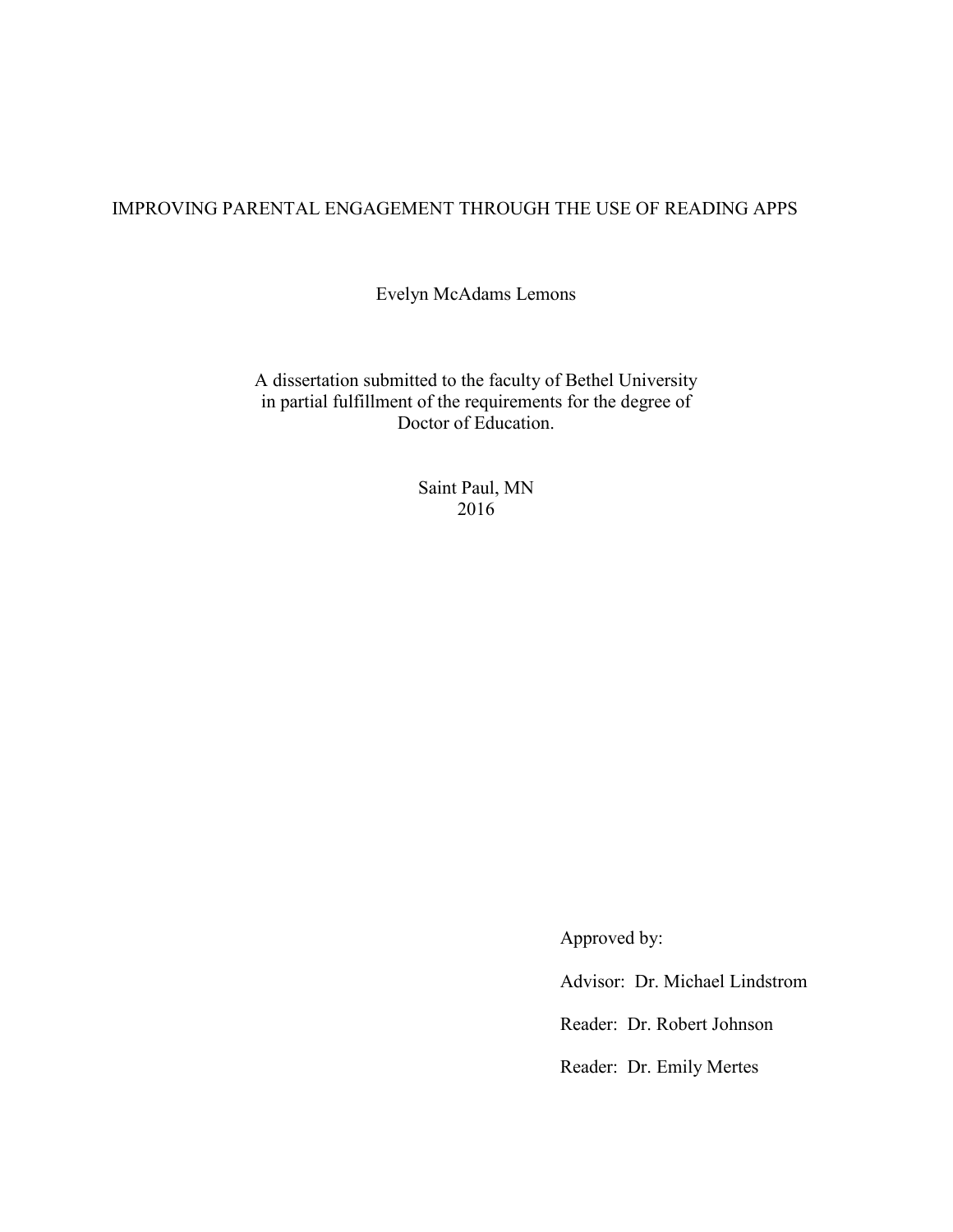## © 2016

## Evelyn McAdams Lemons

## ALL RIGHTS RESERVED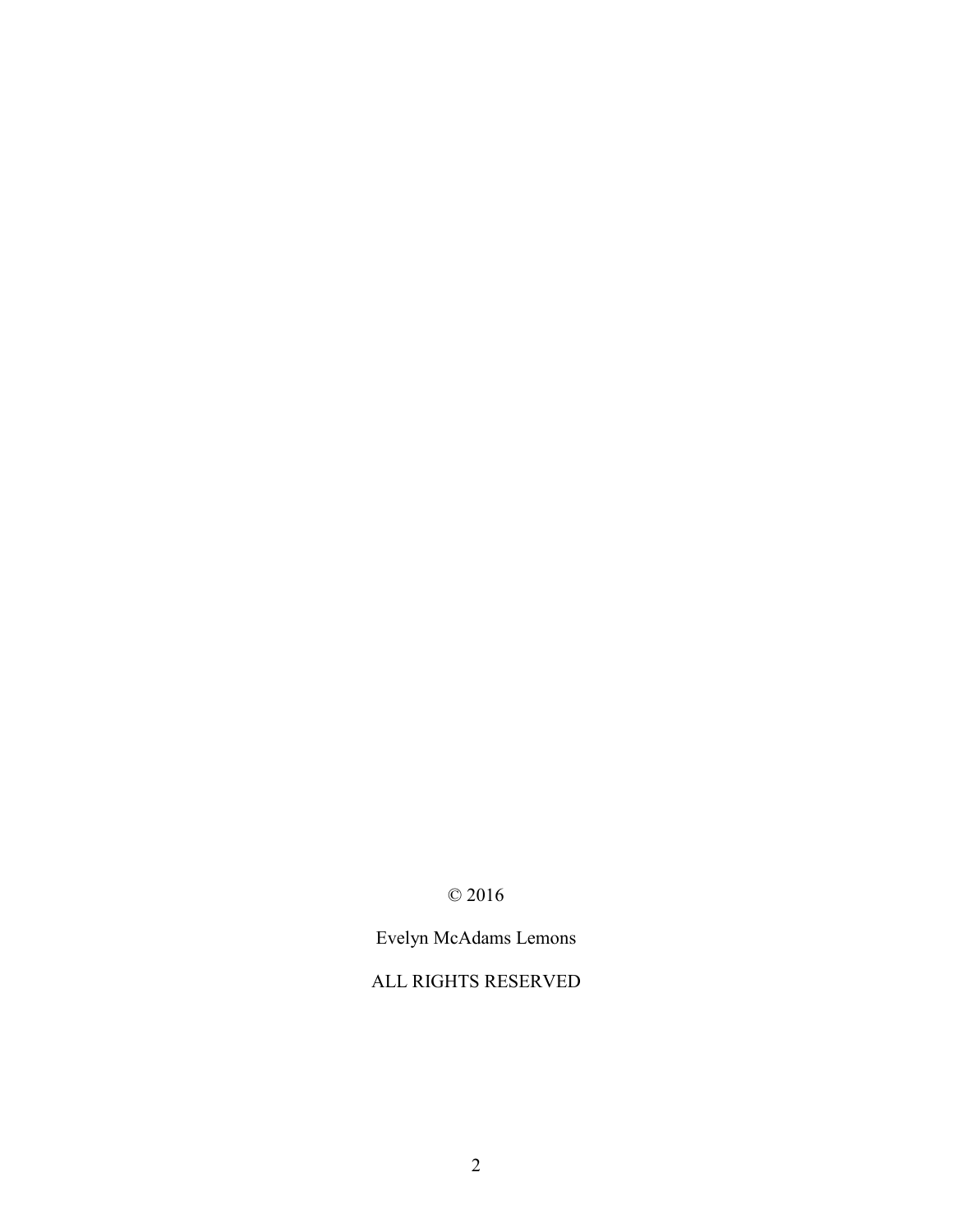#### Abstract

A qualitative case study was conducted in a rural Title I school in the Piedmont of North Carolina using a pre and post-intervention survey and participant interviews, during the summer of 2016. The intervention was a workshop for parents to show them how to use online reading apps at home to help their child with reading. The goal was to determine if that workshop would improve parental engagement. The study found that the one time offering of the workshop for parents did improve parental engagement. The summary of the findings for the study are described in chapter four. Practical recommendations that can be widely used in schools by both principals and teachers and also by future researchers are shared in chapter five.

The intervention was a one-time workshop for parents taught in the computer laboratory of the school. The workshop was taught by two first grade teachers. The content of the workshop was very specific and hands-on for parents, and the subject was to demonstrate the "top ten reading tools" that parents could use at home and provide an explanation of why parents should continue this important work through the summer. For the study, the researcher used a pre-intervention survey, post-intervention survey, then face-to-face interviews with the participants one month after the workshop to collect data on how useful the information was to the parents and to see if their level of parental engagement had changed after having one month to practice what they had learned. The study began one week before the end of the school year to engage parents at home over the summer.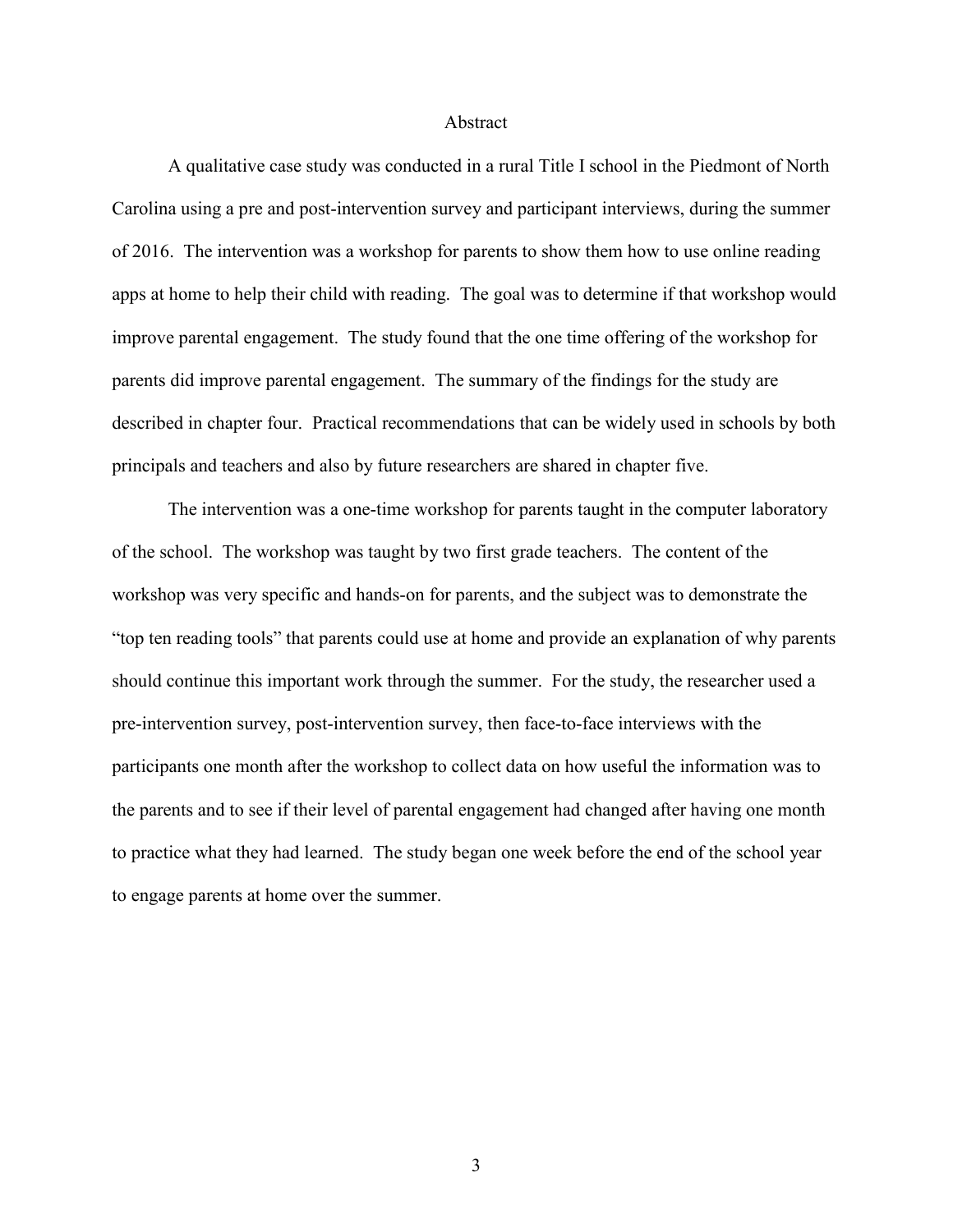#### Dedication

This dissertation is dedicated in memory of my parents Howard Haley McAdams, Sr. and Dorothy Evelyn McAdams, who taught me to use the gifts the Lord has given me to help all the people I can by their faithful example. Their faith in me launched me into my career as a college student unafraid to face the future when I left home for college right after I had just turned 18 years old. This degree concludes my fourth college degree. All these years later, at the age of 51, I still thank the Lord for the lessons my parents taught me in hard work, faith, love, persistence, endurance and hope for a better day. In honor of my husband Jeffrey Lemons who has sacrificed much time with me while I worked on this advanced degree. His encouragement and patience with this whole process has been steadfast from the beginning to the end and I am so blessed and thankful to have had his support at home.

Also in honor of our son Joey Lemons and daughter-in-law Katie Lemons. Both Joey and Katie have been cheering me on through the years of going back to school and congratulating me on the small successes along the way.

In honor of my siblings Ronnie McAdams, Connie McAdams Howard Haley McAdams, Jr. and Della McAdams Reeves.

In memory also of my father-in-law Cleo Lemons and in honor of my mother-in-law Ruby Lemons.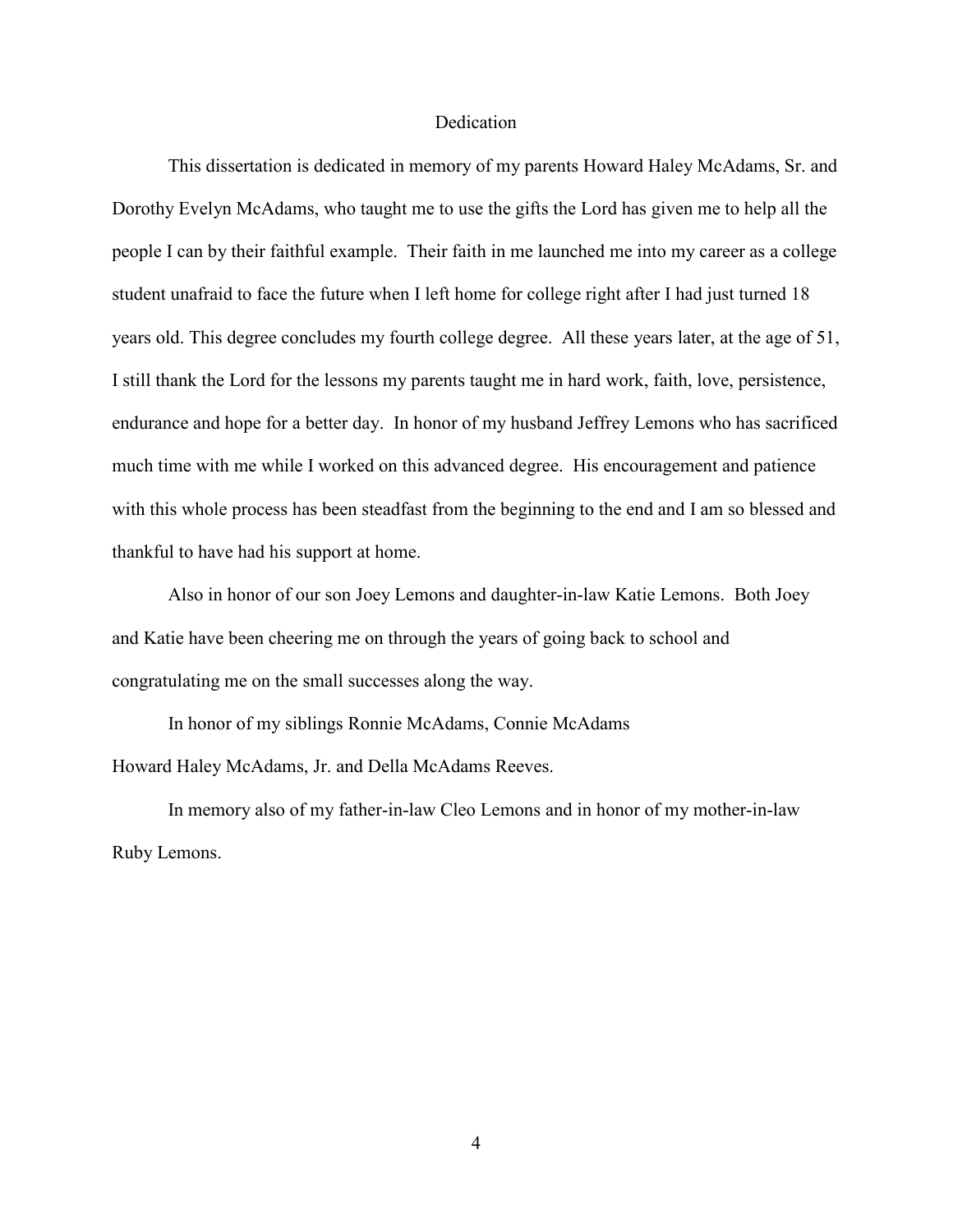#### Acknowledgments

Dissertation Committee: Advisor, Dr. Michael Lindstrom, Dr. Emily Mertes,

Dr. Robert Johnson

Professional Mentors: Dr. David Fonseca, Dr. Brad Rice, Principal Robert Kennedy, Principal Rhonda Jackson, Principal Nichole Rose, Principal Melissa Costin, Principal Nathan Rasey, Principal Jeff Boyles, Principal Eugene Lyons, Ronnie Mendenhall, Mrs. Katie Lemons

Former Teachers: Mr. Tommy Leonard who taught me in Horticulture at Orange High School and encouraged me to excel in the Future Farmers of America. When he retired, it was my honor to fill his position for three years at Orange High School until I went through a call to full time ministry and went back to school, and then became a full time pastor. Mr. Charles Watters who taught me in the sixth grade to pursue excellence, never give up and treat everyone with respect.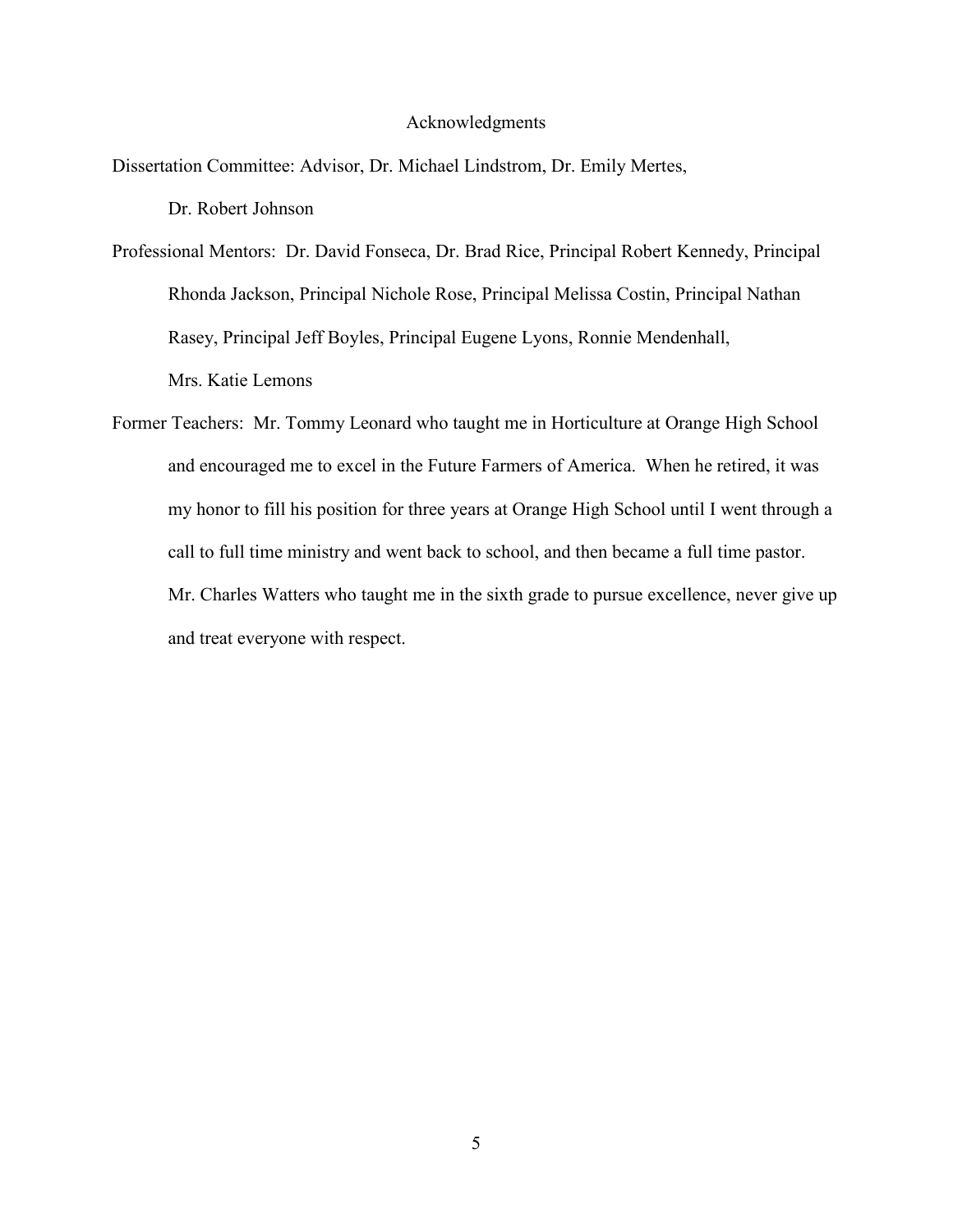| Legislation Impacting Parental Engagement on the State level in North Carolina 33 |  |
|-----------------------------------------------------------------------------------|--|

### Table of Contents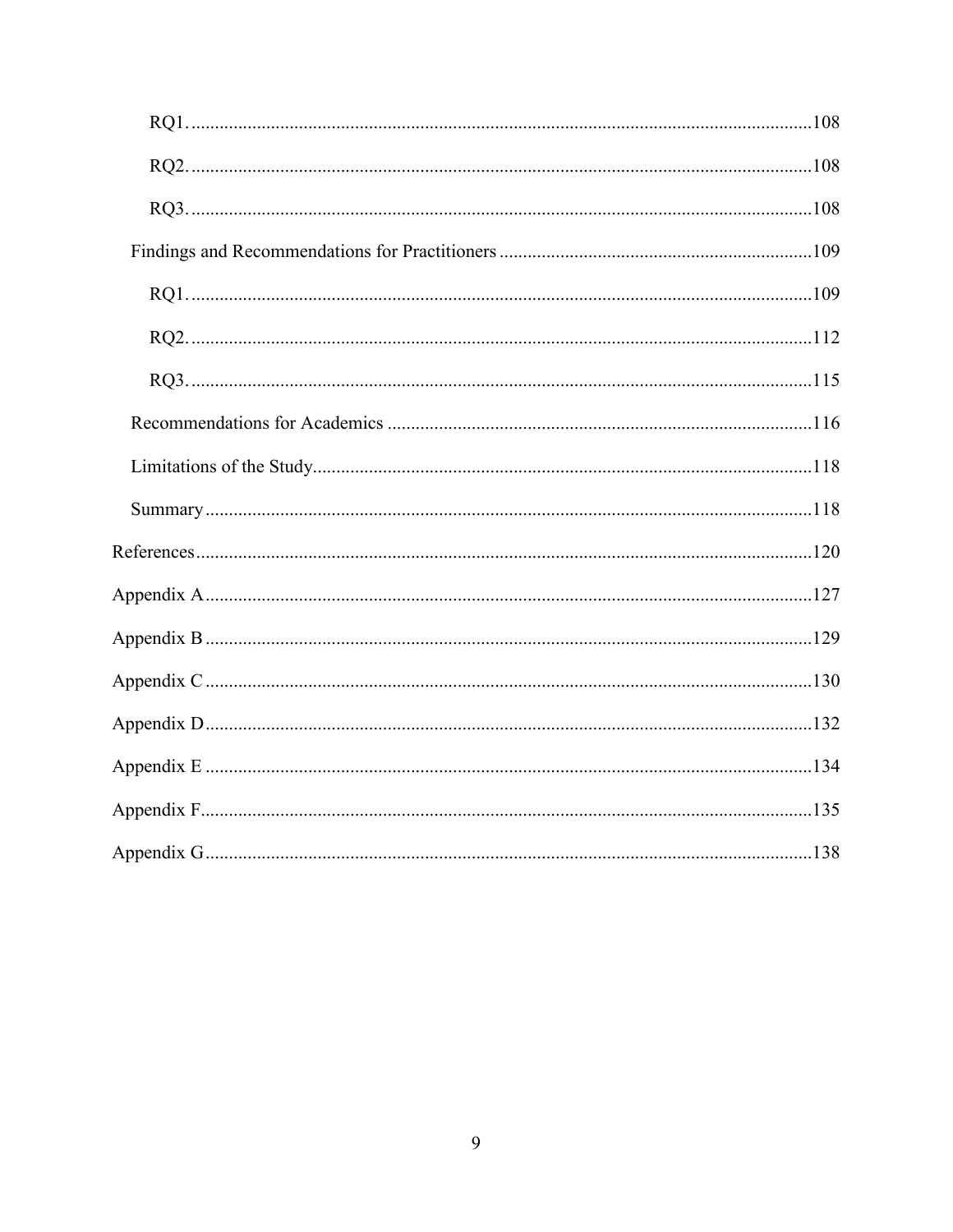### List of Tables

<span id="page-10-0"></span>

| 4.9 RQ3 Post-Intervention Q15 and Post-Intervention Q17 Time Given on Apps 98 |  |
|-------------------------------------------------------------------------------|--|
|                                                                               |  |
| 4.11 RQ3 Parent Interview Q19 Additional Comments by the Parents 102          |  |
|                                                                               |  |
|                                                                               |  |
|                                                                               |  |
|                                                                               |  |
|                                                                               |  |
|                                                                               |  |
|                                                                               |  |
|                                                                               |  |
|                                                                               |  |
|                                                                               |  |
|                                                                               |  |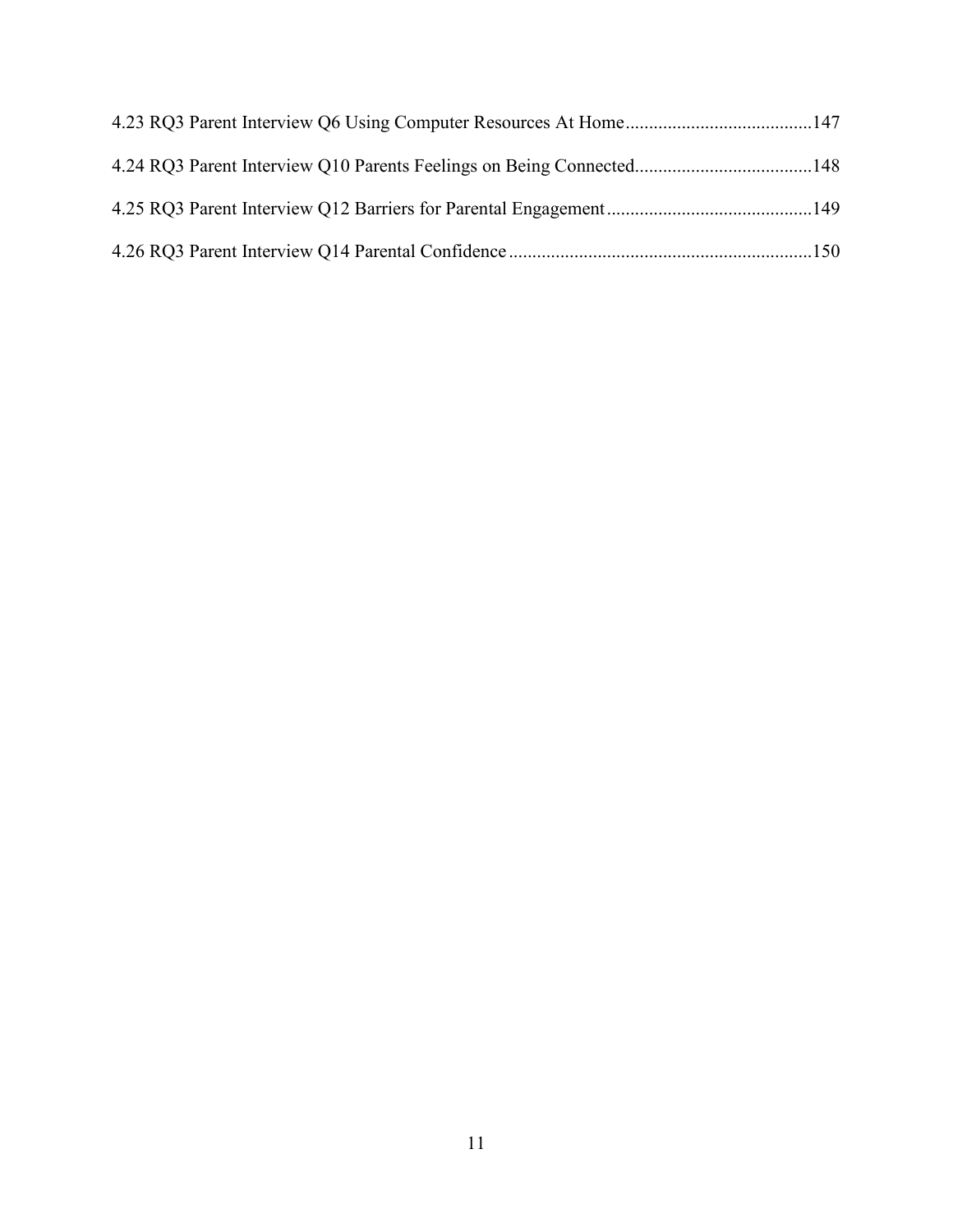#### List of Abbreviations and Pseudonyms

- <span id="page-12-0"></span>AR Accelerated Reading
- SES Socio-Economic Status
- BOG Beginning of Grade: score on reading achievement test
- EOG End of Grade: score on reading achievement test
- BOG Beginning of grade score: Level 3 proficiency in reading
- BOG Beginning of grade score reading achievement test
- EOG End of grade score on reading achievement test
- Lyons Elementary Pseudonym for the selected school for the study, rural elementary school in the Piedmont of North Carolina
- Green School District Pseudonym for the selected district for the Piedmont of North Carolina
- Superintendent One Retired superintendent pseudonym
- Superintendent Two Current superintendent pseudonym
- Principal One Pseudonym Lyons Elementary Principal
- Principal Two High School principal in the Green District pseudonym
- NCLB No Child Left Behind
- RTA Read to Achieve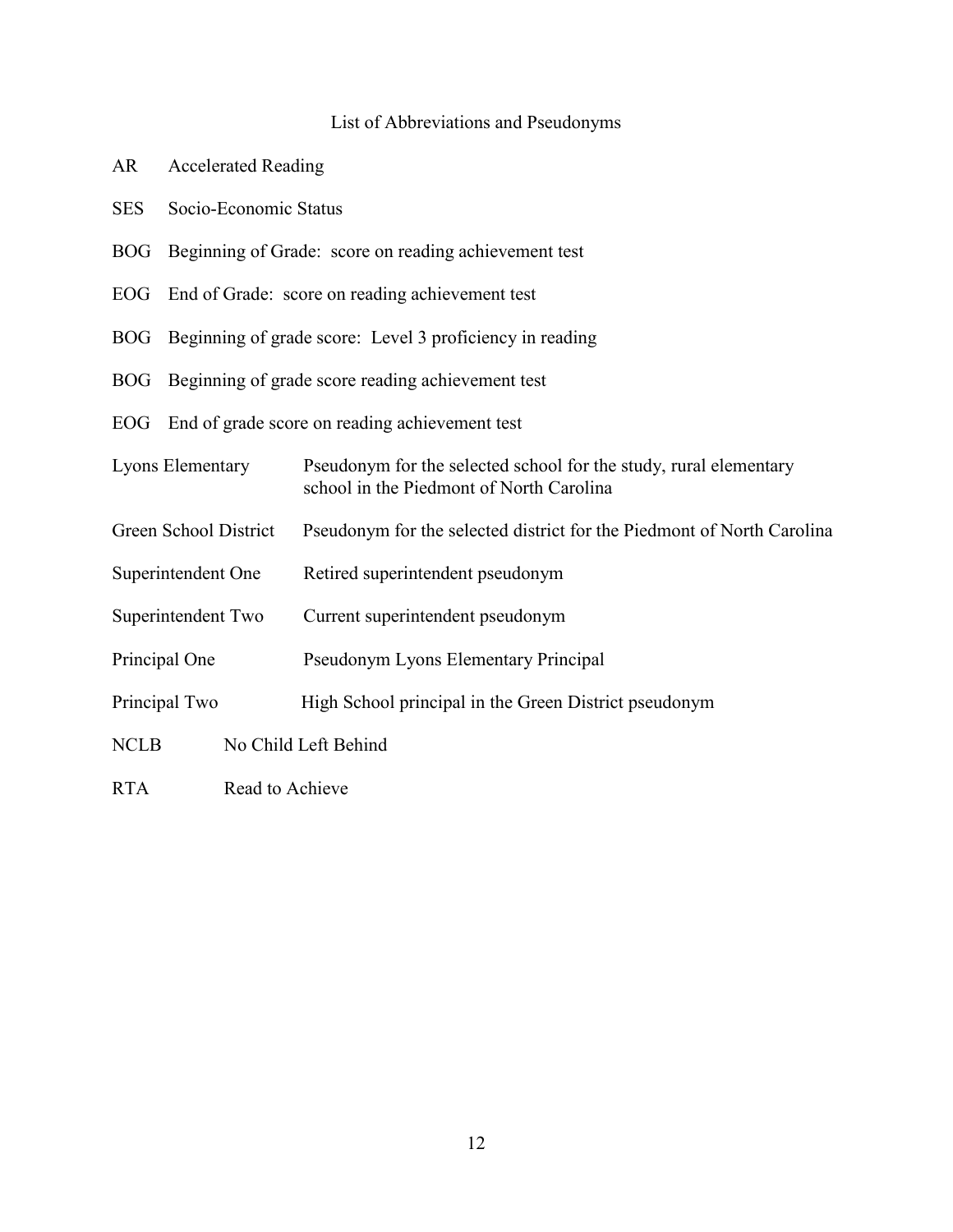#### **Chapter I: Introduction**

#### <span id="page-13-1"></span><span id="page-13-0"></span>**Introduction to the Problem**

The importance of reading and the 2016 state of reading achievement in North Carolina in grade three is the topic to be explored for the background of this study. Almost half of grade three students in North Carolina were not able to read at grade level by the end of the 2014-2015 school year. The most recent state law to address this concern in reading education is North Carolina's House Bill 950, Session Law 2012-142. Teachers and school administrators are working hard to help children in North Carolina read at grade level, yet there is still a great need with nearly 40% of students in the state currently reading below grade level in third grade. For the school year of 2014-2015, there were 70,148 third grade students who demonstrated reading proficiency on Beginning of Grade Reading Test Level 3 (BOG3), End of Grade Reading Test (EOG), or the End of Grade Reading Test Level 3 (EOG3). These are the reading tests administered at the beginning of grade 3 (BOG) and at the end of grade 3 (EOG) that are used by the state of North Carolina to determine if a student is reading at a level of mastery that the state considers proficient. Students were able to retest where he/she scored Level 2 or lower, which put the state at 59.3% of third graders reading on the level of proficiency (NCDPI, 2016). There are five levels that the reading scores are scored and rated for proficiency. Level 1 and Level 2 are considered below an acceptable rate of proficiency. Level 3 is acceptable. Level 4 and Level 5 are strong levels of proficiency. For a student to be at grade level they need to be reading at a Level 3 or above. The Green School District during 2014-2015 had 263 third grade students with a reading proficiency level of 60% at EOG. Green School District is in close alignment with the scores for the state in reading which both stand in need for great improvement in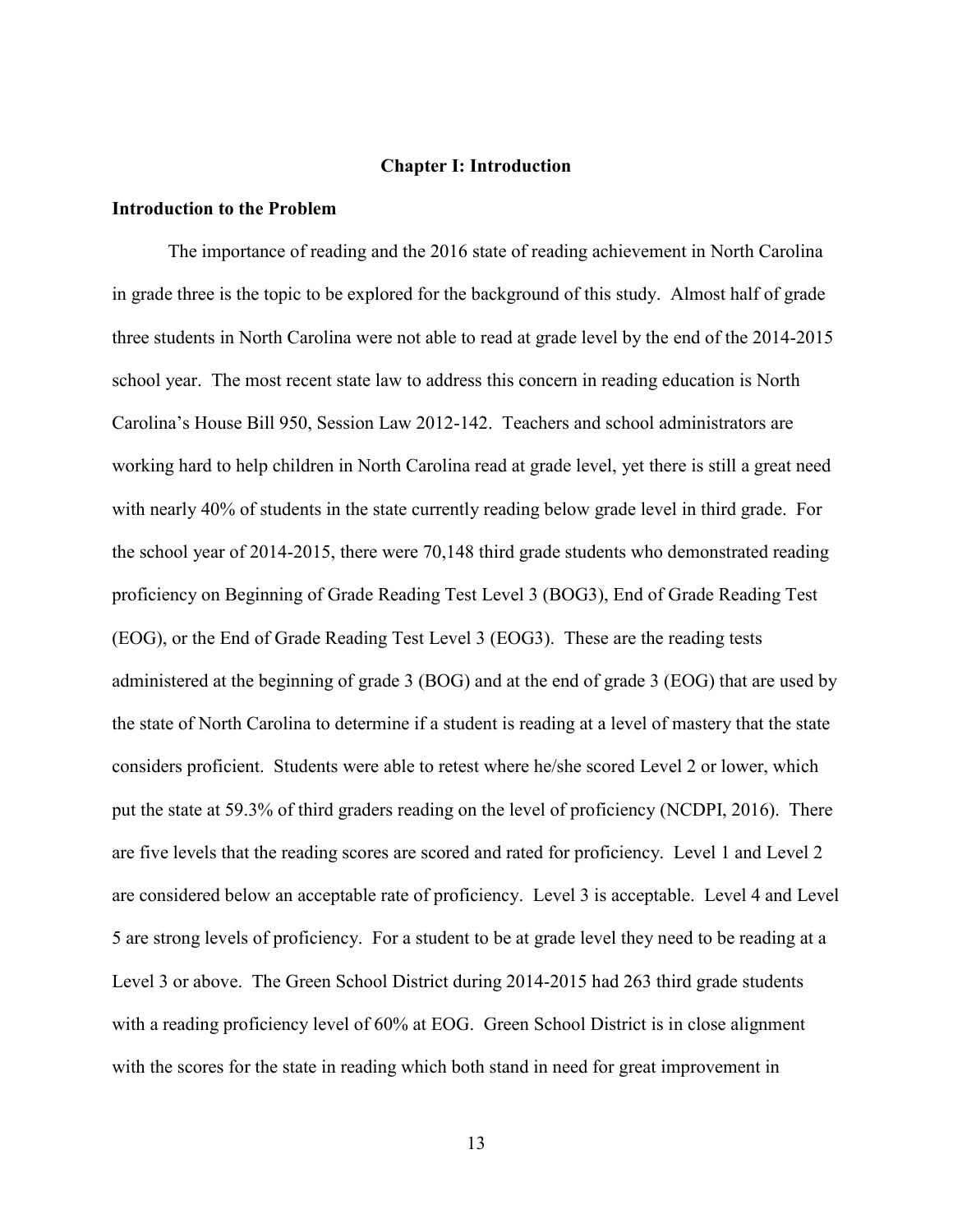reading proficiency. One potential solution to improve reading proficiency would be to involve parent volunteers. Teachers and administrators are looking for new possible solutions to help children learn to read on grade level and educators are going back to the idea of parental engagement as appealing because parents do make a difference (NCDPI, 2016).

Green School District is making a significant effort to incorporate technology into the way educators teach students. The District's goal is to prepare students for careers in the future that will require computer literacy, (Superintendent One, personal communication, November 18, 2015).

Green School District received a \$200,000 grant in 2015 to purchase one-to-one devices for one high school. The school purchased 450 Chrome Books and issued them to students and teachers in the fall of the 2015-2016 school year. This is the only school in the district that has funding for one-to-one devices for each student to use in class. Extensive professional development has been offered for each teacher to learn how to incorporate the technology into the teaching of their given subject matter (Principal Two, personal communication, April 4, 2016). Principal One communicated that even though it is great to use technology to help teach a lesson, the use of technology is not going to make an ineffective teacher good. Good teaching skills are still required to make use of technology. School administrators would need to set aside funds to adequately train teachers to use and incorporate the given technology into their daily teaching (Principal One, personal communication, April 7, 2016).

North Carolina and Green School District are placing more and more emphasis on the role parents can play in helping their child be successful in school. No Child Left Behind legislation helped draw more attention to the role of parents' participation in education (Helge Sen, 2012). Due to the changing context of modern families, the use of the term "parent" in the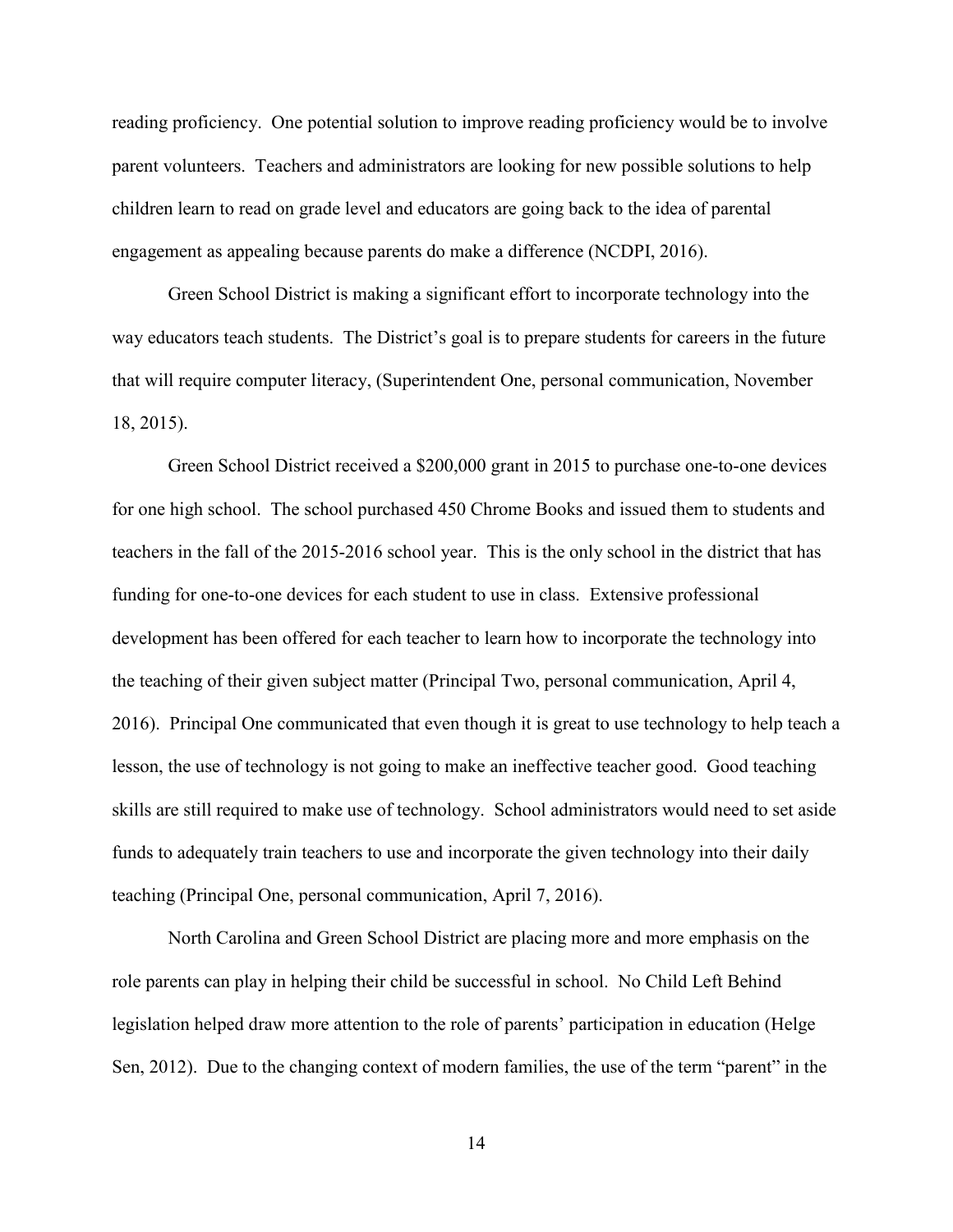current study includes adults who are helping raise children in the home, such as foster parents, guardians, and grandparents.

Parental engagement is needed for students to be successful in school and the understanding that parents are vital to children's learning has been a building block in education for many years (Finn, 1998; Wang, Haertel, & Walberg, 1993). The topic of parental engagement has been the subject of research for a long period of time. Looking for ways to improve parental engagement is not a new idea. Martin (2011) notes in her work as a teacher and researcher, that parental involvement changes when parents are given clear instructions and expectations are specifically spelled out. A positive approach toward parental engagement is to work from the perspective that parents want what is best for their children and want to be involved (Martin, 2011). Although parents want to help their child be successful, there are obstacles for some parents, such as being a single parent, working more than one job, not having a high-school diploma, food, heat, and medical care insecurities (Celano & Neuman, 2010; Gifford et al., 2010; Martin, 2011; Pemberton, 2011). In addition to obstacles, some parents want to help but have not been successful in navigating good communication with teachers. For other parents, their own poor literacy skills are a barrier to helping their child with reading at home (Noe, 2012).

School administrators want more parents engaged for the benefit of the student. There is not a simple solution on how to get more parents enthusiastically engaged with their student's work. The impact of parental engagement in the process of learning to read is great enough that more research is needed to explore how to get parents engaged who may or may not be interested in their child's learning. Parental support of early literacy is seen as a building block for future academic success. Research shows the connection between early literacy skills and success later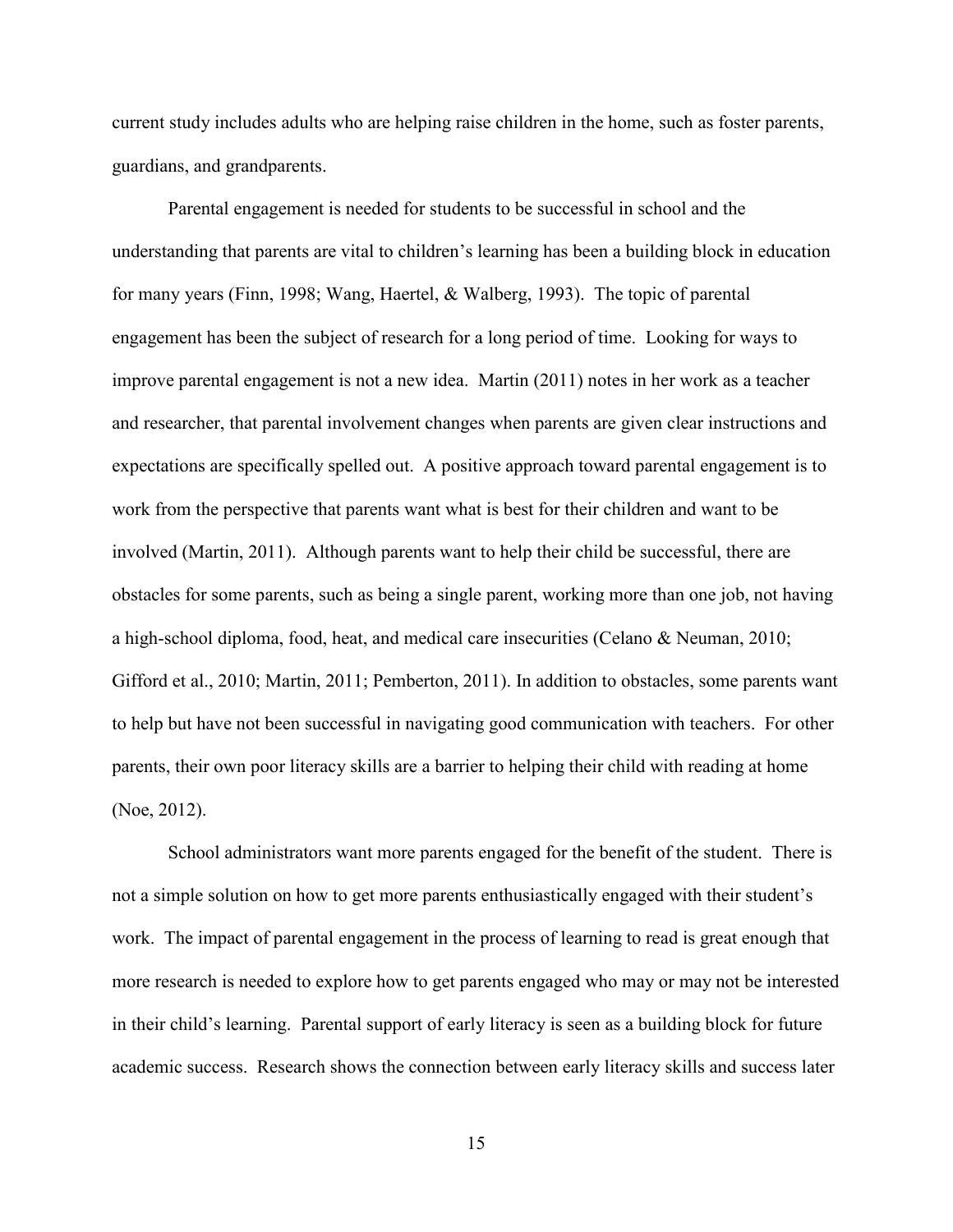in school (McCarthey, 2000; DeCusati, 2004; Dearing, McCartney, Weiss, Krieder & Simpkins, 2004; Baker, Mackler, Sonnenschein, & Serpell, 2001). These studies were conducted to look for the best ways schools could include parents in their children's education to improve reading achievement (McCarthey, 2000; DeCusati, 2004; Dearing et al., 2004; Baker et al., 2001)

The term "digital natives" is used to describe the children of the coming generation that have been exposed to some form of smart technology from a very early age (Thomas, 2011). It is common for children entering school to have some computer skills that their parents may have not yet mastered. All families are not skilled in being able to use technology or resources that may already be available to their family for free, like online reading apps. More technology is available to parents than they may have the skill level to use, and thus help their children at home with school work, like improving reading. The Green School District has an up-to-date website with links available for parents to use as resources to help them tutor their child in reading at home. For parents that do not have much experience using computers, the paradigm of thinking that the parent is tracking everything online may not be accurate and may be unintentionally contributing to a breakdown in communication between the teacher and the parent. Teachers may believe that parents are tracking emails regularly, when in reality, that may not be the case (Mapp, 1999). A lack of computer literacy on the part of parents can hinder good communication with a classroom teacher who uses email as the primary means to communicate to parents.

 The school selected for this study is Lyons Elementary School. Lyons is a Title I school in a rural area of the county. The EOG reading scores in 2014-2015 showed 59% of grade three students were proficient in reading (NCDPI, 2015). The average reading scores in third grade for all elementary schools in the county was 59.8% proficient (NCDPI, 2015). Lyons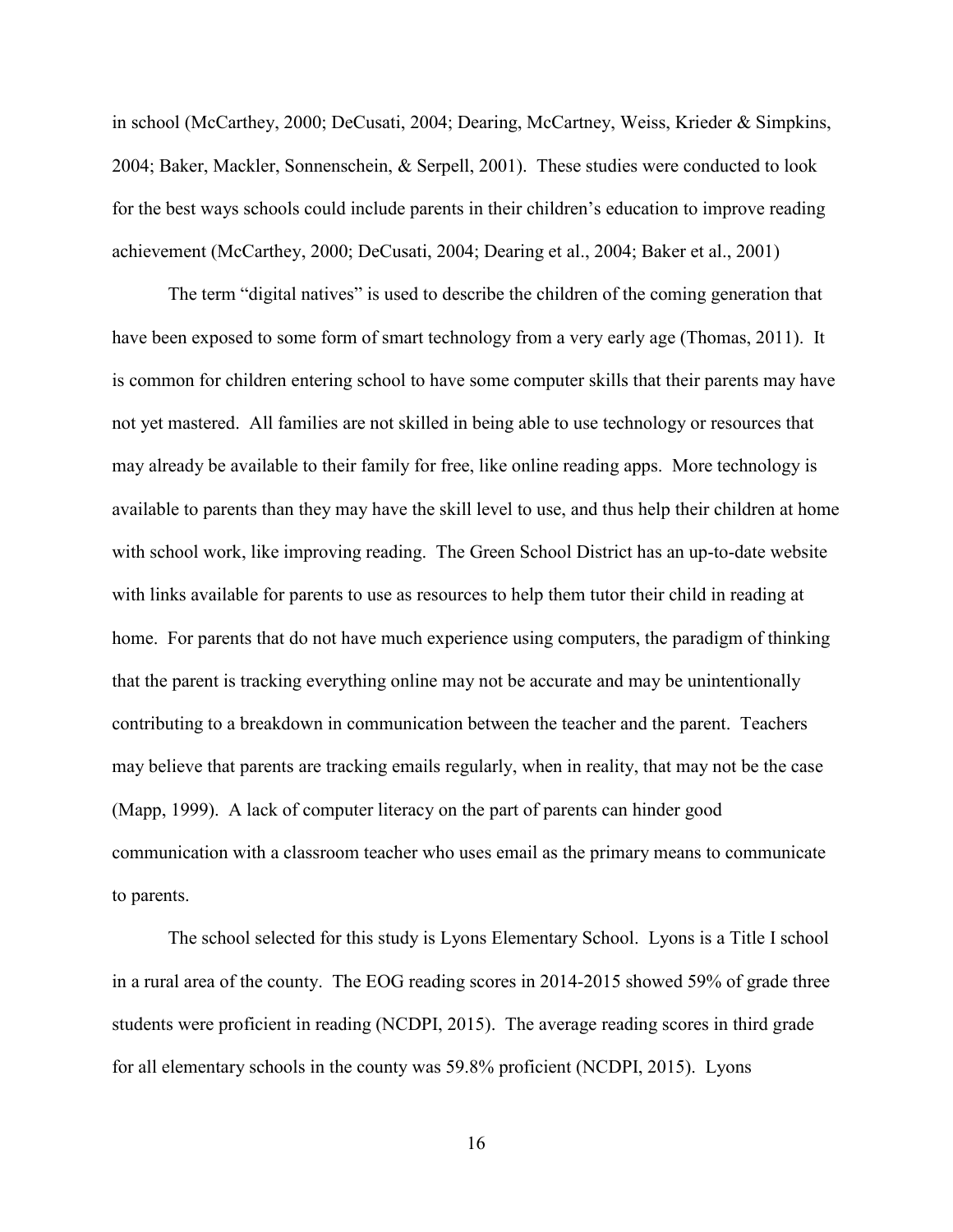Elementary School was chosen for the study because of the school's rural location, its Title I status, and correlation between grade three reading achievement scores with the county. The North Carolina state average for third grade reading is 59% proficient (NCDPI, 2015). One factor to consider about the North Carolina third grade reading average is the recent adoption of Common Core State Standards and the changes in testing due to the new standards. When a new curriculum is adopted, it is common to see test scores go down initially as teachers learn how to teach the new curriculum (Principal One, personal communication, April 4, 2016). Additionally, students must learn and adjust to being tested in new ways on new curriculum standards.

Some parents face barriers to engage in strong support to their child's education in ways that educators see in the classroom. Therefore, the work of this study was to determine if an intervention, such as providing parents with a workshop to teach them how to use email and online reading apps may help them become more engaged with their child's reading.

#### <span id="page-17-0"></span>**Statement of the Problem**

Forty-one percent of grade three North Carolina students were not reading at grade level by the end of the 2014-2015 school year. As a result, legislators and stakeholders have noticed and are looking for ways to bring improvement to third grade reading proficiency across the state. Early parental engagement with student learning is better than later, so the current study seeks to give first grade parents hands on tools that may impact reading achievement by the third grade reading test (Clay, 1985). Parental engagement is a positive influence on student achievement across grade levels (Epstein & Sheldon, 2006; Henderson & Mapp, 2002; Jeynes, 2005). However, not all parents are engaged parents. There is a gap of support for some students, and there are unmet needs for others. Teachers and principals are being asked to do more with less financial support in the state of North Carolina. It is worth the time invested in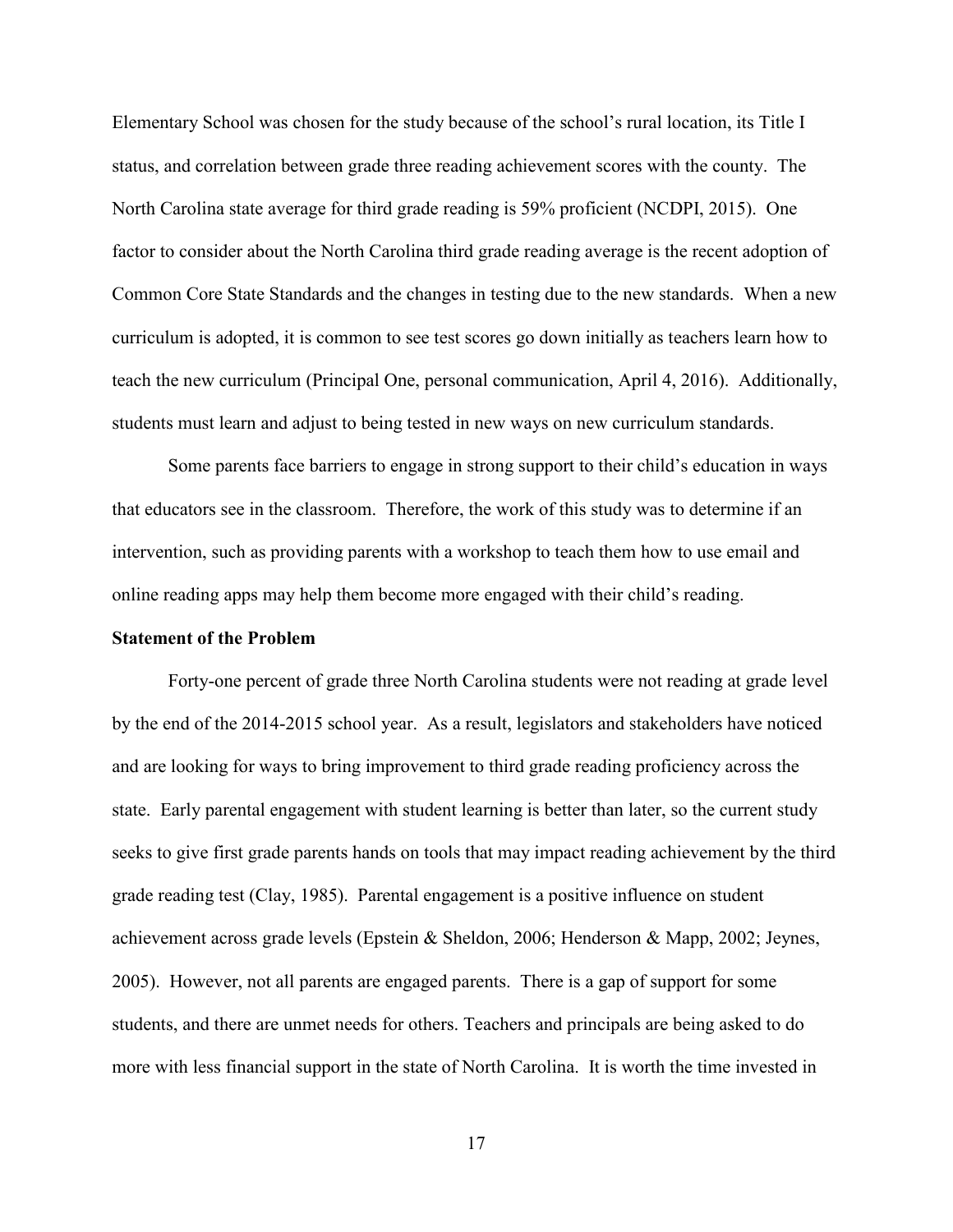the topic of parental engagement in the hopes of helping find a simple intervention that assists parents in becoming more engaged with helping their child learn to read. Providing opportunities for parents to improve online skills may help parents become more engaged with their child's reading, which could in the long term, impact the child's academic success.

#### <span id="page-18-0"></span>**Purpose of the Study**

 The purpose of the study is to look for ways to engage parents of first graders, who are learning to read, by using technology and reading resources available to parents online with their child at home. The study's goal is to seek to build stronger communication with parents and teachers by offering parents training in using reading apps and email. The study did investigate whether or not this simple approach helped improve parental engagement.

#### <span id="page-18-1"></span>**Rationale**

First grade teachers need as much time to work directly with students in the classroom as possible. Therefore, 90 minutes of uninterrupted time to teach reading is their daily goal. This goal is shaped by the guidelines of the current Green School District curriculum being used for the 2015-2016 school year in North Carolina. Many first grade teachers may not have a teaching assistant in the classroom to give extra support in reading to students who are struggling.

Involving parents to assist their child in school work is a significant contributing factor to a child's success in school (Brown, Denton, Kelly, & Neal, 1999; Clay, 1985; Drummond & Stipek, 2004; Fishel & Ramirez, 2005a; Fleming, 2012; Huggins, 2011). Granfield and Smith (1995) performed a study with 11 parents of first grade children who were already highly involved in their child's classroom, to determine the impact of doing a one hour training workshop with the parents on parental attitudes towards helping their child with reading at home. Several findings were presented including: parent frustration levels decreased after attending the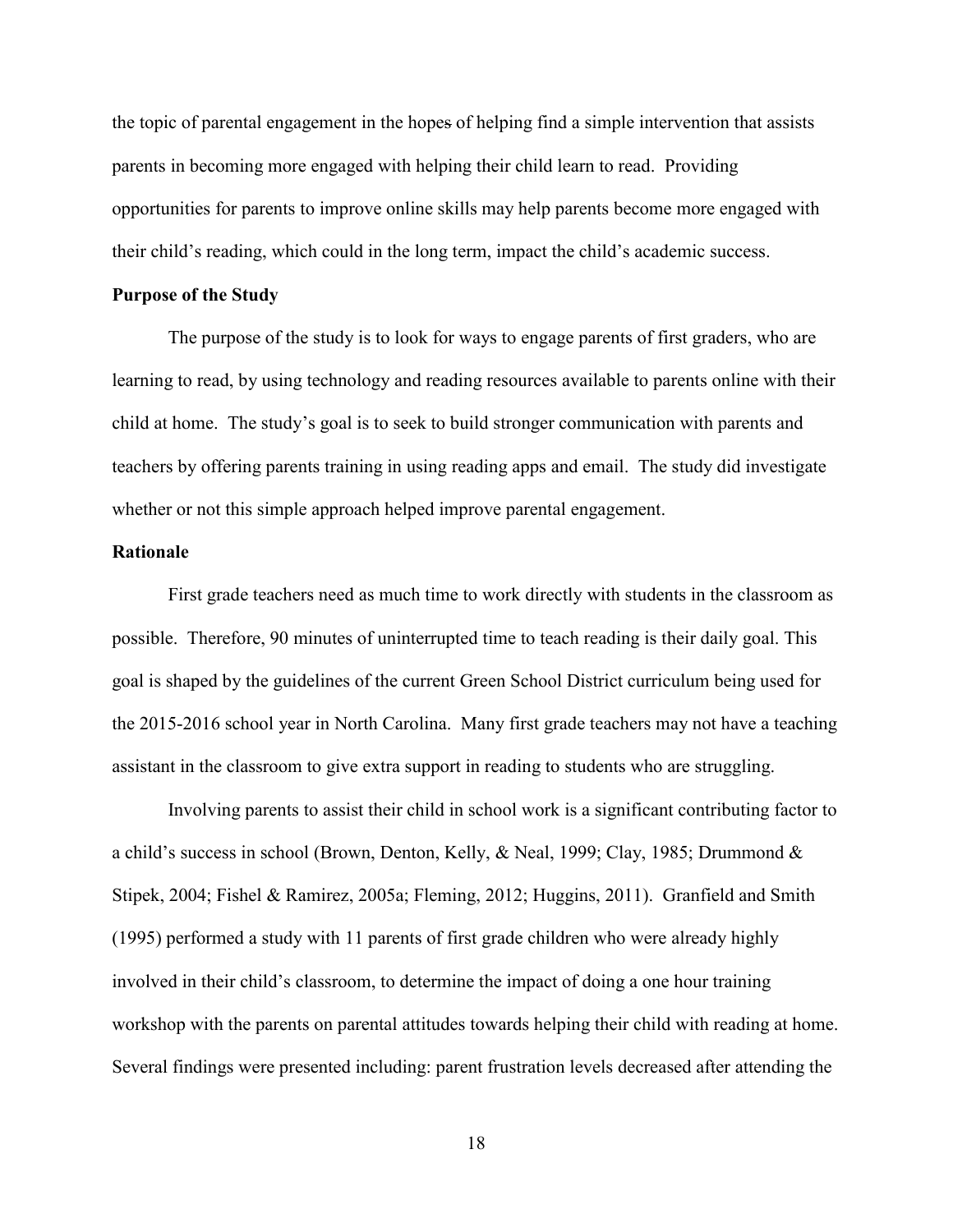workshop, the quantity of time parents spent reading with their child decreased after the workshop, all the parents used the strategies they were taught at the workshop, and parent's felt that their children's attitudes towards reading were better after the parent participated in the workshop. It was a surprising finding in the study to note that the quantity of time parents spent with their children decreased after the parent participated in the workshop. It was noted with the information learned at the workshop; parents may have used their time more efficiently with the time they were giving at home to their child. The capacity to use their time at home more efficiently with their child was seen as a positive impact of the workshop participation. In the end, even a one hour brief meeting talking with parents about how they can help their child with reading at home was shown to be beneficial.

The rationale of this study is not to undermine the work that is already being done by the teacher in working with the parent, or the instruction that is taking place daily in the classroom, but to provide additional support to the teacher to be able to give more one-on-one time to parents who want to increase their skills in how to help their child in reading at home. It is important to parents that their child has an adult that cares about their reading. Parents are looking for the opportunity to build relationships with educators that may extend longer than one school year (Allen, & Kinloch, 2013).

 Mapp (1999) conducted a qualitative case study to examine the perceptions of parents labeled "hard to reach." The study looked at parental involvement in their children's education and the factors that influence their engagement, which included 220 low Socio Economic Status, (SES), children over a two year period. Mapp (1999) determined that building relationships between parents and teachers, and a school climate that offered a warm atmosphere of hospitality to the parents, were all necessary elements to facilitate "hard to reach" parents getting engaged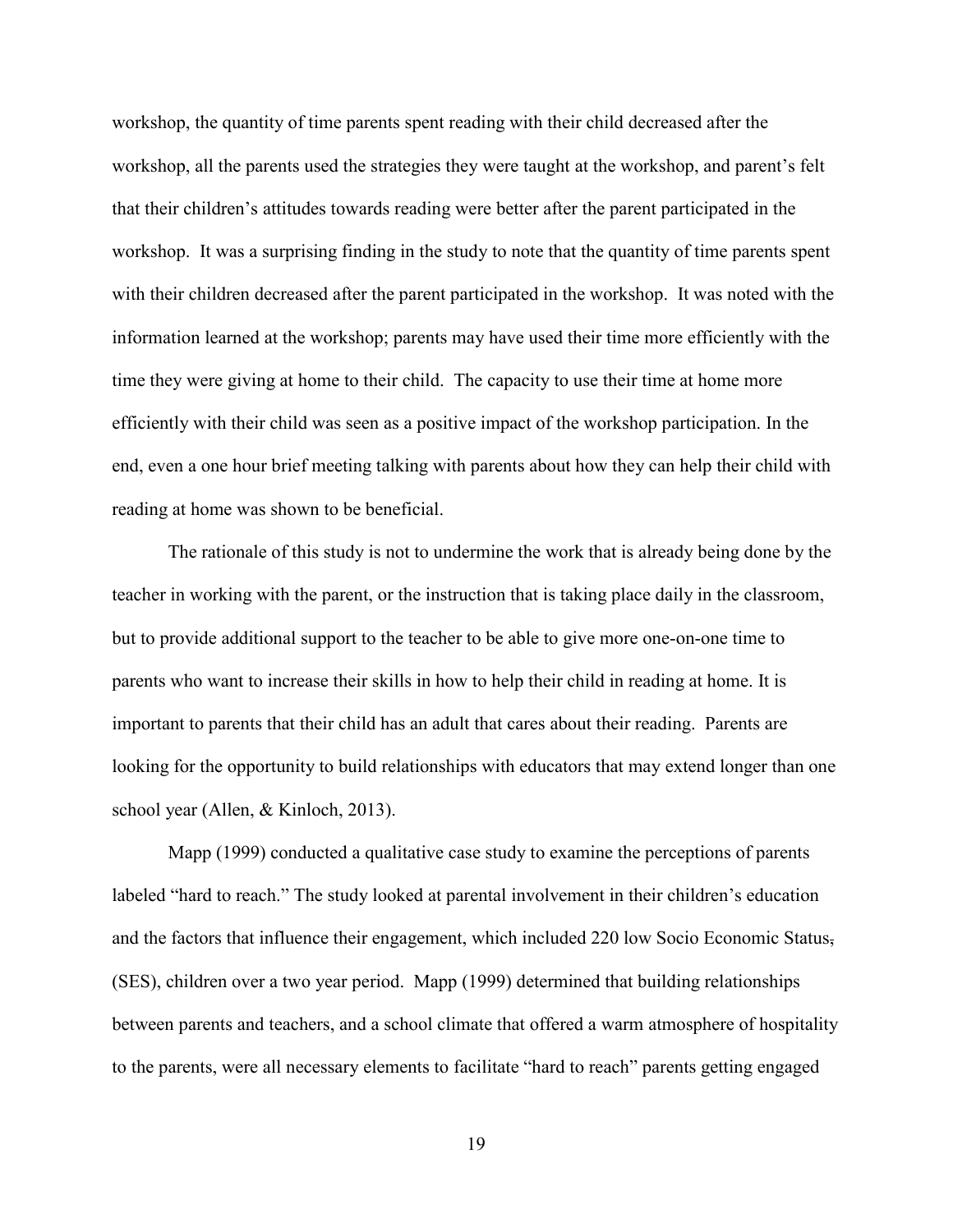with their child's work at school. Mapp's work underscores the importance of building a relationship between the teacher and the parent in a way that is established on respect, and the teacher showing parents that have great value to add to their child's education. The study develops on the concept of building a relationship with the parent by training parents through a workshop taught by first grade teachers. Not only does the intervention offer the potential to put the needed materials in the hands of parents who want to help their child learn to read, it also offers the opportunity for parents to learn how to use email to improve communication with the teacher, which is very important (Mapp, 1999).

<span id="page-20-0"></span>**Importance of parental engagement.** The practice of parents engaging with their child at home to help with school work is not a new concept. Parental involvement is positively associated with children's reading success (Darling, 2008). The importance of parental engagement is well researched to show that parents who are involved with their child's school work can have a positive impact on their child's achievement, grades, and test scores (Epstein  $\&$ Van Voorhis, 2001; Hoover-Dempsey et.al, 2005; Wang, Wildman, & Calhoun, 1996). An increase in family involvement is associated with an increase in literacy performance especially in low SES students (Dearing, Kreider, Simpkins, & Weiss, 2006). Finn (1998) points to three specific behaviors that parents can perform with their child to improve school performance including: organizing the child's time, helping with homework, and discussing school activities and lessons. Parental involvement can also be as simple as modeling reading in front of their children and answering a child's questions on what they are reading, in addition to helping with homework (Dearing et al., 2006; Padak & Rasinski, 2007).

 Most parents want their children to be successful readers, but some parents are not skilled in providing reading strategies or activities to promote reading at home (Richardson, Miller,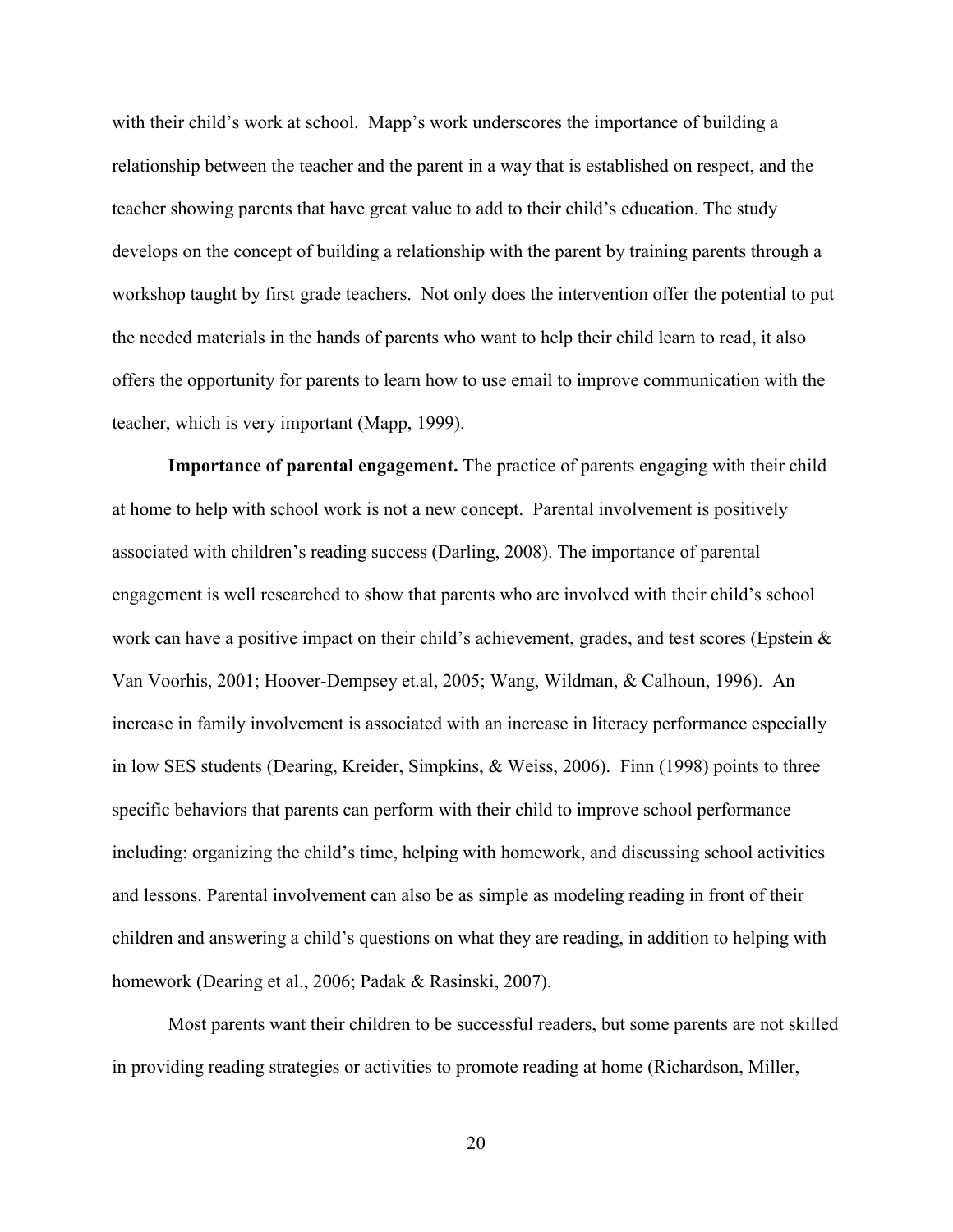Richardson, & Sacks, 2008). Meeting the needs of parents in poverty, where they are at, may include looking for ways to support the work that the parents do at home in reading with their children and provide resources like literacy bags to include books, games, flash cards, art supplies and activity sheets (Richardson, Miller, Richardson, & Sacks, 2008). The strategy behind the Family Literacy Bags project was to help parents who are struggling to teach their children to read (Dever & Burts, 2002). The Literacy Bag project sought to fill in a gap of reading supplies to parents. The use of the Family Literacy Bags did increase parental involvement in book reading and helped promote children's interest in literacy activities at home (Dever & Burts, 2002). One shortfall of the Family Literacy Bags project was if a parent could not read the materials sent home with the child, the parent still could have a hard time modeling reading in front of them. Even with materials in hand, some parents needed more skill with their own reading to be able to help their children's reading. Parental involvement was improved overall with the Family Literacy Bags project, but this did not have a means to engage parents who were poor readers themselves.

One meta-analysis reports the effects of parental involvement on urban elementary school students' achievement (Jeynes, 2005). The Jeynes report represented 41 studies that investigated the relationship between academic achievement of urban elementary school children and involvement of parents in their schooling. There was a positive correlation between parental involvement and student achievement. The magnitude of the study was notable with quantitative data being collected from over 20,000 research participants. The correlation, measured in degrees, the association between parental involvement and student achievement for urban elementary students and their parents. Jeynes defined parental involvement as school-sponsored initiatives designed to encourage parents to participate in their children's education.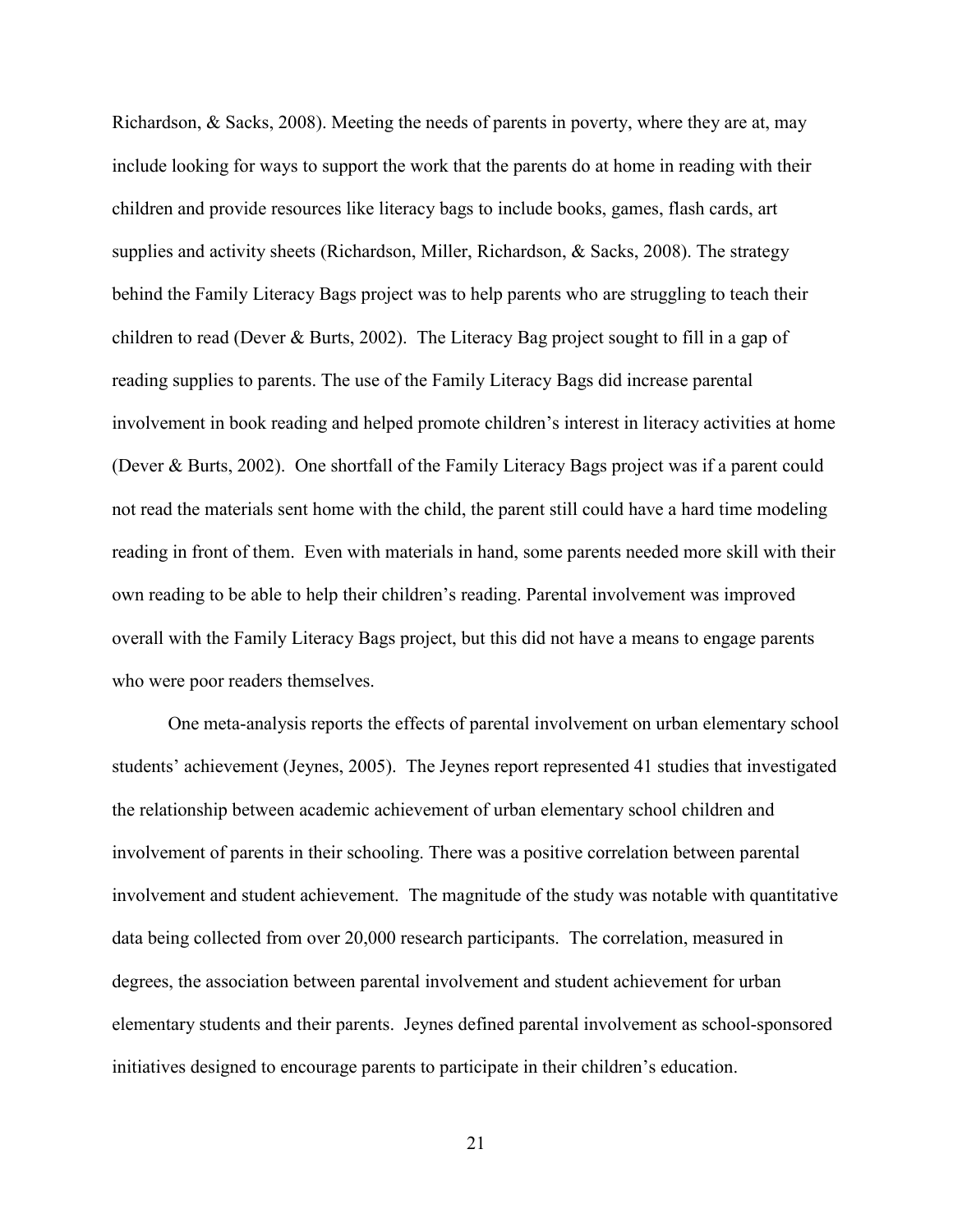Consequently, only parents who participated in ways defined by the school were included in the Jeynes study, excluding parents who may be involved in their children's education in ways not recognized or defined by school officials (Jeynes, 2005). The breadth of data from the study indicates that parental involvement makes a significant impact on student achievement. The data collected helps understand the strong impact parents can have on student achievement when parents participate in ways that are defined by the school. Understanding the findings of the Jeynes study still leaves questions that a qualitative case study method could address by looking for the parents perspective on their engagement in their children's school work at home. The use of a qualitative case study for the methodology allows for exploring more than the deficit theory of what parents may be missing. Epstein's frame of reference for parental involvement brings the approach that parents have something to offer even if they do not step foot into the classroom (Epstein, 1995; Epstein & Sanders, 2000). This study moves away from seeing parents, with a deficit that needs to be fixed and moves towards greater understanding in building the relationship with parents as partners in the educational process with the school administrators and teachers. The purpose of this training is to have more tools and better communication with parents. The strategy of being able to get to the voice of the parents themselves and to hear their story of what is helpful for them to be engaged in their child's education was useful to learn how to build better communication with parents. Qualitative research methods provide themes and key words that give insight for the school administrator and teachers. This information can then be used to build even stronger ties with better communication.

 A high school reading teacher noted that not all parents of her students communicate with her through email. The teacher stated that it would be a great help to her to be able to email parents a note with follow-up information on what students could access online at home (Teacher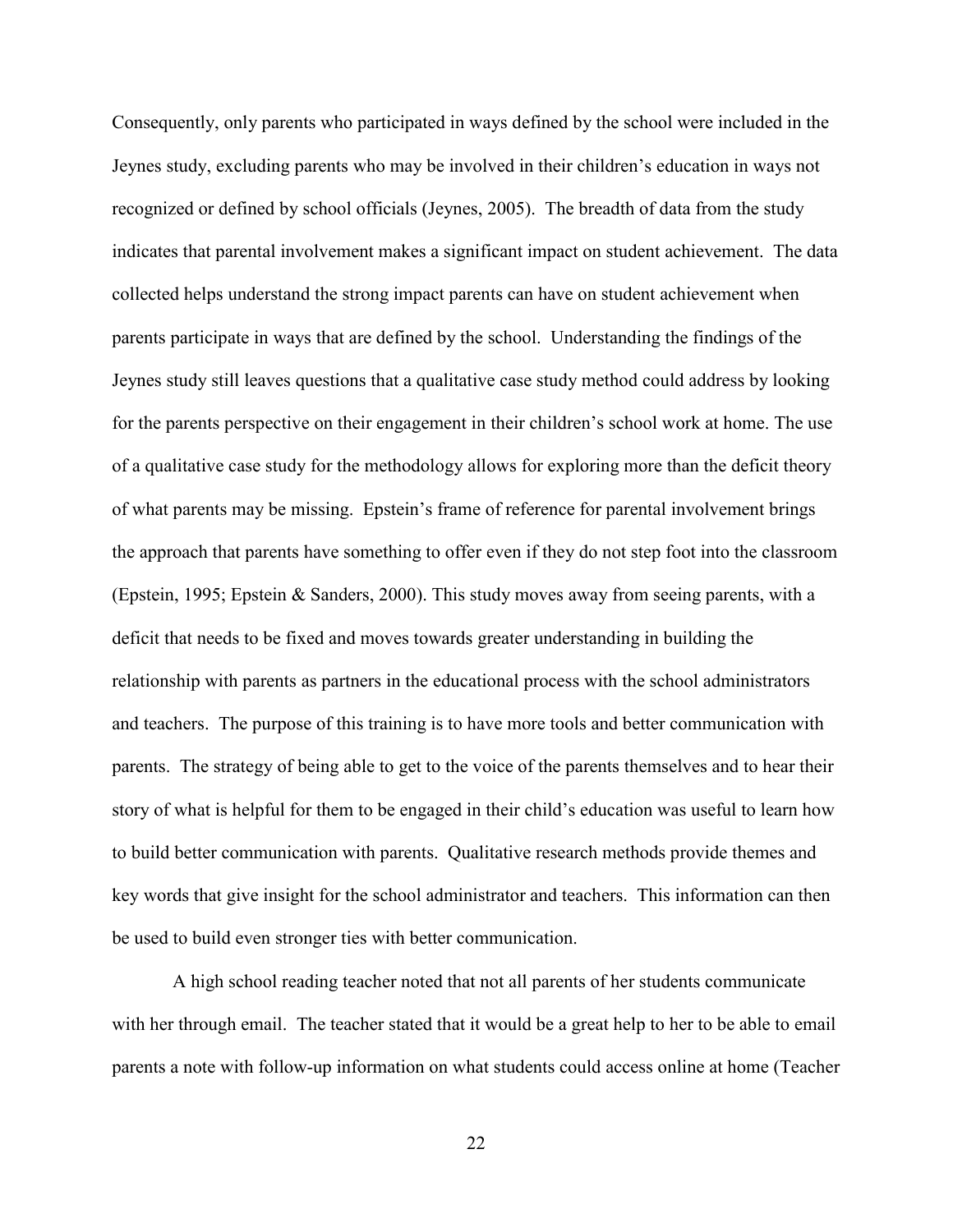One, personal communication, April, 17, 2015). Based on face-to-face communication from several first grade teachers, an additional research question was added to address the need for basic computer skills to help improve communication between the reading teachers and the parents. The two first grade teachers who were participating in the study also gave input as the research questions were being drafted. They shared that only a handful of parents communicate with them on a regular basis through email.

Hackett-Villaobos (2013) used a qualitative study to focus on how beginning teachers attain skills to engage families in the educational process. The intervention used for the study was a pre-service training for beginning teachers and focused on how to effectively engage with families. The data collected during this study included documentation of in-depth interviews, document analysis, and teacher reflective journals. Using action research and case study methodology, the study reports that professional development opportunities for beginning teachers do in fact increase teacher-family engagement (Hackett-Villaobos, 2013).

#### <span id="page-23-0"></span>**Research Questions**

The research questions target one method to improve parental engagement. Three research questions guided this study. They are:

**RQ1.** To what extent will parental engagement in the reading process improve when parents receive training on how to access the "top ten reading tools" for parents online?

**RQ2.** To what extent does communication improve between parents and teachers when parents receive training in how to use email?

**RQ3.** What are the most important factors influencing parental change in engagement?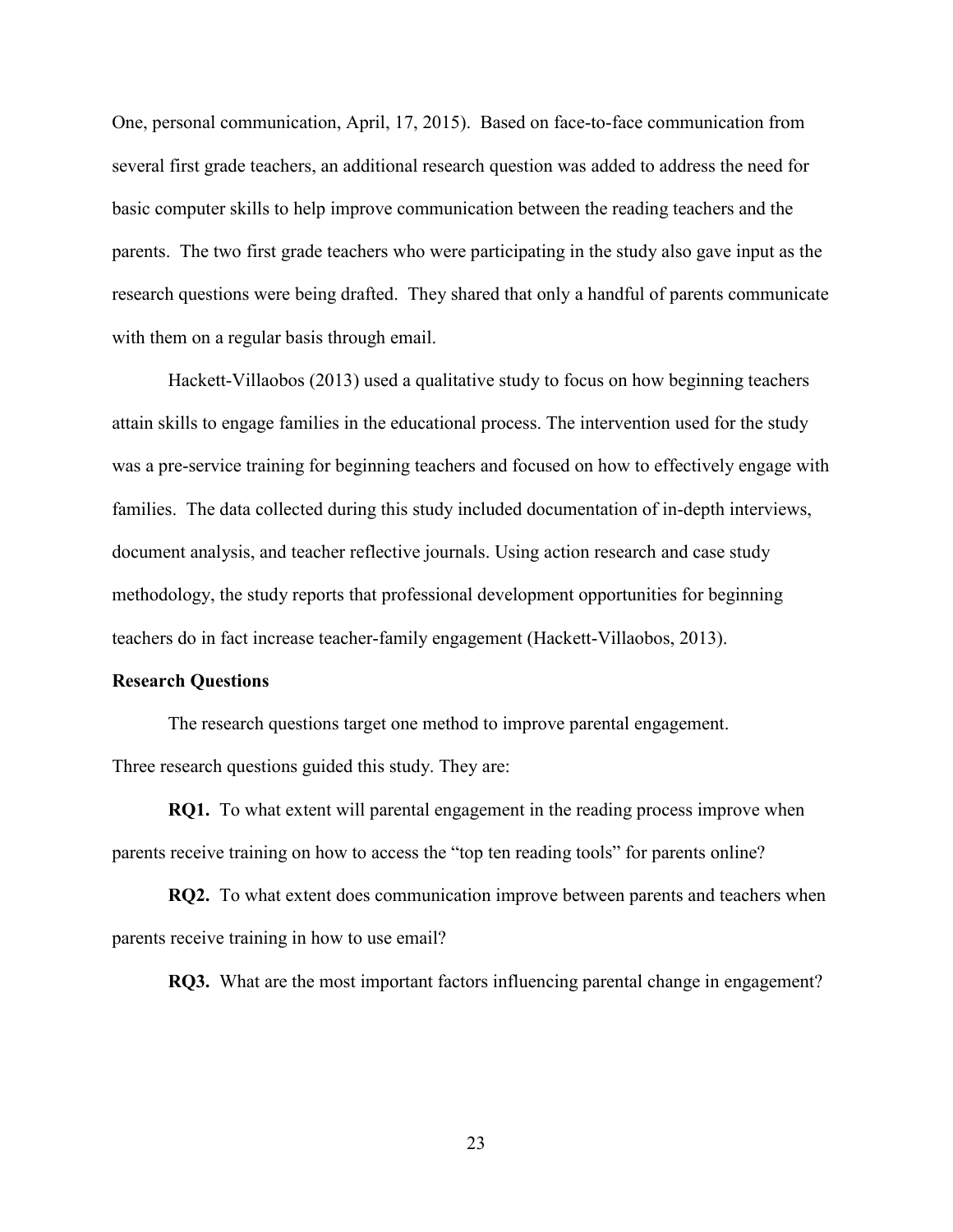#### <span id="page-24-0"></span>**Significance of the Study**

The focus of this study is the impact of doing an intervention with parents to improve parental engagement by offering a workshop on computer skills and teaching parents to use the "top ten reading tools." The purpose of this study is to measure the potential impact the workshop could have on parental engagement. If the study does show a significant positive impact on parental engagement, this intervention would be able to be replicated in schools across the state and nation by first grade teachers.

The 2016 climate of education in North Carolina is one of shrinking financial resources for schools. Principals and teachers are being held accountable, more than ever, to improve student achievement in reading without increasing costs. To be able to put one effective tool in the hands of principals and teachers that they know will help parents work with their students at home in reading is worth the time. Also, the potential impact of improving parental engagement, especially in reading with their child at a young age, can have a long lasting impact through high school and graduation (Pennock, S., personal communication, October 22, 2014). This study could have a significant impact on the academic success a student will have over the course of his or her educational career.

#### <span id="page-24-1"></span>**Barriers to Parental Engagement**

 This study is one small step towards a greater understanding of how to remove barriers that may keep parents from being as involved with their child at school as they would like to be. A study with 22,000 parents of ethnically diverse kindergarten through fifth grade students was conducted with surveys across the United States (Richman-Prakash, West, & Denton, 2002). The goal was to identify barriers that stood in the way of parental involvement. The parents who participated were from low Socio Economic Status (SES). The greatest barrier hindering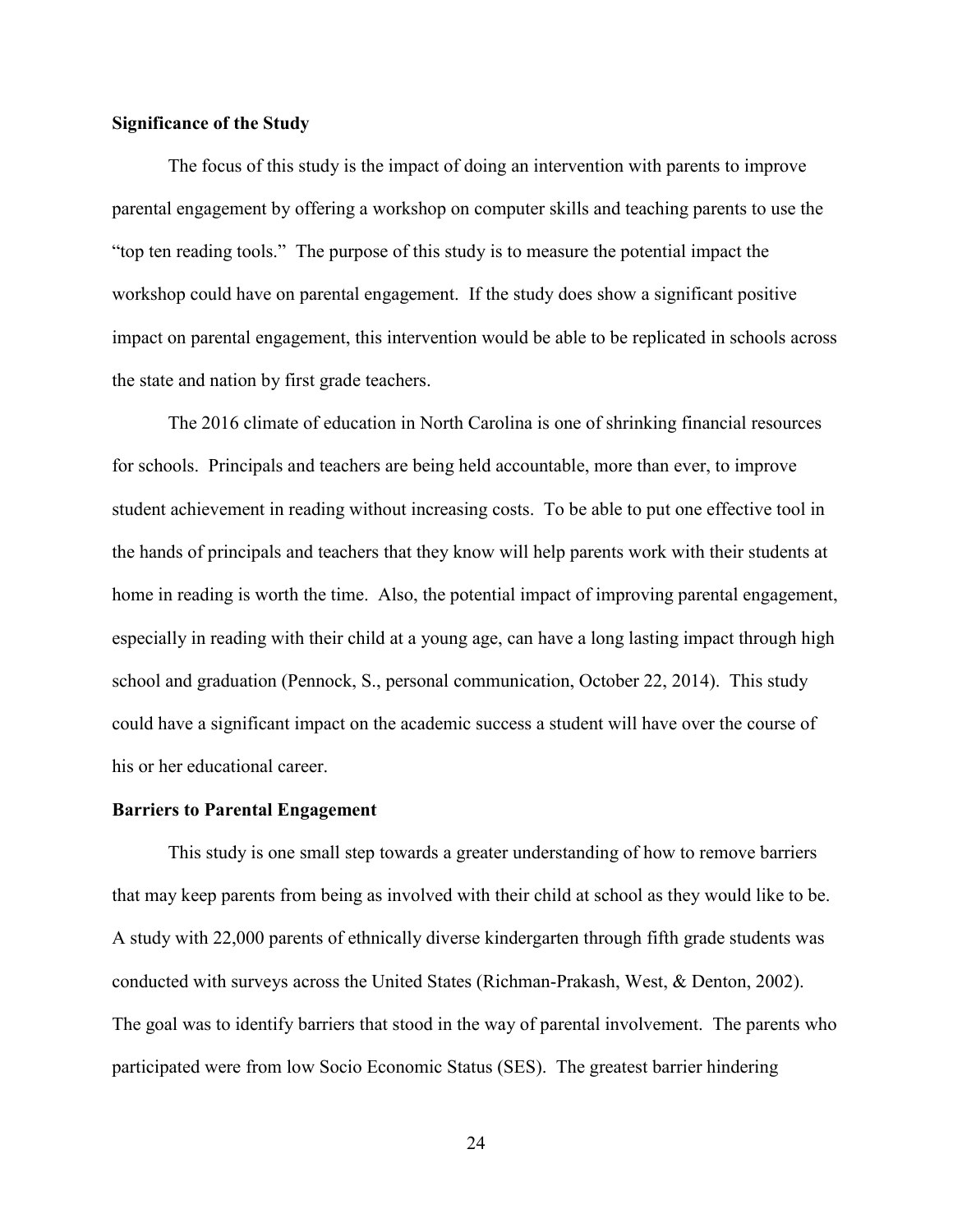parental involvement was the parents' ability to take time from work to attend meetings at the school that were not conveniently scheduled. This research is contrary to the notion or belief that parents who live in poverty are uncaring about their children's education. The large sample size for this study is important to give greater understanding that parents with limited financial resources do care about the education of their children even though they may not be able to participate in ways defined by educators. To avoid the problem of not being able to reach working parents during the daytime with the proposed intervention, the time of day was chosen deliberately for late in the afternoon when most parents would have time to travel home from work. The current study did not create a barrier for working parents that kept them from being able to participate in the workshop due to the workshop being offered during common work hours during the day.

<span id="page-25-0"></span>**Impact of poverty on parental engagement.** Parents from low SES are less likely to read to their children at home (Hong, 2012). Duncan and Magnuson (2005) found that in the United States, children in low SES are three times more likely to have fewer books than children in higher SES families. Children living in poverty experience less shared reading than children from middle or higher income families (Hart & Risely, 1995). Poverty is the largest correlate of reading achievement according to Cunningham (2006) in her article "High-Poverty Schools That Beat the Odds." Neuman (2006) shared that children from low-income families score on average 60% below children from higher income families and that once the children from poverty fall behind in school, they tend to stay behind.

 People in the public may believe that parents from high-poverty urban households are not interested in their children's reading, that they are uncaring, and are not competent to teach their children reading (Compton-Lilly, 2000; Purcell-Gates, 1995). However public perception has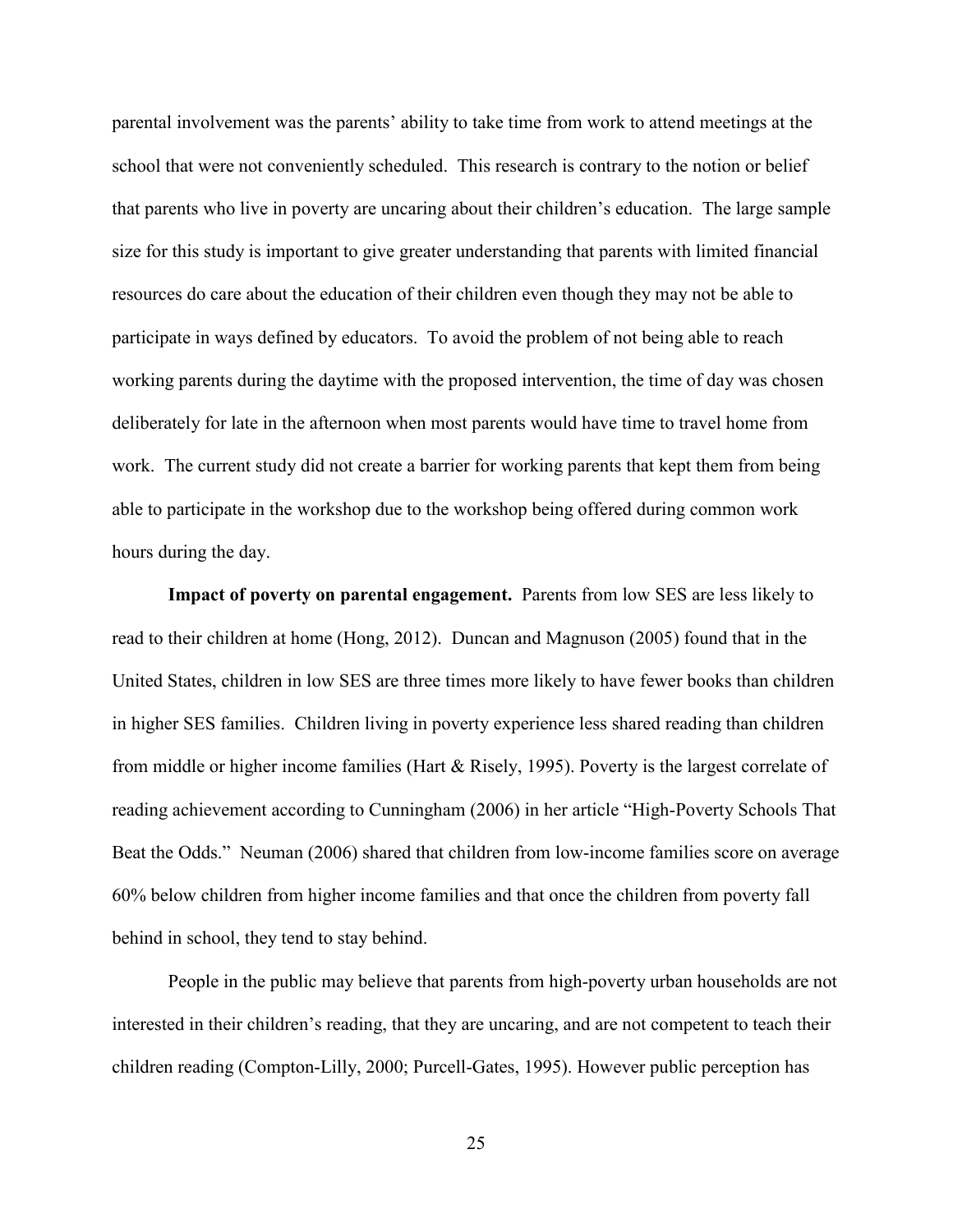been challenged by the findings of ethnographic research (Compton-Lilly, 2000; Purcell-Gates et al., 1995). In the Compton-Lilly study (2000), interview data with parents of first grade students over a nine month period of time suggested that parents do place a high value on reading and they expected teachers to have high expectations of their students. Similarly, the work of Purcell-Gates et al., (1995) explored the possibility that children who live in low income inner city families experience no or very few literacy events in their homes. Some of the children in their study had numerous literacy events going on in their low income inner city homes, and others had fewer literacy events. Purcell-Gates et al., (1995) suggested that deficiencies in family literacy practices rather than poverty seemed to affect the children's literacy development. Mapp (1999) also did work that sheds insight on the complexity and stereotypes associated with parents in poverty. The research she conducted did not support the common stereotype that a family in poverty does not have literacy development activities occurring in the home environment. Rather, Mapp (1999) helps give understanding that all families in poverty are not to be lumped into one big category to make broad general statements that are going to apply to all families. Even in the low SES families that she studied, some did have literacy practices at home and some did not.

<span id="page-26-0"></span>**Home environments and poverty.**Home environment such as family income, educational materials and resources, and parental involvement play an essential role in the academic achievement of students K-12 (Bhattacharya, 2010; Wamba, 2012). Home environment has a strong relationship especially in reading achievement (Modglin & Molfese, 2003). The particularly stimulating home environments include age appropriate books, computers, or musical instruments, and parents that involve themselves in their child's education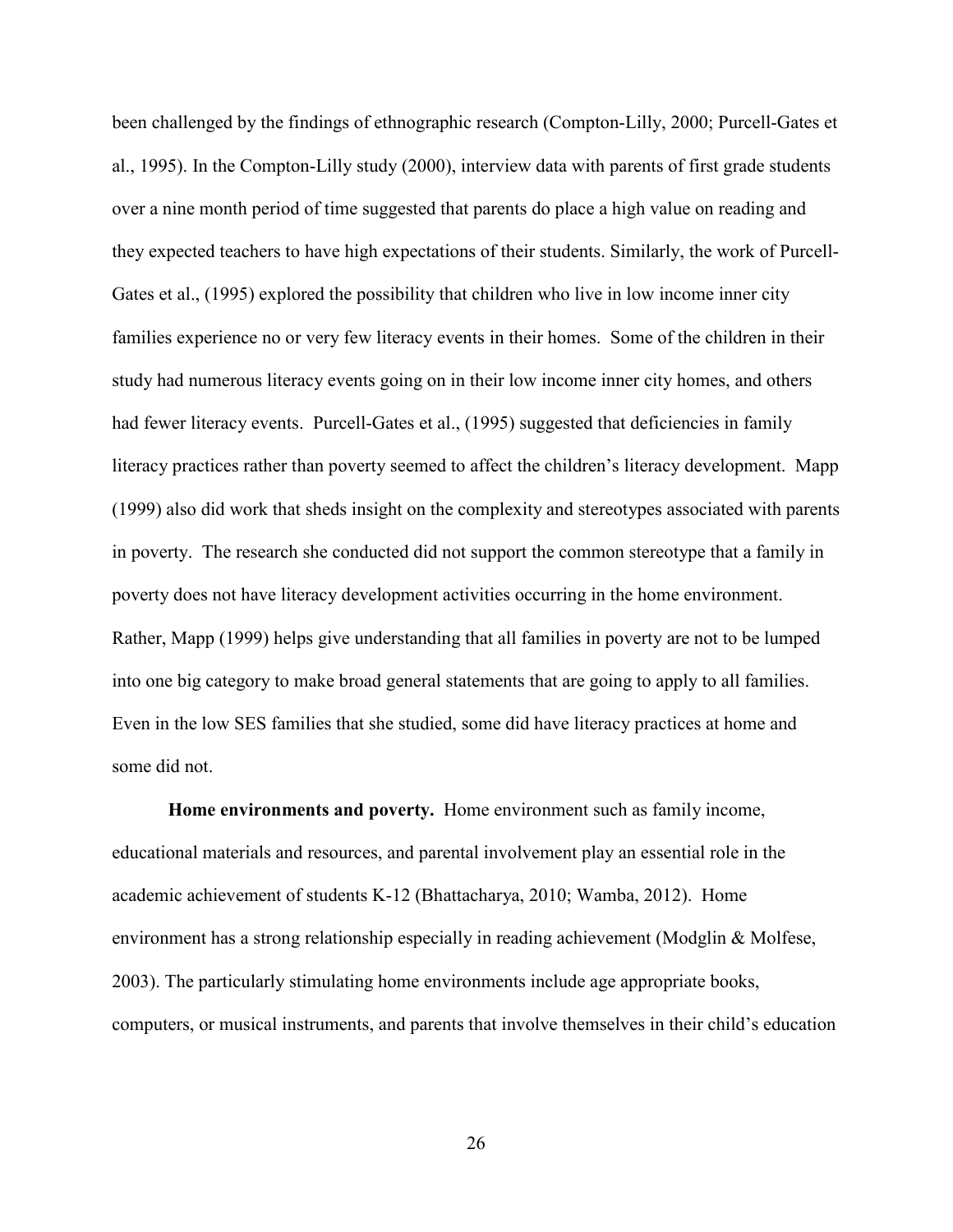like discussing school related issues, which often strengthen the child's reading achievement (Eamon, 2005; Parcel & Dufur, 2001).

 Helping parents learn how to become more engaged with their child through reading could have a lasting impact on student academic success for the rest of their years in school. The current study addressed the schedules of working parents by offering the workshop after work hours and also locating the workshop at the school to make sure the resource offered is geographically close to those who are being invited to participate. The rural setting of the intervention brings extra challenges regarding the lack of free Internet access that is easily available to parents. The local volunteer fire department does have free Internet. The local library does have Internet and computers available but the drive is about 12 miles from the school, and the distance could be a barrier even though the resource there is free. If parents work in a nearby town, they may have the opportunity to stop at the local library on their way home from work to check for messages on email on the computers in the public library. The best solution would be for stronger county-wide availability to reliable Internet services at home at a reasonable cost, but that option is not available in the more rural areas of Green School District.

Recommendations for future research are reported in Chapter Five of this study. In the meantime, school administrators are looking for interventions that could be used immediately to improve parental engagement with parents who do want to help their children, and also to improve reading achievement across the board.

This research stands to help build a stronger bridge of communication between parents, teachers, and school volunteers to meet specific needs of students regarding improving first grade reading achievement (Kupzyk, 2012).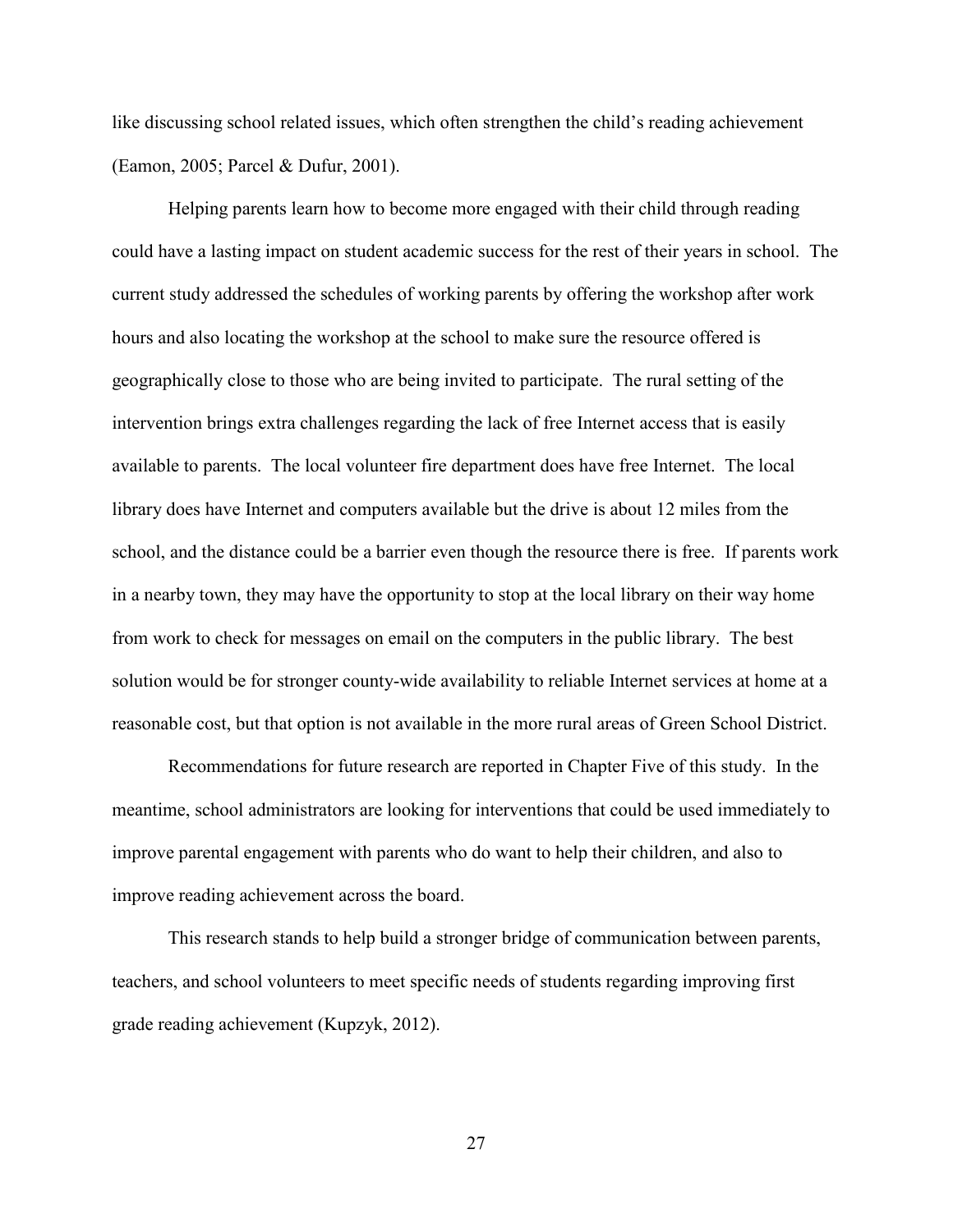#### <span id="page-28-0"></span>**Definition of Terms**

See list of abbreviations on page 13 of the document.

#### <span id="page-28-1"></span>**Assumptions and Limitations**

 The study is a case study in one specific location, with one school, in one state with a small number of parents of first graders, one second grade parent, and one kindergarten parent. The findings of this study provided insight into what may or may not help this small group of parents in this particular setting, but the findings cannot necessarily be generalized to the larger population. Technology brings the tablet and other one-to-one devices to the table as valuable learning tools for the future. Parents in the current study may or may not be familiar with using a computer for educational purposes. If the parents who participate in the study do enjoy the learning of new skills to be able to access reading apps online for their child, the parent still may have limited financial resources to be able to buy a computer or a tablet to use at home with their child. The county as a whole has large areas that do not have easy access to be able to connect to the Internet even if the parent can afford to do so. Lack of ease to access the Internet can be a limiting factor for some parents who may participate in this study. Also, finances can impact the further use of what parents learn in this study because they may not be able to afford the computer or another device to use at home, or they may not be able to afford the Internet if they do have access.

<span id="page-28-2"></span>**Other limitations.** Only the intervention taught by the teachers is being studied. The parents may learn new skills that they want to use with the students, but the students may lack the motivation to want to learn anything new, due to the end of the school year in June of 2016. The length of the training is limited to one session for about an hour and a half. More time could be invested in the training of parents to potentially show more of an impact on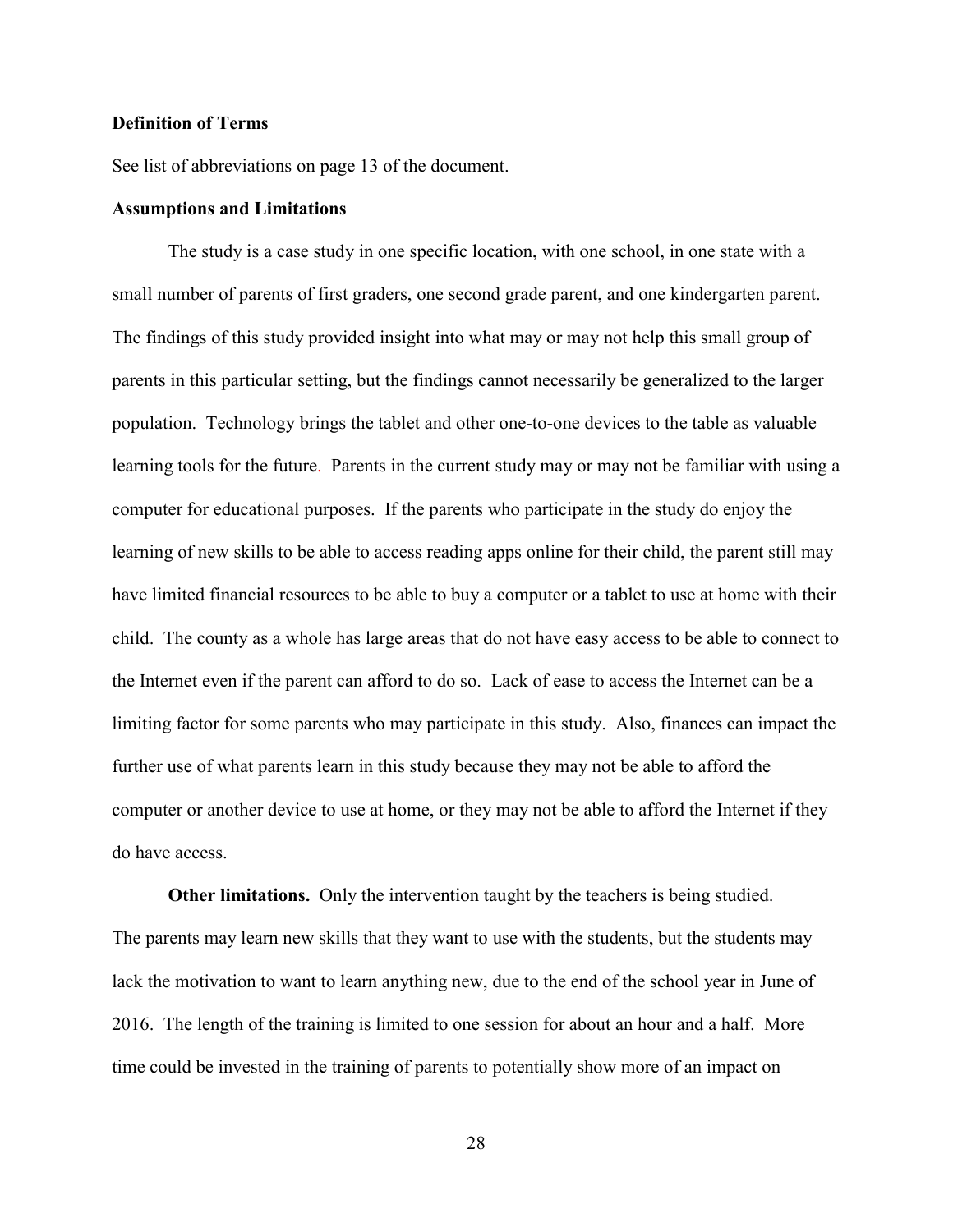parental engagement. This short time frame has been selected to use with this group of parents due to the time of day and also the level of current parental engagement which is minimal. To offer something new to parents in training, it is better to set them up for success with a reasonable amount of information being given to them at one time, rather than over loading the parents with more than they could retain and the parent could have a negative experience. The parents would be less likely to try to use the apps that are being taught to them if they are frustrated or overloaded during the training time with the teachers.

Only reading apps are being studied and there may be great benefit to expand the instruction to parents to also include math as an area that they could use apps with their children at home. Possibly only parents that have transportation to come to the workshop were represented in the study, so those that are not able to afford transportation may not be represented in the case study sample.

#### <span id="page-29-0"></span>**Nature of Study**

 The focus of this qualitative study is investigating the impact of a workshop given by two first grade teachers to help parents use computers to be able to help their child with reading at home. The studies on parental engagement show a powerful positive impact on student achievement (Ecklund & Lamon, 2008). Being able to apply a simple intervention using a workshop taught by two first grade teachers to improve parental engagement could easily be replicated. If the school frequently communicates with parents all at one time through a group email, but several parents do not currently use email, there could be a breakdown of communication. The potential to have more communication with parents through email was illuminated by three current teachers who teach reading and have the desire to be able to build stronger communication with parents through email. The current study includes offering a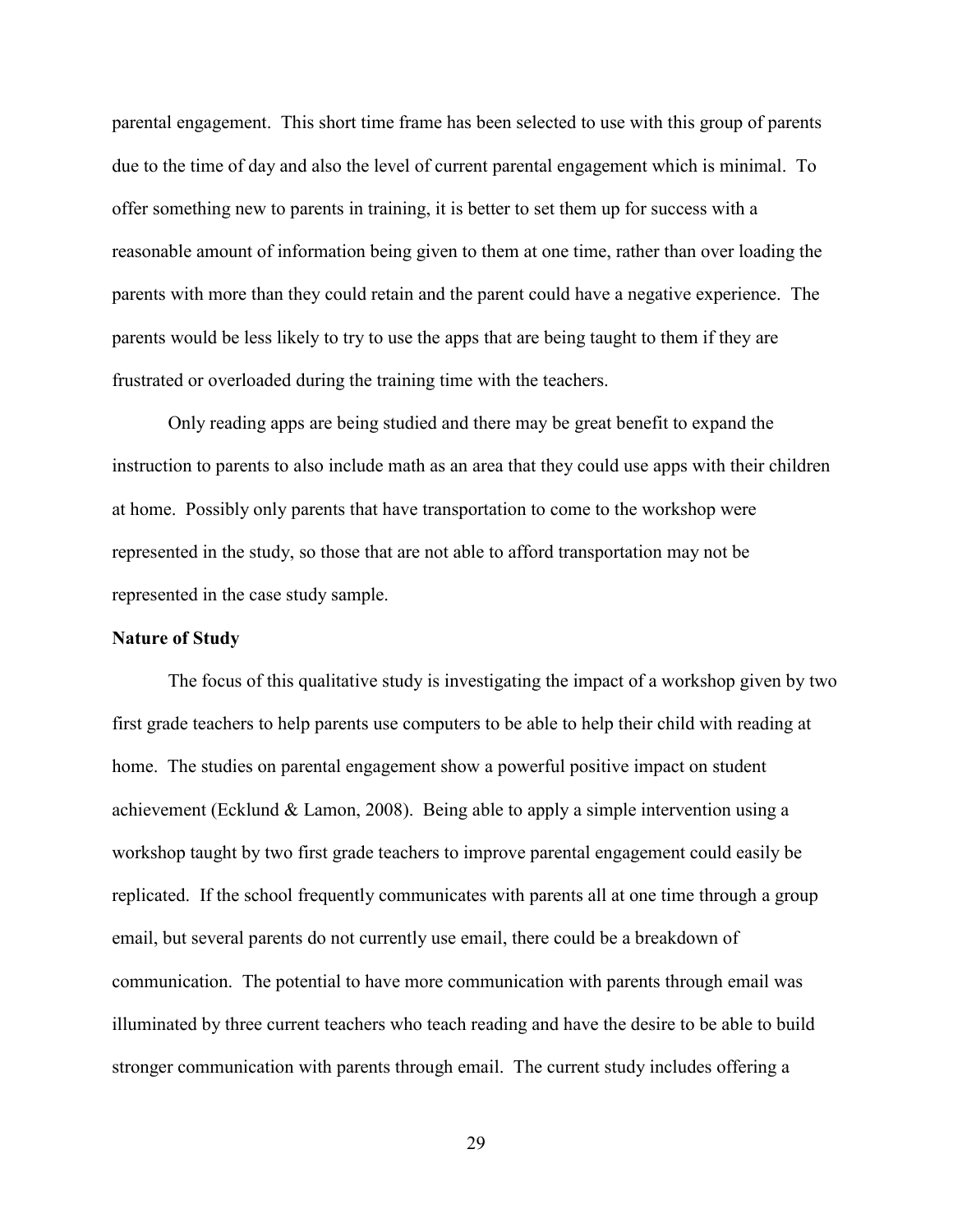workshop to all the first grade parents of one elementary school. Two first grade teachers taught the workshop to parents on how to use ten reading apps and email. The parents were given a survey before the workshop and again about one month after the workshop to provide the opportunity to express how the workshop may have helped them with open ended survey questions. The second survey was sent to the parents through the mail. Also after the parents had one month to practice using what they learned in the workshop, one-to-one interviews to follow up with each parent who participated were done and the interviews were recorded. Using the data gained from the parents' perspective on the surveys, and from the one-on-one interviews, themes and insights were gleaned and recorded as research findings.

#### <span id="page-30-0"></span>**Organization of the Remainder of the Study**

Chapter Two of the study gives an in depth review of the literature. Chapter Three covers the methodology of the case study used in great detail. Chapter Four reports how the methodology unfolded during the study and the findings of the data after it was analyzed. Chapter Five summarizes the findings and describes ways a future researcher could add to the work with additional studies. Recommendations are shared by the researcher in how to apply the findings currently to the field of education.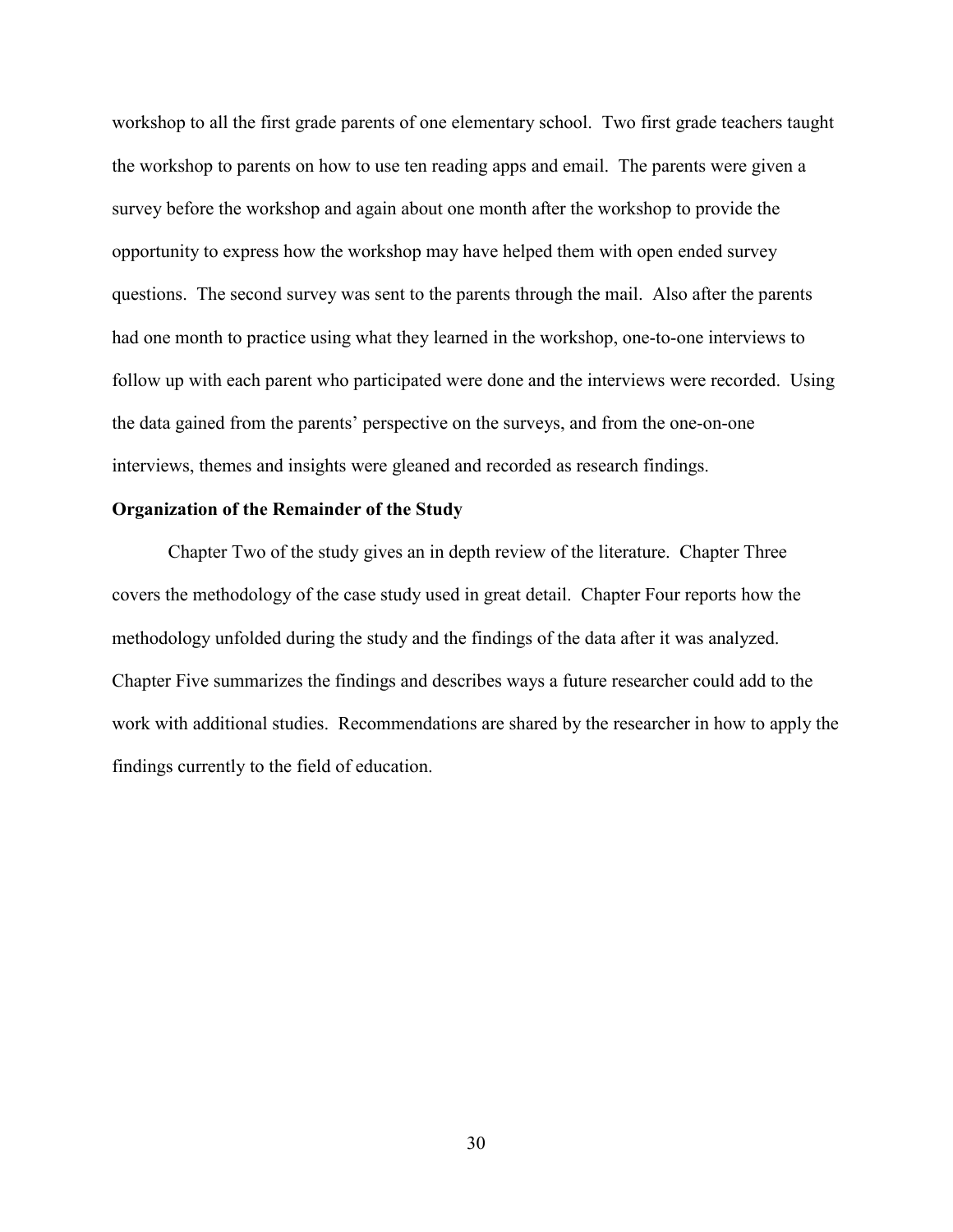#### **Chapter II: Literature Review**

#### <span id="page-31-1"></span><span id="page-31-0"></span>**Introduction**

In North Carolina, reading scores for students across the state are a great concern for stakeholders in the field of education, parents, students, and legislators. For a number of years, North Carolina has kept records of student achievement in reading. The current status in reading achievement indicates that slightly above half of the third grade students are reading at grade level by the end of the school year. Funding in education has been cut over the last several years due to the sagging economy and a shrinking tax income for the functions of state government. The population of North Carolina has grown over the last 10 years. Teachers' salaries have gone from 24<sup>th</sup> place in the nation in 2006-2007 to  $47<sup>th</sup>$  in the nation in 2013-2014 (NCDPI). The amount of textbook funding per student has changed from \$68.00 per student in 2008 -2009 to \$15.00 per student 2014-2015 (NCDPI, 2016 Budget). Most teachers are currently not using updated textbooks in their class across the state because of the cost. Teachers and principals are being asked to do more with less, repeatedly (Principal Two, personal communication, April 12, 2016). One place teachers can ask for additional help with their students is to go straight to the parents. Parents may care a great deal about their child's achievement in school and want to see their child succeed but may not have any prior experience in developing relationships with educators. If a parent has had a negative experience with a school, they may not be eager to want to build a relationship with their child's teacher and may not see the need for good communication with the teacher (Mapp, 1999).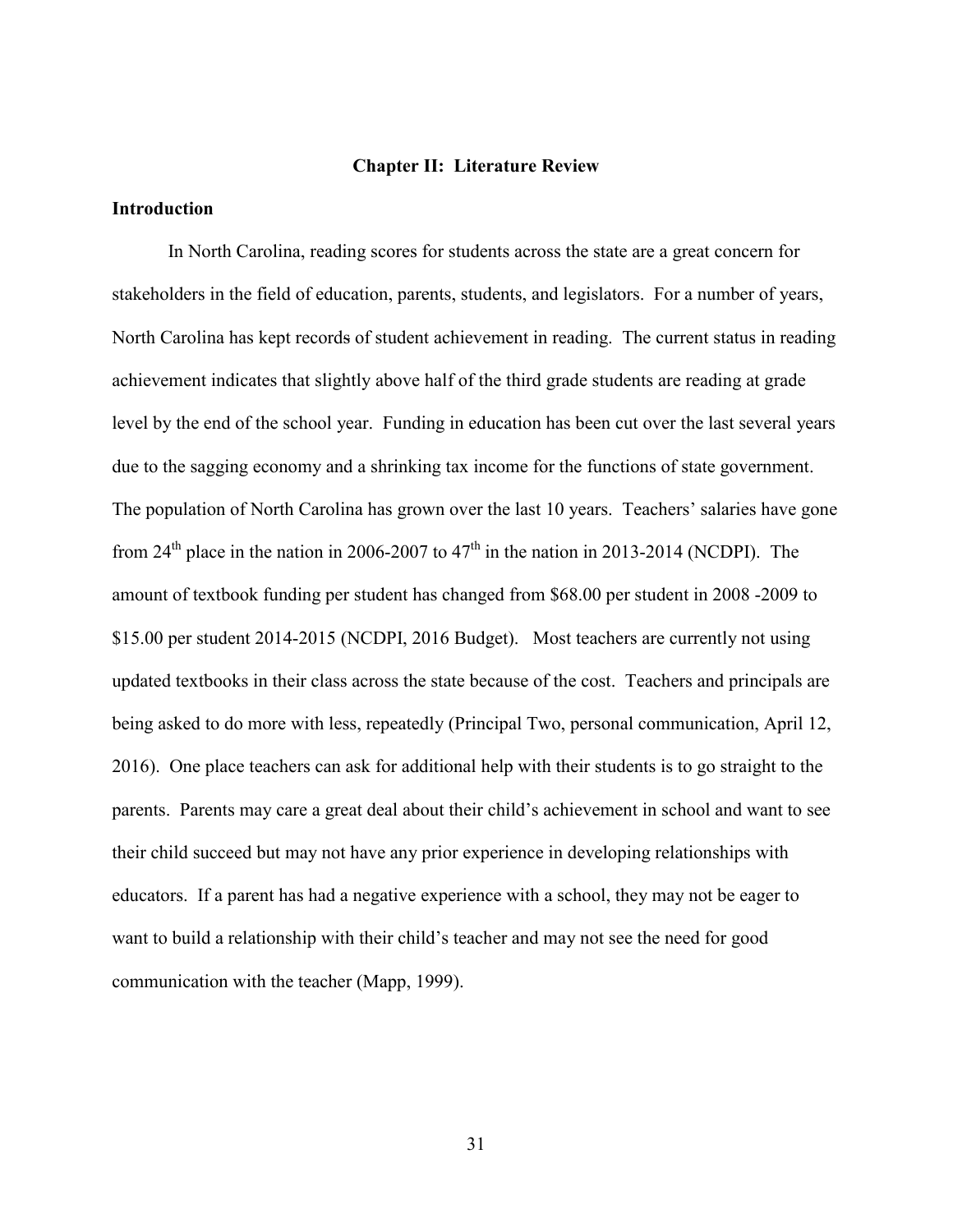#### <span id="page-32-0"></span>**Legislation Impacting Parental Engagement on the Federal Level**

A pivotal piece of legislation was passed in 1965 known as The Elementary and Secondary Education Act (ESEA), (20 U.S.C. 6301 et seq.). The ESEA of 1965 created educational requirements at the federal level for state implementation. For the first time, federal law mandated minimum family involvement for Title I schools. Now for decades, schools have been required to give thought and practice to family involvement for Title I schools (ESEA,1965). In 2001, the ESEA of 1965 was re-authorized and extended. The 2002 version of the law, revamping ESEA of 1965, has become known as No Child Left Behind (NCLB) (Klein, 2015). The law required schools to develop strategies and provide services to increase achievement for all students. NCLB gave directives on how schools were to engage parents, especially those receiving Title I funds.

Parental involvement is specifically described in NCLB as follows:

The participation of parents in regular, two-way, and meaningful communication involving student academic learning and other school activities by ensuring parents play an integral role in assisting their child's learning was spelled out specifically by NCLB,  $2001 -$ 

SEC. 1118. PARENTAL INVOLVEMENT

(A) involve parents in the joint development of the plan under section 1112, and the process of school review and improvement under section 1116;

(B) provide the coordination, technical assistance, and other support necessary to assist participating schools in planning and implementing effective parent involvement activities to improve student academic achievement and school performance;

(C) build the schools' and parents' capacity for strong parental involvement as described in subsection (e);

(D) coordinate and integrate parental involvement strategies under this part with parental involvement strategies under other programs, such as the Head Start program, Reading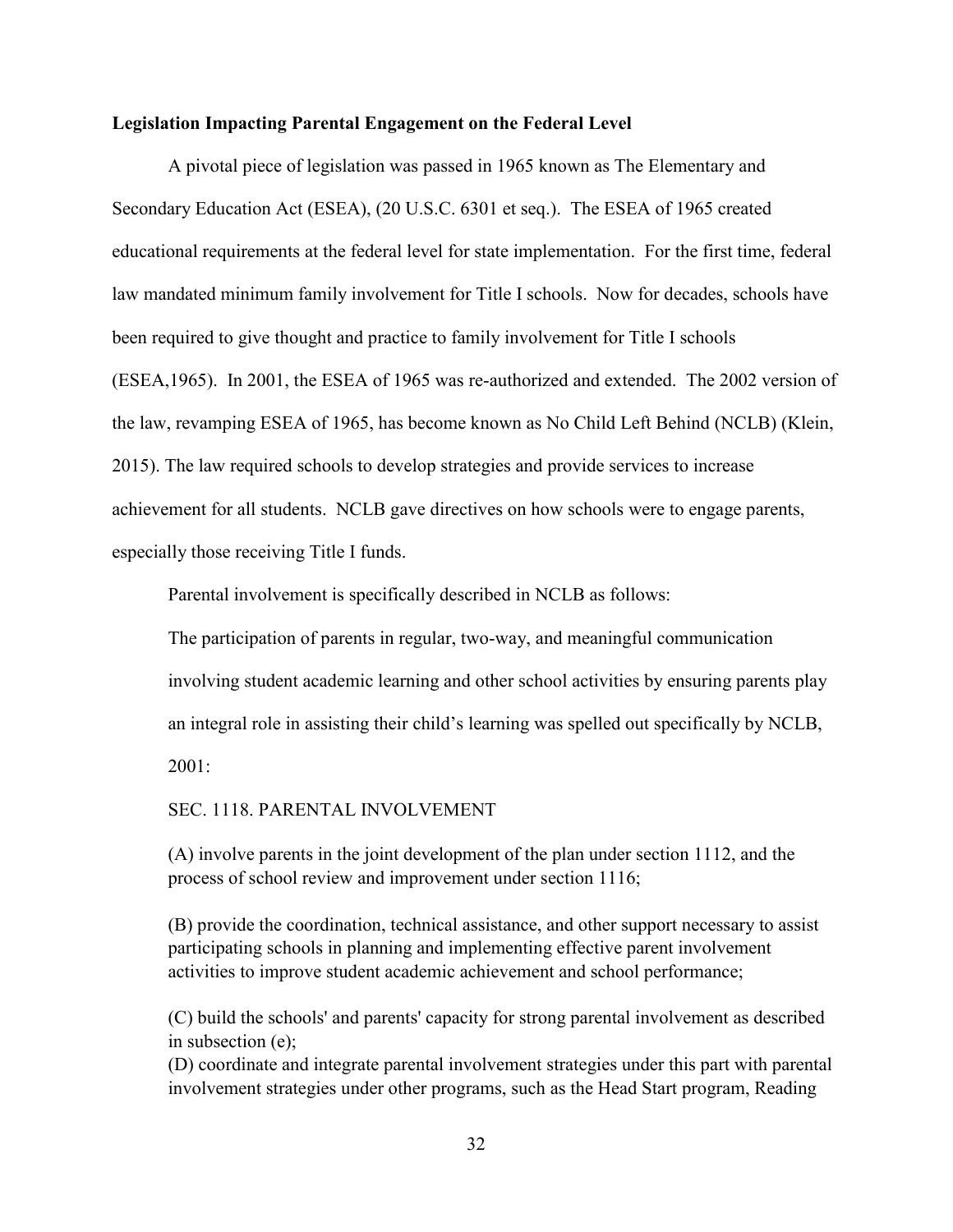First program, Early Reading First program, Even Start program, Parents as Teachers program, and Home Instruction Program for Preschool Youngsters, and State-run preschool programs;

(E) conduct, with the involvement of parents, an annual evaluation of the content and effectiveness of the parental involvement policy in improving the academic quality of the schools served under this part, including identifying barriers to greater participation by parents in activities authorized by this section (with particular attention to parents who are economically disadvantaged, are disabled, have limited English proficiency, have limited literacy, or are of any racial or ethnic minority background), and use the findings of such evaluation to design strategies for more effective parental involvement, and to revise, if necessary, the parental involvement policies described in this section; and

(F) involve parents in the activities of the schools served under this part.

One way that Title I impacts parental engagement is that policy specifies schools should be held to strict requirements for parental engagement which includes a written plan for how parents are invited to be involved in schools. References are found in Section 1118 of NCLB to provide instructions for ways parents can be involved with their children at school. Collaboration records of the school and parents are part of the annual assessment and evaluation of parental involvement at the school level. The law mandates that school districts monitor the activities of Title I schools in the implementation process (Hackett-Villalobos, 2013).

#### <span id="page-33-0"></span>**Legislation Impacting Parental Engagement on the State level in North Carolina**

 In North Carolina, legislation was passed in 2012 called the "Excellent Public Schools Act." Part IA of this legislation is called North Carolina Read to Achieve Program. 115C-83.1A states: "The goal of the State is to ensure that every student read at or above grade level by the end of third grade and continue to progress in reading proficiency so that he or she can read, comprehend, integrate, and apply complex texts needed for secondary education and career success" (House Bill 950, Session Law 2012, p. 38). The application of this law came into effect in the spring of 2014. This law also brings a change in determining whether or not a third grade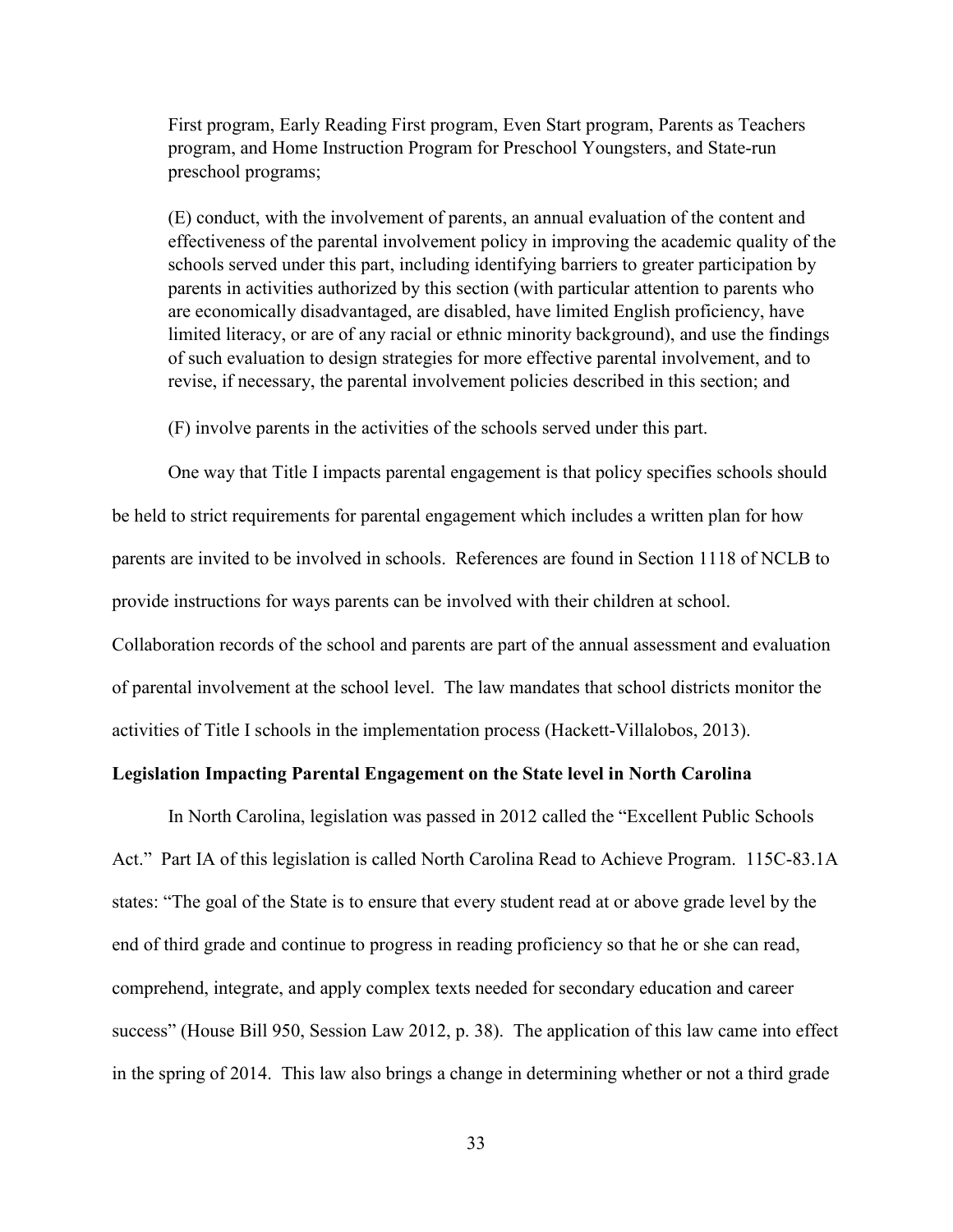student will be promoted to fourth grade or retained in third grade. If a third grade student is not proficient in reading at the end of the school year as demonstrated on a State-approved standardized test, the State Board of Education shall require that student be retained in the third grade, as stated in this same law.

 There are five specific exemptions to this rule stated within the law of House Bill 950 (p. 41). The law also creates a new requirement for students not proficient in reading to attend a mandatory summer reading camp. The reading camp is established with reading interventions to be used that are research-based to help students improve in reading achievement so they can pass the standardized reading test given to them again at the end of the reading camp. If the student does not pass the State-approved standardized test, or present a portfolio of evidence that the student demonstrates third grade reading proficiency, the student will be retained and will not be promoted to fourth grade. The subject of reading at third grade level has drawn much attention because almost half of the students in North Carolina are not able to read at a level marked proficient by the end of third grade. So for third grade students across the state, this one benchmark is key to being able to tell if students are ready to move on in their school work and be promoted to fourth grade. Legislators passed a law to try to make improvements across the state to get thousands of students help in reading so they could be at grade level by the end of third grade. Parents, schools administrators, and teachers struggle to understand the new law changes and how it will impact students. Improvement in reading achievement is a theme and an expectation that is setting the pace in education in the state of North Carolina in 2016 (NCDPI, 2016).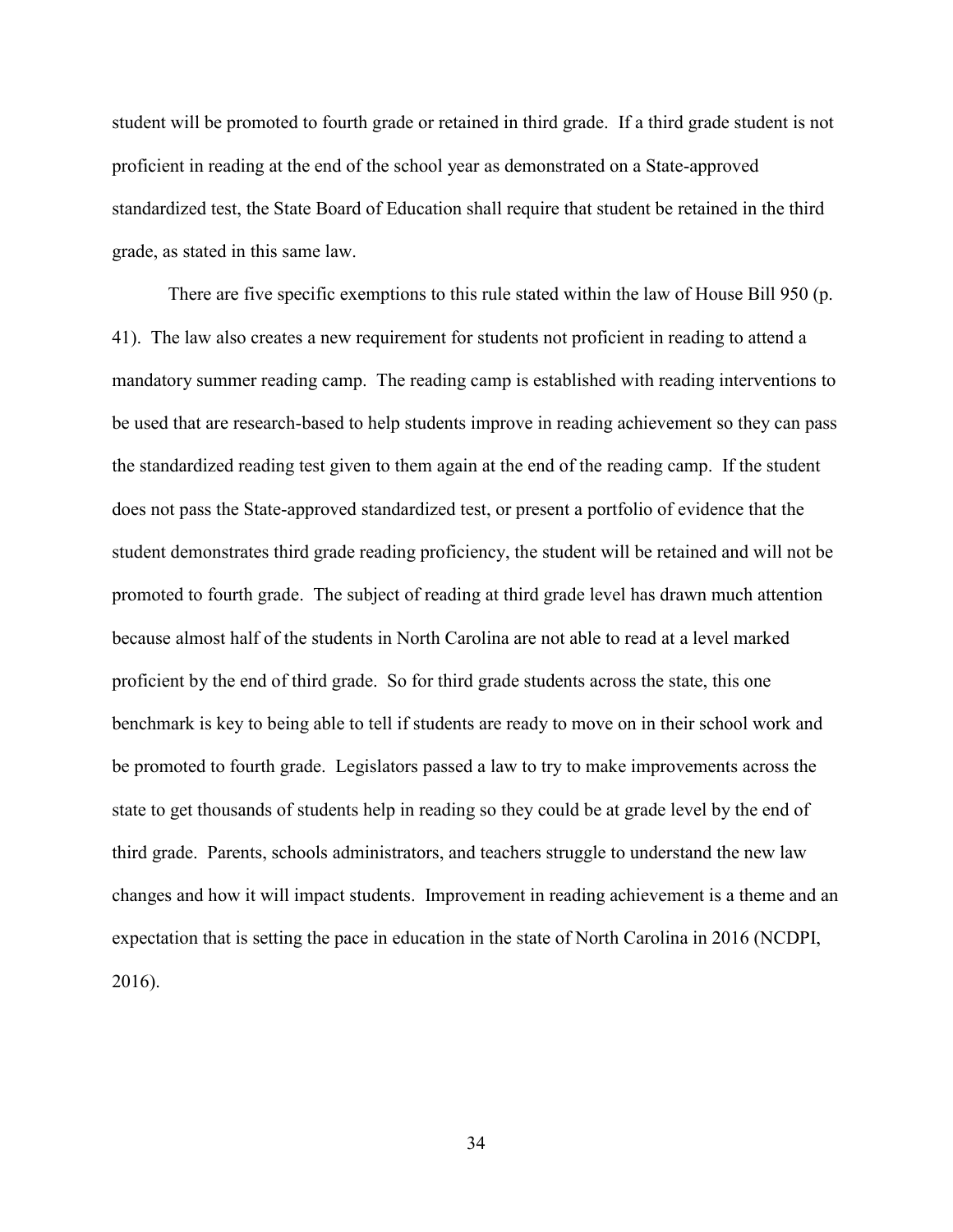#### <span id="page-35-0"></span>**Reading Interventions**

 A strong movement both in legislation and in education in North Carolina has shifted the thinking of leaders in the state to get as many students reading at grade level as possible. Marie Clay, a literacy pioneer, proposed the most cost efficient measure is early intervention (1966; Superintendent One, 2015). Researchers, school administrators, and teachers have known, based on research studies, that early intervention for at-risk students has a positive impact on student academic success (Clay, 1966; Chen, Pisani, White, & Soroui, 2012; Christenson, 2010). The gap is in practical application at the local school level with teachers helping parents learn about how to support their child's learning at home. Some parents are eager to learn and can provide a positive environment at home and do important work with their children to help them get ready to read. However, for parents who live in poverty, the financial capacity to provide a home environment that is conducive to learning with children's books and time to spend with children reading is a true life challenge for families.

Students in poverty have a track record of falling behind in reading at grade level (Clark, Poulton, & National, 2011). Numerous studies have been done to show how important parent involvement in the child's learning is to reading achievement (Cairney & Munsie, 1993; Chen, Pisani, White, & Soroui, 2012; Christenson, 2010; Fishel & Ramirez, 2005b; Granfield & Smith, 1995; Hemphill & Tivnan, 2008). The state of North Carolina is currently experiencing much media attention on the topic of students being able to read on grade level as new standards were passed at the state level and went into effect for the spring of 2014 related to third grade students being able to read on grade level.

Reading interventions can be delivered to the student who is a struggling reader in a number of ways. Three ways students receive help include: a classroom teacher or trained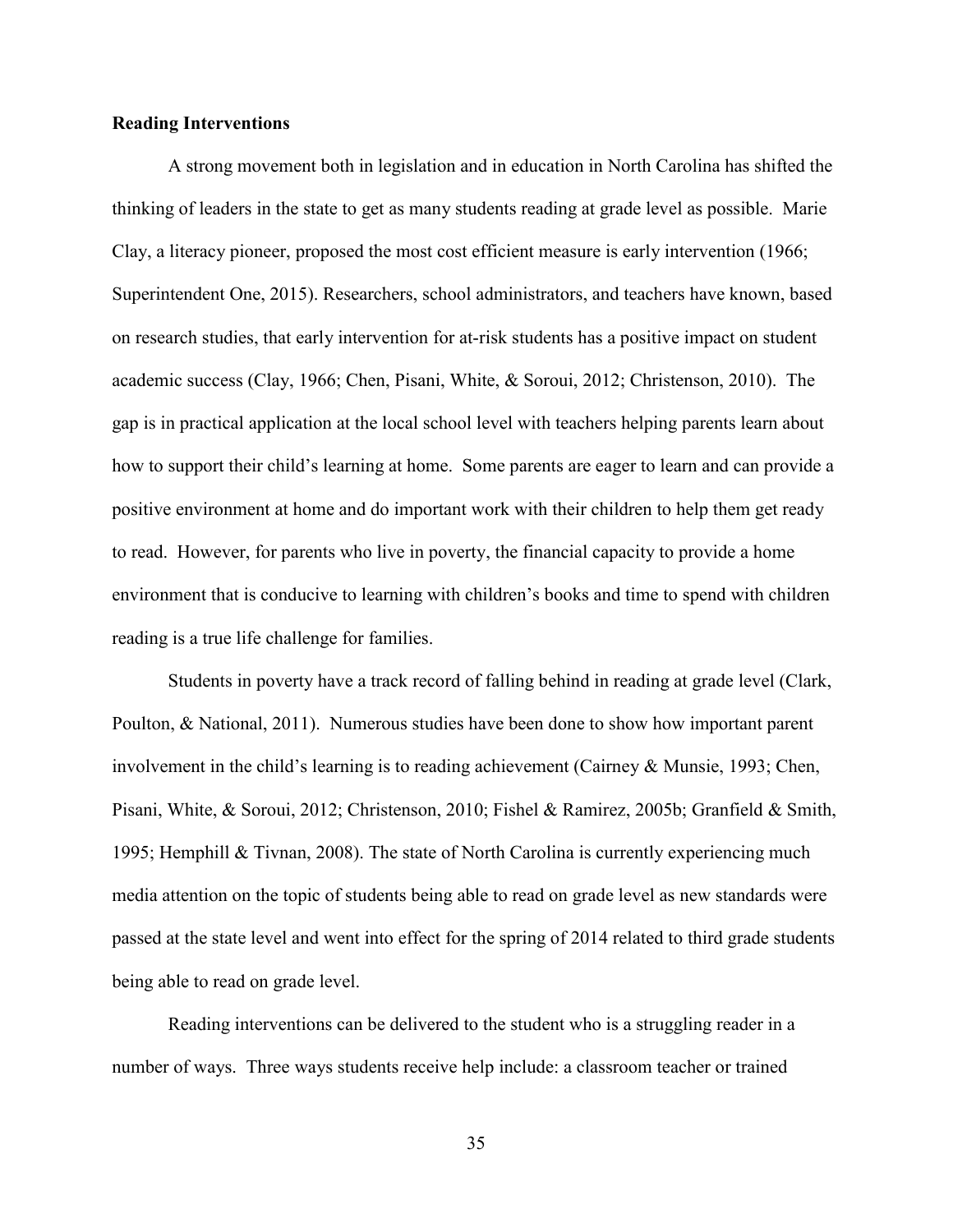reading specialist, one-on-one from a tutor, or from the parent, functioning in the role of a reading tutor to their own child. Each way is well researched as teachers, parents, and administrators continue the quest to look for the best way to offer reading interventions to students who are struggling to read. Additional research based interventions include: effectiveness of specific reading interventions that reading specialists and classroom teachers used on a daily basis (Wanzek et al., 2010; Wanzek et al., 2013; Wanzek & Vaughn, 2007; Blachman et al., 2004, Center for Data-Driven Reform in Education, 2009; Chambers et al., 2011; Cratty, 2012;.Gattis et al., 2010). Scholars do not agree on which of the previous reading interventions is the best. One of the many ways to deliver reading interventions to students who are struggling is by inviting the parent to help the child with reading at home. For the current study, the use of a workshop to train parents how to help with reading at home was used to determine if parental engagement improves.

## **Benefits of Parental Involvement**

One of the reasons parents get involved with their child's education is because they see helping with homework as part of the parental role (Hoover-Dempsey & Sandler, 1995, 1997; Reed, Jones, Walker, & Hoover-Dempsey, 2000). Parental involvement is a significant contributing factor to student success in school (Epstein, 1995). The literature supports the benefits of parents becoming engaged in their children's education and the benefits include higher student achievement; improved student attendance rates; improved student attitudes toward school; improved communication pathways between home and school; and improved relationships between parents, students, and teachers (Hoover-Dempsey & Sandler, 1997; Jeynes, 2003). There has to be some means to educate parents and teachers on how important the work of parental engagement is and the benefit for students. "When programs are offered in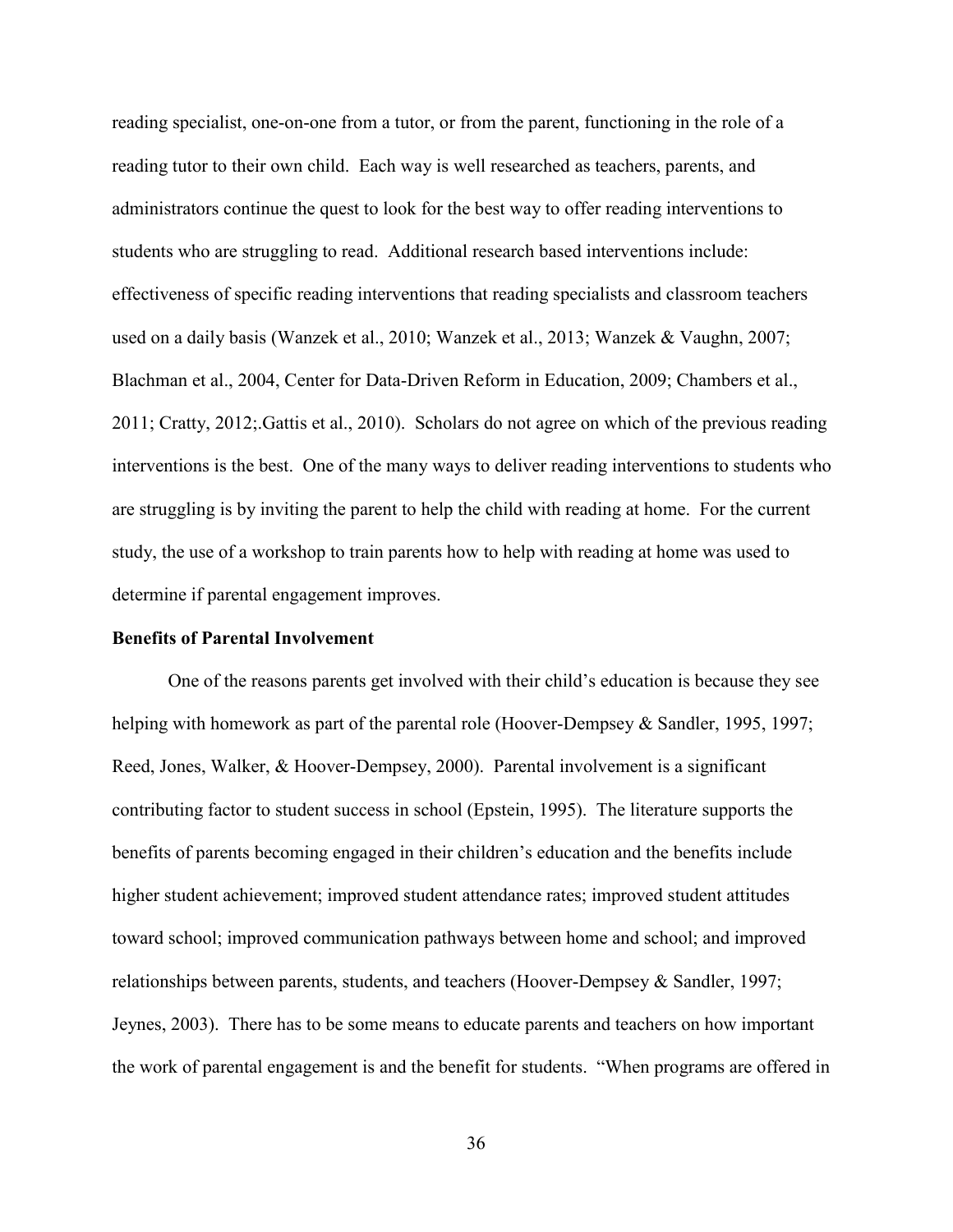the communities where families live or within their children's schools, mutual-support networks are more likely to emerge by almost 20%" (Webster-Stratton, 1997, p. 162).

An important distinction in Epstein's work, (1995) is that parental involvement has a positive impact on student achievement despite race, culture, and class differences. Her findings challenged the deficit perspective school administrators and teachers may have had of parents and instead she suggested that parents have something valuable to offer their children that can be used when parents, school officials, and teachers become partners. Pointing to a gap in the perspective that is commonly found, Jackson (2010) writes that "researchers, policymakers and educators have not taken the time to ask parents about their involvement in their children's education that could strengthen parental partnership efforts" (p.26). Parents, students, and school administrators have the large task of understanding how to build bridges of effective communication and solid positive relationships with all (Abrams & Gibbs, 2000). The literature base suggests what schools can do to involve parents (Jackson, 2010). She also notes that much of the research expounds on the educator's perspective and reveals how parents can serve the interests of the school, but may not necessarily serve the interest of the parent. When school officials expect parents to be involved in the school in ways that are defined by teachers and school, it may limit the potential of parents (Lareau & Harvat, 1999). In Epstein's work (1995), she makes strides in helping school administrators and teachers begin to look at parental engagement through the lens of parents.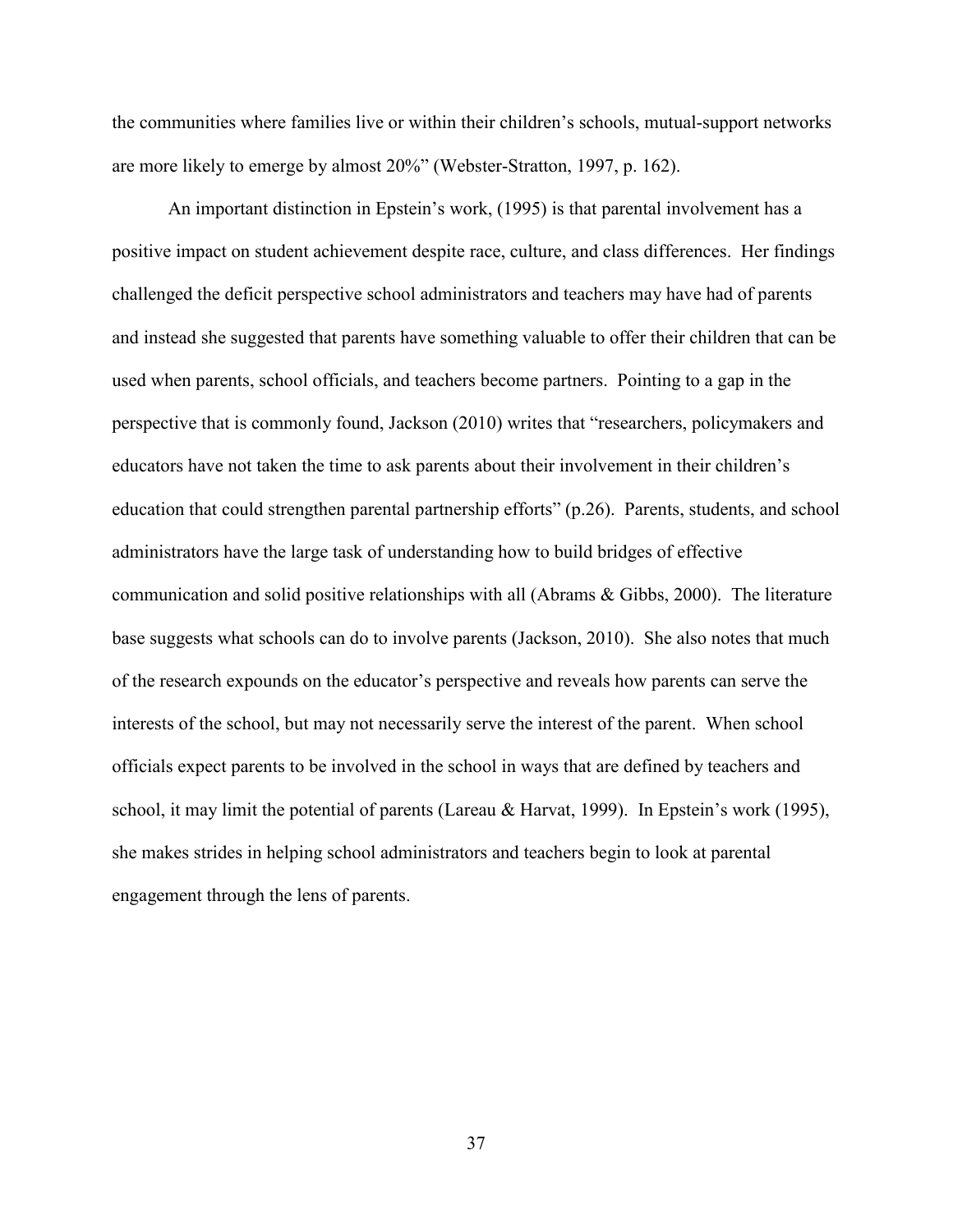## **Parental Involvement**

There is a strong undercurrent in legislation in North Carolina regarding how to get as many students reading at grade level as possible. The earlier the intervention in reading the better; and early is precisely the most cost efficient time to do an intervention as proposed by children's literacy pioneer Marie Clay (1966) and affirmed by Superintendent One (Superintendent One, personal communication, November 15, 2015). Researchers, school administrators, and teachers have known based on research studies that early intervention for atrisk students has a positive impact on student academic success. There is a gap in practical application for parents helping students at the local school level. Some parents are eager learners and can provide a positive environment at home and do important work with their children. Parents help them get ready to learn to read and provide helpful resources to their children like books and spending time reading them with their children. However for some parents, particularly the ones who live in poverty, the desire may be present to help their child, but the parent could lack literacy skills to read with their children or fail to provide reading materials at home to supplement the reading work at school. Poverty brings extra life challenges to parents that are not easy to overcome.

Barriers to parental involvement were also the topic of study by Jackson (2010). She found factors that hinder the development of relationships with parents include: educator perceptions of parents, the level of training of educators, and educator effectiveness in establishing relationships with parents. Jackson (2010) also concurred with Lareau and Horvat (1999) that factors impacting whether a parent chooses to engage in their child's education includes the parent's relationship with the school staff, the parent's own prior school experience, and the parent's values regarding education. Jackson (2010) also writes that one barrier parent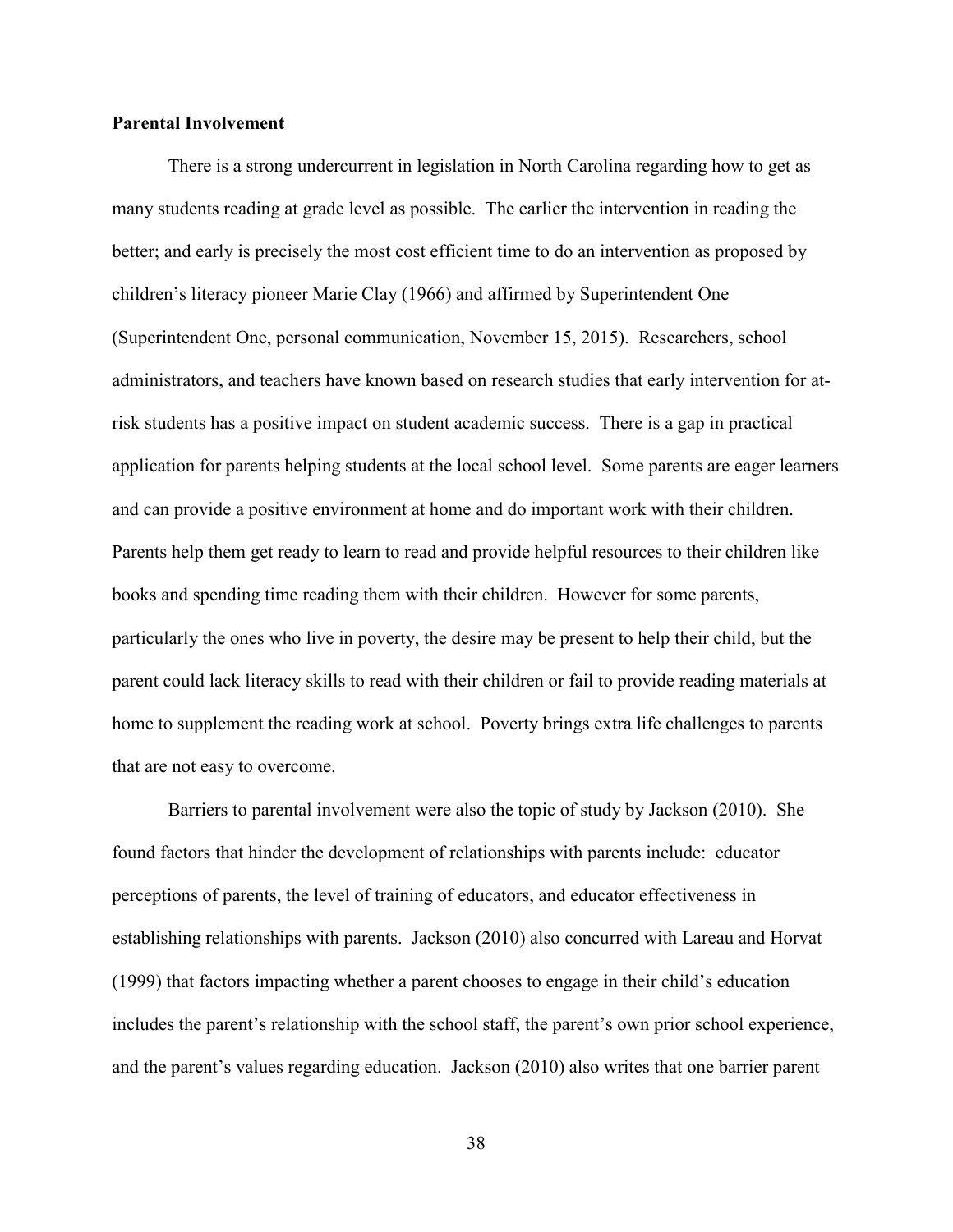partnerships include conflict in the way teachers perceive parents, and the way parents perceive themselves in the role of their children's education (Chen, 2001; Hoover-Dempsey & Sandler, 1997). Allington and Cunningham (2007) conclude that families send their children to school to be taught and many families view teaching as the responsibility of the school. A striking observation from their work is that they contended that working-class families viewed homework as shifting the workload of the school onto the parents. According to Allington and Cunningham, parents viewed the homework shift as the teacher not having done a good job of teaching during the school day and that the teacher or school should provide additional help to complete the homework. They noted the parallel view from the blue-collar work life where there was no homework expected for their children. Parents believed if a child could not finish their work at school in the regular school day, then the child could complete the work the next day at school, which aligned with a typical way of managing a heavy work load in their blue-collar jobs.

**Role of tutors.** One-to-one tutoring is documented to yield better results in reading than working in groups (Vellutino et al., 1996). Tutoring one-to-one alone is not sufficient to see a gain in reading proficiency (Pinnell et al., 1994). Current studies call for more research related to how effective parents can be as tutors (Kupzyk, 2012). In a face-to-face meeting with a reading curriculum specialist, the specialist noted that having a structure in place to train parents to tutor their children in reading would be helpful. Studies show that not all researchers are in agreement with the most effective reading strategies (Kupzyk, 2012; Warren, 2009; Houg, 2012).

**Shared reading as a research based intervention to use with apps.** Shared reading is found to be effective in increasing children's oral language skills when they are exposed to rich language vocabulary during shared story time delivered by either teachers or parents (Crain-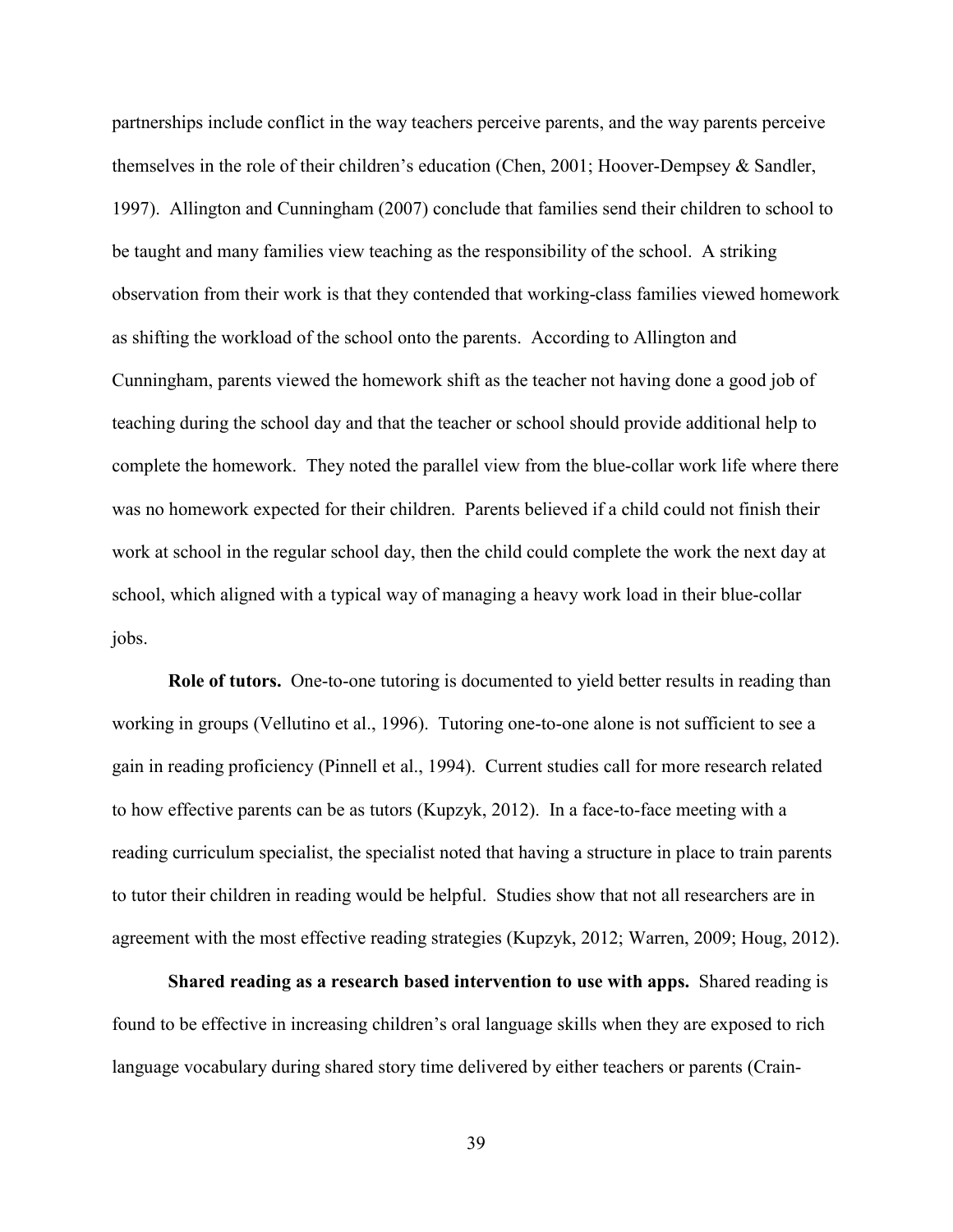Thoreson & Dale, 1999; Hargrave & Senechal, 2000; Lonigan, Anthony, Bloomfield Dyer, & Samwel, 1999; Whitehurst & Lonigan, 1998). Shared reading provides an opportunity to teach a variety of early literacy skills since it involves active participation from the parent and the child (Ezell & Justice, 2000). Shared reading has been researched with children from two to six years old over the last ten years and has shown a positive effect on oral language development that is a cornerstone component of emergent literacy (Arnold, Lonigan, Whitehurts, & Epstein, 1994; Crain-Thoreson et al., 1999; Dale, Crain-Thoreson, Notari-Syverson, & Cole, 1996; Lonigan & Whitehurst, 1998; Valdez-Menchaca & Whitehurst, 1992; Whitehurst, Epstein et al., 1988, 1999). Rather the current work is to explore how to help parents who are not engaged, or are minimally engaged, to become more engaged if they are given tools with specific instructions to use with current technology.

**Training of parents as reading tutors.** The intent of the current study is to build on the understanding that parents are used as tutors and to look for ways to help parents use online tools like reading apps to help their child. One-to-one reading tutoring is documented to yield better results than working in groups (Vellutino et al., 1996). However, tutoring one-to-one alone is not sufficient to see a student gain in reading proficiency (Pinnell et al., 1994). Current studies call for more research related to how effective parents can be as tutors (Kupzyk, 2012). Studies show that not all researchers are in agreement about the most effective reading strategies (Warren, 2009; Houg, 2012; Kupzyk, 2012;).

**Engaging parents.** The positive correlation between parental engagement and student achievement is foundational to understanding why parents, school administrators, and legislators have a strong interest in seeing more work in the area of parental engagement (Principal One, personal communications, May 10, 2014; Principal Two, personal communications, February 19,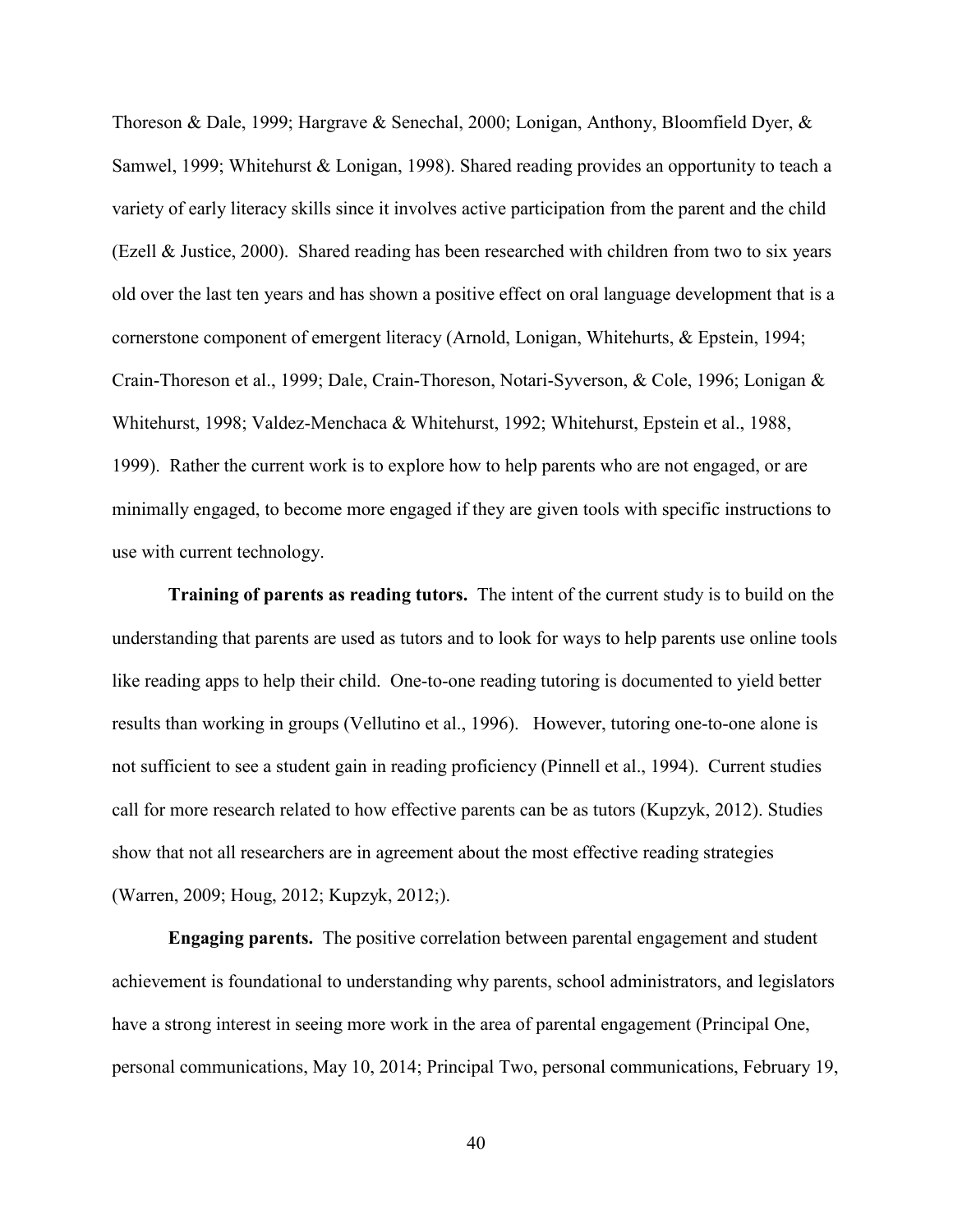2016; & Superintendent One, personal communications, January 15, 2014; Fan & Chen, 2001). In their work, Fan and Chen researched parental engagement in depth using a meta-analysis involving 25 studies and identified 92 correlation coefficients between parental involvement and student academic achievement. As researchers look for data that is evidence-based showing parental engagement is closely tied to student achievement, Fan and Chen's work is a cornerstone of research in parental engagement. Quantitative data yielded results that were readily measured, given in tables and reports show the strength of the correlation between particular kinds of support a parent offers. The strength of the parent's engagement is tied to their student's achievement. The current study moves beyond putting data in a chart with numerical correlations, to a qualitative approach to study why a parent becomes more engaged. Through the use of the qualitative case study, participating parents were given the opportunity to describe barriers to their involvement that may bring deep insight for school administrators to be able to remove some barriers to parental engagement. The qualitative nature of this study makes a difference in parents choosing to engage in the intervention, rather than focusing on numbers to describe parental perception. The research is clear that having a parent engaged is a benefit to the student for their academic success. The gap of knowledge that school administrators and teachers search to find is how to get parents more engaged in their children's education if the parent is marginally connected to the school or does not feel connected to the school at all. The work of the current study was to explore if parent perceptions change when using an intervention with parents, in the school where their child attends.

**Deficit theory.** Traditionally, most school's approach to understanding parental involvement relies on a deficit model that assumes that parents are limited in the ways they can help their children with achievement (Gutman & McLoyd, 2000). The deficit model does not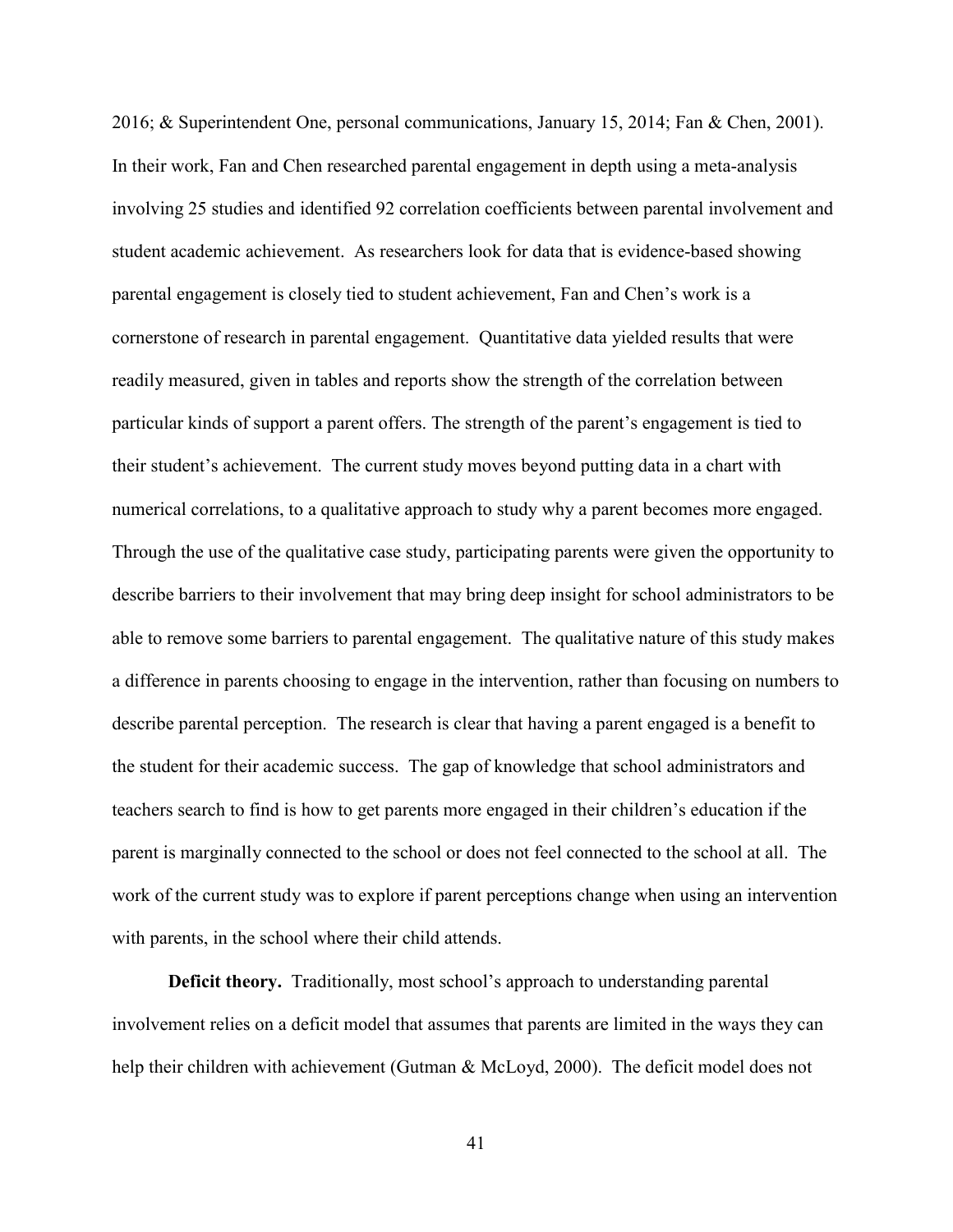allow parents to be treated as equal partners in their children's education by school officials, and in contrast this model assumes that there is something wrong with parents that school officials can overcome with training (Gutman  $\&$  McLoyd, 2000). They also write that in the deficit theory school officials would have values to impose on the parents like, "things successful parents do." If parents failed to fit into the mold of what the school officials assumed that parents should be doing, then the thinking of an "us" and "them" system of communicating with parents was perpetuated. School officials often pre-determine the ways parents can serve in the school, and if the parents do serve in these roles, the parents are considered involved and if they do not serve in these roles the parents would be considered "hard to reach" (Mapp, 1999).

A shift in deficit theory came with Epstein's work in 1992 which described the many different ways a parent could offer support to their child outside of the classroom. Involving parents to help their child in school is a significant contributing factor to a child's success as many researchers have made a strong connection between parental engagement and student achievement (Brown, Denton, Kelly, & Neal, 1999; Clay, 1985; Drummond & Stipek, 2004; Fishel & Ramirez, 2005a; Fleming, 2012; Huggins, 2011). It is helpful to be clear on what is meant by parental engagement. Various aspects of the parent-child relationship can be included when defining parental engagement. Examples include helping with homework, providing enrichment experiences, encouraging school attendance, and reading to children (Ringenberg, Funk, Mullen, Wilford, & Kramer, 2005). Another way to define parental engagement has to do with the parents' involvement with the school and is called parent-school relationship (Ringenberg et al., 2005). According to Epstein (1992), parental involvement has six major facets: parenting, communicating, volunteering, learning at home, decision-making, and collaborating with the community. One of the basic obligations for families is to provide for the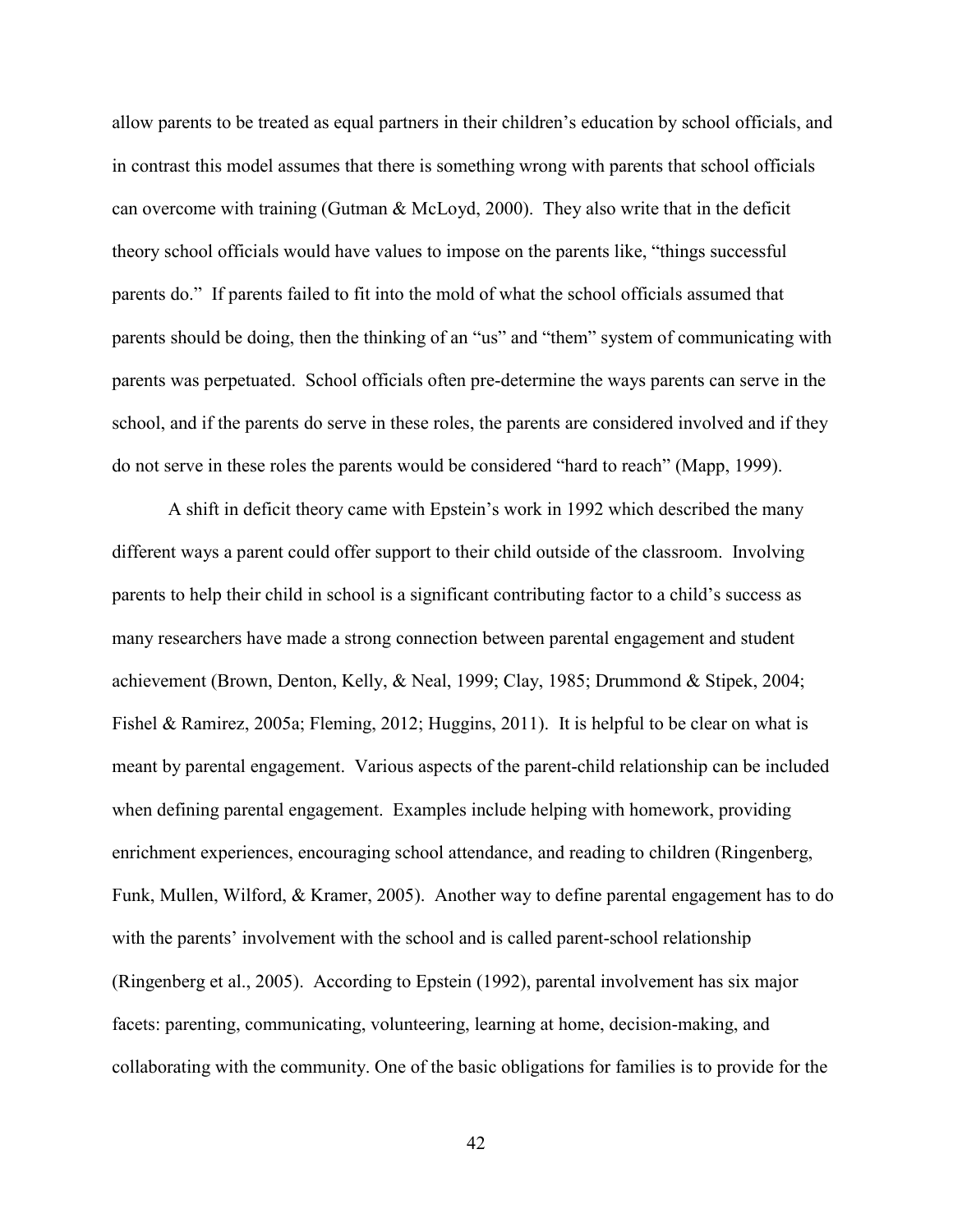safety and health of their children (Ashbaugh, 2009). The school counts on the parents to provide an atmosphere at home that supports learning when working with the framework that Epstein provides for parental engagement. However, some parents struggle to meet the health and safety needs of their children and do not have the capacity to provide an atmosphere at home that is conducive to learning (Ashbaugh, 2009). Knowing that parental engagement is well researched and helps students be successful in school does not mean that all parents buy into that understanding of parenting. Teachers can serve as the contact point for training parents in how to help their children in school (Kupzyk, 2012). The time that a teacher has to devote to communicating with parents is limited. While a teacher is in front of the class teaching, it is not an option for that teacher to also be on the phone trying to communicate with a parent about how their child is doing in school. A classroom teacher has a limited amount of time at the end of the school day to try to reach parents. If a call from the teacher falls at a particular time when the parent works, there could be a gap in communication due to a scheduling problem. The work in Kupzyk's dissertation (2012) also validates the need for more structured tutoring, showing that simply asking parents to read at home with their children is not enough instruction for them. She also found that after using specific training with parents including video, a handbook, and meeting with the teacher, the parents used more evidence-based tutoring strategies at home with their children during their reading time together (Kupzyk, 2012). Her work helped teacher's gain greater understanding regarding the need to be as specific as possible in giving the parents directions on the kind of help to give their child at home with reading homework. This study builds on the knowledge regarding giving parents specific instructions on how they can help their child with reading at home. This study will help the parent make the best use of their time in helping their child and may afford the parent more specific up-to-date skills related to reading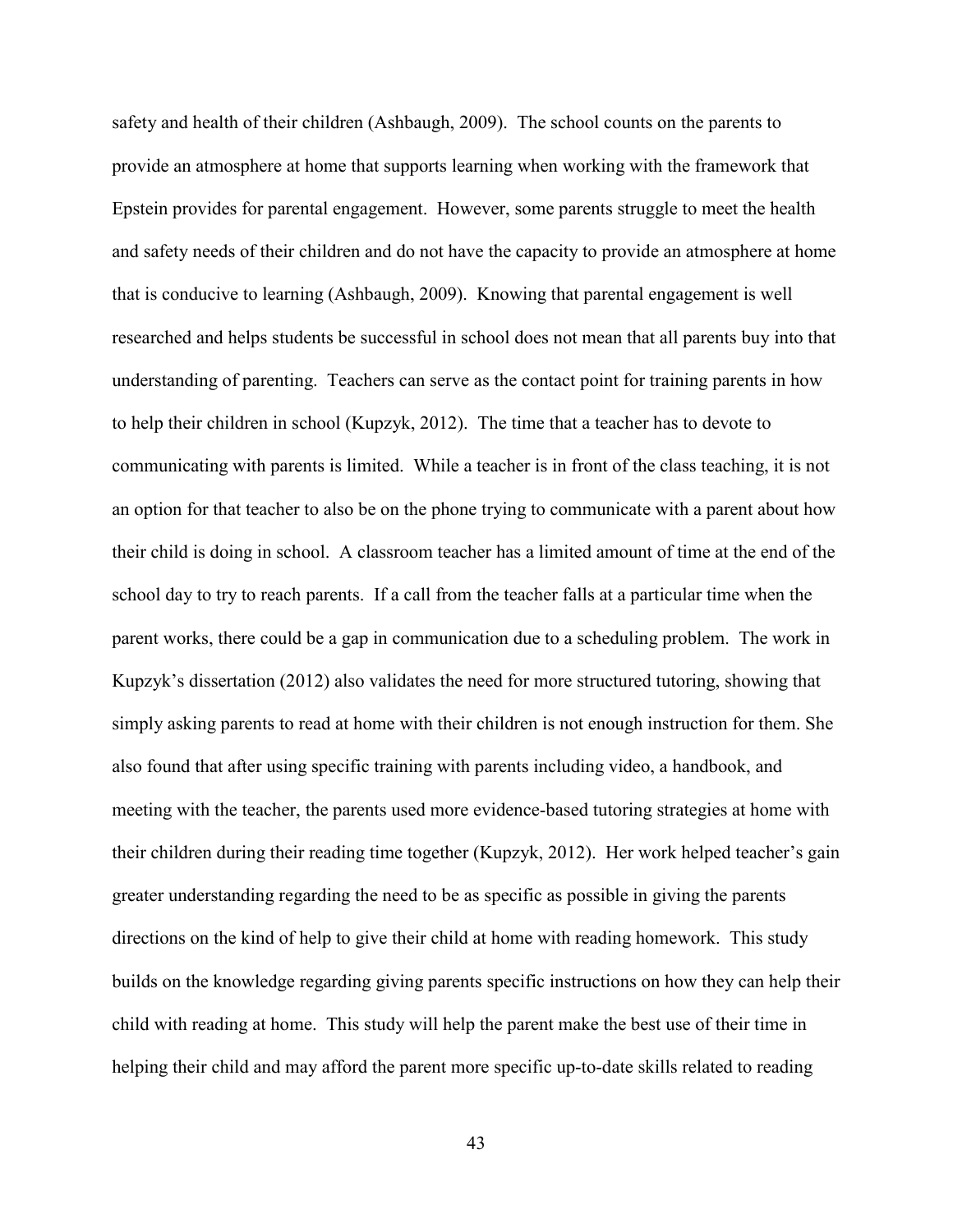apps currently available. Giving parents specific training in the computer workshop provided them with the opportunity to be in better communication with their child's teacher in hopes that parental engagement may improve.

*Importance of communication between teachers and parents.* The current study offered parents who wanted to learn how to use email the opportunity to learn to do this one basic computer skill to help build better communication between the parent, teacher, and principal. In addressing the research questions for this study, experts in the field were consulted to formulate good survey questions based on their knowledge of the subject matter and their knowledge of how to write valid survey questions. The experts included six classroom teachers who taught reading at the elementary and high school levels, one elementary level reading specialist, two school superintendents in North Carolina, three Communities in Schools consultants who work with economically disadvantaged students daily, two principals, one instructional coach, and three university professors. The input given from these experts in the field was vital in helping shape the research questions to include the use of email as a tool of communication. Email was chosen because it is used by educators with such ease and frequency. The experts in the field noted that the same ease and frequency of communication back from parents is a current barrier to stronger communication between the school and parents. These experts also reviewed parent surveys. With the feedback from these experts, questions were added, deleted, and modified.

## **Research Supporting Case Study Method**

Kupzyk (2012) studied in her dissertation how teachers could train parents as tutors to improve oral reading fluency. Seven parents were trained in her research using behavior skill and video modeling to assist parents in learning how to help their children with reading at home. Kupzyk's work calls for more research in a natural setting to more closely examine the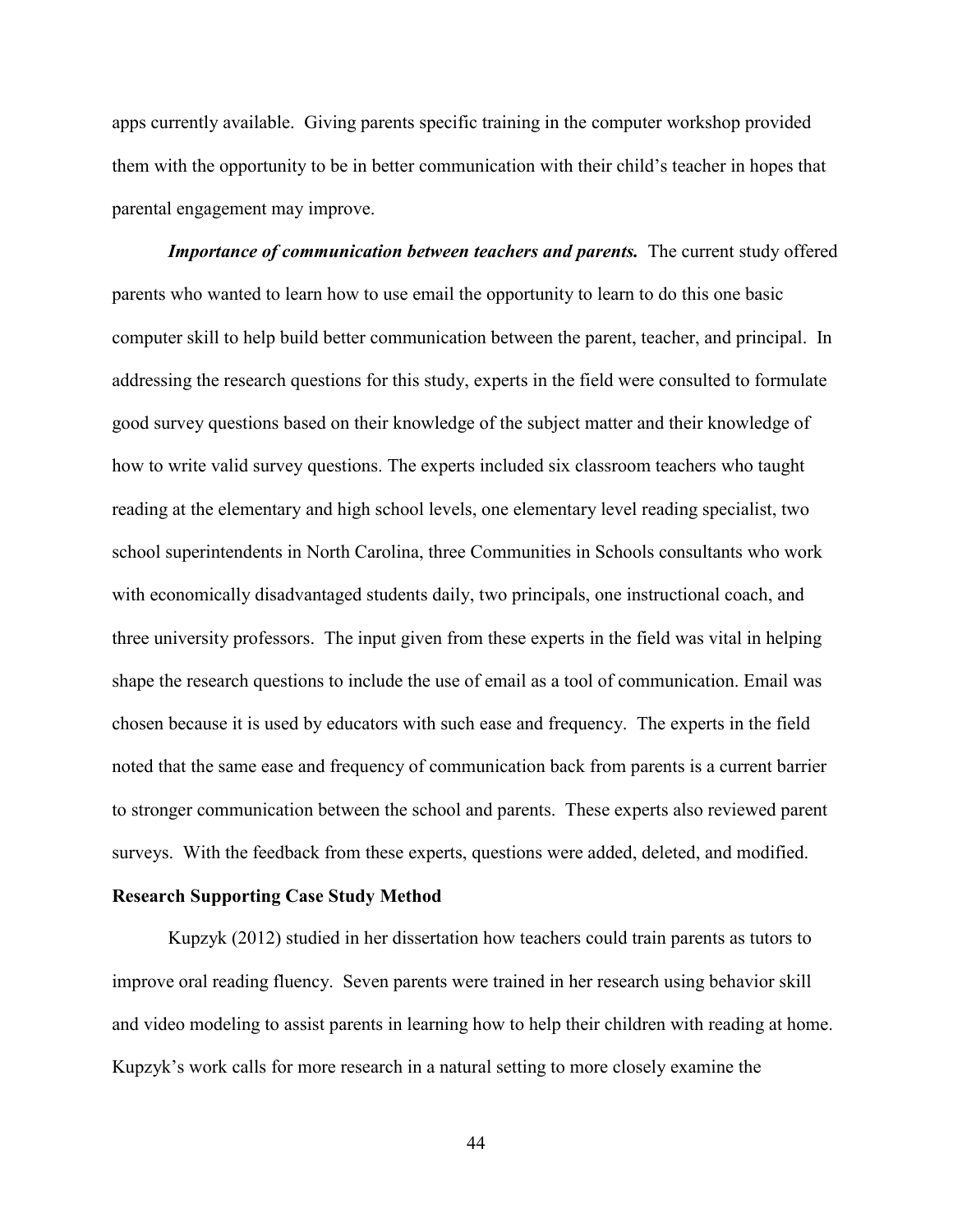conditions needed for successful implementation of parent tutoring programs and the effect on student outcomes. In a case study dissertation by Jackson (2010), she sought the parents' perspective on parental involvement in education because she found a void in the literature on parental engagement that was actually from the parents' view. Her case study involved 15 African American parents with semi-structured interviews seeking insights from the parents themselves on parental engagement. The case study method is one way to be able to research, in a live setting, where parents and teachers can meet face-to-face and deep thought can be invited and shared regarding the parents' own perceptions of how engaged they are with their child in teaching them to read.

Jackson (2010) used a qualitative case study to investigate parental involvement from the parents' perspective. She noted that much of the research on parental engagement is written from the deficit theory point of view and also from the view of the school administrator or teacher, not from the view-point of the parents. Building on Jackson's work where she employed in-depth interviews with parents as her methodology, the current study also incorporated Epstein's understanding of parental engagement to look for ways to build relationships with parents as partners. The case study lends itself to being able to go in great detail and depth to find out more from the parent's perspective on why a particular intervention is helpful to them or why it is not. The school participating could be better equipped to increase parental engagement by learning to meet the needs of parents where they are and also offer simple tools for parents to use that helps them in their work with their child at home. The case study was an appropriate method to use in the current study because it used a bounded system for the study (Merriam, 2009). The methodology of the case study allowed the researcher to "fence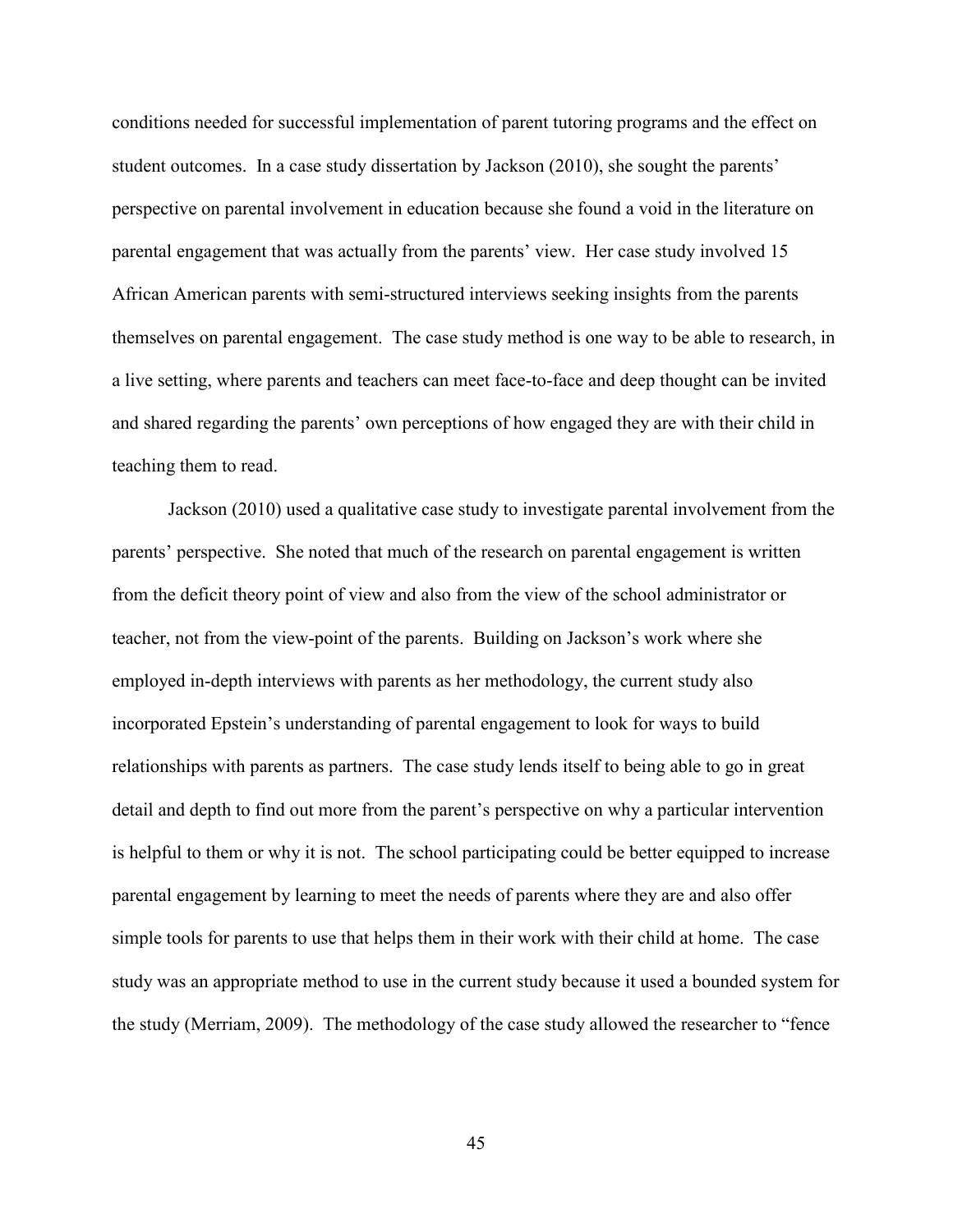in" what was studied using in-depth descriptions of the parent's perceptions and an analysis of the bounded system (Merriam, 2009).

 Using qualitative research to conduct a case study, Mapp (1999) examined the perceptions of parents that school administrators had labeled as "hard to reach." Mapp found that building relationships between parents and teachers, as well as a school climate that welcomed parents into the school at any time, were identified as necessary elements to promote involvement of these parents. She noted that parents were genuinely concerned about helping their children achieve success in school. In this study, parents realized that their involvement was critical to helping their children achieve, and parents were involved in their children's education in non-traditional ways. The factors Mapp identified as barriers to their involvement related to how they were valued and respected when they chose to enter the school as well as their own experiences with school; the level of involvement they experienced from their parents as students; and other time commitments and personal responsibilities. Respectful, caring relationships that were established with staff members increased parents' desire to engage in their children's educational development. This study was conducted over a two-year period with 220 low SES children. The method of data collection was one-on-one parent interviews in one elementary school. The findings of that study also suggested the importance of school personnel not only emphasizing programs that bring parents to the school, but the relationships that must be developed with parents in order for them to successfully engage in parental involvement practices (Jackson, 2010).

Noe (2012) did a study on parental engagement seeking a method to be able to more effectively engage parents. He conducted a case study that involved three children in the first year and four children in the second year for a total sample size of seven for the whole case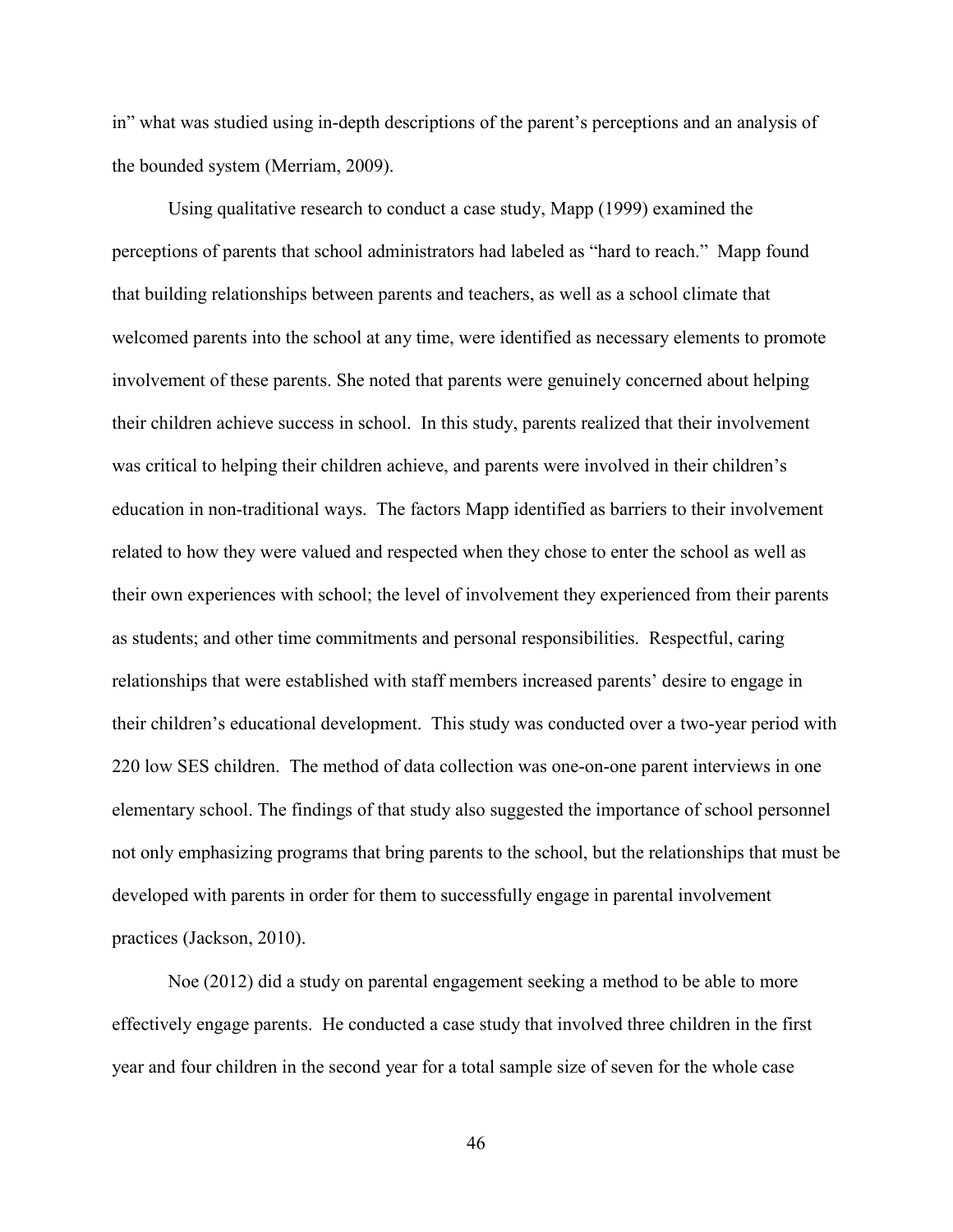study. All of the children were from low SES families. Five of the seven children did benefit and show a gain in one or both measures related to phonological awareness. Noe's study (2012) also used a consumer satisfaction survey to get an impression from the participants if they thought this reading intervention at home was helpful.

**Parent and school partnerships.** The National Parent Teacher Association (PTA) published a list of "10 Truths About Parent Involvement (PTA, 2015). Two of these truths are pertinent to this study on parent engagement. One point the National PTA makes on parental involvement is that it is an ongoing process and not a series of events. The second point that applies to this study is that parents are more likely to become involved when: they understand that they should be involved, they feel capable of making a contribution, and they feel invited by the school and their children to be involved (Houston, Blankstein, & Cole, 2010). All of this knowledge about what is good for the child and how the parent can help at home will not be maximized unless parents, teachers, and administrators join in the journey of educating children as a team effort and excellent communication is established. Great communication can help build trust between the schools, parents, and child to help parents get engaged and stay engaged. Trust and relationship building are key components to being able to work with parents as partners in helping their children be successful in school (Houston, Blankstein, & Cole, 2010).

**Research supporting methodology selected.** Qualitative research was the methodology used in this study because it is an umbrella concept covering several forms of inquiry that help understand and explain the meaning of real life events with as little disruption of the natural setting as possible (Merriam, 1998). Yin (2003) suggests that:

every type of empirical research has an implicit, if not explicit, research design. In the most elementary sense, the design is the logical sequence that connects the empirical data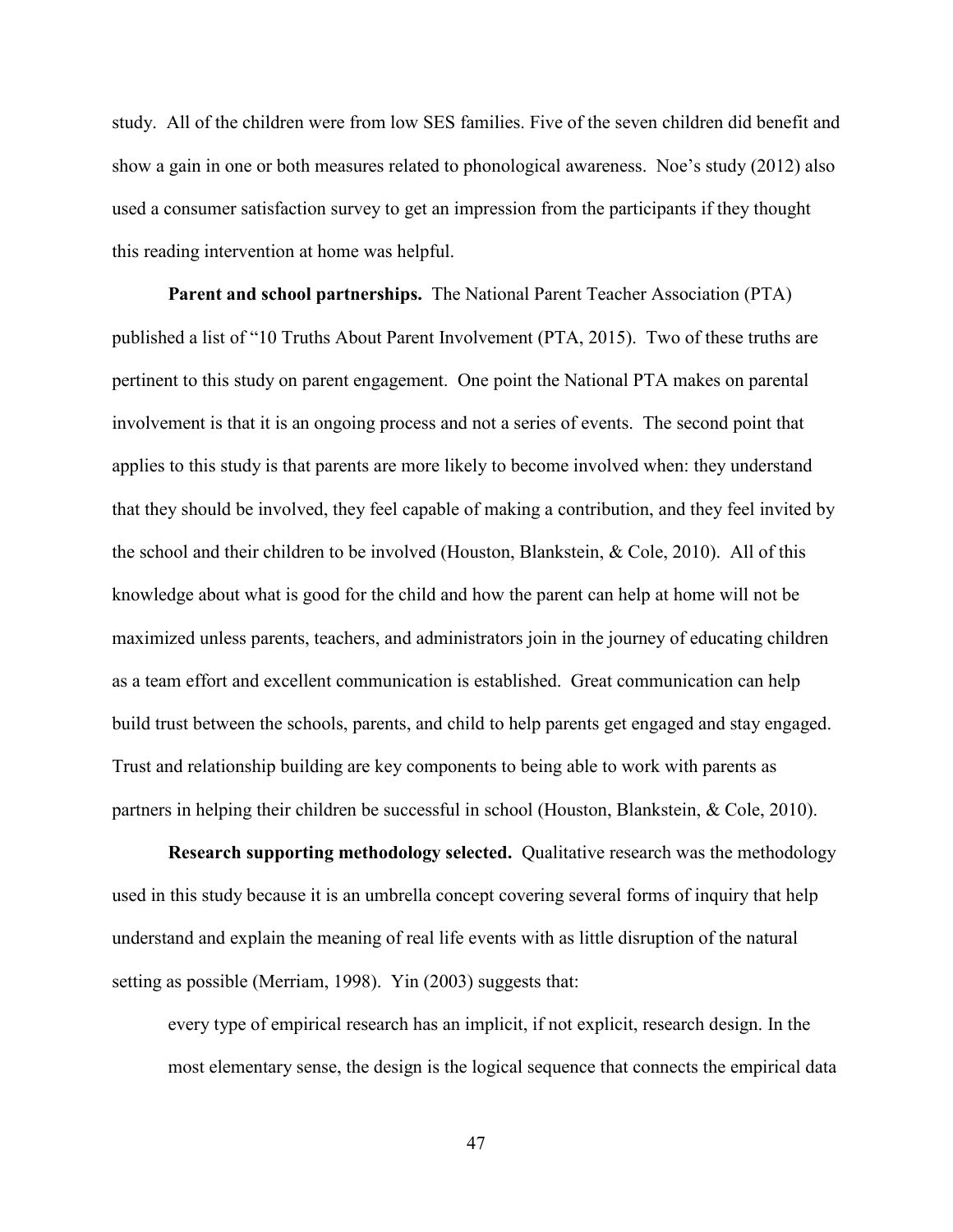to a study's initial research questions and ultimately, to its conclusions. Colloquially, a research design is a logical plan for getting from here to there, where here may be defined as the initial set of questions to be answered, and there is some set of conclusions (answers) about these questions. Between "here" and "there" may be found a number of major steps, including the collection and analysis of relevant data (p. 20).

**Addressing the summer slide.** Researchers Kim and White (2011) address the topic of summer reading loss as a way to reduce the achievement gap between low-income and middleincome children. The phenomenon of summer reading loss is well known to educators, but proposed solutions have not proven to be effective or are costly (Kim & White, 2011). Due to cost of both facility operation and staffing, summer school is not practical for school systems that are facing financial hardships. One idea that has been researched by Richard Allington and his colleagues (2010) was to hand out books to low income students. In a randomized study conducted over the duration of three summers, from 2001 to 2004, with 1330 low income participants, children were given books to read over the summer. Children got 12 books each year to be able to read over the course of the summer at home. The study also used a control group of students that received no books over the three summers. The study showed a small but statistically significant improvement in children's reading skills, particularly among the low income level children.

Anne McGill-Franzen of the University of Tennessee states that a meta-analysis of 39 studies of the effects of summer periods on reading achievement found that middle-class students gain a couple of months' worth of achievement each summer, while low SES students lose an average of three or more months (Allington & McGill-Franzen, 2012). Both note that when schools are in session, low-SES students gain at the same rate as middle-class students.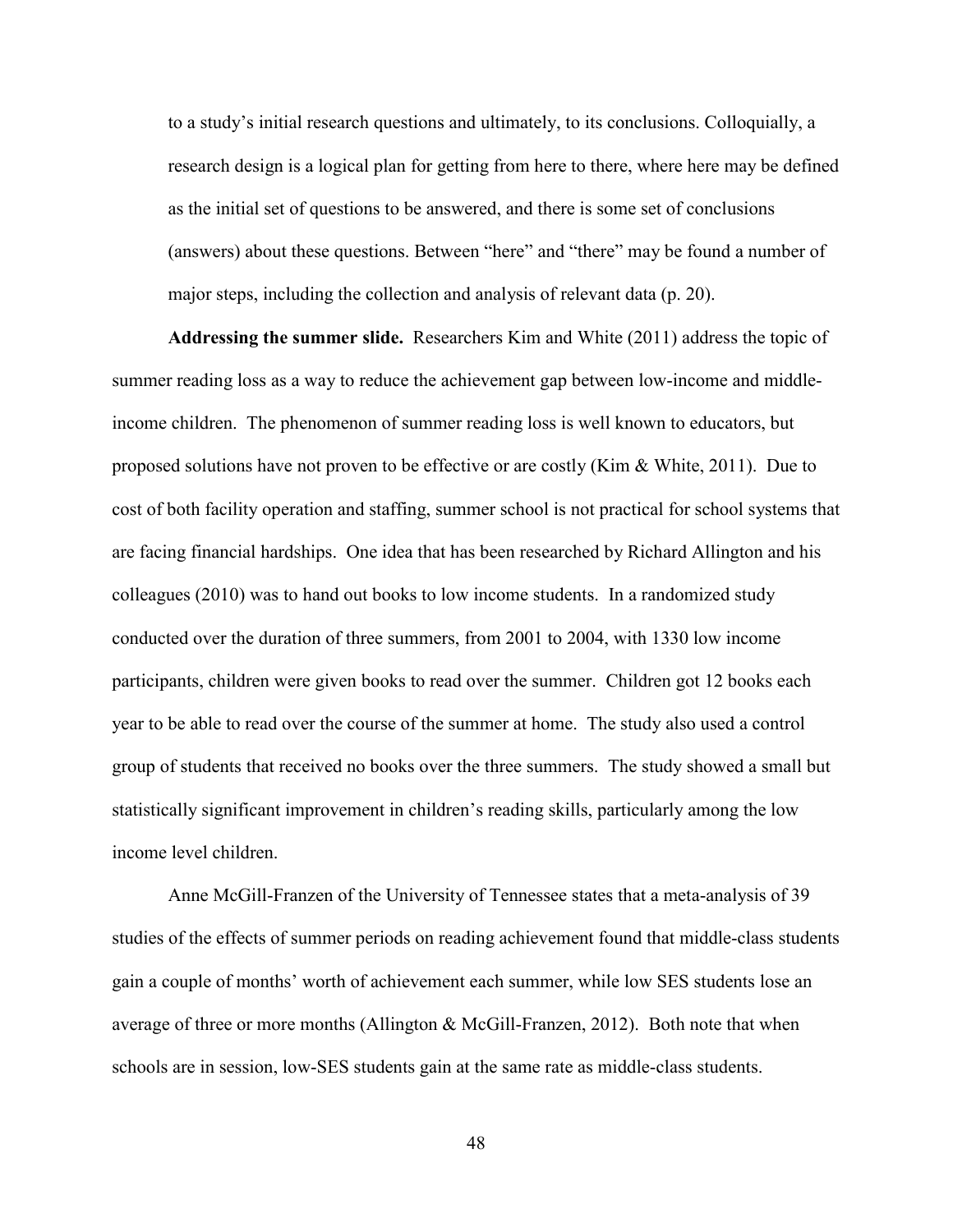Allington, also of the University of Tennessee, explains that the summer slide may account for more than two years' worth of achievement by the time students are in middle school. The way Allington makes sense of this dynamic is by pointing out that "poor kids don't read during the summer, and middle-class kids do" (Allington & McGill-Franzen, 2012).

 Allington and McGill-Franzen (2013), call for professional development for teachers on using the classroom library to engage students in reading. They note the tremendous influence teachers have in motivating students to read, comparing that influence to be as much or even more than that of the parents. One final point they shared in their work emphasized letting students pick what they wanted to read over the summer to help avoid the "summer slide." In this study, teachers had the opportunity to explain to parents how to use reading apps for the rest of the school year. Teachers also explained to parents how to use the information in regards to reading over the summer with their children. The goal was to help them keep students engaged enough to hopefully prevent the "summer slide." The methodology of engaging parents through offering a workshop could take place at any time during the school year. However the timing of this study in early May lends itself to an even greater potential impact on reading achievement if the parent learns the importance of keeping their child engaged in reading over the summer. The focus of the intervention is to improve parental engagement with a potential side benefit coming to the student who received instruction at home from their parent not only over the coming summer, but over the next several years as they continue to build reading skills.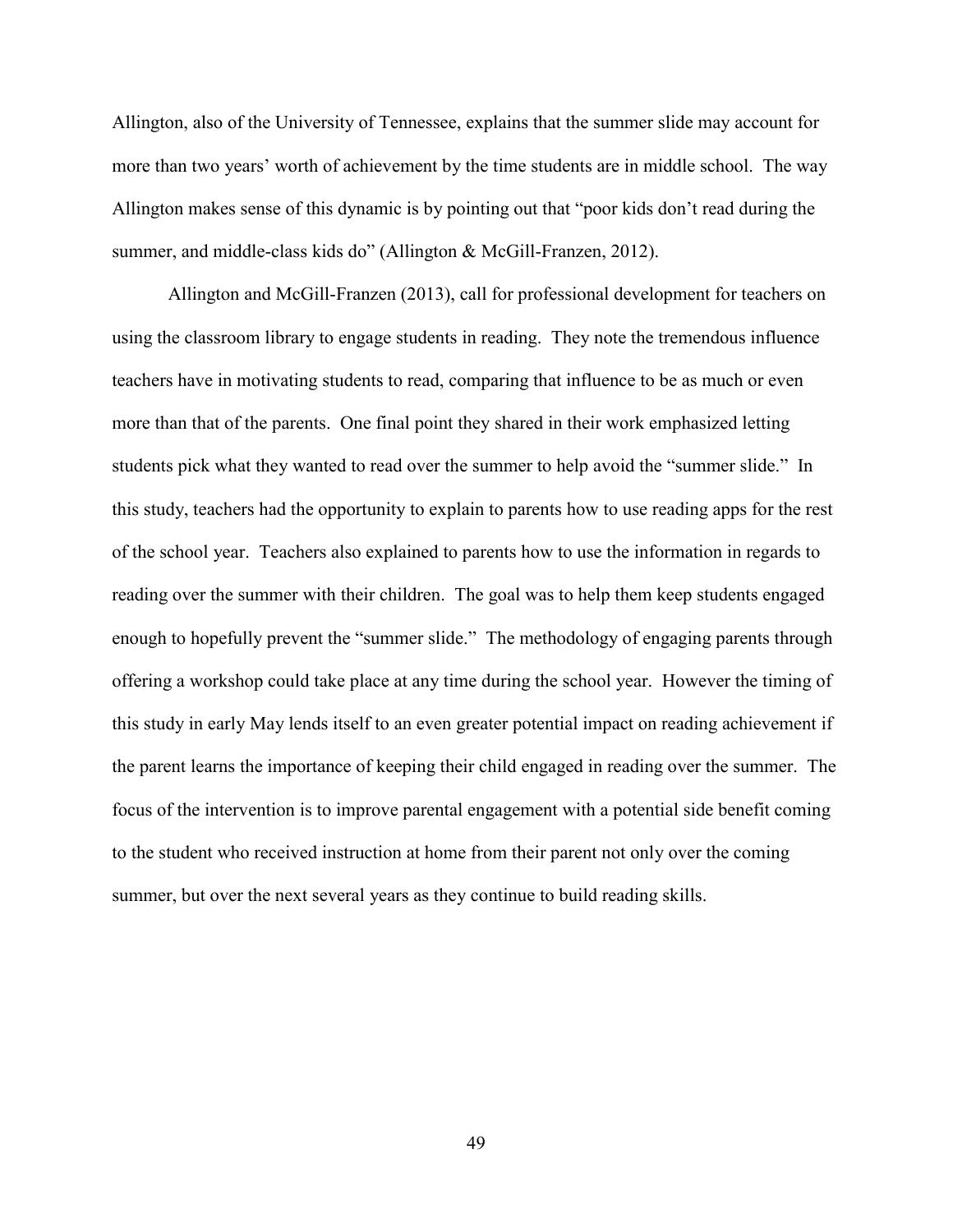## **Summary**

Parental engagement is one way teachers and school administrators can influence more student success in reading at home. Some parents may want to be engaged with their child in helping them learn to read, but may not understand why their influence is so important. The intervention of inviting parents to participate in a workshop, led by two first grade teachers, instructing parents how to use computer technology at home, to help engage their child in reading, to improve their child's success in reading is being studied to see if parent perceptions of engagement change with the intervention. This study investigated if there are barriers that could be easily eliminated to promote a stronger bond between the parent and the teacher with better communication, and in the long term, benefit the student.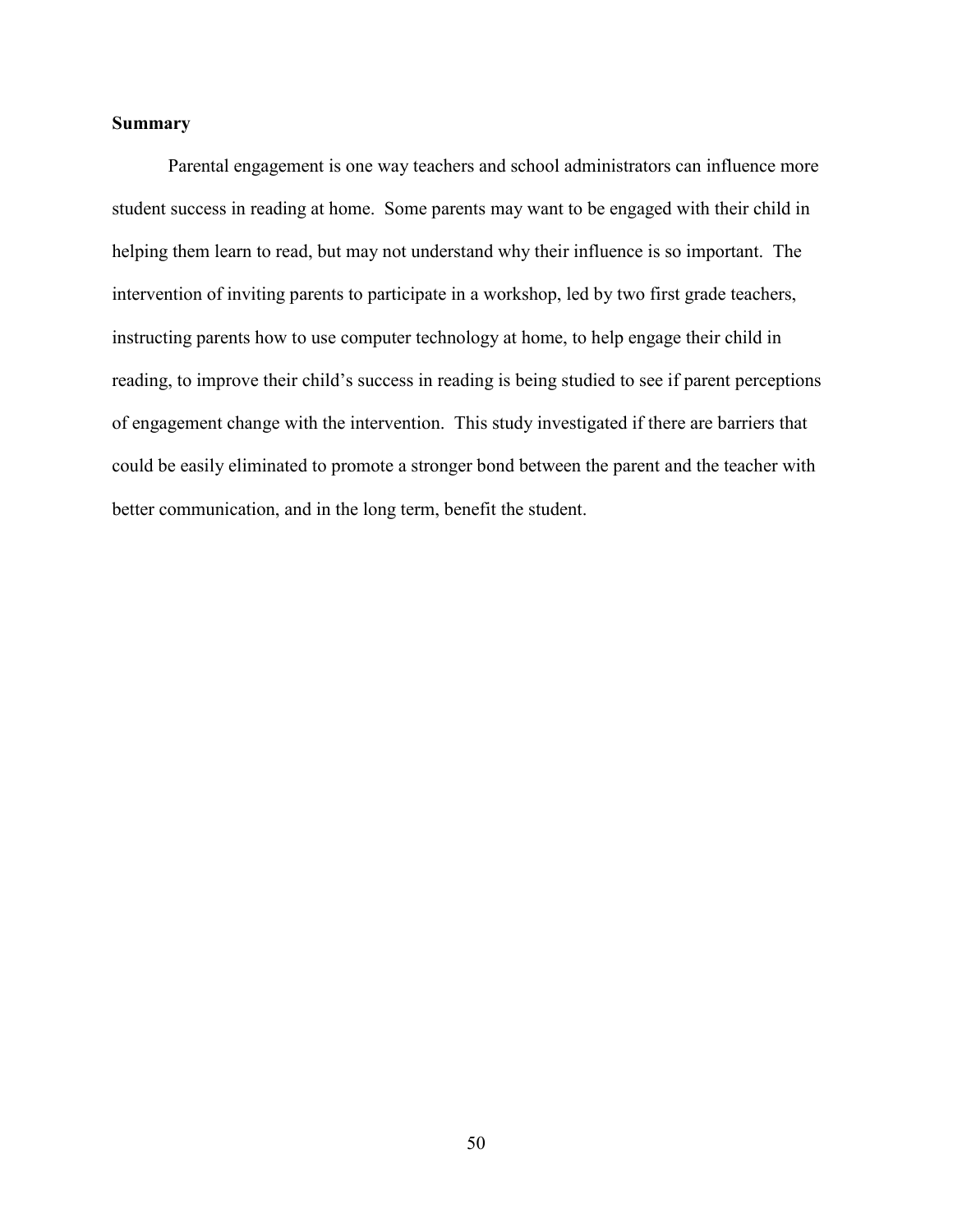## **Chapter III: Methodology**

## **Philosophy and Justification**

 The current study was conducted at Lyons Elementary School in Green School District North Carolina in May of 2016. No information was given regarding the principal, the teachers participating, or any of the parents in the research. Pseudonyms were used for the names of real people involved in the study. All participants were given the appropriate informed consent documentation to approve and sign before any research began. Prior to the workshop, the first grade teachers communicated to let all the first grade parents know of the opportunity to come to the computer workshop to learn more about reading apps, the "top ten reading tools", and how to use email. The researcher assisted the teachers in setting up the workshop. Parents were asked to give written informed consent about participating in the study before the workshop begins. The first survey on parental engagement was given at the first meeting with the parents. The second survey was mailed to parents with a self-addressed stamped envelope back to the researcher four weeks after the workshop. After giving the parents four weeks to practice using the interventions at home, the researcher then asked them to complete a second survey and set up face-to-face appointments with the parents to complete follow up questions. The follow-up questions were used to gain more detailed information on what may have helped bring a positive change in parental engagement through the workshop. The face-to-face interviews were recorded on an audio cassette to facilitate accurate transcribing at a later time. The location for the face-to-face interviews was at Lyons Elementary School unless an alternate site was necessary to meet a parent's work schedule. The alternate site was at an office at Chestnut Grove United Methodist Church. When the parents completed the second survey and completed the face-to-face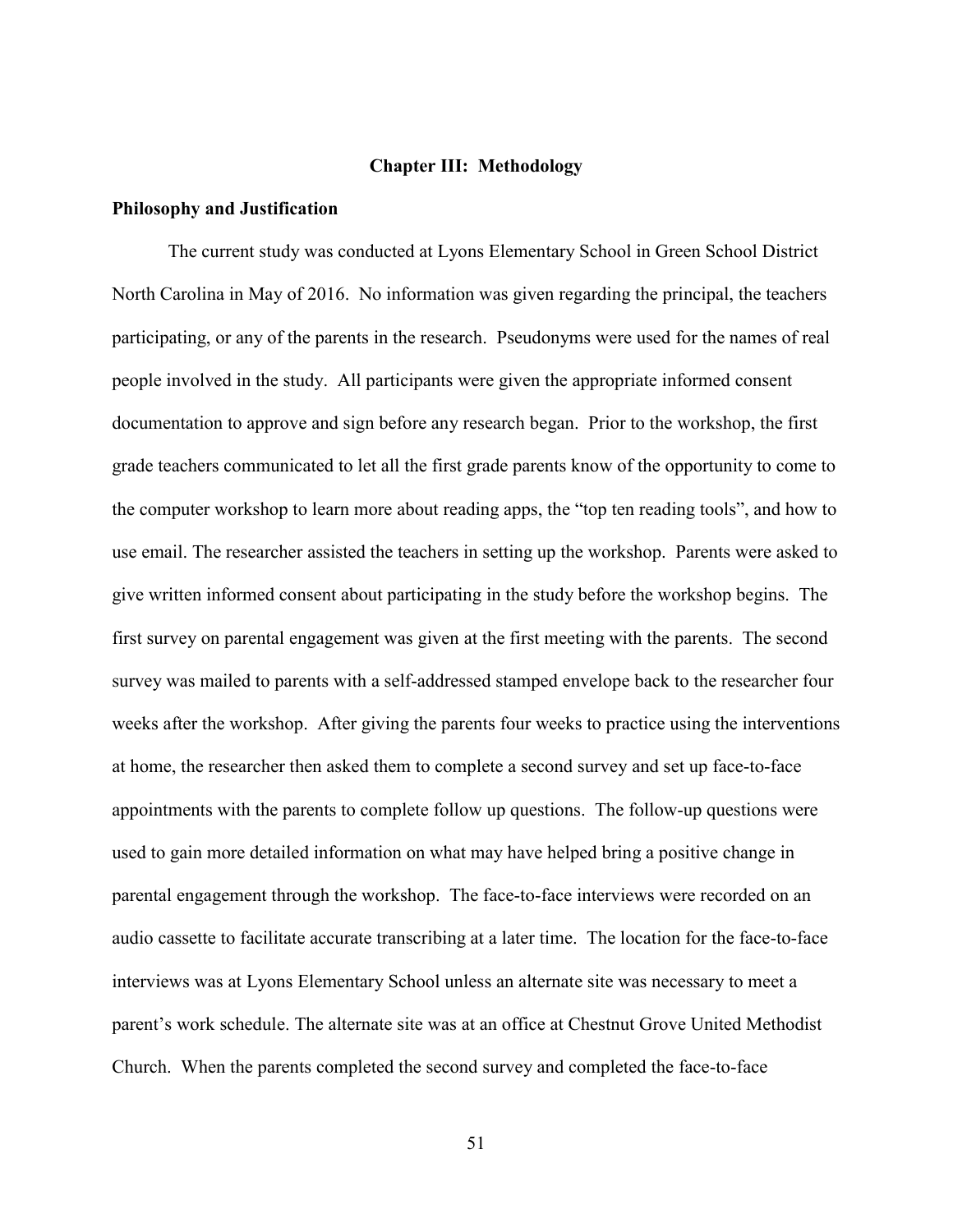interview, a book for the parent to be able to read with their child at home was given as a reward for participation by the researcher.

There are similarities in Noe's (2012) study to the intervention in this study in that they both focused on how to do an intervention with parents. The current study was also using a small number of parents as a case study and the impact of the intervention on parental engagement. This study built on previous research showing that parental engagement is important for student success (Brown, Denton, Kelly, & Neal, 1999; Clay, 1985; Drummond & Stipek, 2004; Fishel & Ramirez, 2005; Fleming, 2012; Huggins, 2011). Researchers are not in agreement on the one best method to use as an intervention with parents on how to improve parental engagement

Marie Clay was a pioneer in early reading intervention and is one of the most influential researchers in moving educators to do reading interventions with students who are at risk of falling behind as early as the need is detected (Clay, 1966). Knowing that parental engagement is fundamental, the research for this study was a case study using a small number of parents to see if a first grade classroom teacher trains parents on computer skills and email could help parents become more engaged with their child in reading. The choice of this intervention and method is based on ease of access to a particular school. The specific methodology of using a qualitative study to measure parental perceptions with a small number of parents lends itself to being able to tell the story of the parents and how perceptions may change with the intervention of a workshop. A survey at the time of the workshop and as follow-up four weeks after the workshop, gave parents the opportunity to tell their story of potential barriers to engagement that may not have been anticipated by the teacher or administrators. This information could help educators in the way they go about inviting parents to join in the learning process of reading with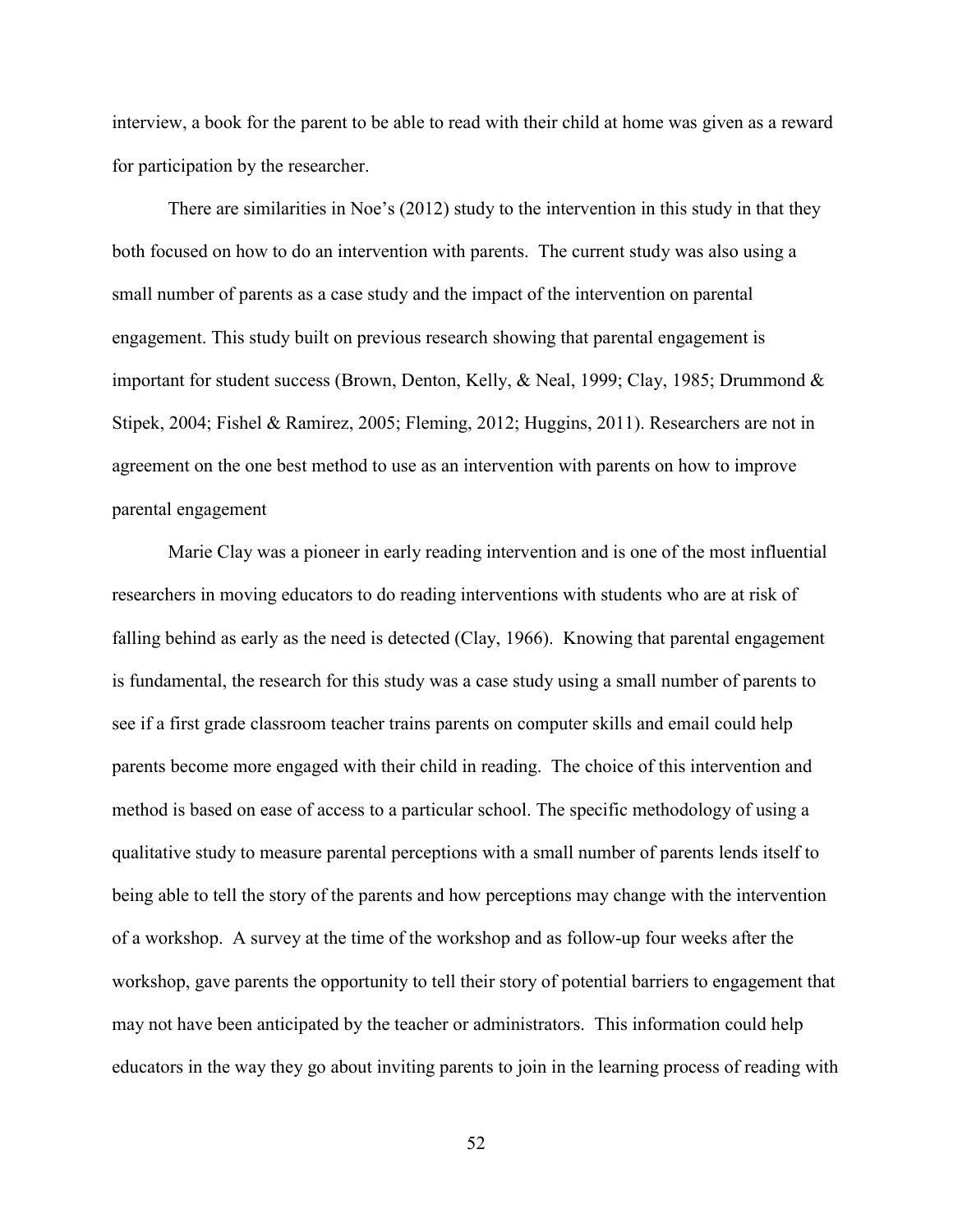their child through the use of computer apps at home. By asking the parents for a small amount of their time, and making the site of the workshop the school where their child attended in the evening after work hours, the teachers had the opportunity to give participants face-to-face instruction in how to help at home. The researcher used the computer laboratory at the school to work with parents on computer skills. If the use of a workshop for parents did show an improvement in parental engagement the work in this study could be replicated on a larger scale.

## **Research Questions**

Three research questions guided this study. They were:

**RQ1.** To what extent will parental engagement in the reading process improve when parents receive training on how to access the "top ten reading tools" for parents online?

**RQ2.** To what extent does communication improve between parents and teachers when parents receive training in how to use email?

**RQ3.** What are the most important factors influencing parental change in engagement?

Since the work of this study was to see if the intervention of working with parents in the workshop helped improve parental engagement, the topic to be studied was the change in parental perceptions and what may or may not cause those parental perceptions to change with the intervention that was offered. The work of this qualitative study lends itself to detailed descriptive work due to the nature of the soft data. Key words, themes, and trends were tracked to determine the changes that may have happened in parental perceptions of their engagement through the use of surveys and individual face-to-face interviews. The study of parental perceptions is a good fit to use with a qualitative case study because the kind of data that is needed to see what caused the change in parental perceptions of their engagement are being investigated with open ended questions. This study sought to uncover what parents had to say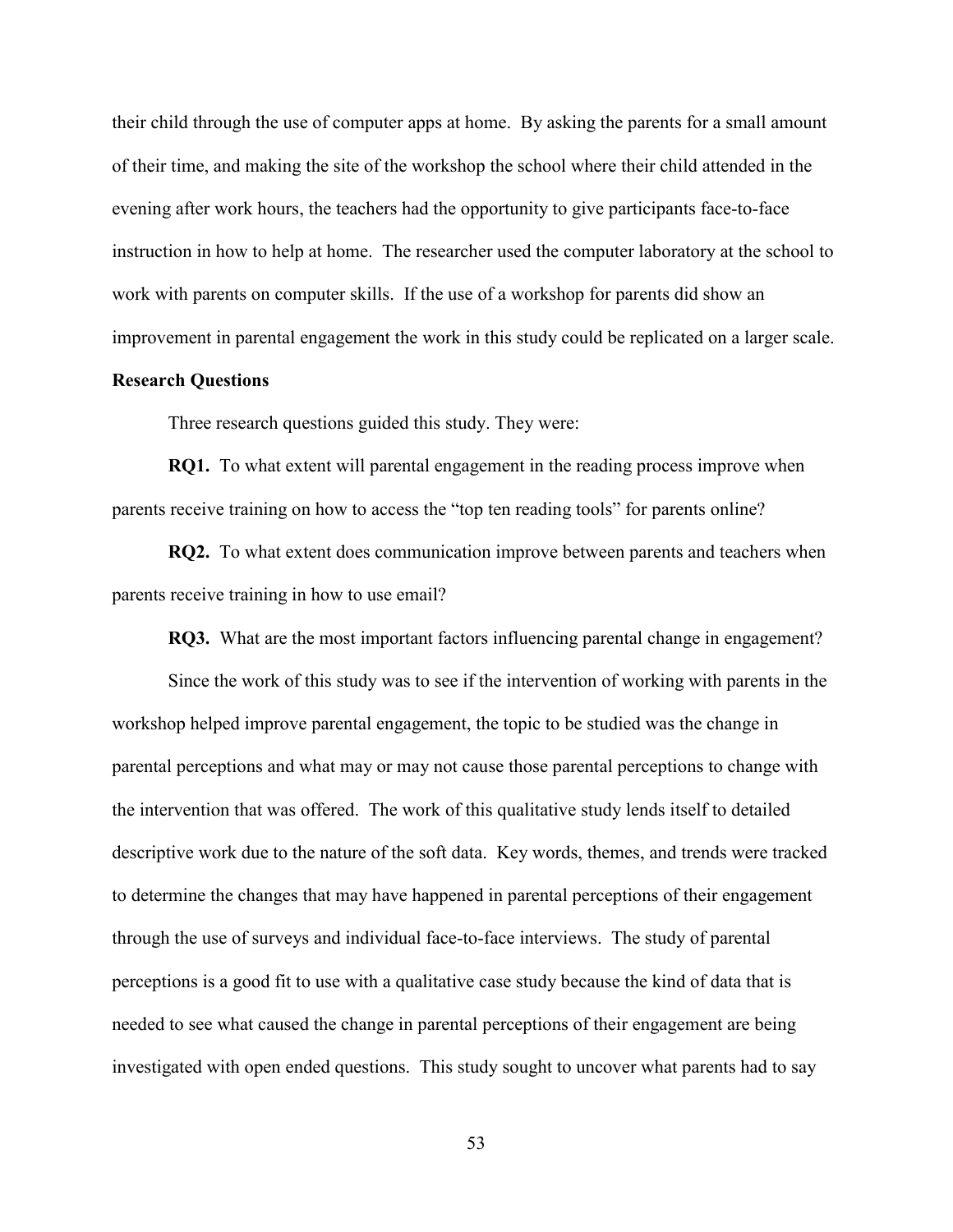about what may or may not have helped in how they see themselves as engaged parents by participating in the intervention of the workshop offered. Data collected during this study was analyzed to discover concepts and relationships in raw data, and organized by concepts and relationships by theme (Strauss  $\&$  Corbin, 1998). In the case study, the researcher looked for a theory, which Strauss and Corbin (1998) describe as "a set of well-developed concepts related through statements of relationship, which together constitute an integrated framework that can be used to explain or predict phenomena" (Strauss & Corbin, 1998, p. 15).

Joyce Epstein is the most published author in this field and has thoroughly articulated her theory of parental involvement into the most commonly used definition of parental involvement (Ringenberg, Funk, Mullen, Wilford, & Kramer, (2005). Epstein (1992) organizes her framework for parental involvement into six constructs that include: parenting, communicating, volunteering, learning at home, decision-making, and collaborating with the community. Parenting refers to creating a home environment that is conducive for the child as a learner. Communicating refers to home-school communication specifically about the child's academic progress, school programs, and other information that pertains to the child's academic success. Volunteering includes a variety of school activities when the parent is present whether it is in the classroom or larger school activities. Learning at home reflects the parent's attitudes towards encouraging their child as a student by actively helping the student with homework and encouraging the student to work hard in school. Decision-making reflects the degree that a parent seeks to be involved to actively participate in shaping the school environment (Epstein, 1992). Collaborating with the community is the degree to which parents know about and use community resources that are both formal and informal to support their child's progress in learning. Learning at home and collaborating with the community are two pieces of parental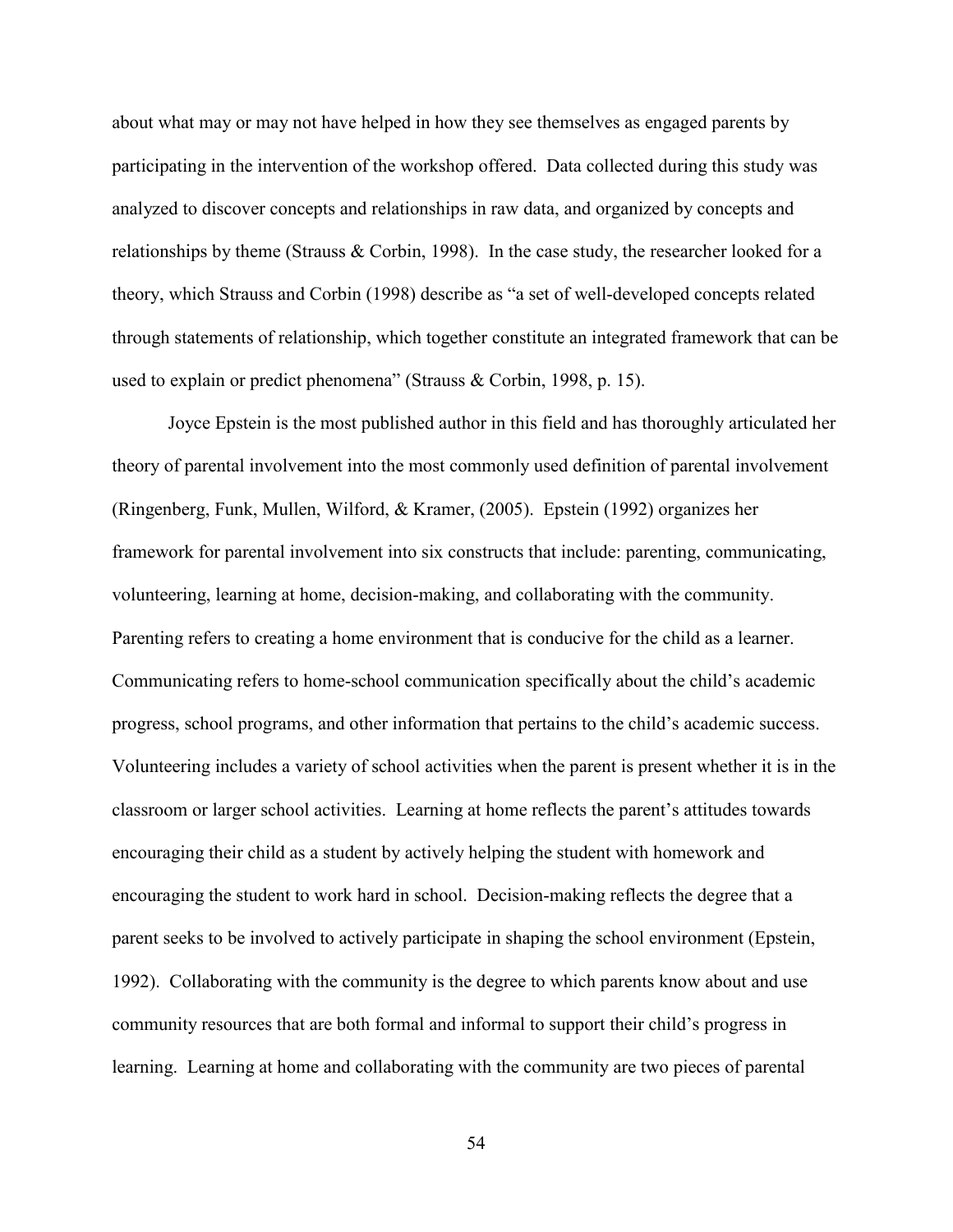engagement described by Epstein that was involved in the current study as the parent works with the child at home, and also has the opportunity to communicate more with the teacher through the workshop that is offered. The current study investigated if the parental engagement with reading at home and communication with the teacher improves after the intervention of the workshop, according to the parents perceptions. Epstein's work helps frame the concept of the different ways parents can be engaged with their student. The current study does not attempt to have an impact on all six categories of parental engagement that Epstein describes.

Parenting refers to creating a home environment that is conducive for the child as a learner. Communicating refers to home-school communication specifically about the child's academic progress, school programs, and other information that pertains to the child's academic success. Volunteering includes a variety of school activities when the parent is present whether it is in the classroom or larger school activities. Learning at home reflects the parent's attitudes towards encouraging their child as a student by actively helping the student with homework and encouraging the student to work hard in school. Decision-making reflects the degree that a parent seeks to be involved to actively participate in shaping the school environment (Epstein, 1992). Collaborating with the community is the degree to which parents know about and use community resources that are both formal and informal to support their child's progress in learning. Learning at home and collaborating with the community are two pieces of parental engagement described by Epstein that were involved in the current study as the parent worked with the child at home, and also had the opportunity to communicate more with the teacher through the workshop offered. The current study investigated if parental engagement with reading at home and communication with the teacher improved after the workshop intervention according to the parents perceptions. Epstein's work helps frame the concept of the different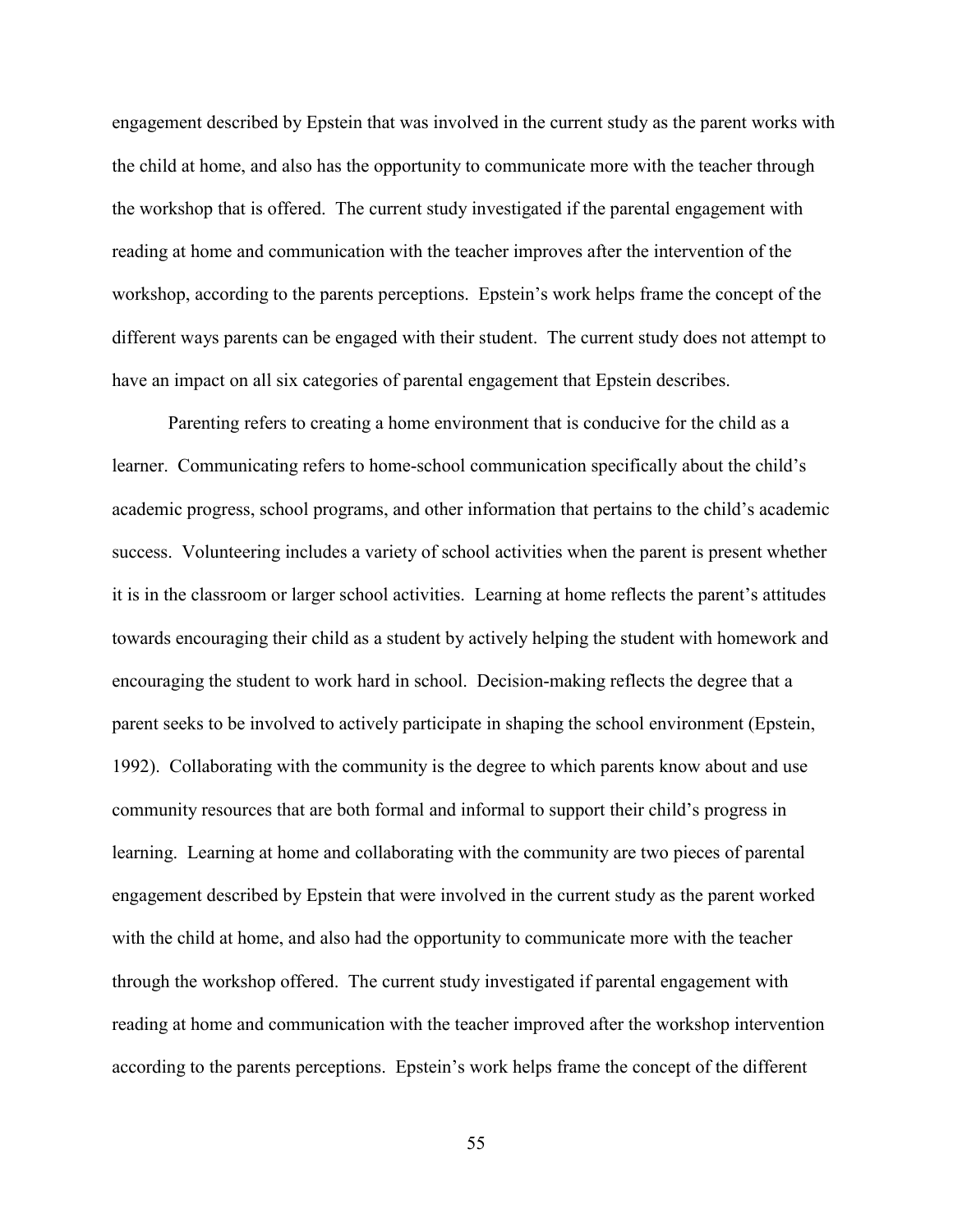ways parents can engage with their student. The current study does not attempt to have an impact on all six constructs of parental engagement that Epstein describes.

### **Variables**

**Independent variable.** The independent variable is the stimulus or input that the researcher chooses to manipulate. The intervention of using a workshop with parents is the stimulus. Books were not given to the parents during the study, but two books were given to the parents as an exit gift after they had completed the surveys and face-to-face interview at the end of the study. For the workshop, the teachers prepared a one page handout with the reading app websites and basic instructions on how to use them, as well as suggestions for using email as a communication tool. Parents took the handout with them at the end of the workshop. The reading apps studied were demonstrated on desktop computers by going online to websites that could be used from any device connected to the Internet and able to display information from a website. The selected reading apps were web-based and work on computers, tablets, or smartphones. During the intervention, the teachers addressed the summer slide and suggested using reading apps they were demonstrating to help students prevent and summer decline in reading ability.

**Dependent variable.** The dependent variable is the response or the output, and it can be measured or counted. The level of parental engagement is the dependent variable and was measured with the use of a survey and individual follow up interviews in this study.

## **Research Design Strategy**

**Case study.** The study was a case study designed to use a qualitative survey and interviews to investigate changes in parental engagement. The advantage to using a case study to determine what may influence changes in parental engagement allowed the researcher to give a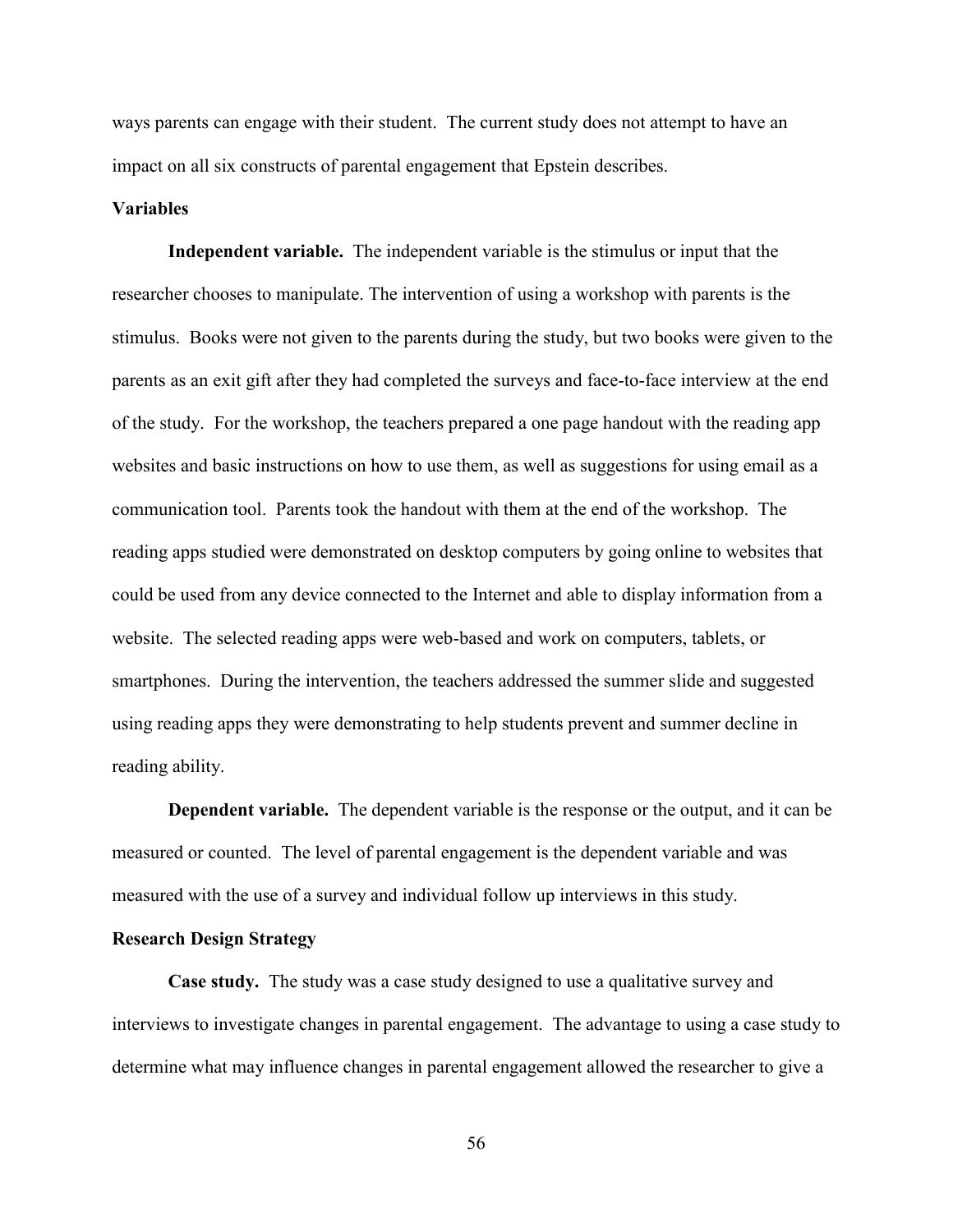rich detailed description in words. Those who participated in the intervention may lend insight into causes of change that may not be anticipated and the participants were able to expound on their answers. Merriam (1998) describes three important characteristics about a researcher when conducting a qualitative study. First, the researcher seeks to understand the participant from the participant's perspective, rather than as an outsider. The researcher, secondly, must possess the ability to adapt to the circumstance and respond to the non-verbal cues of the person being interviewed. Since qualitative studies require fieldwork, the third characteristic of a qualitative researcher is that the researcher goes physically to the participants at the site of the research in order to observe behavior occurring in the natural setting. Using the information gained from the raw data, gleaning the surveys and the face-to-face interviews for themes and clues, the researcher used the data to build an understanding of a phenomenon using concepts that emerged rather than testing an existing theory. The final product was a rich description using words, not numerical data, to describe the change that may or may not have occurred in parental perceptions as they self-report on the surveys and in the face-to-face interviews. To conduct research in an ethical manner, all the appropriate steps for pre-approval from the school system granting the degree, Bethel University, of St. Paul Minnesota, and the Green School District school system where the study was conducted, and all necessary approval documents were signed before research began. All Internal Review Board (IRB) approvals were done in advance of any work with families in the study.

The data was collected from parents by the means of a pre-intervention survey. Parents were given the opportunity to fill out the survey ahead of the workshop and bring it completed, or complete the survey immediately prior to the workshop on the night that they arrived for the class that the teachers were presenting to them. A post-survey was also given to the parents in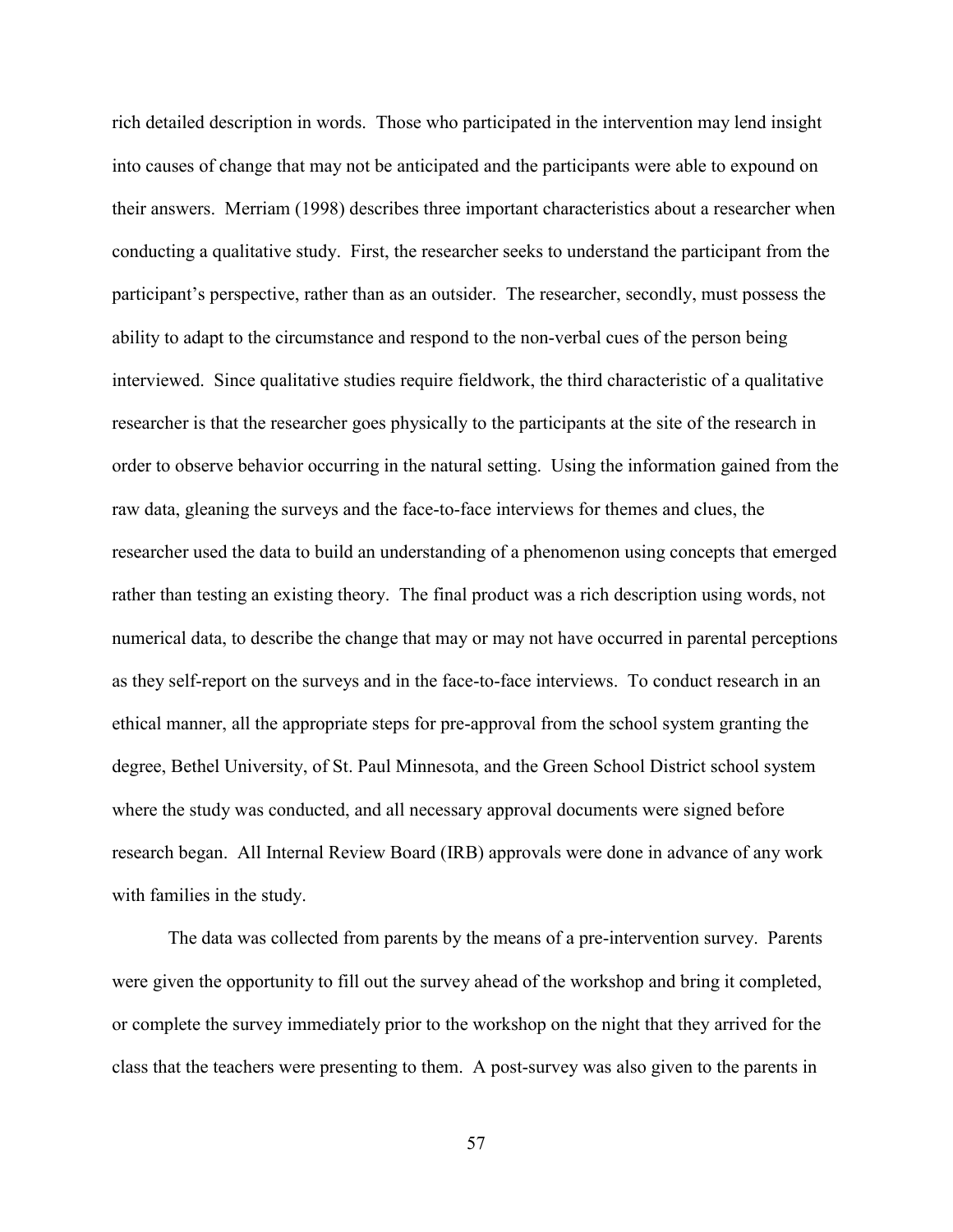the form of a hard copy after the parents had time to practice what they have been taught through the intervention. The post-survey was mailed to the parents two weeks after the intervention with a self-addressed stamped envelope for them to return. More data was collected in a face-toface follow up interview with each parent participating set up by one-on-one appointments with the researcher at the school the students attend. The study provided a safe public environment for parents participating within the study and working with the researcher. The primary site and the alternate site both were public meeting places where other adults were also present. An alternate site was not needed. As the data was collected, each interview was coded with pseudonyms of Participant One, Participant Two, etc. The real parent names were not published and all data was kept in a secure location, locked, where only the researcher had access to the data. Maxwell (2005) writes that the main strategy for categorizing data in qualitative research has a key component and that is in the coding process. As a theme emerges from the raw data, it was assigned a code. Codes were compared as new themes developed and notes were made as new themes and new codes came forth. The themes and codes were used to examine in-depth relationships that may develop into a larger concept as the data was interpreted. The data was interpreted as each interview was conducted and codes and themes were marked if the same concepts were repeated by the parents.

#### **Measures**

 No information that personally identifies a student or a teacher was printed in the research. The real name and locations of the school were not used and the pseudonym of Lyons Elementary was used in place of the real name of the school. Confidentiality of those participating in the study was maintained and files were kept locked in a secure location so only the researcher had access to the confidential information. No parent names were used in the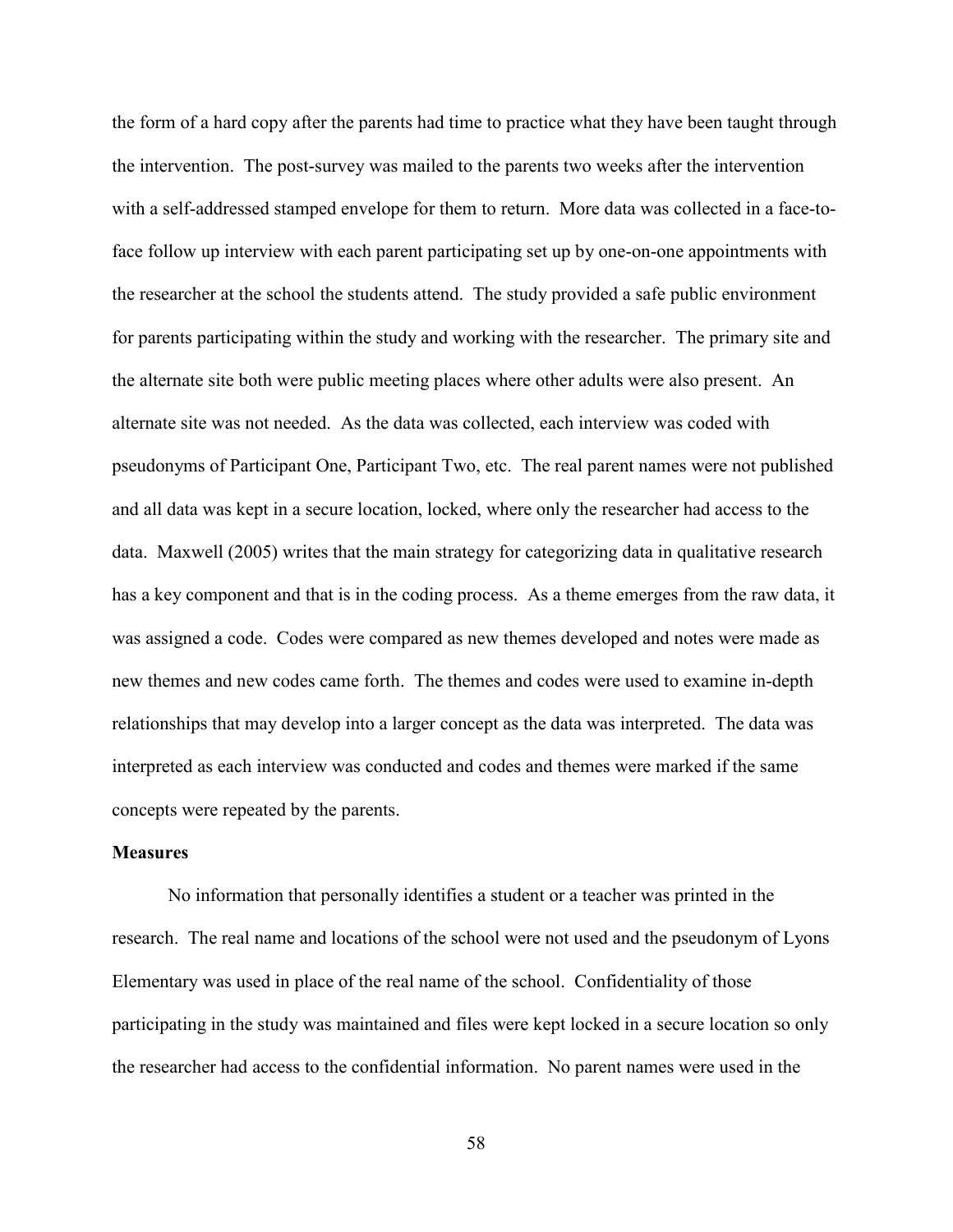study. Parents were assigned a participant number and were informed before any research began, so they gave informed written consent. The setting for the research was an elementary school in Green School District, North Carolina. The county has a history of being strong in tobacco farming. With the decline of farming, many county residents commute to local towns and communities for work. All participants including the Green superintendent and principal were given the appropriate informed consent documents for their approval prior to any research beginning.

In the survey, qualitative data was collected from parents representing one grade using one local elementary school. The instruments used including the follow up questions, were pilot tested by two principals and two reading teachers. The method was a pre and post survey that compared the answers from before the intervention and then after the parents have had one month to practice what they learned in the workshop. Open-ended questions were used for both of the pre and post survey to gather data from the parents as is consistent with case study work using qualitative methodology. The use of individual face-to-face interviews allowed for greater depth of telling the story and potential barriers that the survey may not detect or adequately measure. Setting the current study in motion involved two first grade teachers preparing to teach 10 reading apps to parents that the teachers would like parents to be able to access and use online with their child at home. The principal sent a written letter home to the parents to invite them to the workshop.

All the parents in the class were given the same opportunity to participate in the computer instruction offered by the teacher. Parents were given one month to practice the skills learned in both how to use email and how to use the top ten reading apps at home with their child. In North Carolina, the state-wide current practice with students is to give a four-week reading intervention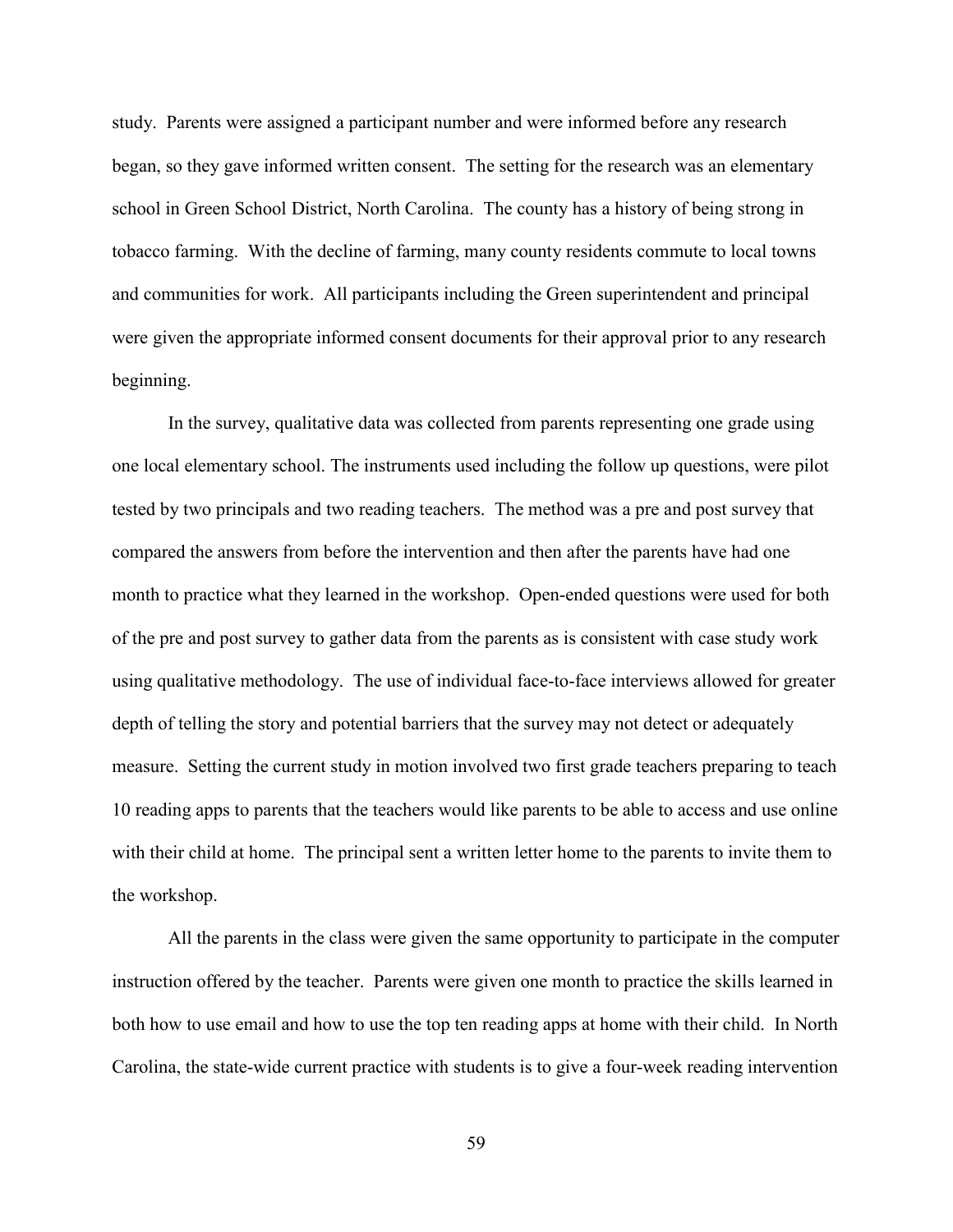in the summer to try to improve reading achievement through summer camps. Giving parents the same amount of time to show whether or not the workshop had helped improve parental engagement was based on a reasonable amount of time that was the current practice with students in reading across the state. At the end of the four week time frame, the researcher met with the parents to give the post-intervention survey and open ended follow-up questions on a one-to-one basis.

The researcher performed individual face-to-face interviews with eight parents to glean additional information regarding any important factors that may have influenced their engagement in the reading process. First grade teachers selected ten applications they believe to be most useful for parents at home.

### **Sampling Design**

The sample n is the number of parents of students who are in the first grade classes being invited to participate in the study for a total of 46 parents being invited to participate. The sample n total was eight parents, from one K-5 elementary school in the northern Piedmont of North Carolina. Parents were not pulled as a random sample to participate in the intervention. All of the parents of two first grade classes in one school were invited to participate in the study. In the current study, the goal for n was10 parents as a minimum number to participate, with 15 parents being the optimum number of participants. The researcher used purposive selection to determine which parents were chosen to be invited to participate in the study. The sample was gathered deliberately with a purpose in mind of getting as broad of a perspective represented as possible regarding the gender of the parents, students, and their SES (Vogt, 2007). All of the participants in the workshop were given the first pre-intervention survey.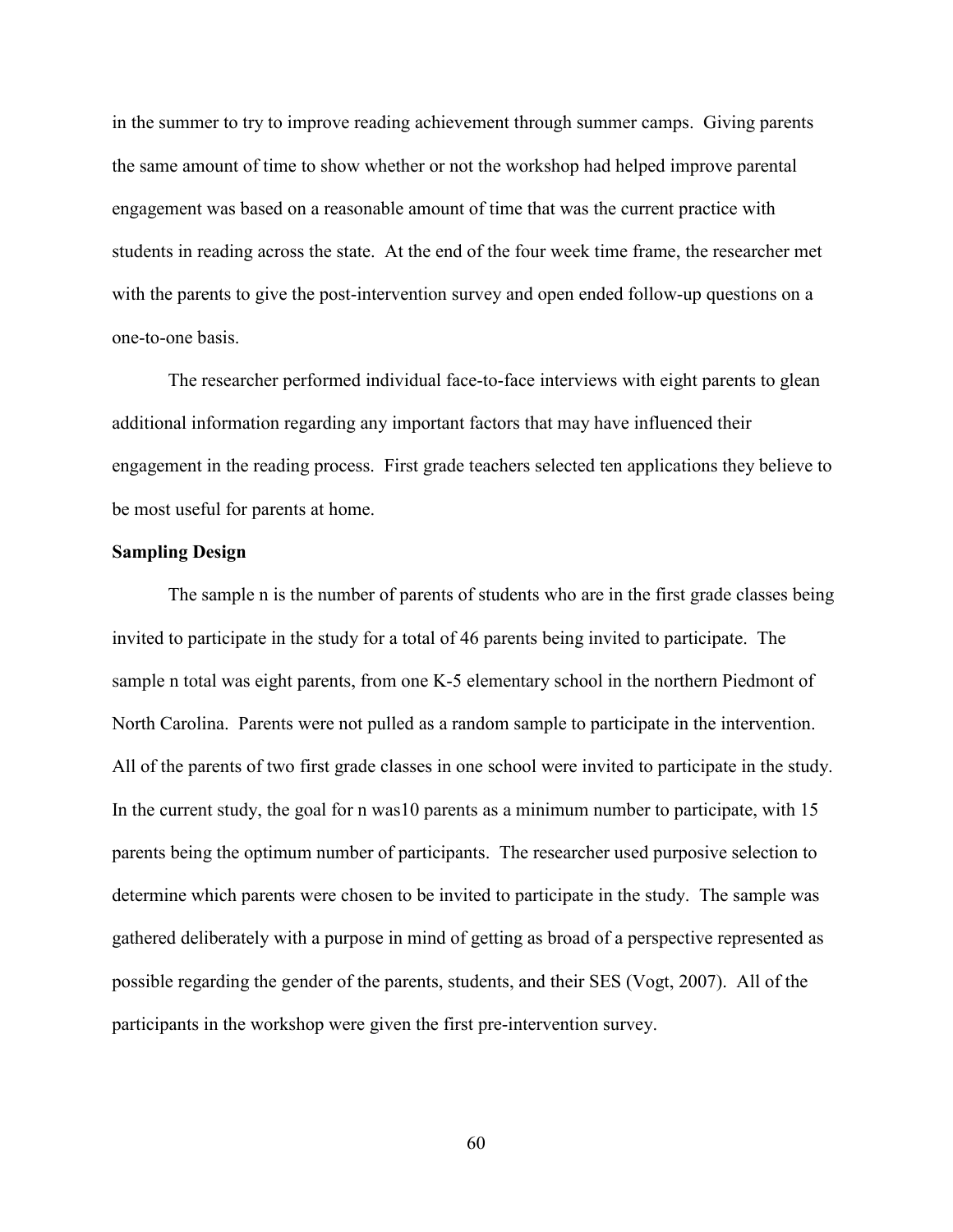## **Setting**

The setting for the intervention was one rural elementary school with between 150 and 200 students in North Carolina. There were 11 elementary schools, three middle schools, and three high schools in the Green School District. In Lyons Elementary School where there is a high rate of rural poverty, in the 2014-2015 school years, 20 out of 26 kindergarten students were tested in reading before they started school and scored two levels below where the state expects kindergarten students to begin. Even with excellent reading instruction where a student makes a full year of progress in reading one grade level at the time, these 20 students still have the strong possibility of reading below grade level in the third grade. For these 20 students who started two grade levels below, a leap in progress that would exceed the normal reading achievement of one grade level per year would have to happen to even get these students on grade level by third grade. For a student that starts two grade levels behind in reading in kindergarten, the chances of that student being able to make gains to reach grade level is nearly impossible to achieve.

#### **Data Collection Procedures**

Parents were given an invitation by the principal to see if they wanted to participate in the study. A letter was sent home in the child's back pack first by the school principal to let the parent indicate if they would like to participate in the study. There was only one group to receive the intervention and no control group. There are two first grade classes in this school and both first grade classes were invited to participate in the study.

Care was taken to keep all information related to the study that could identify a family or student confidential. No names of participants in the intervention were shared in the reports of the findings. The hard copy survey was given before the intervention at the first meeting with the parents, and again at the conclusion of the four week intervention with the parents, using a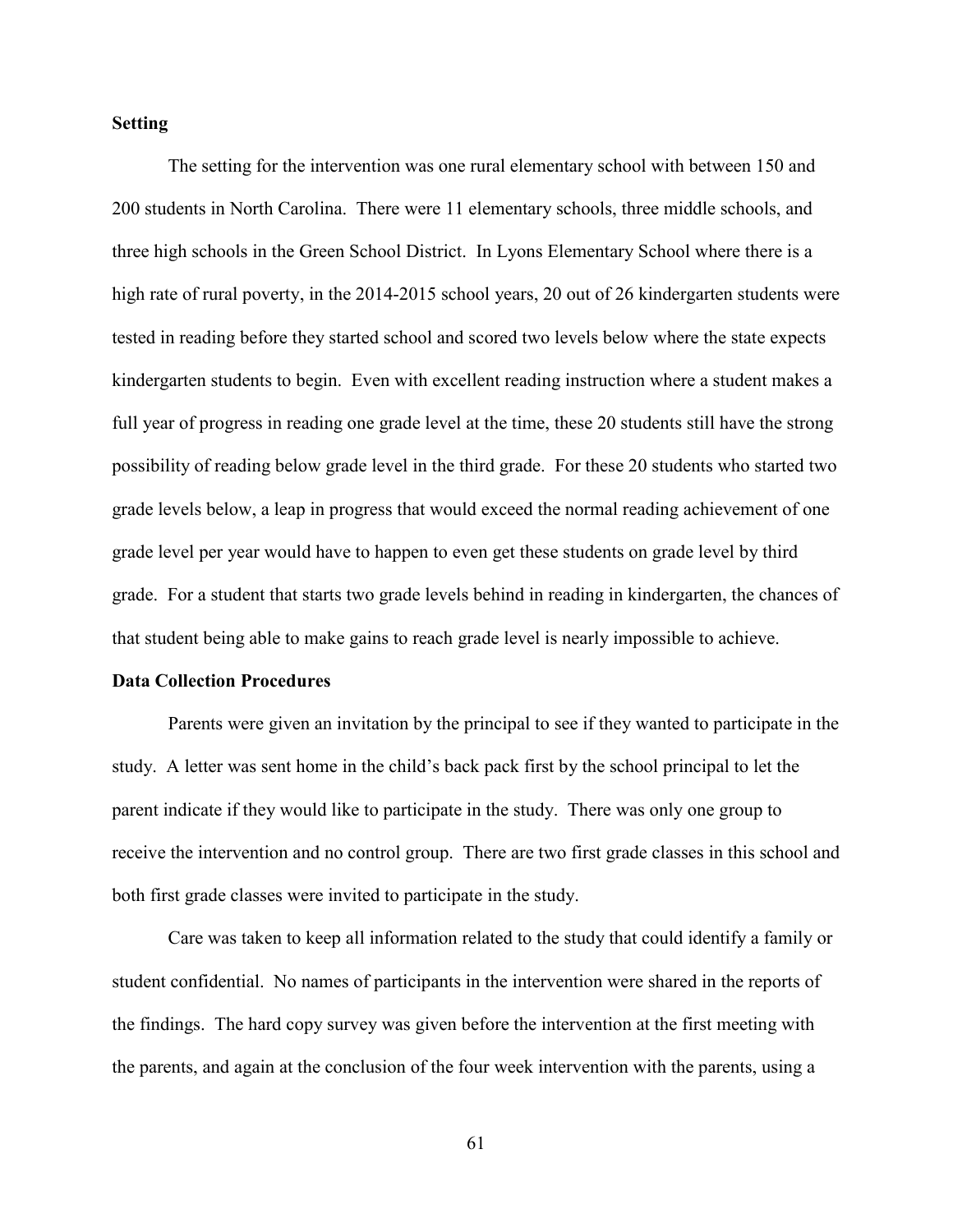post-intervention survey. The second survey was sent in a self-addressed stamped envelope back to the work address of the researcher. The surveys were given to the parents in the form of a hard copy.

 For the intervention, the parents filled out the surveys and listened to the lesson on what reading resources are available online. The survey instrument used was submitted in advance for expert review for clarification of survey questions. No instructional time during the school day was requested. Parents were given instruction by a first grade teacher on one specific basic computer skill on how to use email to see if that improved their engagement regarding the reading process with their child through improved communication. Once the parents completed both surveys a one-to-one interview was scheduled with each parent to go over additional open ended questions to gain more information about what may have helped the parent become more engaged as a result of having participated in the workshop. Notes were taken and the interviews were recorded with an audio cassette recorder to be able to more accurately transcribe the notes for data analysis. An N size of 10 to 15 makes the use of a statistical approach very unreliable with a high margin of error. The point of the research was to look for a difference in whether or not the intervention had an impact on parental engagement but not to prove that point with statistics.

Reliability according to Yin (1994) is described as the process to minimize errors and biases in a study in the event that another researcher wants to conduct the same study at a different point in time. Yin (1994) describes the work of a strong case study to include a case study protocol. For example, when the survey is to be given to the parents, the survey should be given to them at the same time, and each parent should be given the same explanation for what the study is about and the same clear instructions regarding what is expected of each parent as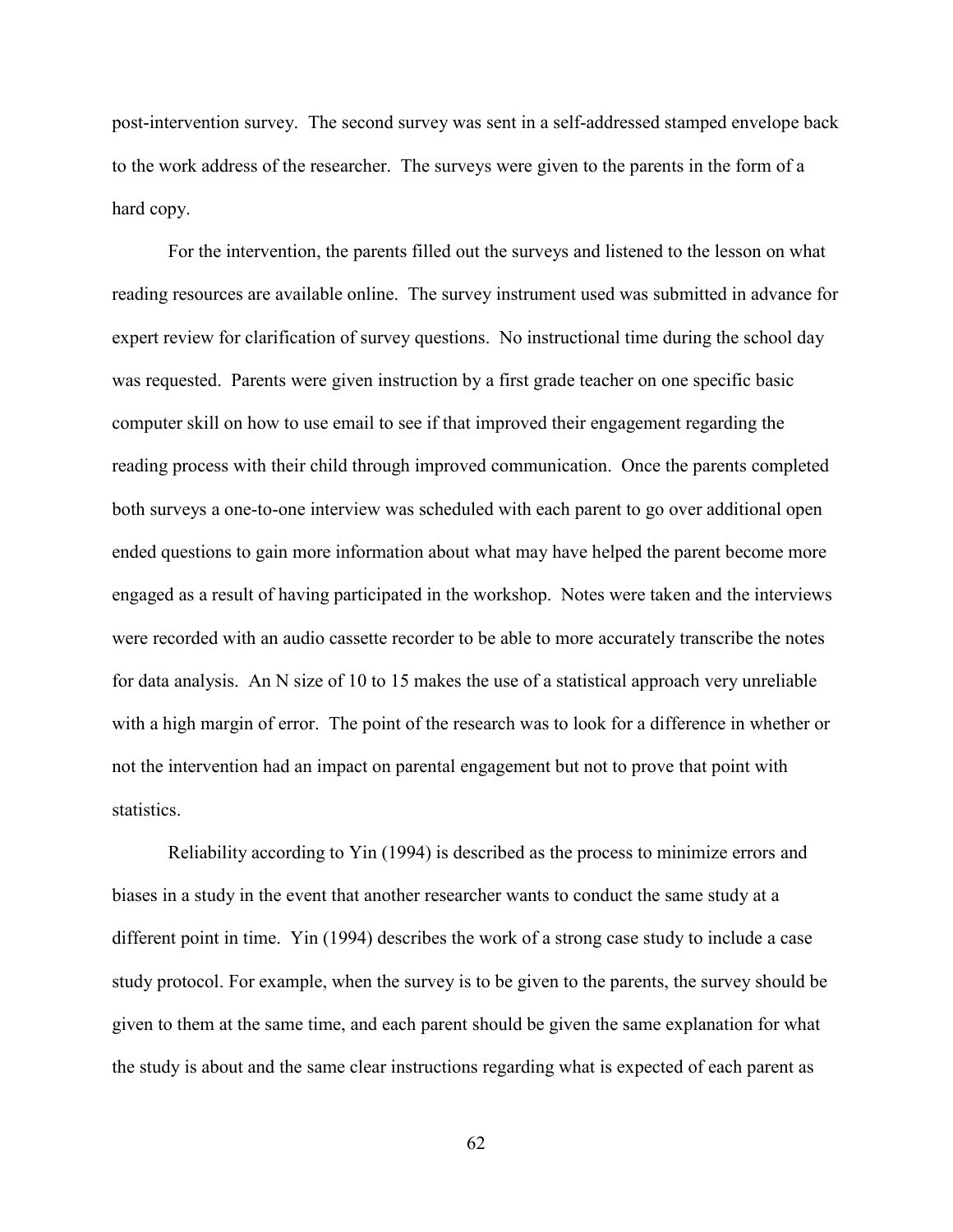they run the intervention at home over a four week period of time. All the parents participating received the same survey for the pre-intervention survey. The parents who were purposively selected received the post-intervention survey. All the parents in the sample with a maximum of 15 participants would be given the same follow up questions. To increase reliability, a detailed account of procedures is helpful if another researcher wanted to conduct this same study at some point in the future. The intervention was what was being measured, so to build a strong case study, research requires that the procedures be clear and that the same intervention was given to each parent participating. Careful documentation as data was collected also gave stronger reliability to the study. Follow up questions with the parents were recorded for the researcher to be able to give detailed accounts of what the parents reported.

Internal validity deals with the researcher making inferences based on the data that was collected and whether or not the inferences from the data was stated correctly as well as using correct terminology in the survey and interview questions (Pemberton, 2010). Doing a case study required the researcher being able to interpret data collected to make inferences (Yin, 2003). Internal validity can be enhanced by organizing the data for each case to create a chain of evidence that can be followed from each data source.

 External validity addresses whether a study's findings can be generalized beyond the immediate case that was being studied (Pemberton, 2010). It is the extent to which the findings of the study can be held true for other cases with different people, in another place, at a later time (Yin, 1994). External validity in this study was established by detailing procedures and methods used in this exploratory case study which another researcher could use to replicate the study, at another location, at another time. The findings were connected to Epstein's theory, the theoretical framework for this study, of how a parent engages with their child at home to provide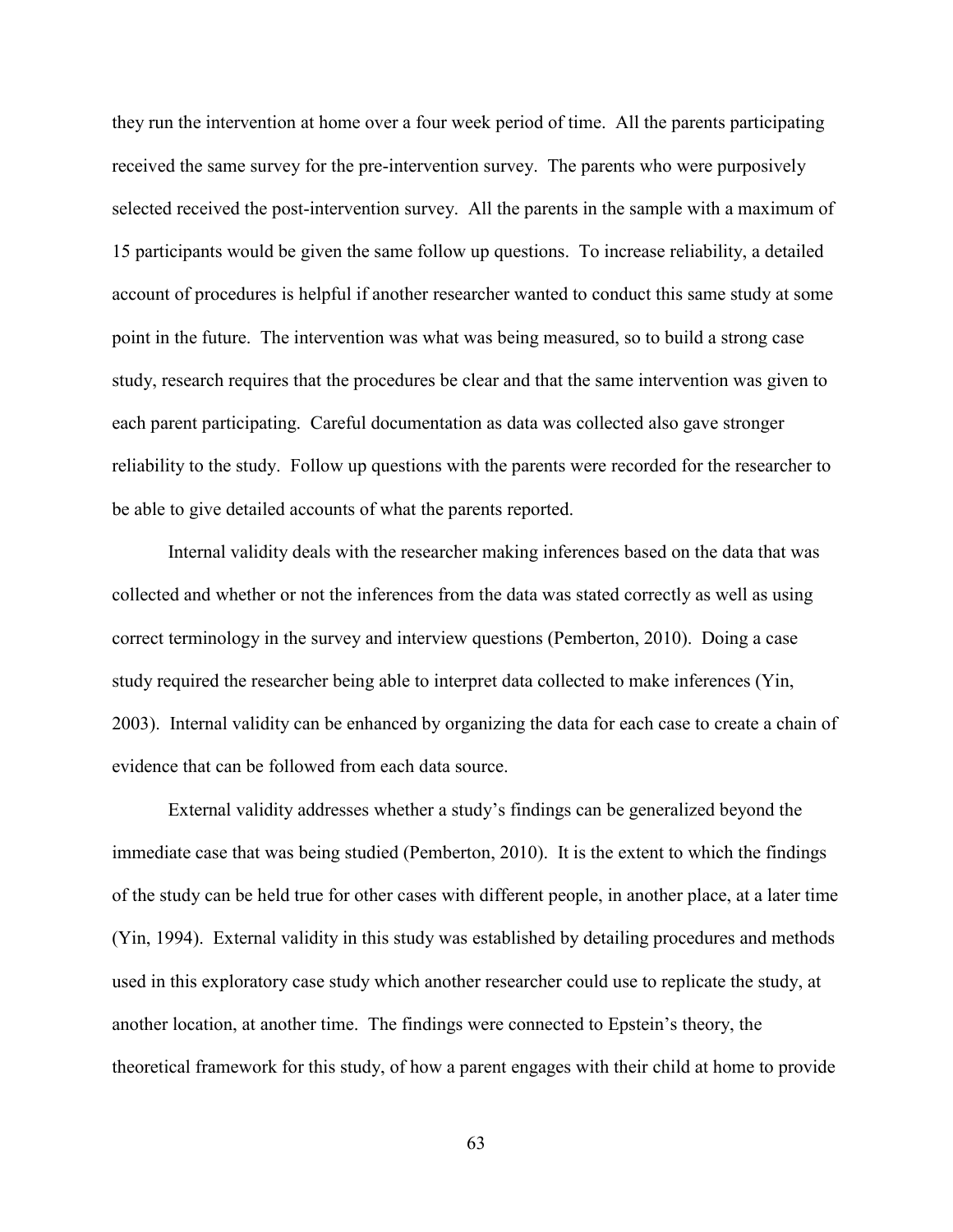support for academic success rather than being able to generalize the findings to a broader population.

Treatment fidelity was checked by the researcher by observing the first grade teachers to make sure the same information was given to all the parents in the presentation of the top ten reading resources online.

## **Data Analysis**

The data was taken from the parent surveys and the face-to-face interviews and recorded. The interviews were transcribed word by word and also documented. Once all the raw data from the information that the parents shared was recorded, the next step was to begin to look for themes in the data that emerged. The themes were sorted and codes were assigned to separate themes as they emerged. The process of analyzing the data was a process of discovering what kind of insight the parents bring to the study as they shared from their perspective about how the workshop may have helped them become more engaged or not. The researcher looked for repetition of words or phrases to help form a theme as the data was analyzed. Looking at surveys using words as raw data required careful reading by the researcher to look for subtle clues into any kind of insight that a parent may have brought forth. One parent may bring out a deep level of insight into the dynamic being studied, yet that parent could be the only parent who shared that particular insight. Using a case study allowed all the data to be analyzed carefully. Every insight did not have to fit into a specific theme. One insight that was magnificent held enough ground that it was able to stand on its own to be reported as a finding. The detail of the survey instrument and the way the questions were asked with open ended questions, invited the parents to give insight in their own words. Once the last interview with each parent in the study was transcribed from the audio cassette tape, each participant was given a number to code the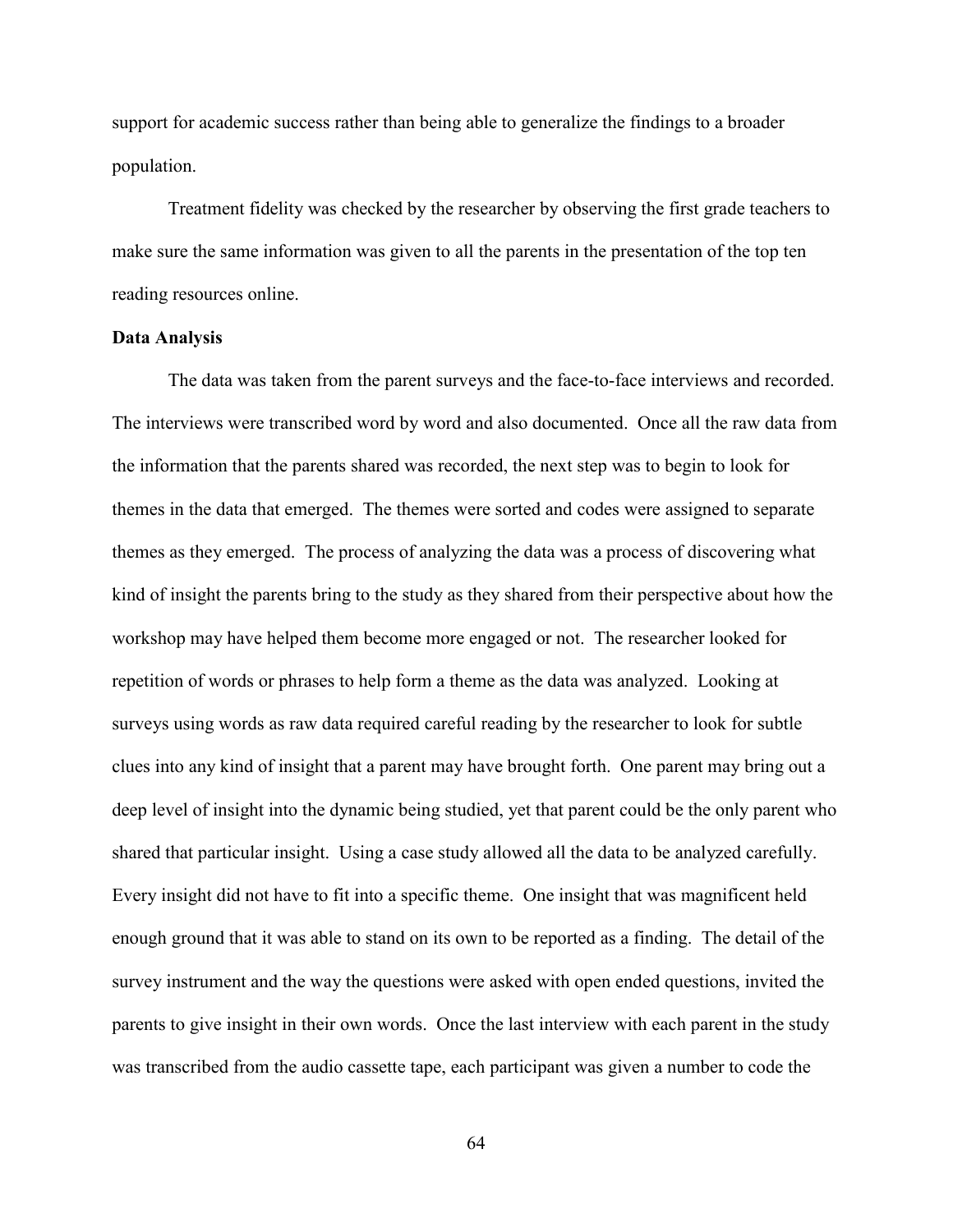surveys and to match the surveys with the appropriate cassette tape. The cassette tapes were labeled by the participant number and did not have personally identifiable information written on the tape. All the raw data including the cassette tapes were kept for a maximum of two years by the researcher, at which time the data was destroyed. All information that was collected during the study was handled confidentially and kept in a locked, safe location.

## **Limitations of Methodology**

 There are limitations in being able to generalize the findings of this study to the general population because a small sample that is not randomly selected was used for this study. It was not within the scope of this study to look for correlations between improvement in parental engagement and the potential impact on reading achievement scores. Using a small number of parents in one school, in one grade, in one location also limited the ability to be able to generalize the findings to a broad population. Willis (2013) writes that one of the most common criticisms of using the methodology of the case study are three inter-related issues of methodological rigor, researcher subjectivity, and external validity. With further comment, Willis also writes that case studies have become a synonym to "anything goes." The absence of systematic procedures for case study research Yin (2009) observed, is traditionally the area of greatest concern.

Regarding construct validity, Willis writes that there are concerns regarding reliability and the ability to replicate a single case study. This limitation goes with qualitative research in general where the work involves interpretation of soft data, as well as searches for meaning, reasons, and understandings within the data. One of the greatest arguments against the use of the case study methodology has to do with external validity or generalizability (Willis, 2013). The heart of that criticism asks the question, "How is it that one case can reliably offer anything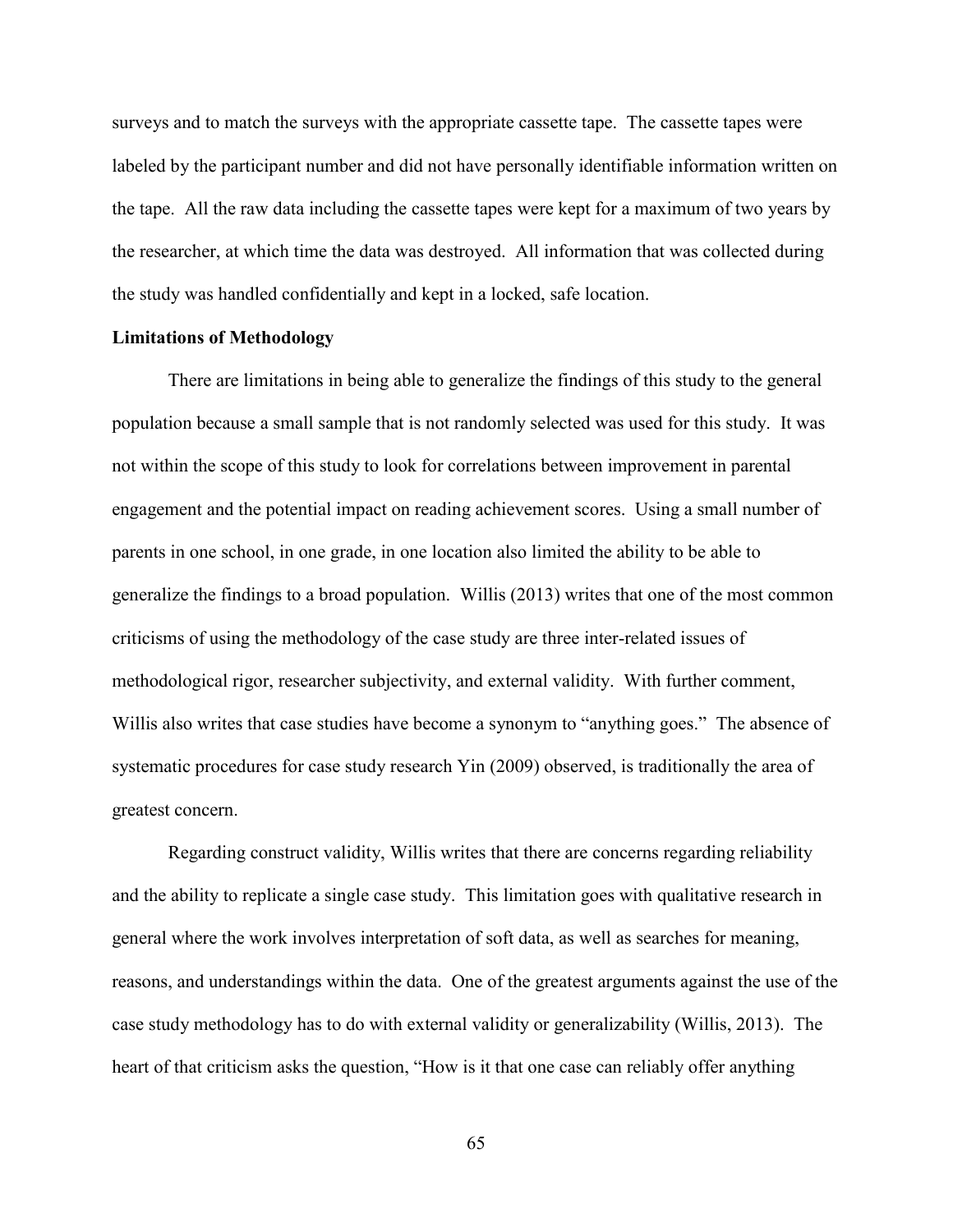beyond the particular" (Willis, 2013, p.5)? The criticism is duly noted, but the purpose of doing a case study is to look in great detail without claiming that the same findings in a particular case was true for the population at large. It is clearly stated in case study research that the work is not intended to draw conclusions that can be extrapolated to large groups of other people in other places. The research aim of this study is to answer the question about what may bring about change in parental engagement and why. Both of these questions are appropriate for case study research, even though there are clearly limitations to this method.

### **Ethical Considerations**

It was essential that parents sign an informed consent document. All the documentation for the informed consent was given to all the parents participating. Parents were informed that they could withdraw from the study at any time and they were free to choose to participate in the study as well as free to choose not to participate in the study. All of the requirements to conduct the study in an ethical manner were met and Bethel University gave approval to the research project before the research began. The intervention did not pose a known risk to parents who chose to participate in the study. The parent workshop was taught in the school computer laboratory where there was no known immediate danger to anyone participating. The same is true for the parents who gave face-to-face follow up interviews with the researcher. The interviews were scheduled according to the parents' work schedule to meet the researcher at the school for the face-to-face interview after the workshop. Parents were the subjects being studied in this intervention not the students. The researcher did take care to keep information involved in the study confidential. The data collected during the study was kept in a secure location, locked and the only person that had access to the data was the researcher. Pseudonyms for the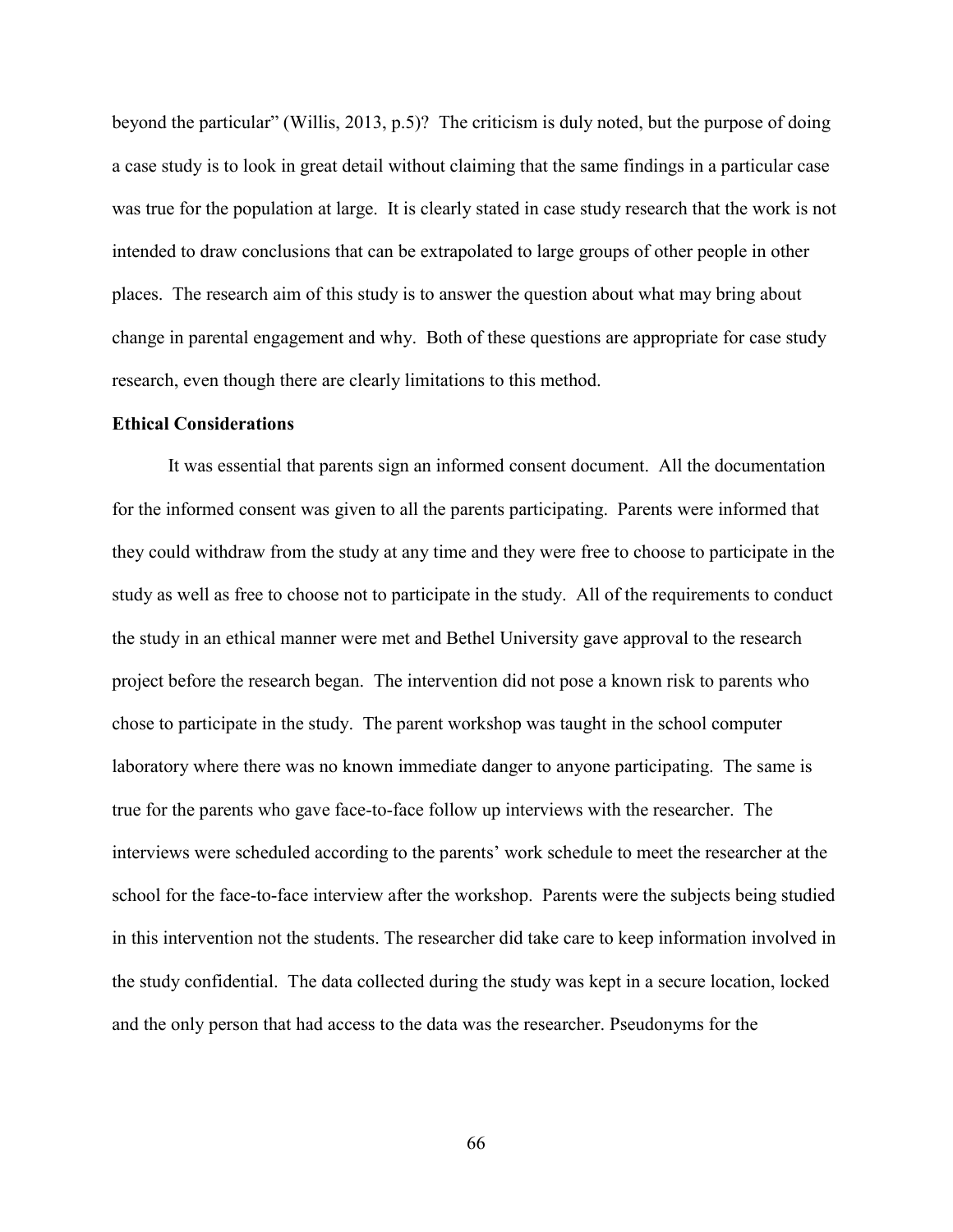participants were used. Pseudonyms were used for the names of professionals in the community that participated in the study.

## **Research Bias**

The researcher has a strong interest in helping families in poverty help their children learn to read. Growing up in a small rural community on a family farm, reading was treasured as the door to the future. Having the experience of living on a farm and in a community that was built on family farms and small business, the researcher developed a heart to help children in rural communities that live in poverty especially in the area of reading. The researcher's grandmother Dorsett and grandfather Dorsett ran a country store in Efland North Carolina, and once a week the local library sent the book mobile to stop at their store. The researcher's grandmother would pick ten new books each week for her granddaughter, now the researcher, to enjoy and fostered a love for reading for the researcher at a very early age. This love for the rural community was pivotal in the researcher's first career in teaching. The researcher taught high school agriculture at Orange High School in Hillsborough North Carolina from 1987 to 1990 before starting a career in full time ministry. Serving as an ordained Elder, which includes being a full time United Methodist pastor in rural communities in Western North Carolina for 24 years has shaped the researchers world view to be sensitive to the educational needs of rural communities. With excellence in reading achievement being one solution to help children overcome rural poverty and the impact that it has on families, the drive behind this dissertation project has been to look for ways to strengthen support for parents who want to help their children in reading who may have very few resources at hand to do so.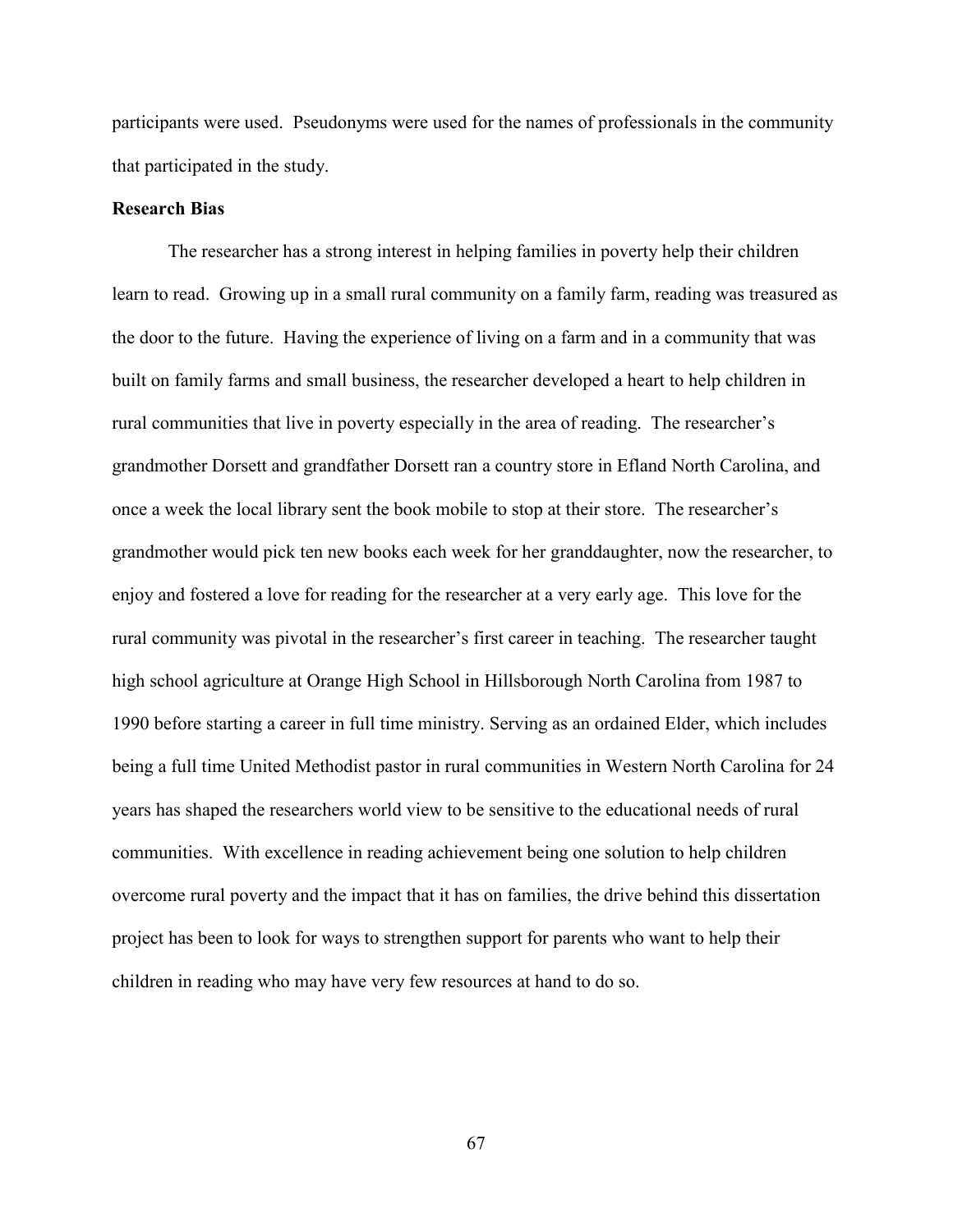# **Conclusion**

The work of this study was to give an intervention to a small group of parents to engage them with the use of computer technology to see if the intervention, as it is delivered by two first grade teachers, had an impact on how parents perceive their engagement with their child's reading at home. Using a case study, a small number of parents were surveyed and interviewed face-to-face to be able to go in depth in conversation with the parents, searching for a greater understanding of why their level of engagement may have changed with the information that was taught to them during the workshop or why their engagement level may not have changed at all.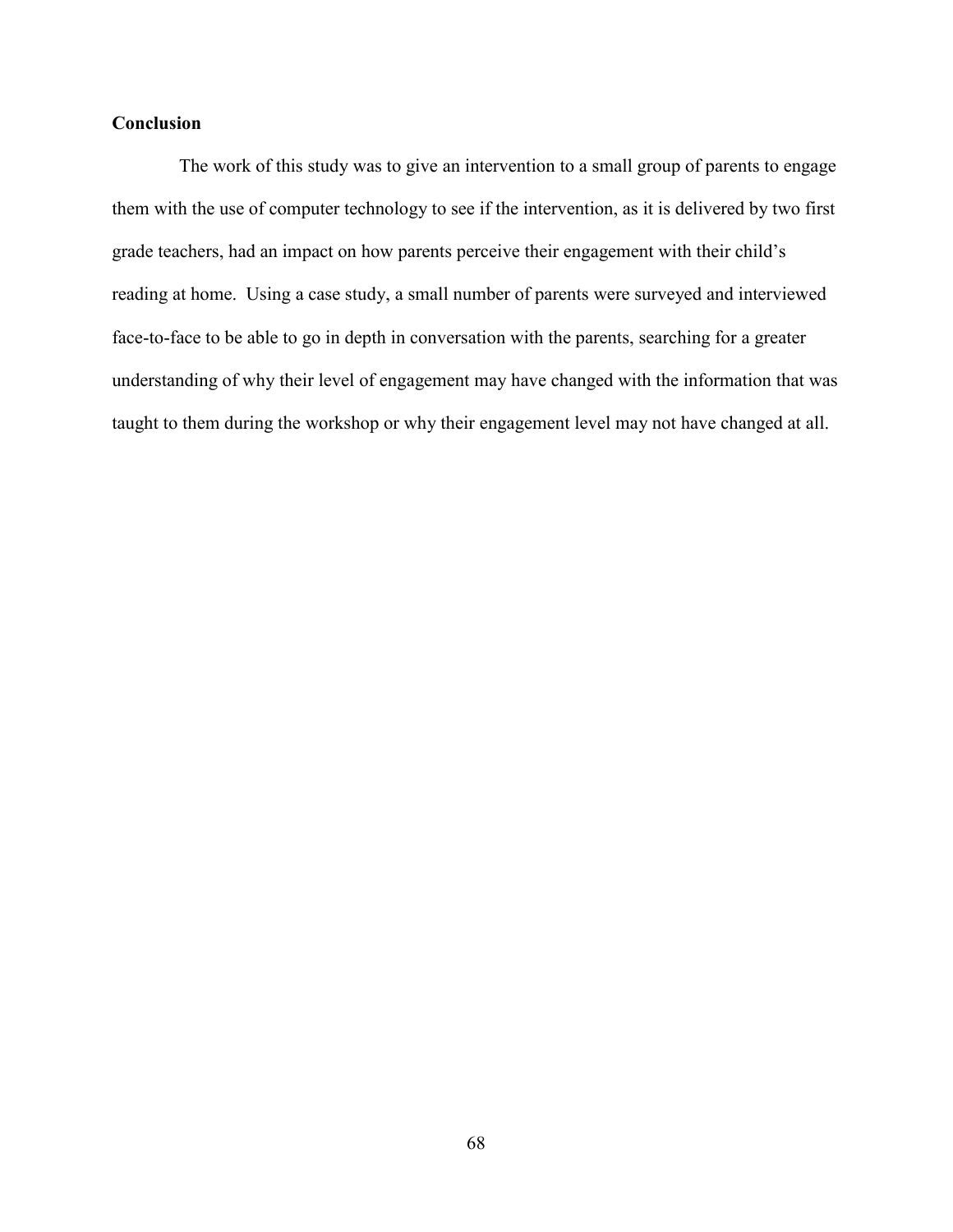## **Chapter IV: Results**

## **Introduction**

 A case study was conducted in a rural high poverty school using a pre and postintervention survey and participant interviews. The intervention consisted of offering a workshop for parents to show them how to use reading apps online at home to help their child with reading. Parental engagement was the main factor being examined to see if a one-time workshop for parents would make them feel more engaged.

The study was conducted at the very end of the school year with eight parents and grandparents who responded to the invitation to participate. The researcher did have difficulty getting enough parents to respond to be able to run the case study. There was a great effort of cooperation by the principal, the two teachers leading the workshop, and the researcher to recruit enough parents to run the study. Simply advertising the study to all the first grade parents in the school, offering refreshments with the workshop, and offering parents two free books if they completed the study was not enough to entice a strong number of parents to sign on to participate. The key to getting parents to agree to participate in the study was personal phone calls by the two teachers who were leading the workshop and also personal phone calls by the researcher to potential participants. With the combined efforts of the principal, the two workshop instructors and the researcher, four parents and four grandparents agreed to participate in the study and completed the study. Having secured a commitment from enough parents and grandparents to run the study, the intervention was taught as scheduled.

#### **Procedures as the Study Unfolded**

#### **Timeline of the research.**

• May 13, 2016 Researcher received final approval from Bethel IRB team.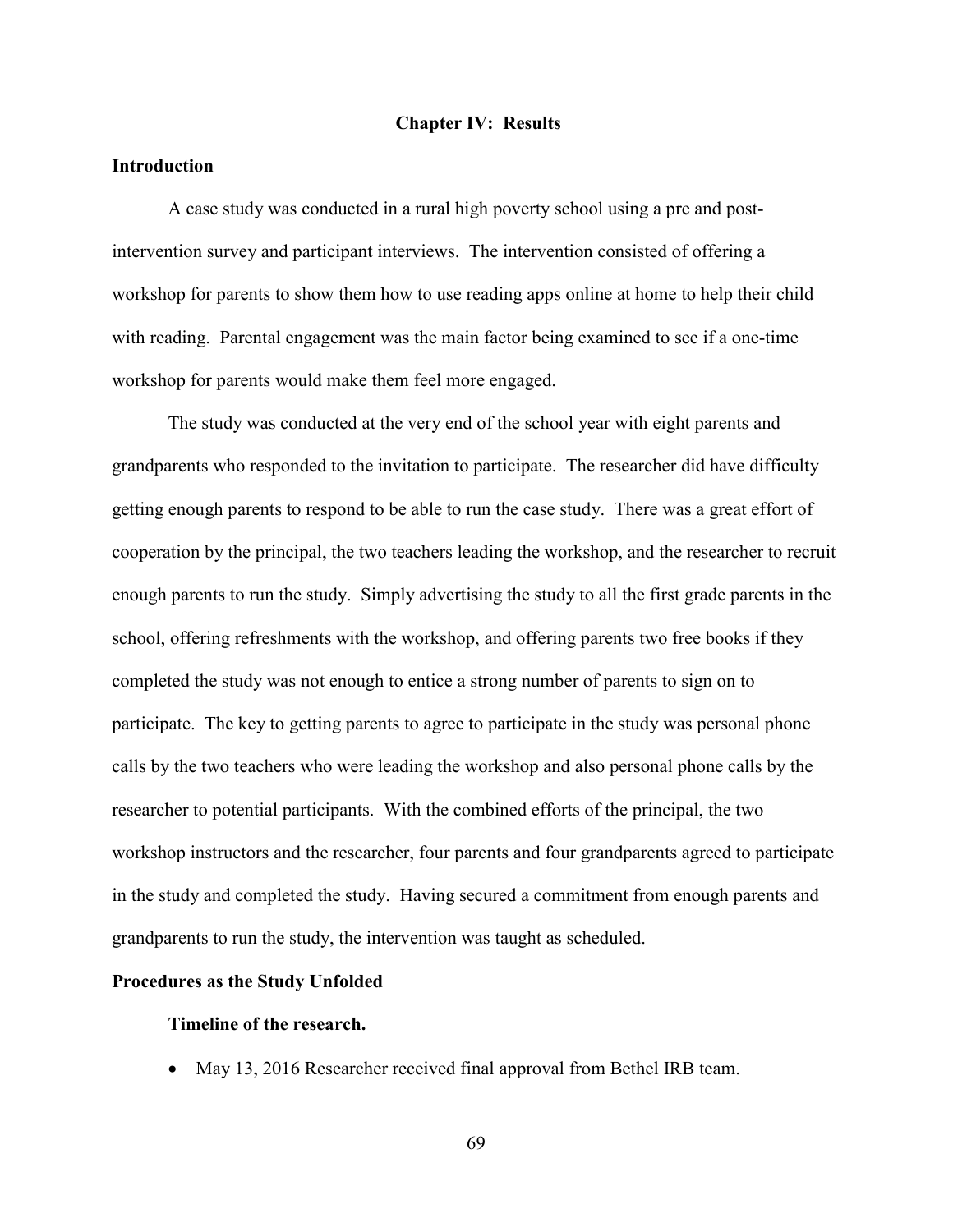- May 13, 2016 Researcher has conversation with school principal and two teachers who taught the workshop to set the date for the workshop. All agreed to set the workshop date for Tuesday, May 31, 2016.
- May 13, 2016 Letter that had been drafted was sent home with students to tell the parents about the workshop that was coming and the letter asked the parents to reply back if they were interested. Electronic communication to parents from the principal began as soon as the researcher gained approval to move forward. Timing was a key element to be able to run the intervention before the end of the school year so participants would be able to practice what they had learned over the summer. Principal sent out a school phone tree message explaining the workshop details for participants. He did the same using the school Facebook page. The next week, three participants out of 46 replied that they were interested.
- May 23, 2016 Researcher communicated with the principal and the teachers to see if there was any interest in the workshop offered. Six parents responded to the first round of invitations. The teachers both made lists of students they thought could benefit from the extra help over the summer and parents that they thought would be inclined to participate and gave the information to the researcher. The two teachers made several calls to parents themselves to help generate interest in the workshop and to get more participants to buy in.
- May 23, 2016 Eight parents were called to remind them of the date of the workshop (May 31, 2016). The workshop was the day after Memorial Day.
- May 30, 2016 The researcher gave calls, texts, or emails to participants to remind them of the workshop. If the parent was not at home, the researcher left a message.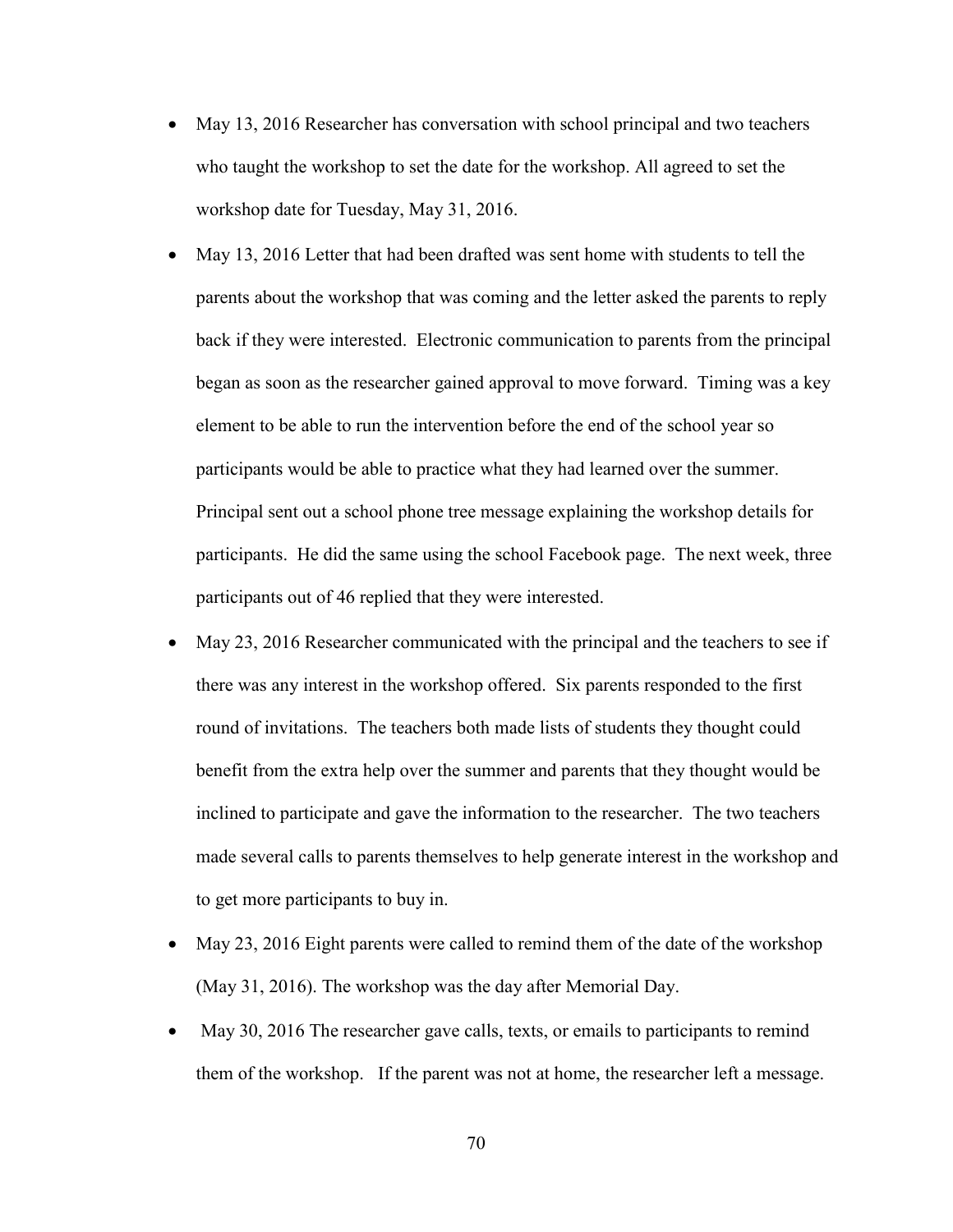- May 31, 2016 A light supper was provided by the researcher at 4:30 pm in the school library. When parents arrived, they were handed an informed consent form, were given time to read the form, and sign it. The researcher took the time to explain what the informed consent form was for, and asked the participants to sign the form and return it. Next, the parents were given the pre-intervention survey to complete. The participants filled out all of the paper work and returned it.
- May 31, 2016 The workshop was conducted in the computer laboratory. The school principal gave a welcome and the workshop began. The researcher provided a timeline for the process, telling participants that in a couple of weeks, they would be contacted through mail and asked to complete an additional survey.
- June 9, 2016 was the last day of school for students.
- June 11, 2016 the researcher mailed the post-intervention survey including a selfaddressed stamped envelope to encourage a good rate of return.
- July 8, 2016 the new school superintendent visited the school for the first time and encouraged researcher to press on with the research, offering full support where needed.
- July 11, 2016 The school received a new principal on July 1, 2016 whom the researcher met on July 11, 2016 and requested permission to continue the research work at the school. The principal agreed to let the researcher continue the work under the same terms as previous principal. Even though the work had already been previously approved by school superintendent and the school principal, with new staff, new permission to continue was needed. The people who were in charge of giving the researcher permission to do the study changed while the study was already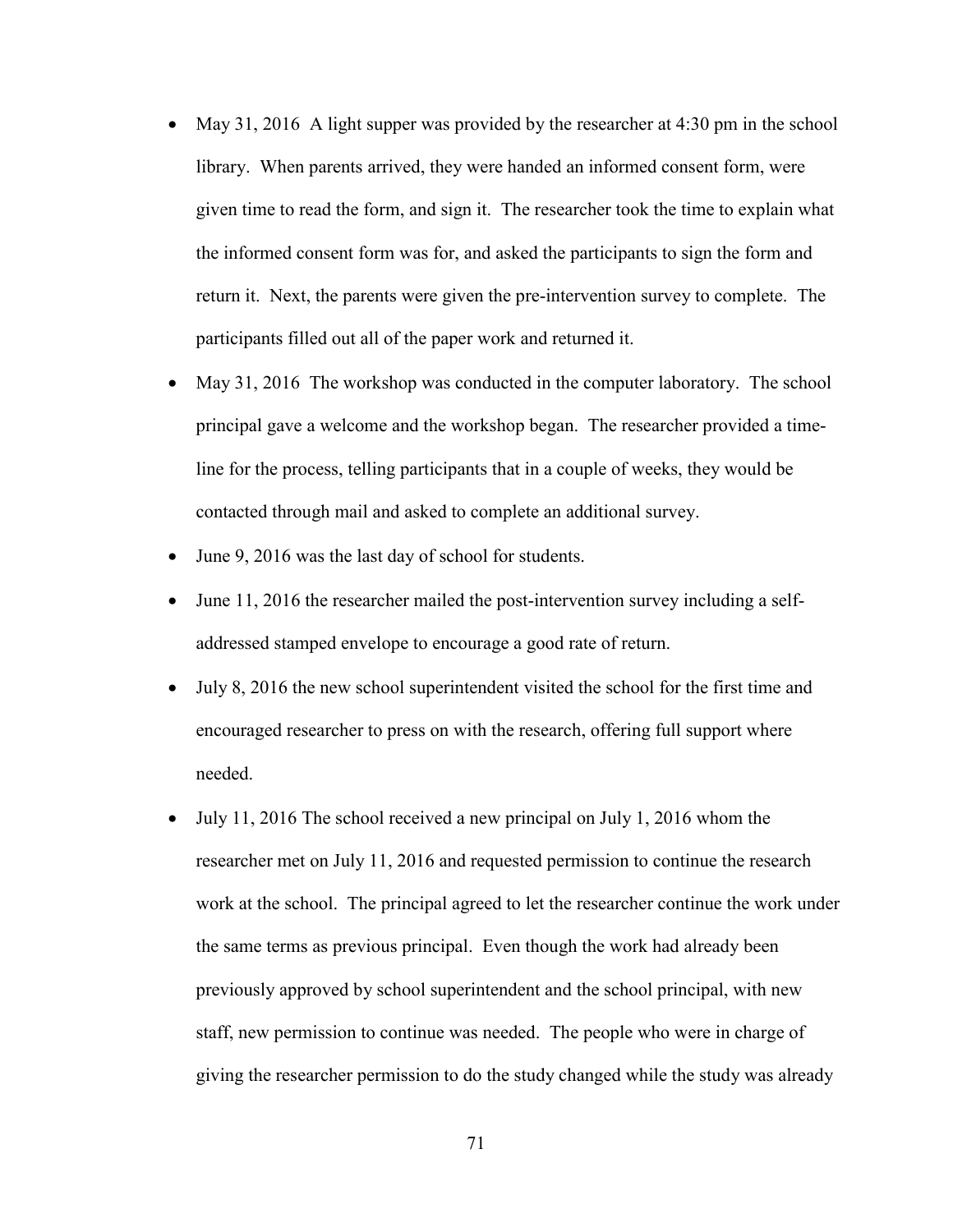in progress, so an important step to keep the work moving forward was to secure permission from the new staff in these key positions. The researcher used the phone from the school to contact participants so the name of the school would show on the caller-ID. Appointments were set to begin on Monday, July 11, 2016. All of the participants in the workshop used email.

- July 18, 2016 One participant called the researcher to learn if it was too late to do the interview and to get the two free books. An appointment was set on July 21, 2016 and the participant completed the interview.
- July 21, 2016 Researcher went to the school to conduct interviews, do follow up calls to participants, and to send email reminders that the work was close to being completed. Participants who had not yet responded got an additional phone call and email on Thursday, July 21, 2016. The researcher sent a letter by email and copied that letter in the form of a hard copy, to go along with the questions for the participant interview through the U.S. mail. Participants who had not yet been interviewed were requested to contact the researcher by email or by phone to set up the face-to-face time, or they could complete the survey by mail and return it in a self-addressed stamped envelope, sent to the researcher's work address. The letter gave the participants until July 31, 2016 to communicate back with the researcher to complete the interview and receive the two free books for participating. These details are explained to show the level of difficulty the researcher experienced in getting back in touch with parents who had already agreed to complete the study to finish out the work. Extensive effort was required to get the last four parents to come in for the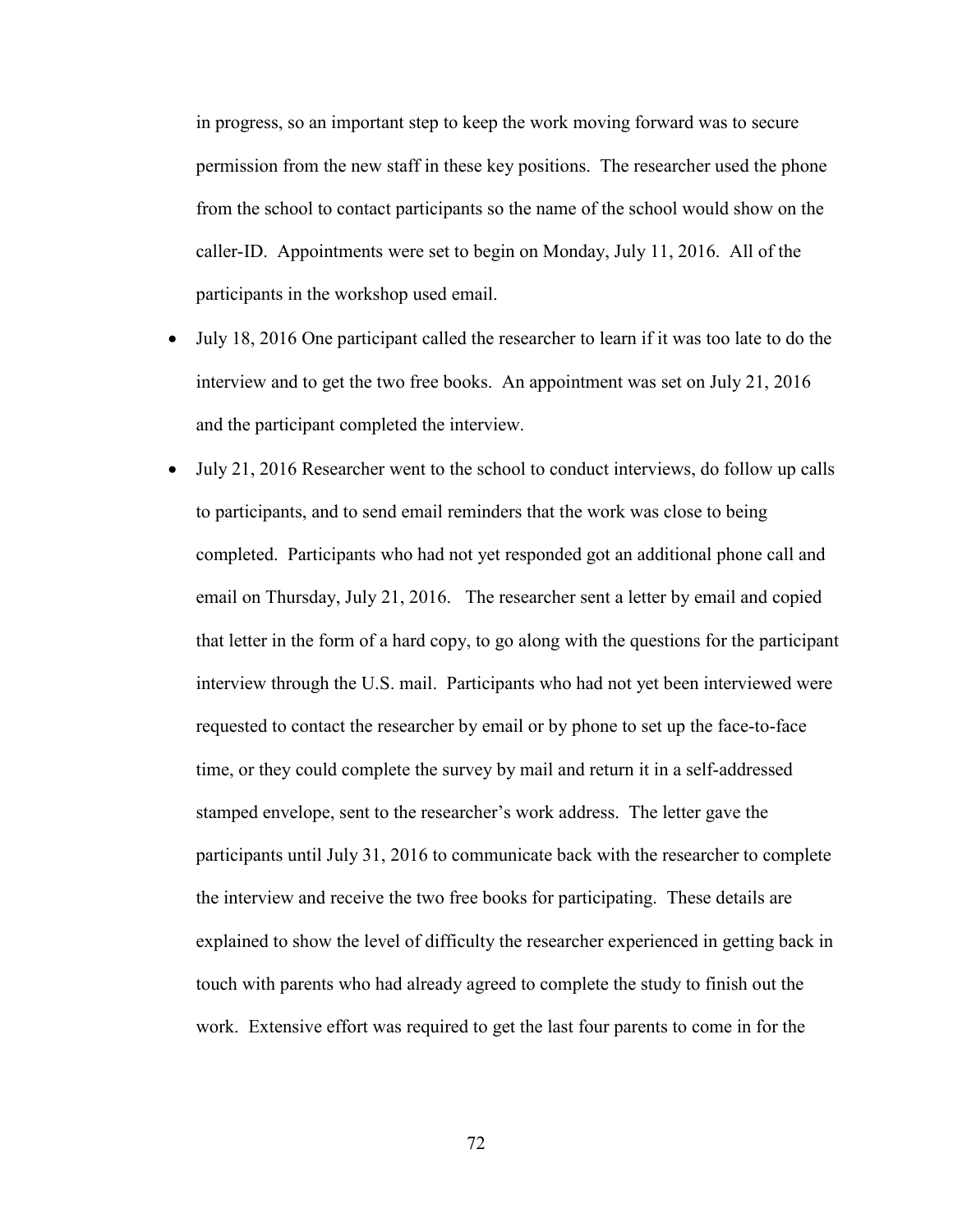final face-to-face interview. Collecting the data, even from a small number of participants, was difficult.

• July 31, 2016 One more participant responded in writing to the personal interview questions and returned the completed survey questions in the mail to the researcher. The gathering of the research data ended on July 31, 2016.

#### **Findings**

The findings represented in this chapter are organized by the research questions. For clarity, the research questions used in the study are below.

**RQ1.** To what extent will parental engagement in the reading process improve when parents receive training on how to access the "top ten reading tools" for parents online?

**RQ2.** To what extent does communication improve between parents and teachers when parents receive training in how to use email?

**RQ3.** What are the most important factors influencing parental change in engagement?

**RQ1 finding.** The findings gleaned from analyzing the data are grouped in the order of the research questions. A total of eight participants completed the study. Half of those who participated in the study were grandparents to the child in school. The researcher refers to the parents and grandparents who participated in the study as participants. All of the participants felt well prepared to help their child with his/her reading at home and all of the participants had Internet access at home. The kinds of technology used at home by the three male students and five female students are represented in Table 4.1. Only two of the eight students represented in the study were on free or reduced price lunch. The school is a Title I school with a high percentage of students who receive free or reduced price lunch. The percentage of students in the school who receive free or reduced price lunch averaged 62%, much higher than the 25%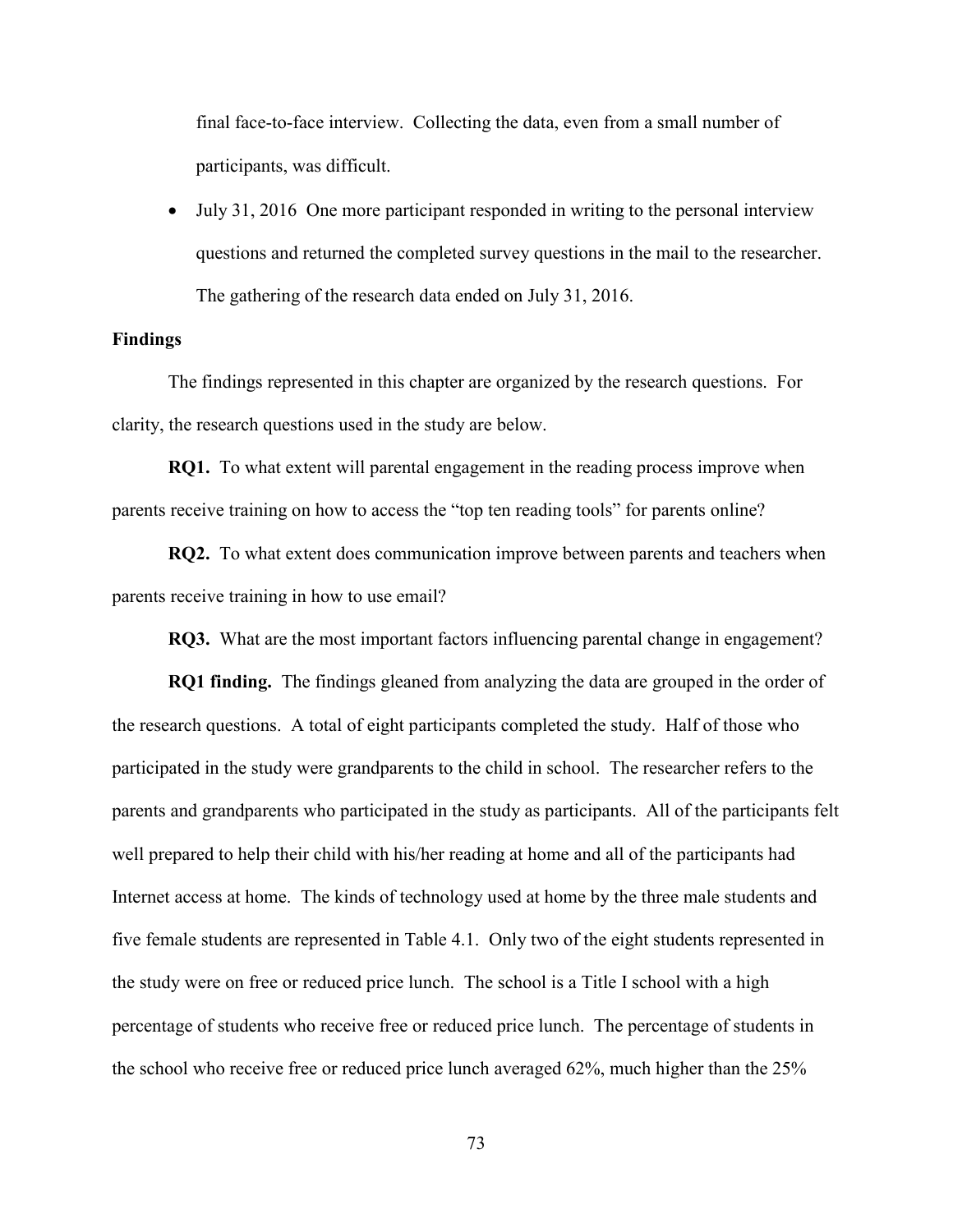represented by the participants in the study. All of the participants in the study were female, with half of them being the child's mother and the other half being the child's grandmother.

Based on the findings from the pre and post-intervention surveys, all of the participants in the study said that taking a workshop on how to use specific apps for helping their child with reading at home would be helpful, except for one grandparent who teaches reading to her granddaughter at home on a daily basis. Several of the questions on these two instruments were repeated questions. The findings are described in both summary styles as well as by table. There was a strong desire from the participants to learn how to use reading apps with their child at home. All of the study participants indicated that they wanted to understand more clearly about what the teacher would like the participant to be doing with their child at home to help them with reading.

All the participants reported that they felt better equipped to communicate with the teachers after the workshop and several participants mentioned that they had not considered how much better it would be to email the teacher rather than to call during the school day. The workshop instructors had explained that during the day, except for their planning period and lunch time, the teachers were in front of a group of students teaching and were not easily reached by phone. The workshop leaders encouraged the participants to email them if they had questions and explained that the teacher would check email several times during the day and could offer a quicker reply back to the participant if they had a question. The teachers leading the workshop were clear that they wanted to protect the time they had with their students face-to-face as uninterrupted instructional time for the whole class. Before the workshop, the majority of the participants, five out of the eight, said that they would not likely email a question to the child's teacher. In the interviews, half of the participants communicated that they would be more likely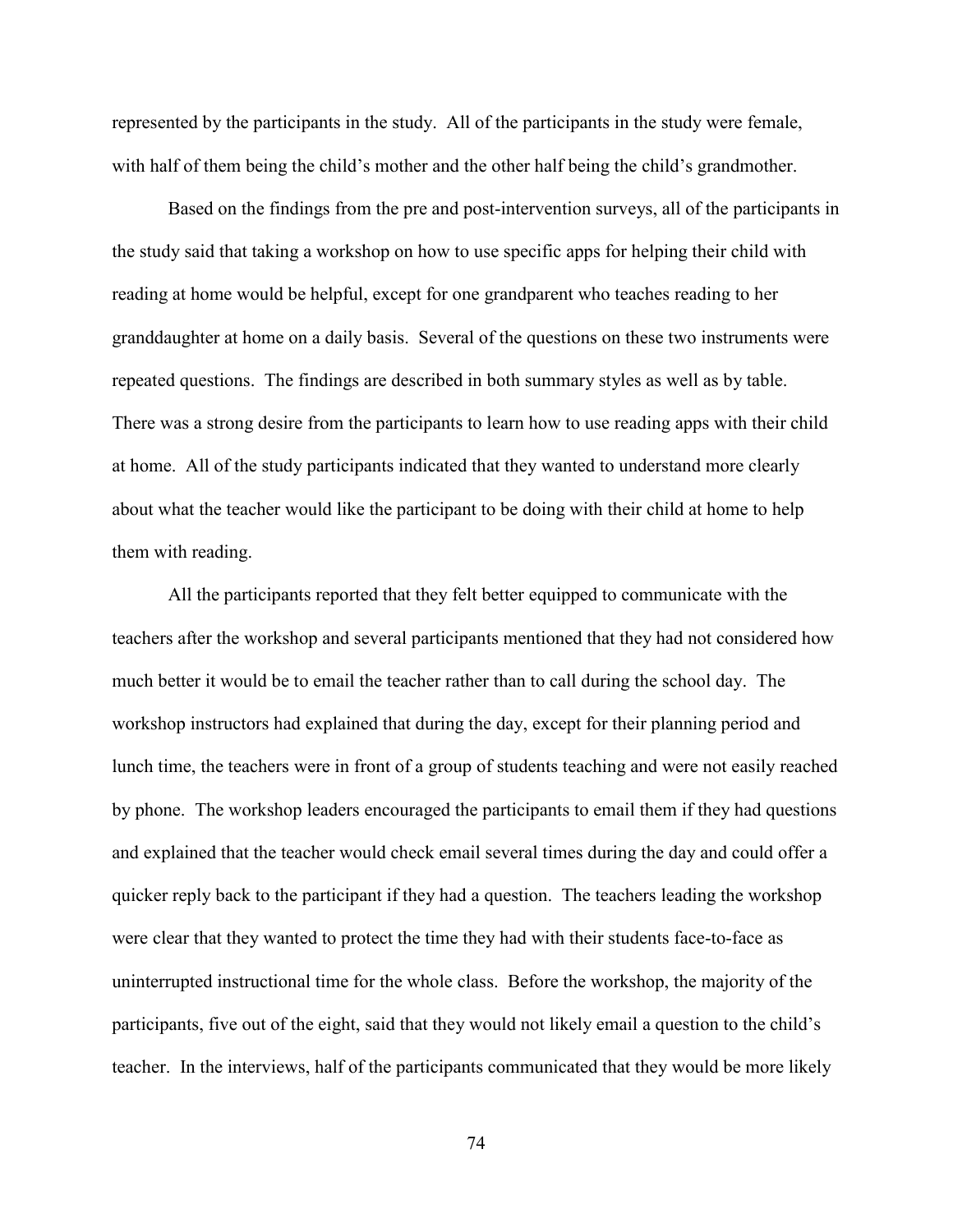to email a question to the teacher after participating in the workshop. Only one participant changed their mind after the workshop to indicate they would be more likely to email the teacher a question.

The workshop occurred one week before the end of the school year. Several participants said they had not emailed the teacher over the summer because school was out, but that when students started back to school in the fall, they would be more likely to try to communicate with the teacher through email and felt like a door of communication to the teacher had been opened, even if the student was heading into a class with a different teacher than the two who led the workshop. So the email communication improvement was not observed in the data collected, but there was a change in attitude towards more willingness to communicate with the teachers through email.

The school principal came at the beginning of the workshop to greet the participants and thanked them for coming. He also gave encouraging remarks for participating in the study and reviewed the ways the participants could communicate directly with the principal at any time. The teachers and the researcher prepared a light meal for the participants to share as they were completing the paperwork to begin the workshop. Informal conversation flowed easily. There was a warmth and welcoming tone that helped set the stage for the teachers to better share with the participants the desire to communicate with them even more and even better than in the past school year. The participants were so eager to learn about the reading apps that the students had been using in the classroom all year, it created an energy in the room as the students sometimes sat on the lap of their parent/grandparent and helped as the workshop unfolded. For communication to improve, the participants need to feel wanted in the school and welcome and both of these ingredients were present in the room the evening of the workshop.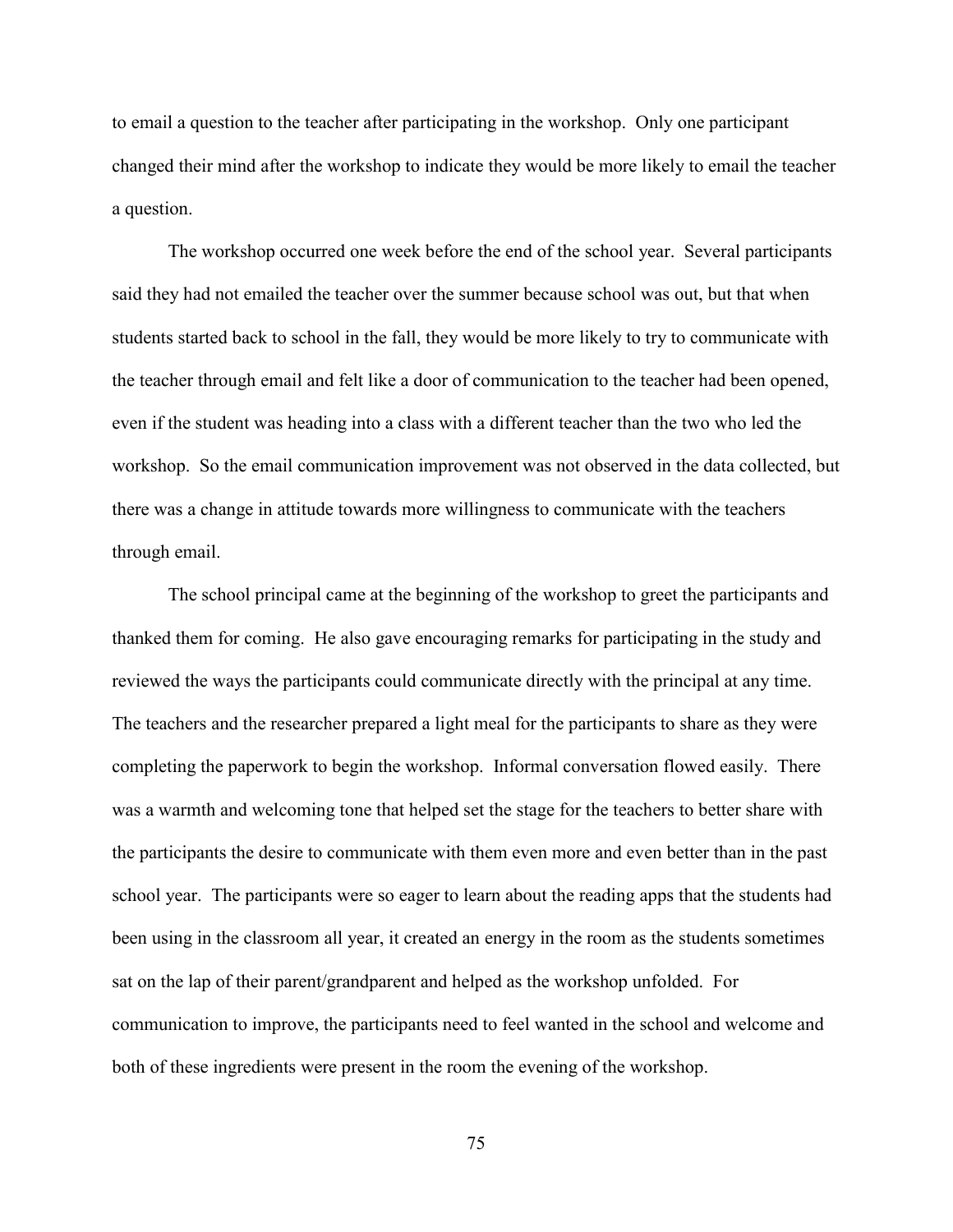**Summary of findings.** The participants each had a strong working definition of what it meant to be an engaged participant. The participants were highly engaged during the workshop and kept up with what the teacher was doing on the Smart Board while they worked on the same items on a computer in front of them. If there was any question during the class, the instructor would pause and help the participant get to the site where she was working. Participants all shared the same positive view of how the workshop had impacted their feeling more connected to their child's learning, the teacher, and the school. Participants expressed a strong desire to keep up with what was going on with their child's learning. Whether the news was good or bad, the participants did indicate they wanted to be frequently informed about what was going on with their child. Some participants expressed that they did not know there were websites they could use at home with their child on reading and found that the most helpful part of the whole workshop. The specific "how to" instructions were very well received by all of the participants. During the workshop, the participants were able to track with the instructor and keep up. Some of the students sat with their parent/grandparent and helped the parent/grandparent find what the instructor was teaching about if the participant was experiencing a technology delay. The dynamic of watching the students work with the parents/grandparents during the workshop was not anticipated, as the workshop was intended for the parents/grandparents. Some participants came by the school to pick up their children after school and then attended the workshop. These parents had the care of the student as their responsibility during the workshop. The participants asked if their child could sit with them, and the instructors agreed that it would be good for the participant and the student to watch together. Four out of the eight participants had their child with them during the workshop. More of the findings are summarized in Table 4.6.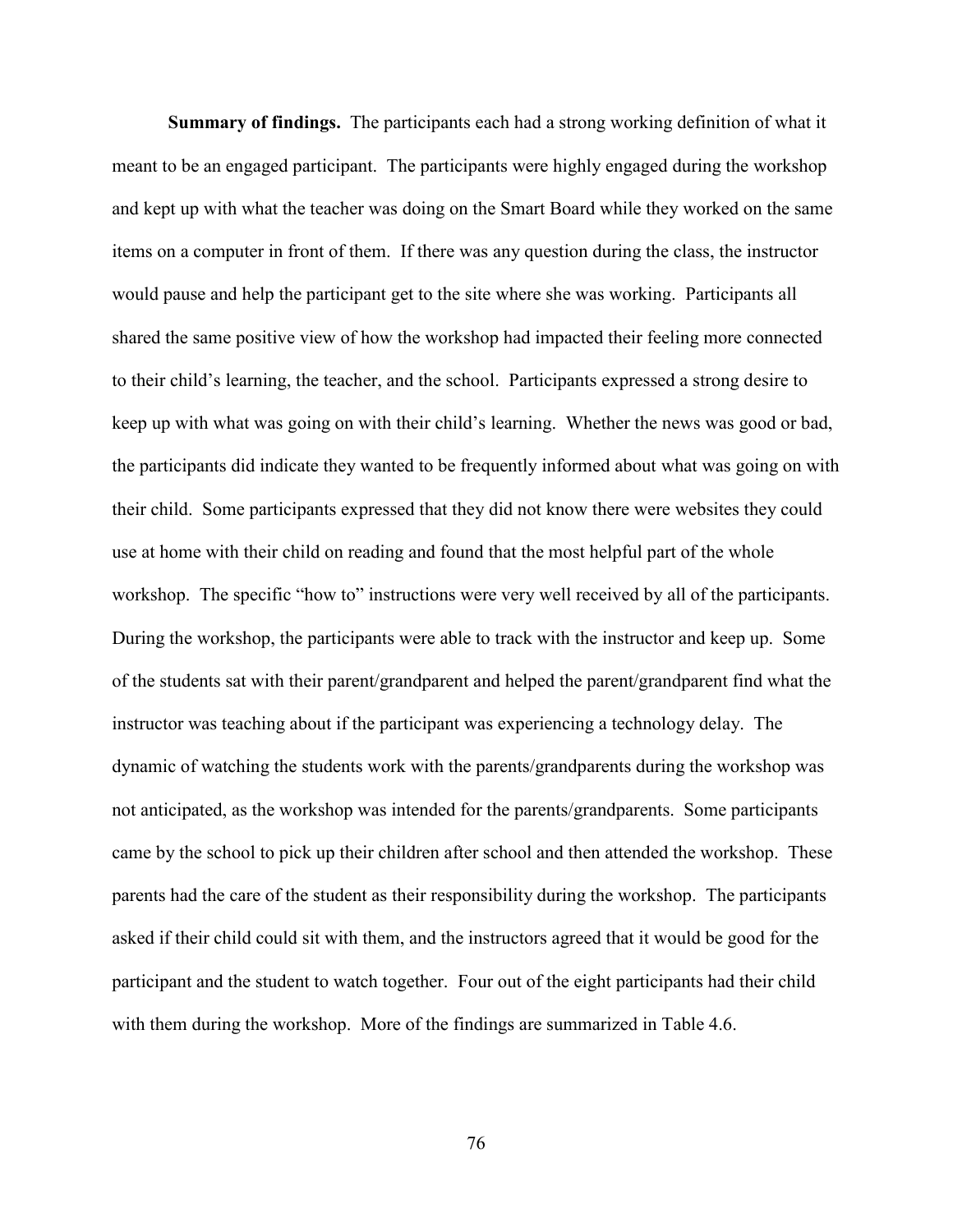# *RQ1 Summary of Findings with References to Tables in Appendix*

| <b>Question Number</b>                                                                                                                                                                                            | RQ1 Researcher's Summary of Findings                                                                                                                                                                                                                                                                                                                                                                                                                                                                                                                                                                                                | Table |
|-------------------------------------------------------------------------------------------------------------------------------------------------------------------------------------------------------------------|-------------------------------------------------------------------------------------------------------------------------------------------------------------------------------------------------------------------------------------------------------------------------------------------------------------------------------------------------------------------------------------------------------------------------------------------------------------------------------------------------------------------------------------------------------------------------------------------------------------------------------------|-------|
| Pre-Intervention Survey Q13<br>What does it mean to you to<br>be engaged as a<br>parent/guardian in your<br>child's school work?                                                                                  | Participants have a strong working definition of<br>what it means to be an engaged parent and<br>articulated in their own words what that meant to<br>them. Parents explained that being engaged meant<br>keeping up with what their child was doing in<br>school and offering to help their child at home with<br>school work.                                                                                                                                                                                                                                                                                                     | 4.14  |
| Post-Intervention Q13<br>How did the workshop on<br>the top ten reading apps for<br>you to use with your child at<br>home help you feel more<br>connected to your child's<br>reading at home and the<br>teachers? | Participants were highly engaged with the process of 4.16<br>receiving training on reading apps and reflecting on<br>how that process has been helpful. This particular<br>question is at the heart of the study. All of the<br>answers were positive in some way reflecting on<br>how the workshop helped the participant feel more<br>engaged.                                                                                                                                                                                                                                                                                    |       |
| Post-Intervention Q14<br>What does it mean to you to<br>be engaged as a parent in<br>your child's school work?                                                                                                    | Participants expressed a strong interest in keeping<br>up with what their child was doing academically.<br>Participants wanted to hear from the teacher about<br>what was going on with their child good or bad.                                                                                                                                                                                                                                                                                                                                                                                                                    | 4.16  |
| Post-Intervention Survey Q17<br>How much time and what<br>was the quality of time you<br>committed as a parent to help<br>your child on the reading<br>applications?                                              | All of the participants were engaged with helping<br>their children with reading at home. Even the<br>student who had a tutor in reading over the summer<br>was still getting help during the family trips out of<br>town for summer vacation. All of the families<br>represented in the study had a high level of<br>engagement with reading either one-on-one with<br>their child, or the child was getting one-on-one help<br>with reading from a tutor. Researcher noticed a high<br>level of support for reading at home with a high<br>priority by the participants to set aside time to work<br>on reading with their child. | 4.13  |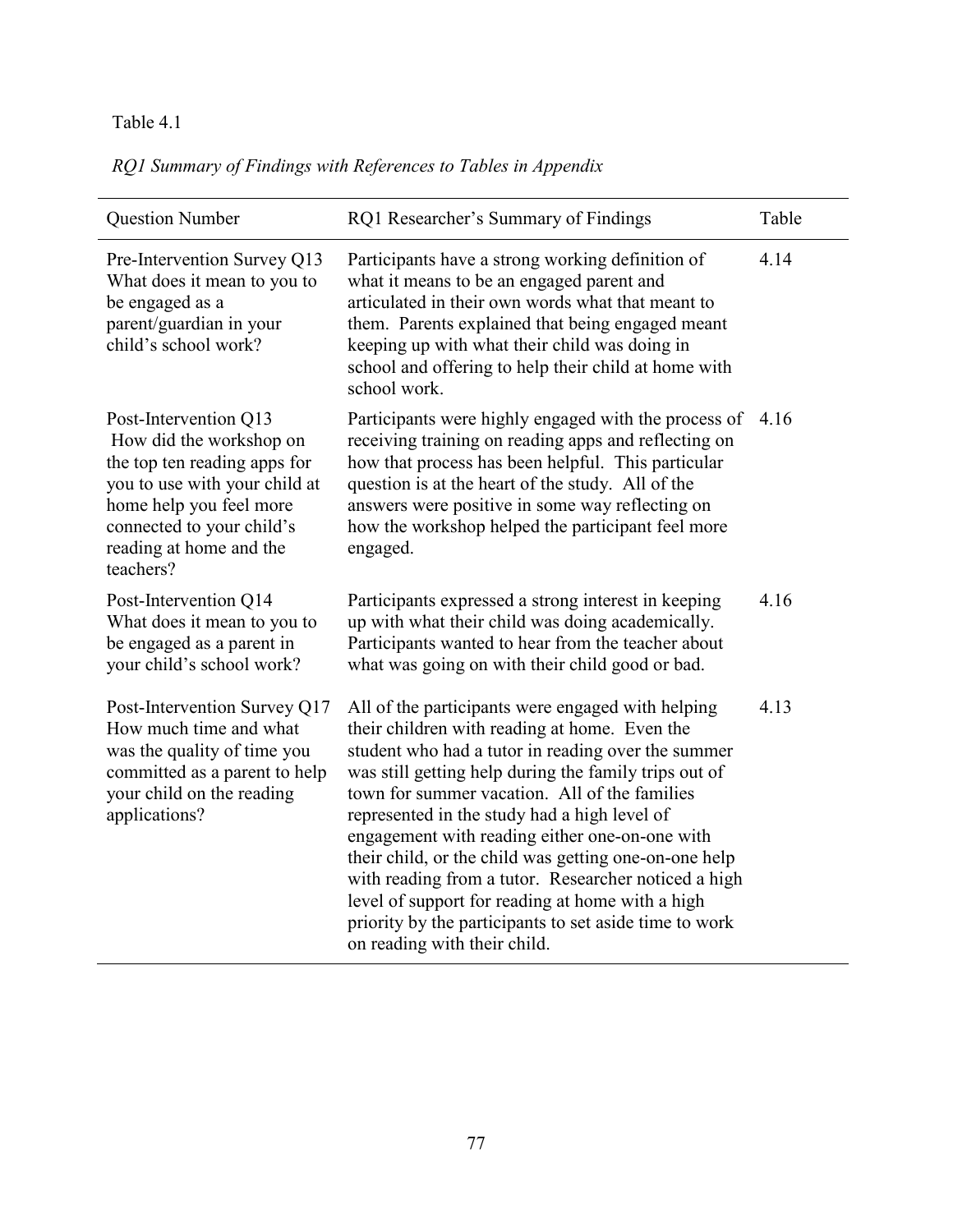| <b>Question Number</b>                                                                                                                                                           | RQ1 Researcher's Summary of Findings                                                                                                                                                                                                                                                                                                                                                                                                                                                                                                                                     | Table                   |
|----------------------------------------------------------------------------------------------------------------------------------------------------------------------------------|--------------------------------------------------------------------------------------------------------------------------------------------------------------------------------------------------------------------------------------------------------------------------------------------------------------------------------------------------------------------------------------------------------------------------------------------------------------------------------------------------------------------------------------------------------------------------|-------------------------|
| Parent Interview Q1<br>What resources do you draw<br>upon to help your child with<br>their reading?                                                                              | Participants used a variety of resources at home with<br>books being the most common resource available to<br>all participants. Some participants used reading<br>apps and the computer as a resource, and one<br>participant employed the services of a tutor to help<br>her son with reading over the summer.                                                                                                                                                                                                                                                          | 4.15                    |
| Parent Interview Q2<br>What kinds of things do you<br>say at home about school?                                                                                                  | Participants made positive comments on a regular<br>basis at home regarding the importance of school and<br>learning.                                                                                                                                                                                                                                                                                                                                                                                                                                                    | N <sub>0</sub><br>Table |
| Parent Interview Q13<br>What part of the workshop<br>has had the biggest influence<br>on your decision to try to<br>become more engaged or not?                                  | Learning about the resources available through the<br>websites at the workshop was helpful, and it was also<br>seen as a benefit to improve communication between<br>the participants and the teachers through the<br>workshop itself.                                                                                                                                                                                                                                                                                                                                   | 4.7                     |
| Parent Interview Q16<br>What were the specific things<br>you have found to be the most<br>useful since you have had the<br>chance to practice using the<br>reading apps at home? | The participants reported that the directions on how<br>to use the websites were very useful. The websites<br>were easy to access and fun for their child to use,<br>which made encouraging their child to do reading<br>activities an easier task.                                                                                                                                                                                                                                                                                                                      | 4.8                     |
| Parent Interview Q18<br>If we wanted to offer a similar<br>workshop to parents again, is<br>there anything you could<br>share that could make our<br>next workshop even better?  | One observation given by a participant is that a<br>follow-up class or follow up workshop would be<br>helpful. This class was a starting place for some<br>participants using technology. For those participants<br>this was their first time understanding that they were<br>invited to learn and use technology at home to help<br>their child with reading. One participant suggested<br>that the school offer a follow-up workshop along the<br>same line as the first class to give the participants a<br>better chance to succeed in the computer<br>applications. | 4.20                    |

**RQ2 finding.** The workshop instructors communicated both verbally and non-verbally

their offer of hospitality. Their presentation, posture, body language with non-verbal cues, gestures, tone, and comments were inviting to participants and gave the message that the teachers genuinely want to build communication. There was a positive and inviting spirit in the way the material was communicated to the participants. This is an important finding regarding how the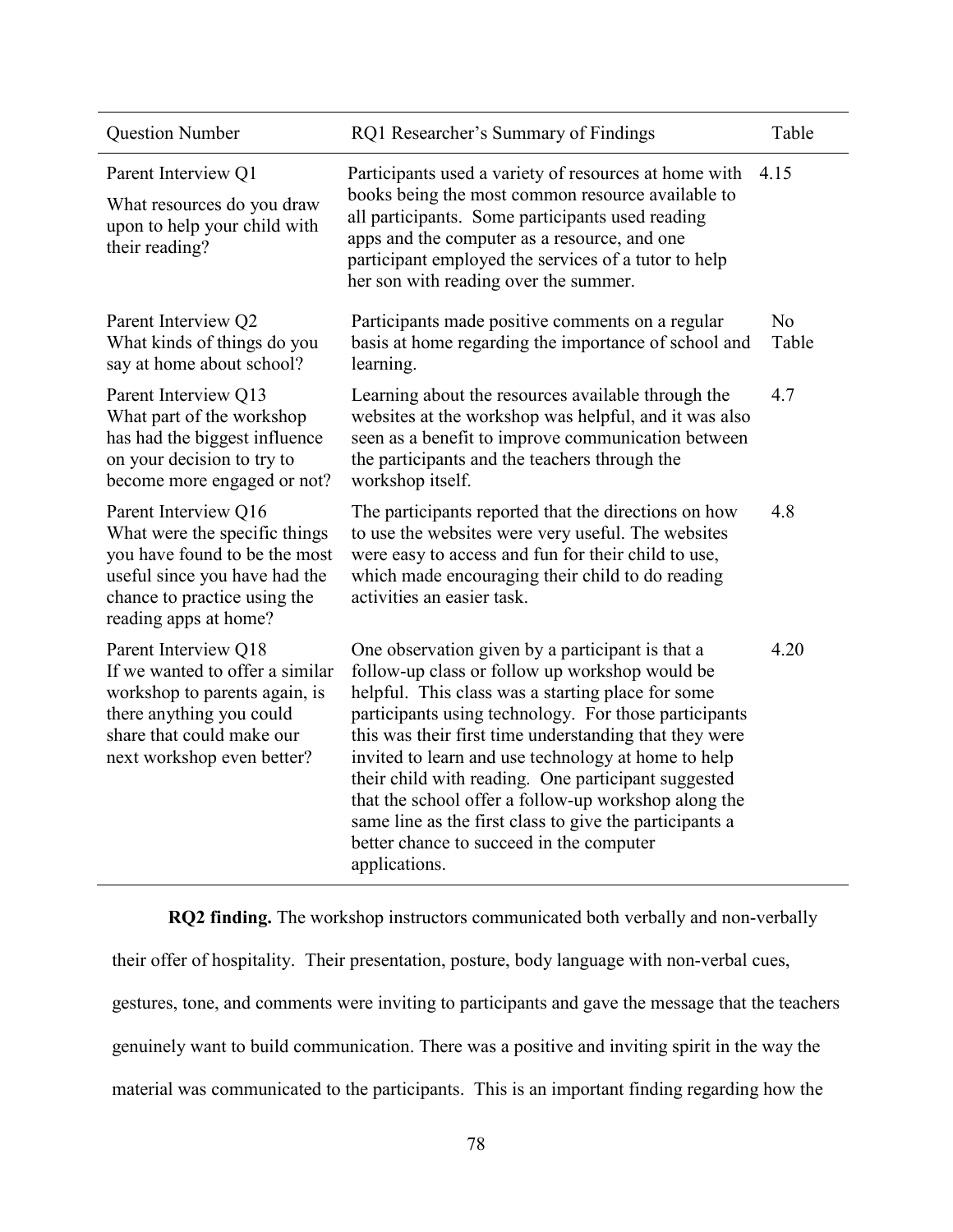school communicates to parents. The way the teachers presented the lesson was with warmth and hospitality, not just providing the content.

The research question targets communication, specifically through the use of email. However, a finding not expected along the lines of communication was how open the participants were to learn from the teachers. The participants followed along on a computer as the teacher gave the lesson using a Smart Board screen. There was no lack of interest on the part of the participants to learn new tools for better communication. So for the eight participants who attended, this was a very small total number of participants compared to the impact the study could have had with a high rate of participation from all 46 of the parents invited. The average class size for the four classes invited to participate in the study was 18 students. It was difficult to communicate to the participants that the workshop was going to happen. The workshop was held the day after a Memorial Day weekend where participants may have traveled and that could have kept the number of participants down. But the challenge to communicate with the participants that the workshop was going to be held was steep.

The time the researcher invested in the internship also lent itself to building vital relationships. By spending time with teachers, the principal, and with participants at events outside of the school day, the researcher began to build trust in vital relationships with the teachers who were leading the workshop and with the principal.

All the participants from the study said they learned there were free reading apps available that they could use at home to help their child with reading. After the workshop, in the short time-span of one month, half of the participants said they had tried using the apps at home. Two more participants said that the summer had been busy with vacations but that they would be using the reading apps in the two weeks prior to school starting to help their child gear back into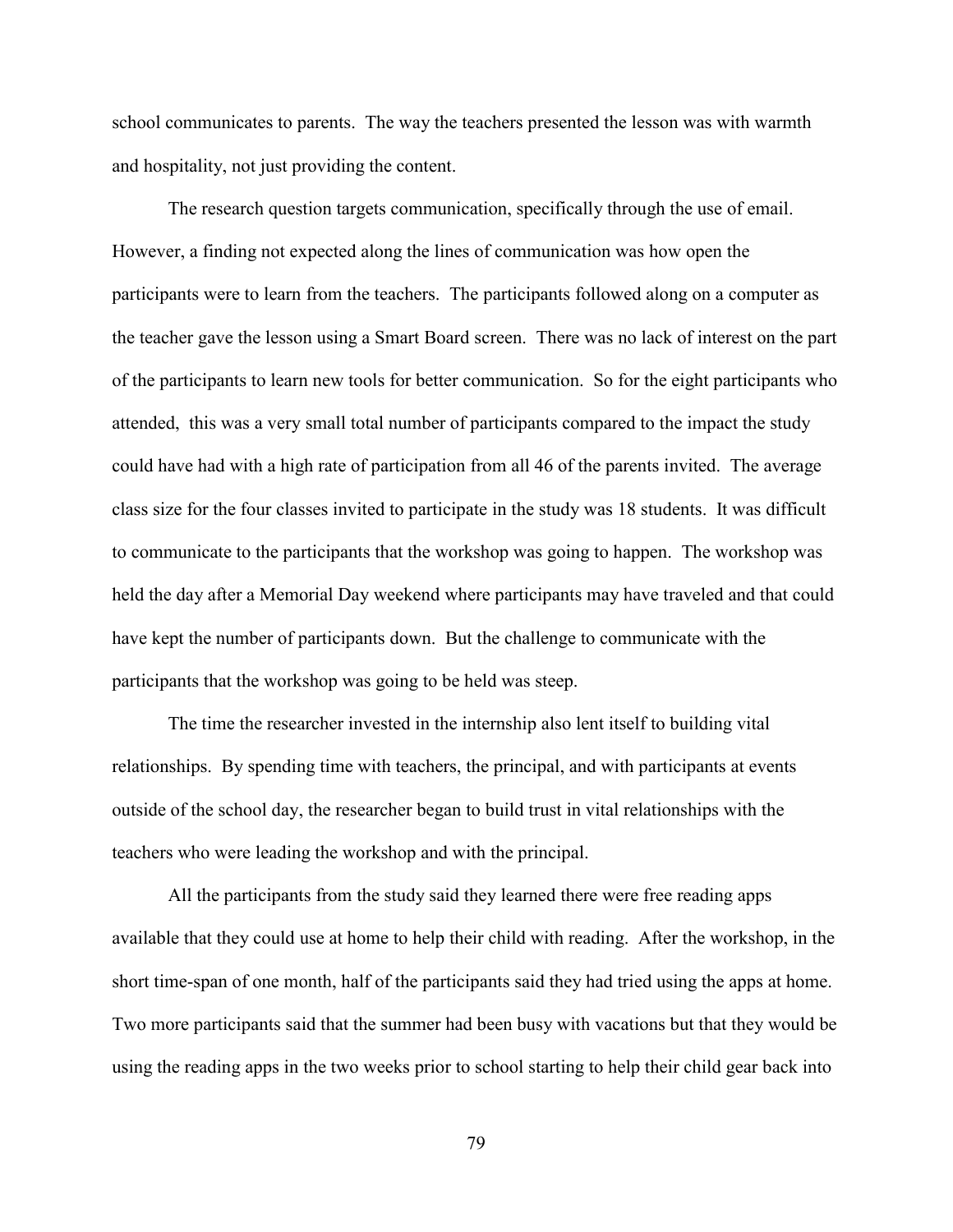school thinking again and get ready for the new school year. All of the participants who had used the reading apps said the reading apps were helpful to their child. Another common theme the participants used describing the reading apps were "fun." The apps help make reading more fun for the student as well as for the participant which made the reading time together more enjoyable for both the parents and the students.

**Summary of findings**. The findings from the next section of survey relate to RQ2 and how the workshop may or may not have helped improve communication between parents and teachers regarding the use of email.

Parent Interview Q7: In what way has communication improved between you and the teacher since the workshop?

All but one of the participants responded favorably that they would make a phone call to the teacher if their child was having difficulty with reading. One participant already had a pattern of speaking with the teacher on a regular face-to-face basis when she came to pick up her child from school.

Pre-Intervention Survey Q9: I would be likely to email my child's teacher.

Prior to the workshop, only two out of the eight participants said that they would be likely to email their child's teacher. Five out of the eight participants said that they do not use email regularly as a means of communication. All of the participants had access to the Internet at home, so lack of Internet access was not a barrier. Even though participants indicated that they would be likely to email the child's teacher, the answers did not correspond with the participant's responses regarding their regular use of email for routine communication. If a participant reported that they were likely to use email to contact a teacher, but they did not use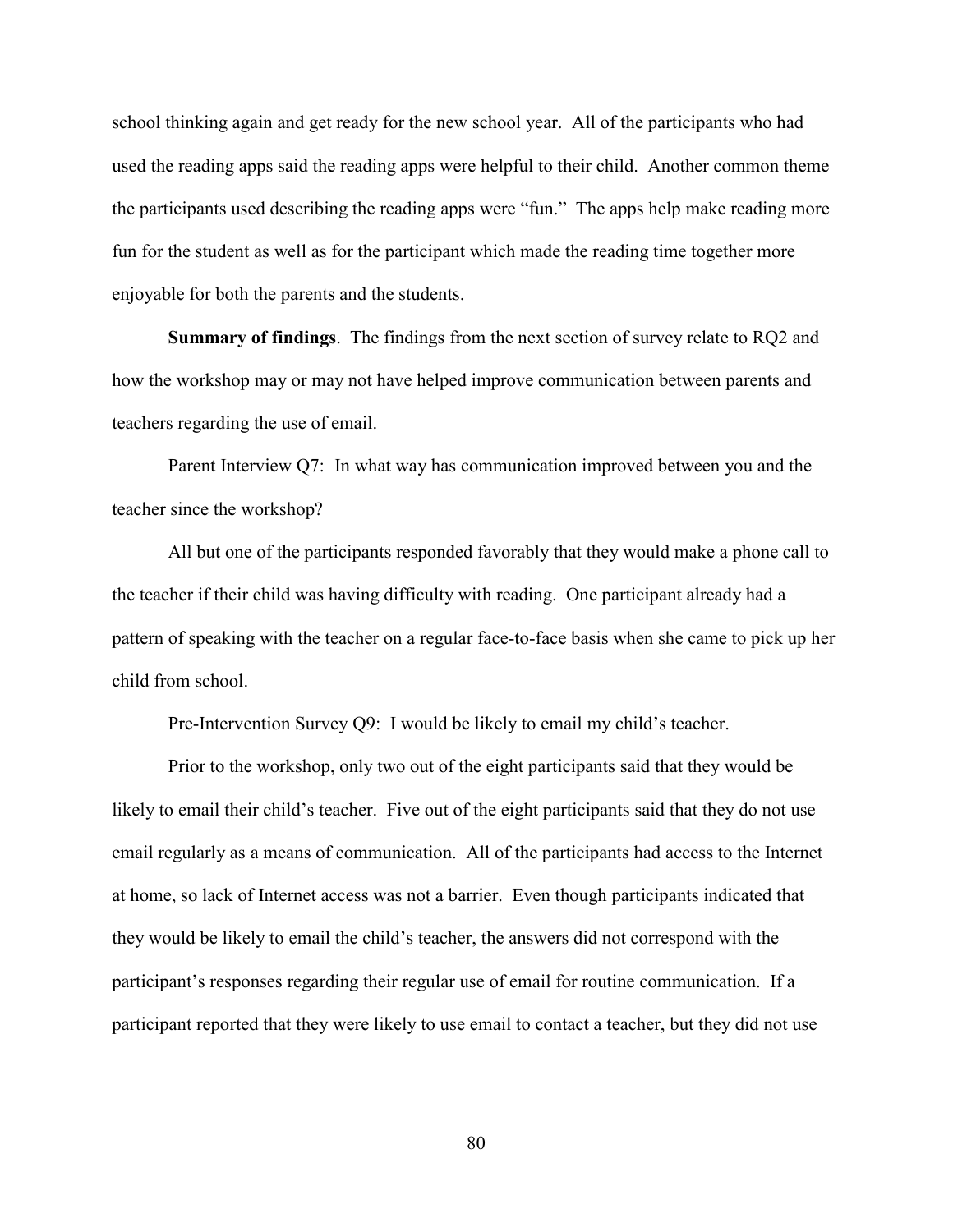email regularly, there was room for doubt as to whether or not the participant would actually use email to contact teachers.

Pre-Intervention Q10: I use email regularly as a means of routine communication.

Even with the findings indicating that five out of the eight participants did not use email regularly, the teachers communicated clearly during the workshop how much easier it is for them to answer questions through the use of email rather than a phone call because the teachers have most of their day filled with active teaching time. The participants responded positively during the workshop as they learned this information, and one participant remarked at the workshop, "I have never thought about that." In the fall as a new school year begins, an increased use of email by participants may be the result of the learning, but how they carried this information into the fall semester was not within the scope of this study. Because this study fell at the very end of the school year, the teachers indicated they did not have a chance to see an improvement in email communication and the participants replied in the same manner. It was already after the school year when the participants had time to begin working on the websites from the handouts they received at the workshop. The students had already been dismissed for summer and there was no one available at the school for them to communicate by email. The researcher did share her email at the workshop to be able to answer participant's questions during the summer, but no participants emailed the researcher with further questions.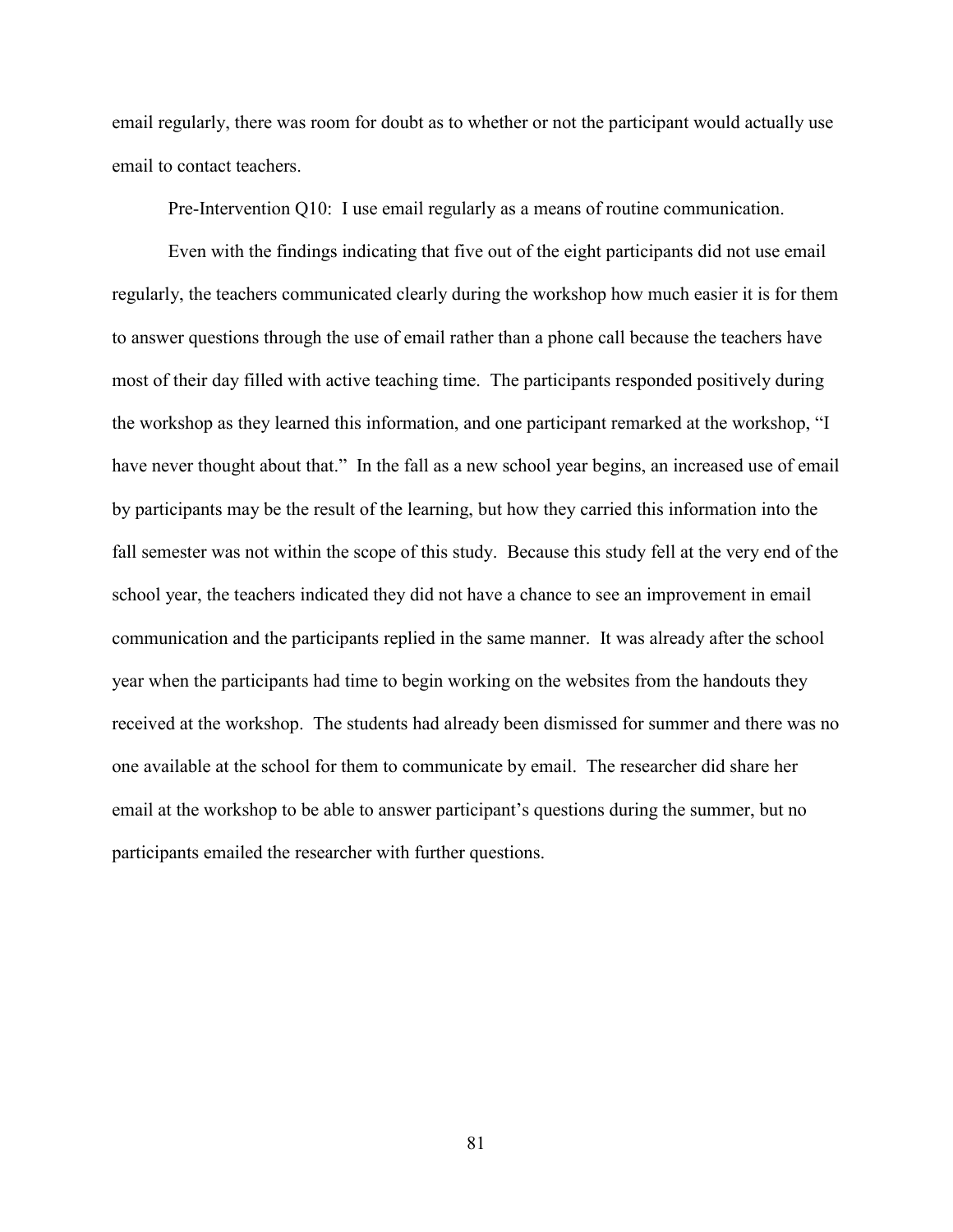| Participant   | Pre-Intervention Survey Q9<br>I would be likely to email my child's<br>teacher.                                                                                                                                                                                                                                                                                                                                                                                                                                                                                                                                       | Pre-Intervention Q10<br>I use email regularly as a means of<br>routine communication. |
|---------------|-----------------------------------------------------------------------------------------------------------------------------------------------------------------------------------------------------------------------------------------------------------------------------------------------------------------------------------------------------------------------------------------------------------------------------------------------------------------------------------------------------------------------------------------------------------------------------------------------------------------------|---------------------------------------------------------------------------------------|
| Participant 1 | Yes                                                                                                                                                                                                                                                                                                                                                                                                                                                                                                                                                                                                                   | N <sub>0</sub>                                                                        |
| Participant 2 | Yes                                                                                                                                                                                                                                                                                                                                                                                                                                                                                                                                                                                                                   | Yes                                                                                   |
| Participant 3 | Yes                                                                                                                                                                                                                                                                                                                                                                                                                                                                                                                                                                                                                   | Yes                                                                                   |
| Participant 4 | N <sub>o</sub>                                                                                                                                                                                                                                                                                                                                                                                                                                                                                                                                                                                                        | N <sub>0</sub>                                                                        |
| Participant 5 | Yes                                                                                                                                                                                                                                                                                                                                                                                                                                                                                                                                                                                                                   | N <sub>0</sub>                                                                        |
| Participant 6 | Yes                                                                                                                                                                                                                                                                                                                                                                                                                                                                                                                                                                                                                   | N <sub>0</sub>                                                                        |
| Participant 7 | Yes                                                                                                                                                                                                                                                                                                                                                                                                                                                                                                                                                                                                                   | Yes                                                                                   |
| Participant 8 | No                                                                                                                                                                                                                                                                                                                                                                                                                                                                                                                                                                                                                    | N <sub>0</sub>                                                                        |
| Conclusion    | In Q9, several parents/grandparents indicated they would be likely to email their<br>child's teacher. In Q10, five out of eight participants indicated that they do not<br>use email regularly as a means of communication. If the school sends regular<br>emails to parents, there may be a breakdown in communication with the parents<br>not opening the emails or not using email regularly. All eight of the parents<br>listed an email address where they could be contacted during the study, yet five<br>of the eight parents indicated they were not likely to use email to communicate<br>with the teacher. |                                                                                       |

*RQ2 Pre-Intervention Survey Q9 Using Email to Communicate with Teacher and Pre-Intervention Q10 on Regular Use of Email* 

The Summary of Findings in Table 4.3 clarifies that the insight gained on the use of email is helpful information for the school to know regarding the timing of future workshops. Because the workshop fell at the end of the school year, participants did not use email with the teachers because school was no longer in session. Another important finding regarding the participant's use of email was that each participant did have Internet access and did list an email address on the pre-survey information. However, five out of the eight participants said that they did not use email regularly. Even though a participant had an email address it did not mean that the participant checked email often or used it regularly as a means of communication. When the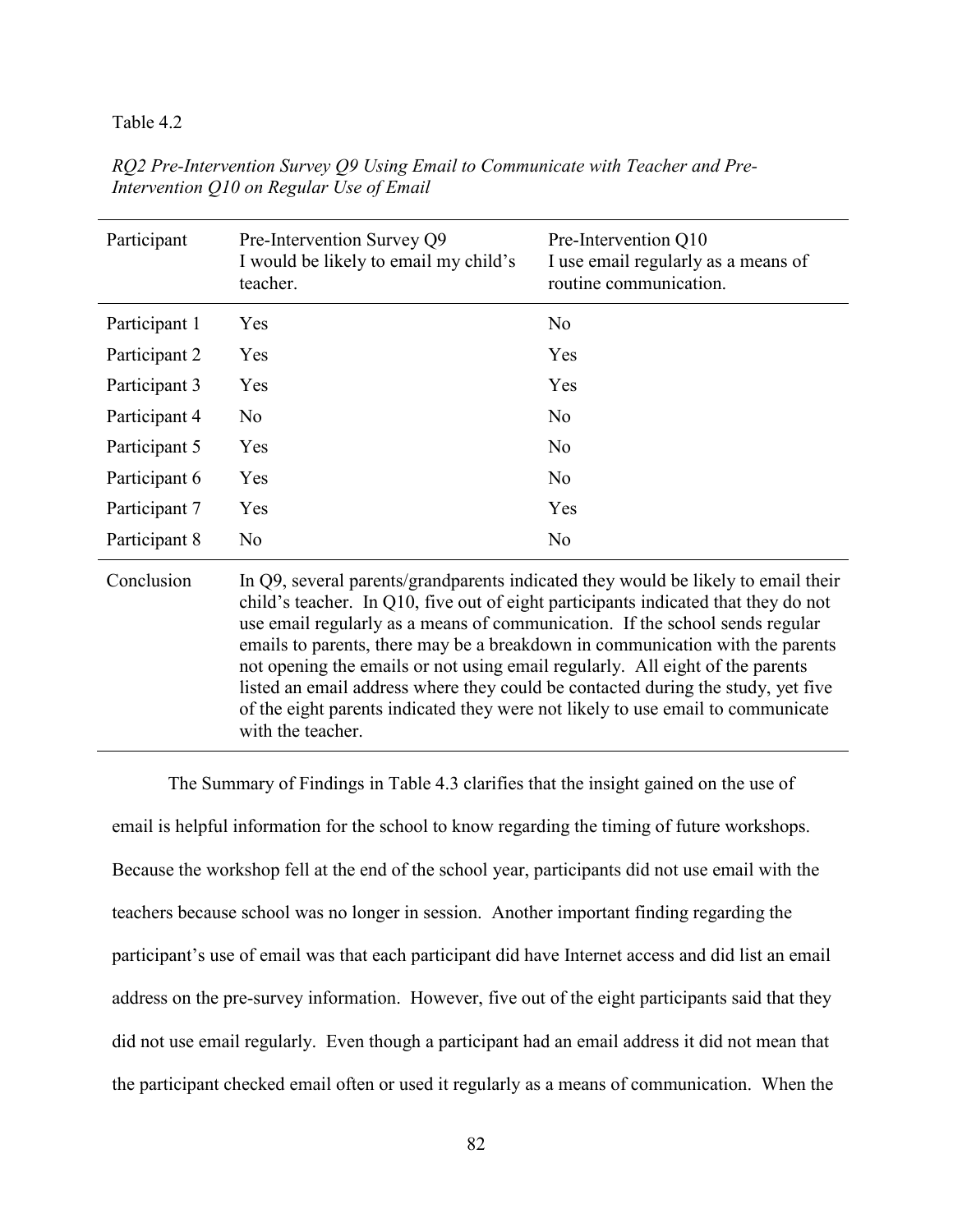instructors explained that for most of the school day, they were not available to speak by phone because they were standing in front of the class teaching, one participant replied during the workshop, "I had never thought about that." Communication for the coming school year may show improvement through the better use of email by participants.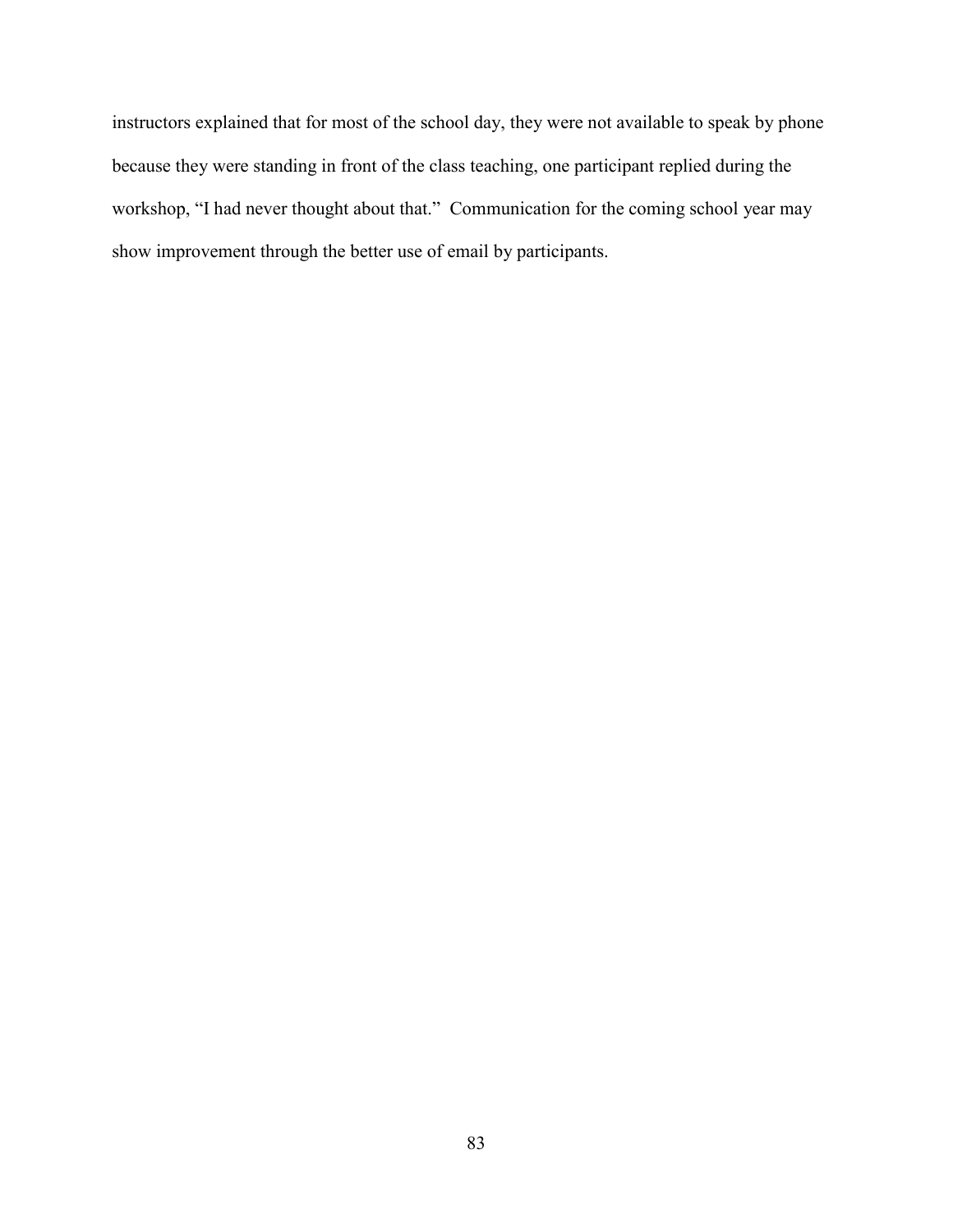|  |  |  | RQ2 Summary of Finding with Table References |
|--|--|--|----------------------------------------------|
|  |  |  |                                              |

| <b>Question Number</b>                                                                                                 | Summary of Findings                                                                                                                                                                                                                                                                                                                                                                                                                                                                                               | Table |
|------------------------------------------------------------------------------------------------------------------------|-------------------------------------------------------------------------------------------------------------------------------------------------------------------------------------------------------------------------------------------------------------------------------------------------------------------------------------------------------------------------------------------------------------------------------------------------------------------------------------------------------------------|-------|
| Parent Interview Q7<br>In what way has<br>communication improved<br>between you and the teacher<br>since the workshop? | Participants did not try to email the teachers during<br>the summer because the workshop fell at the end of<br>the school year. However, there was a positive<br>tone in the pathway of communication that created<br>a new confidence on the part of the participants to<br>be able to more easily communicate with teachers<br>than before the workshop.                                                                                                                                                        | 4.21  |
| Pre-Intervention Survey Q9<br>I would be likely to email my<br>child's teacher.                                        | Several parents/grandparents indicated they would<br>be likely to email their child's teacher.                                                                                                                                                                                                                                                                                                                                                                                                                    | 4.7   |
| Pre-Intervention Q10<br>I use email regularly as a<br>means of routine<br>communication.                               | Five out of eight participants indicated that they do<br>not use email regularly as a means of<br>communication. If the school sends regular emails<br>to participants, there may be a breakdown in<br>communication with the participants not opening<br>the emails or not using email regularly. All eight of<br>the participants listed an email address where they<br>could be contacted at during the study, yet five of<br>the eight participants indicated they were not likely<br>to use email regularly. | 4.7   |

**RQ3 finding 1.** Parents participated clearly communicated that tracking along with the instructors by having computers in front of them and being able to be hands-on with the lesson was really helpful to be able to understand the instructors. The researcher did not anticipate students being present for the class but told parents that students would be allowed to attend with them. Several students attended with their parent, and the students offered technical support if the parent was having a difficult time following each instructor move. The students were able to keep up with the information being given to the parents and help the parent keep up with what was being said. Some parents may not have extensive computer skills and knowing that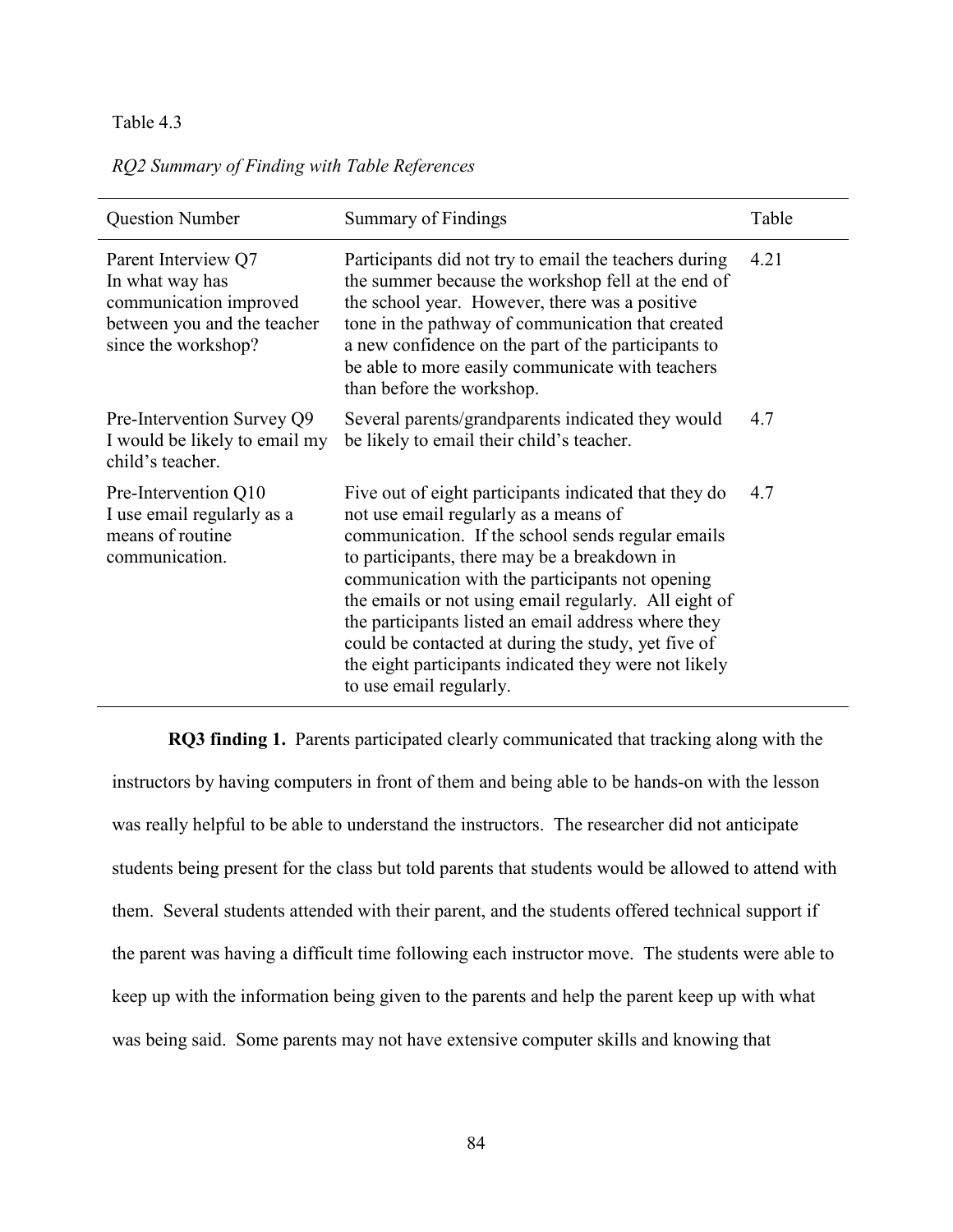someone will be in the class to help them if they experience difficulty may help improve parental attendance at future workshops.

**RQ3 finding 2.** The quality of the time parents engaged with their child around the use of reading apps improved for the participants after the workshop. One parent explained that she would place her child in front of the computer and help her get on the websites for school and then give her 30 minutes to work. This parent said the computer was like a baby sitter before the workshop. In the words of Participant 5, she states in Table 4.4, "She did what she wanted on the site without us sitting next to her for her to be able to explain, 'Hey mom, look what I am doing.' It makes me proud. It was something I should have already been doing." This participant is a great example of how the quality of time a parent was spending with their child using the reading apps improved. If the quality of time spent at home on the subject of reading is more enjoyable using the reading apps for both the parent and the child, parental and student engagement will increase.

**Participant raw data**. Findings that can be summarized by the use of key words or a general theme have been condensed into Table 4.4 Researcher's Summary of General Findings for RQ1. Not every question in the study generated outstanding findings. However, some questions that the participant's answered gave great insight into the dynamic of parental engagement that is documented in greater detail and the statements the participants made are included in the tables to come. For findings that would be helpful for the reader to explore in greater depth, the data was summarized and included in a table immediately following the text or at the end of the document in the Appendix. The first table is a summary table of general findings for questions that map or relate to RQ1.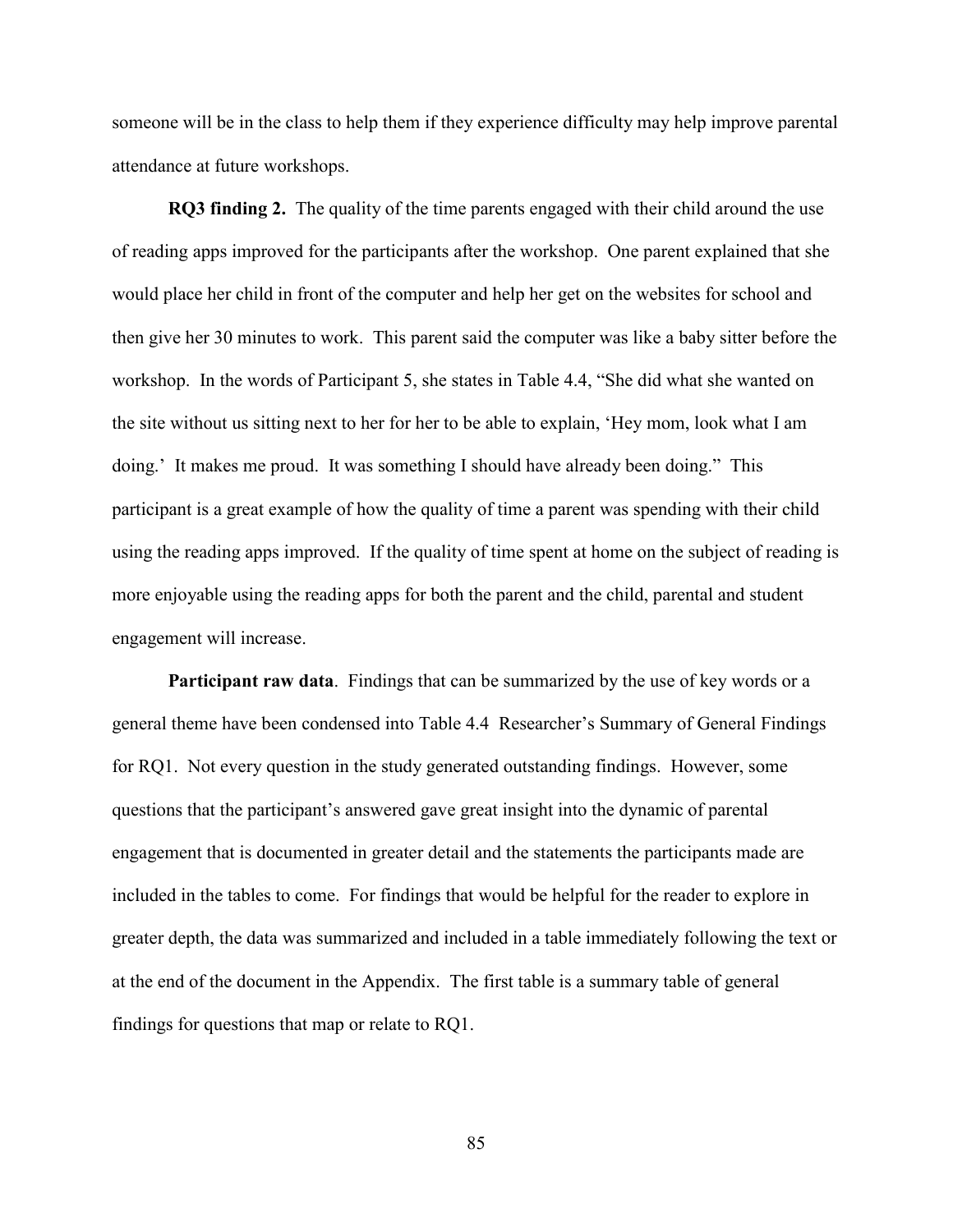*RQ1 Researcher's Summary of General Findings* 

| Question                                                                                                                                                                                                                              | Researcher's Summary                                                                                                                                                                                                                                                                                                                                                                                                                                                                                                                                                                                                         |
|---------------------------------------------------------------------------------------------------------------------------------------------------------------------------------------------------------------------------------------|------------------------------------------------------------------------------------------------------------------------------------------------------------------------------------------------------------------------------------------------------------------------------------------------------------------------------------------------------------------------------------------------------------------------------------------------------------------------------------------------------------------------------------------------------------------------------------------------------------------------------|
| Pre-Intervention Survey Q3<br>Circle items that follow that are<br>used at your home: Desk top<br>computer, laptop computer, tablet<br>or smart phone.                                                                                | Items used at the home of the participant. The use of the<br>desktop was the most frequent device participants used to<br>access the Internet, and they also used a variety of other<br>common devices like the laptop, tablet, and smartphone.                                                                                                                                                                                                                                                                                                                                                                              |
| Post-Intervention Survey Q12<br>I learned that there are free<br>reading apps that I can use with<br>my child at home to help my<br>child keep from forgetting what<br>they have learned in reading in<br>school this year. Yes or No | Participants learned that there are free reading apps to<br>use with their child at home to prevent forgetting what<br>they have learned in reading in school. All of the<br>participants responded yes to learning that there are free<br>reading apps.                                                                                                                                                                                                                                                                                                                                                                     |
| Post-Intervention Survey Q15<br>What part of the instruction on<br>how to use the computer at home<br>to help in reading was the most<br>helpful?                                                                                     | The hands-on instruction occurred in the computer<br>laboratory where the participant was able to see what the<br>teacher was doing on the screen in front of the class and<br>then do the same thing on the computer screen directly in<br>front of them. The hands-on experience was the<br>common positive theme in the responses from the<br>parents.                                                                                                                                                                                                                                                                    |
| Post-Intervention Survey Q17<br>How much time and what was the<br>quality of time you committed as<br>a parent to help your child on the<br>reading applications?                                                                     | All of the participants have been engaged with helping<br>their children read at home. Even the student who had a<br>tutor in reading over the summer was still getting help in<br>spite of the family taking trips out of town for summer<br>vacation. All of the families in the study had a high level<br>of engagement with reading either one-on-one with their<br>child, or the child was getting one-on-one reading help<br>from a tutor. Researcher noticed a high level of support<br>for reading at home with a high priority set by the<br>participants to set aside time to work on reading with<br>their child. |
| Parent Interview Q1<br>What resources do you draw upon<br>to help your child with reading?                                                                                                                                            | Parental comments helped the researcher see that there<br>were a variety of tools being used at home by<br>participants to help their children with reading and the<br>most common response of the kind of resource being<br>used at home was books. The computer was not the first<br>choice or the most common tool as reported by the<br>participants. One participant hired a tutor to help her<br>child with reading over the summer.                                                                                                                                                                                   |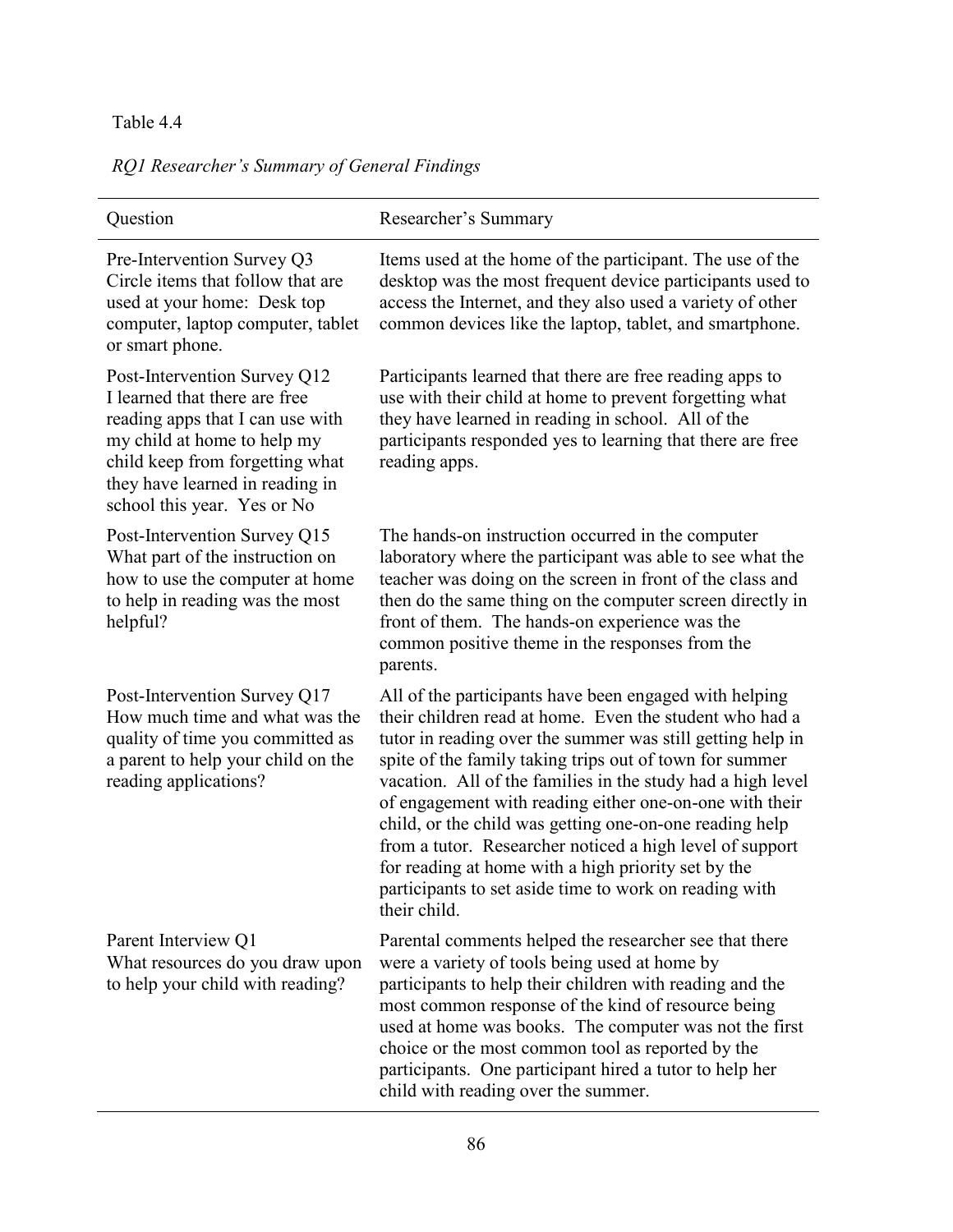| Question                                                                                                                                        | Researcher's Summary                                                                                                                                                                                                                                                                                                                                                                                                                                                                                                                                                                                                                                                                                                                                                                                       |
|-------------------------------------------------------------------------------------------------------------------------------------------------|------------------------------------------------------------------------------------------------------------------------------------------------------------------------------------------------------------------------------------------------------------------------------------------------------------------------------------------------------------------------------------------------------------------------------------------------------------------------------------------------------------------------------------------------------------------------------------------------------------------------------------------------------------------------------------------------------------------------------------------------------------------------------------------------------------|
| Parent Interview Survey Q15<br>How were the reading apps that<br>were shared during the workshop<br>helpful or not helpful?                     | In one month after the workshop, which was held at the<br>very end of the school year before summer break, four of<br>the eight participants had not used them at all or much<br>when the follow up face-to-face interview with the<br>participants was held. For the participant who did use<br>the websites, they shared the websites were fun and<br>helpful. Educational Galaxy was the most popular with<br>participants who used the websites. The children<br>reported to their parents that they liked being able to read<br>and get a reward like seeing a rocket launch. Some of<br>the websites helped the children feel like what they were<br>doing was a game and changed the dynamic of<br>homework in reading with their parents to something that<br>was more enjoyable for both of them. |
| Parent Interview Q2<br>What kinds of things do you say<br>at home about school?                                                                 | Participants made positive comments on a regular basis<br>at home regarding the importance of school and learning.                                                                                                                                                                                                                                                                                                                                                                                                                                                                                                                                                                                                                                                                                         |
| Parent Interview Q9<br>If you could ask the teacher to go<br>over an item again, what area<br>would you like to see again from<br>the workshop? | Tell the participants who are helping their children learn<br>to read about the websites because participants do not<br>know about these and it could help a lot more people.                                                                                                                                                                                                                                                                                                                                                                                                                                                                                                                                                                                                                              |

Parent Interview Q5: From your perspective as a parent, what is your role in supporting

your child learning to read?

Table 4.5 presents the responses regarding the parental perspective on their role at home. Participant 2 described how she set up a system using the time her child spends reading to reward her child with electronic time. Thirty minutes of reading time would be used as a credit for the child to then get thirty minutes of electronic or computer time. Also, in this same question in Table 4.5, Participant 7 describes her philosophy as a parent in teaching her child to read at home and assumes the responsibility to teach reading at home five days a week, usually four hours a day. One of the primary tools that she uses to teach reading is "Hooked on Phonics" and uses the technique of teaching the child how to break down words by the way they sound in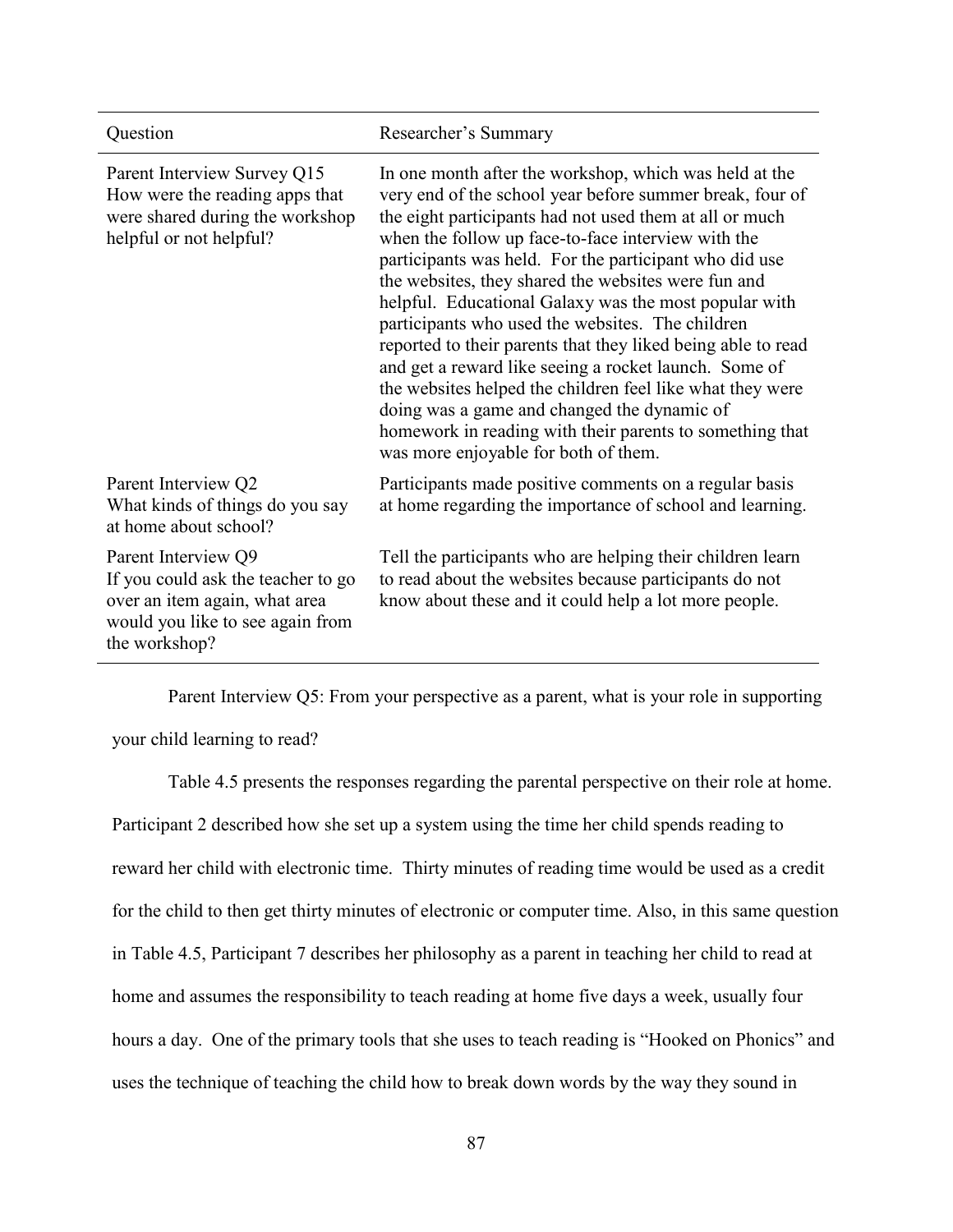syllables as her primary strategy. This participant, unlike the other participants, saw teaching her child to read as her responsibility and named the tools that she uses at home to do so. This participant worked closely with the teacher to get assignments one week ahead that would be covered at school, and she then taught the assignments that were coming at home. The participant was doing the primary teaching for this student in a way that none of the other participants in the study were doing.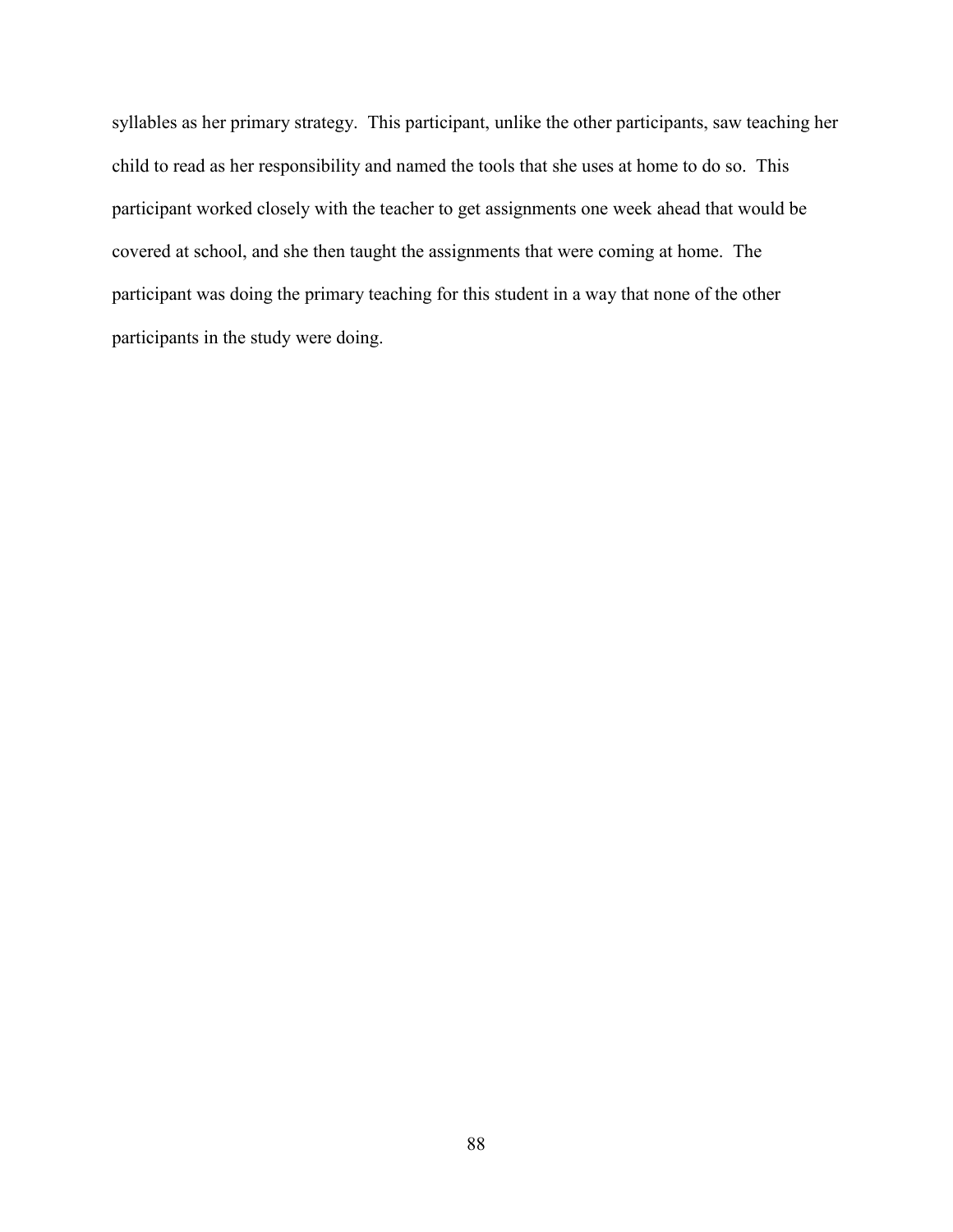|  |  | RQ1 Parent Interview Q5Parental Perspective on Their Role at Home |  |
|--|--|-------------------------------------------------------------------|--|
|  |  |                                                                   |  |

| Participant   | From your perspective as a parent, what is your role in supporting your<br>child learning to read?                                                                                                                                                                                                                                                                                                                                                                                                                                                                                                                                                                                                                                                                                                    |
|---------------|-------------------------------------------------------------------------------------------------------------------------------------------------------------------------------------------------------------------------------------------------------------------------------------------------------------------------------------------------------------------------------------------------------------------------------------------------------------------------------------------------------------------------------------------------------------------------------------------------------------------------------------------------------------------------------------------------------------------------------------------------------------------------------------------------------|
| Participant 1 | Pass                                                                                                                                                                                                                                                                                                                                                                                                                                                                                                                                                                                                                                                                                                                                                                                                  |
| Participant 2 | I help them get resources that they need. I read with them. We read every<br>night. And right now they are reading to get electronic time. Thirty<br>minutes of reading to be able to use the computer or IPad. They use the<br>computer way too much.                                                                                                                                                                                                                                                                                                                                                                                                                                                                                                                                                |
| Participant 3 | Basic skills                                                                                                                                                                                                                                                                                                                                                                                                                                                                                                                                                                                                                                                                                                                                                                                          |
| Participant 4 | Pass.                                                                                                                                                                                                                                                                                                                                                                                                                                                                                                                                                                                                                                                                                                                                                                                                 |
| Participant 5 | Pass.                                                                                                                                                                                                                                                                                                                                                                                                                                                                                                                                                                                                                                                                                                                                                                                                 |
| Participant 6 | We help her with homework and spend time reading with her at night.                                                                                                                                                                                                                                                                                                                                                                                                                                                                                                                                                                                                                                                                                                                                   |
| Participant 7 | I feel like I need to teach her how to read because I believe strongly in<br>phonics. I believe that unless you know phonics you can't read fluently any<br>book that you pick up. If you are learning to read only using the sight<br>method and only a tiny bit of phonics, you are always going to have trouble<br>reading. You can't just look up a word in the dictionary and see the<br>phonetic reading of it to be able to pronounce it or even know how to look it<br>up. If you just hear a word, you are not able to spell it based on how it<br>sounds. The school touches on phonics a little bit, but not enough to be able<br>to read fluently. I believe my role is teaching her so that anything she gets<br>at school is just gravy. Hooked on Phonics is one of my main resources. |
| Participant 8 | We help with homework and reading at night.                                                                                                                                                                                                                                                                                                                                                                                                                                                                                                                                                                                                                                                                                                                                                           |
| Conclusion    | Participants have a wide variety of ways they approach helping their child<br>at home with school work, from taking on the task of actually teaching the<br>child to read to being a less active participant and supporting the work the<br>student is doing in school by reading with the child at home.                                                                                                                                                                                                                                                                                                                                                                                                                                                                                             |

Parent Interview Q8: What has helped you the most from participating in the computer

class offered by the teacher?

Table 4.6 refers to Parent Interview Q8, one of the comments given by Participant 2 is a

significant remark regarding the rapid pace of technology change. Participant 2, a grandparent,

like half of the other participants in the study, shares in her remark that there were not even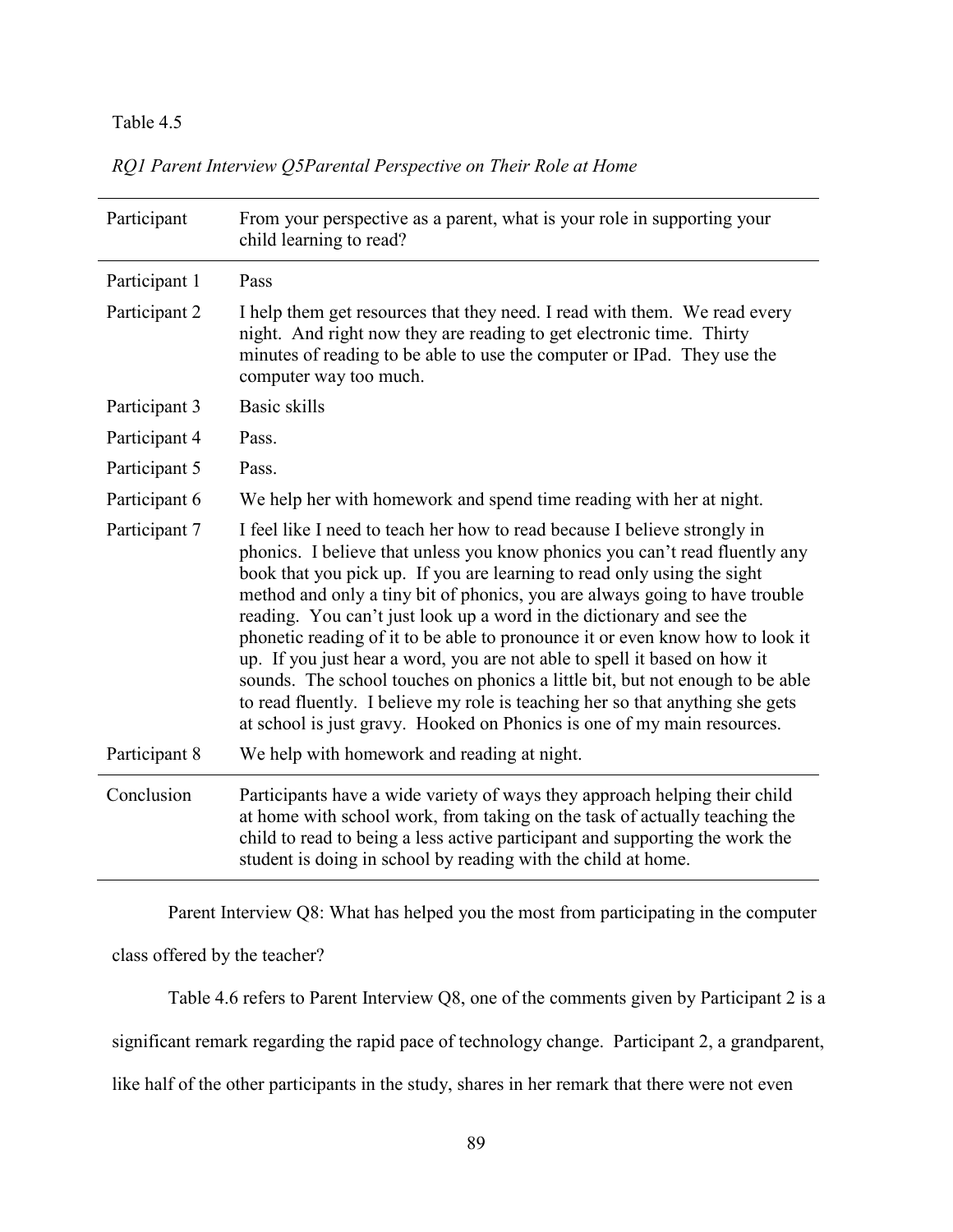electric typewriters when she was in school. She further notes how much times have changed and describes the learning curve now for her to go on the computer to access information and try to keep up with what is going on in school with her grandchild. This participant feels like she has overcome being intimidated by the new technology since the workshop and states about the computer that, "I am not afraid to open up and start with it." With half of the study participants being grandparents, the benefit of helping a person who was afraid to get on the computer begin to use it to help with reading homework, is a significant step in the learning that was accomplished through the workshop. Participant 1 notes that she did not know there were websites that were available to her at home that she could use with her child to help with reading. Passing this critical information along to the participants was information well received by the participants and points to the success of the intervention.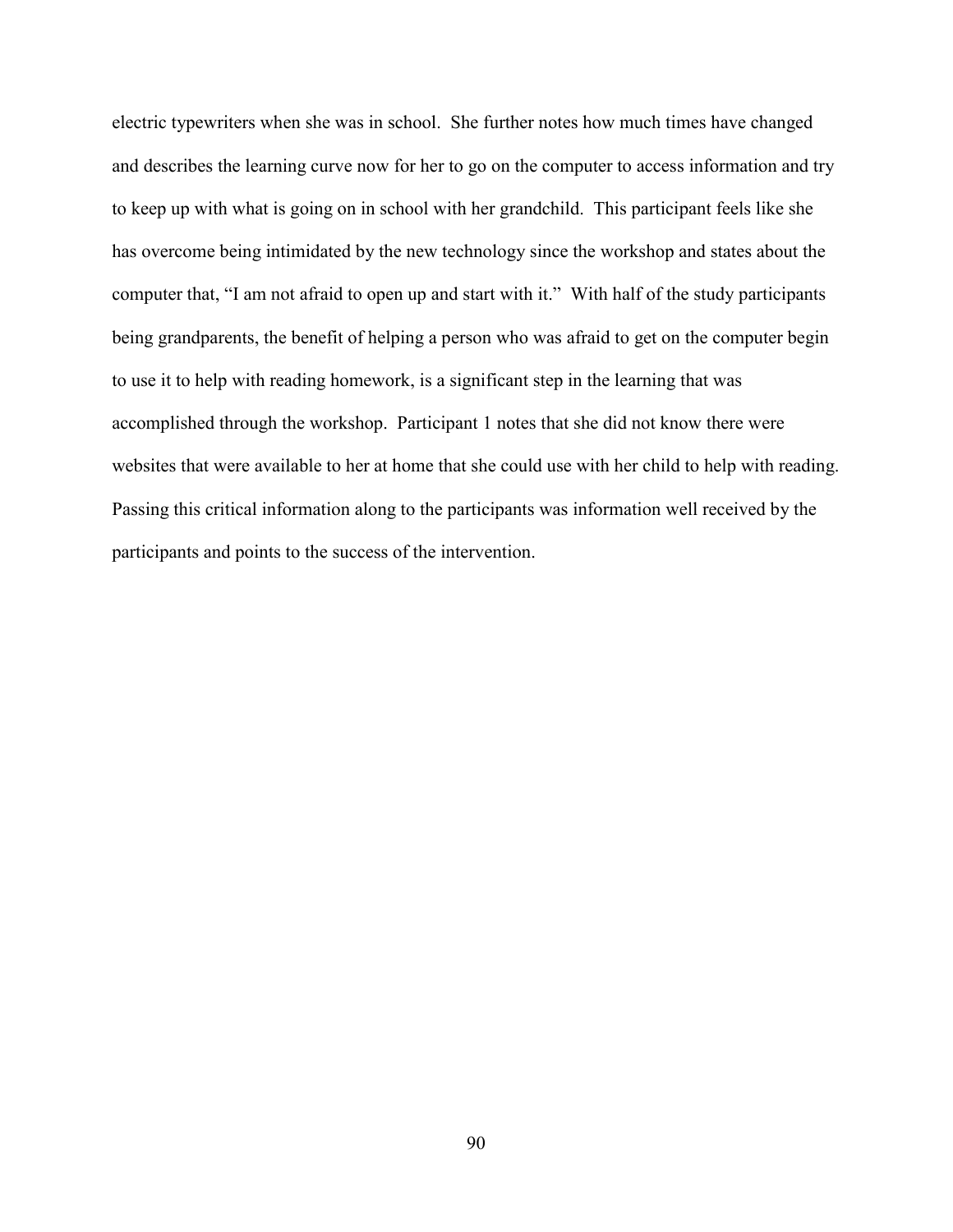|  |  |  |  | RQ1 Parent Interview Q8: Most Helpful Learning From Workshop |
|--|--|--|--|--------------------------------------------------------------|
|  |  |  |  |                                                              |

| Participant   | What has helped you the most from participating in the computer class<br>offered by the teacher?                                                                                                                                                                                                                                                                                                           |
|---------------|------------------------------------------------------------------------------------------------------------------------------------------------------------------------------------------------------------------------------------------------------------------------------------------------------------------------------------------------------------------------------------------------------------|
| Participant 1 | Because we know the websites are available. We did not know they were<br>there. So that will be better to help us if we need help. If you don't know<br>it's there you don't know to use it.                                                                                                                                                                                                               |
| Participant 2 | I think just the part of how to get on the computer. How to get on the<br>computer and move around it. I did not come along when computers were<br>in. Electric typewriters had not even come along at that time. But now that<br>we have been through your class and learned how to get where we need to<br>on the computer, I am a little more at ease. I am not scared to open up and<br>start with it. |
| Participant 3 | Being able to use the apps that was on the website that you guys gave us<br>and knowing about them.                                                                                                                                                                                                                                                                                                        |
| Participant 4 | Pass.                                                                                                                                                                                                                                                                                                                                                                                                      |
| Participant 5 | Pass.                                                                                                                                                                                                                                                                                                                                                                                                      |
| Participant 6 | Pass.                                                                                                                                                                                                                                                                                                                                                                                                      |
| Participant 7 | Pass.                                                                                                                                                                                                                                                                                                                                                                                                      |
| Participant 8 | It has helped me in the way of knowing there are more websites that we do<br>now than just a couple. My son enjoys them.                                                                                                                                                                                                                                                                                   |
| Conclusion    | The participants stated it was very helpful to know about the website that<br>can be used at home. For parents and grandparents not familiar with how to<br>use the computer, the workshop helped them get started using the<br>technology that their children are using in school which is a great benefit.                                                                                               |

Parent Interview Q13: What part of the workshop offered has had the biggest influence

on your decision to try to become more engaged or not?

Table 4.7 refers to Parent Interview Q13, parental engagement is at the heart of the

question. Several responses to this question give greater insight into how parental engagement

may have improved. Giving participants the websites that they can use at home to help their

child with reading was an important piece of information. Teaching about that resource helped

some participants feel more connected to the teacher and the learning process, and more engaged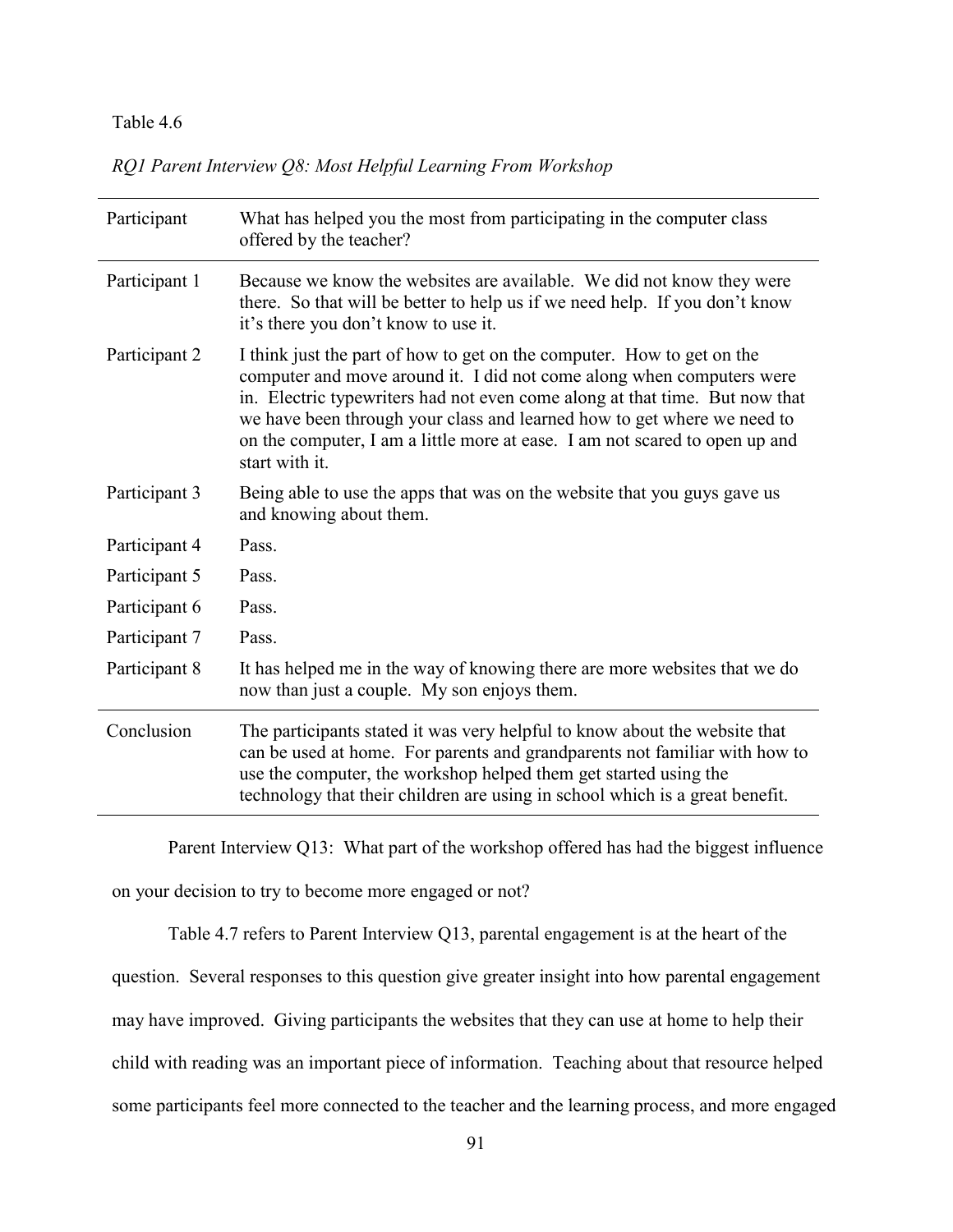in the student's learning. Participant 2 replied, "I was happy Mrs. Lemons helped connect the teacher to the participants." Participant 5 shared that she grasped a concept the teachers explained about how important it is to help keep their children reading at grade level. If they get behind it is very hard for them to catch up. Participant 5 said,

I think it was the education part from you and the teachers of the children and what they have to learn. The basics from our state are what is important. If they don't learn it from first to second, then they are going to be behind. By third, they are going to be so far behind, they won't even make it. So, yeah, that scares me into wanting to help more.

Her response shows that she wants to be even more engaged to keep her child from falling behind in reading.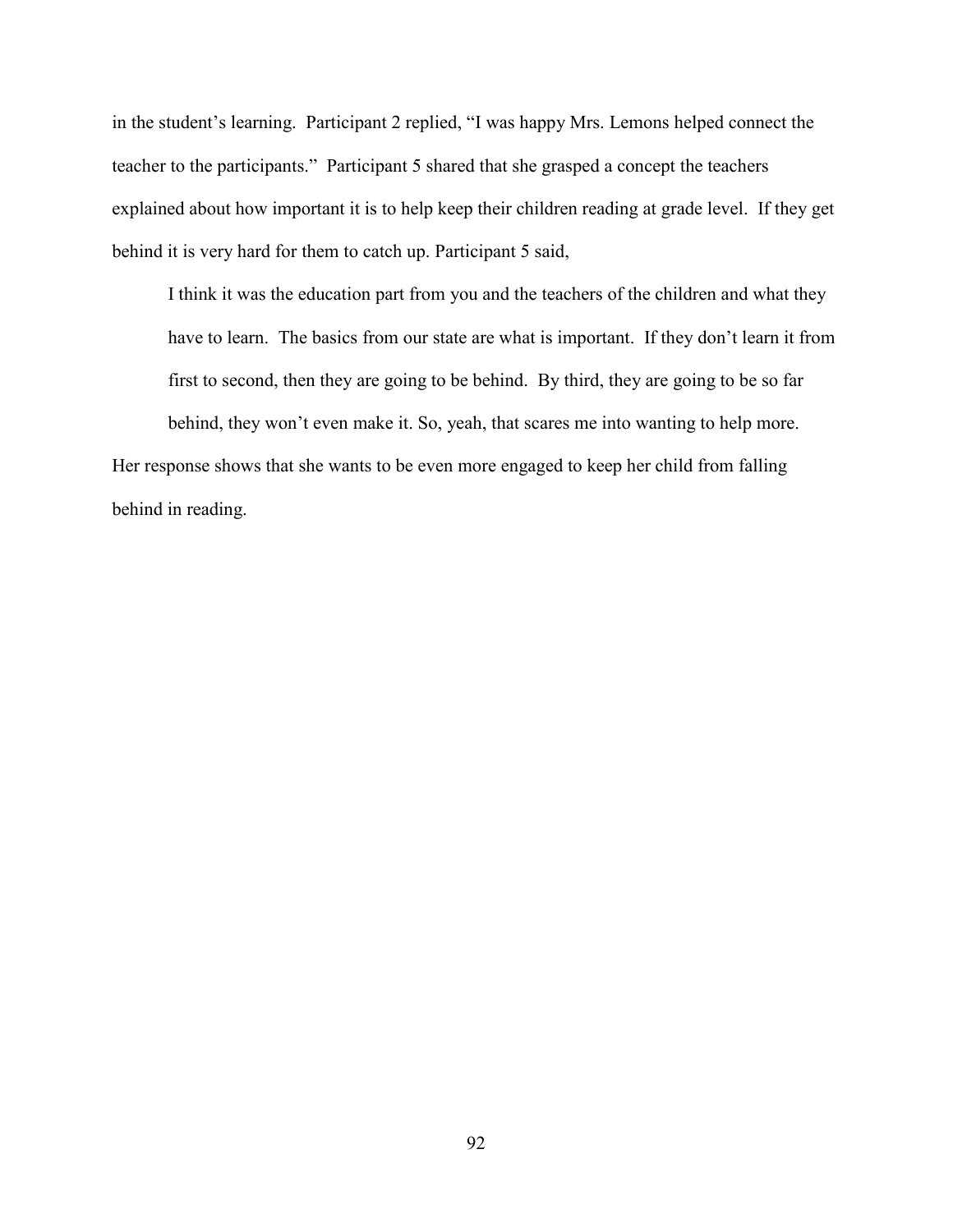*RQ1 Parent Interview Q13 Biggest Influence on Becoming More Engaged* 

| Participant   | What part of the workshop has had the biggest influence on your decision to<br>try to become more engaged or not?                                                                                                                                                                                                                                                                                                                                                      |
|---------------|------------------------------------------------------------------------------------------------------------------------------------------------------------------------------------------------------------------------------------------------------------------------------------------------------------------------------------------------------------------------------------------------------------------------------------------------------------------------|
| Participant 1 | Because I know the resources are available. That is what has made me more<br>engaged. It makes me want to help them more knowing that is there.                                                                                                                                                                                                                                                                                                                        |
| Participant 2 | I was happy Mrs. Lemons helped connect the teacher to the parents.                                                                                                                                                                                                                                                                                                                                                                                                     |
| Participant 3 | I don't see how I can be more engaged.                                                                                                                                                                                                                                                                                                                                                                                                                                 |
| Participant 4 | It goes back to how important reading is with younger kids to get that<br>passion in them for reading because it carries with them when they are<br>older. That was one big influence. And then showing her the websites at<br>home that has helped her with her excitement in wanting to learn to read to<br>continue.                                                                                                                                                |
| Participant 5 | I think it was the education part from you and the teachers of the children<br>and what they have to learn. The basics from our state. If they don't learn<br>it from first to second, then they are going to be behind. By third, they are<br>going to be so far behind, they won't even make it. So, yeah. That scares<br>me into wanting to help more.                                                                                                              |
| Participant 6 | Just being at the workshop itself and getting the information. I wanted to be<br>engaged to be at the workshop, so I am looking for the child's best interest.                                                                                                                                                                                                                                                                                                         |
| Participant 7 | Pass.                                                                                                                                                                                                                                                                                                                                                                                                                                                                  |
| Participant 8 | The more we help, the better our children do.                                                                                                                                                                                                                                                                                                                                                                                                                          |
| Conclusion    | It was helpful to learn about the web-based resources available through the<br>workshop, and it was also seen as a benefit to improving communication<br>between the participants and the teachers through the workshop itself. The<br>instructors gave clear remarks to the participants on how important it is for<br>students to be at grade level with reading and stay at grade level, because<br>trying to catch up if a student falls behind is very difficult. |

Parent Interview Q16: What were the specific things you have found to be the most

useful since you have had the chance to practice using the reading apps at home?

Table 4.8 Parent Interview Q16, addresses the specific things the participant found to be

the most helpful after having a chance to practice with the reading apps at home. Participant 1

said, "Directions on how to use the websites offered by the teachers at the workshop. If the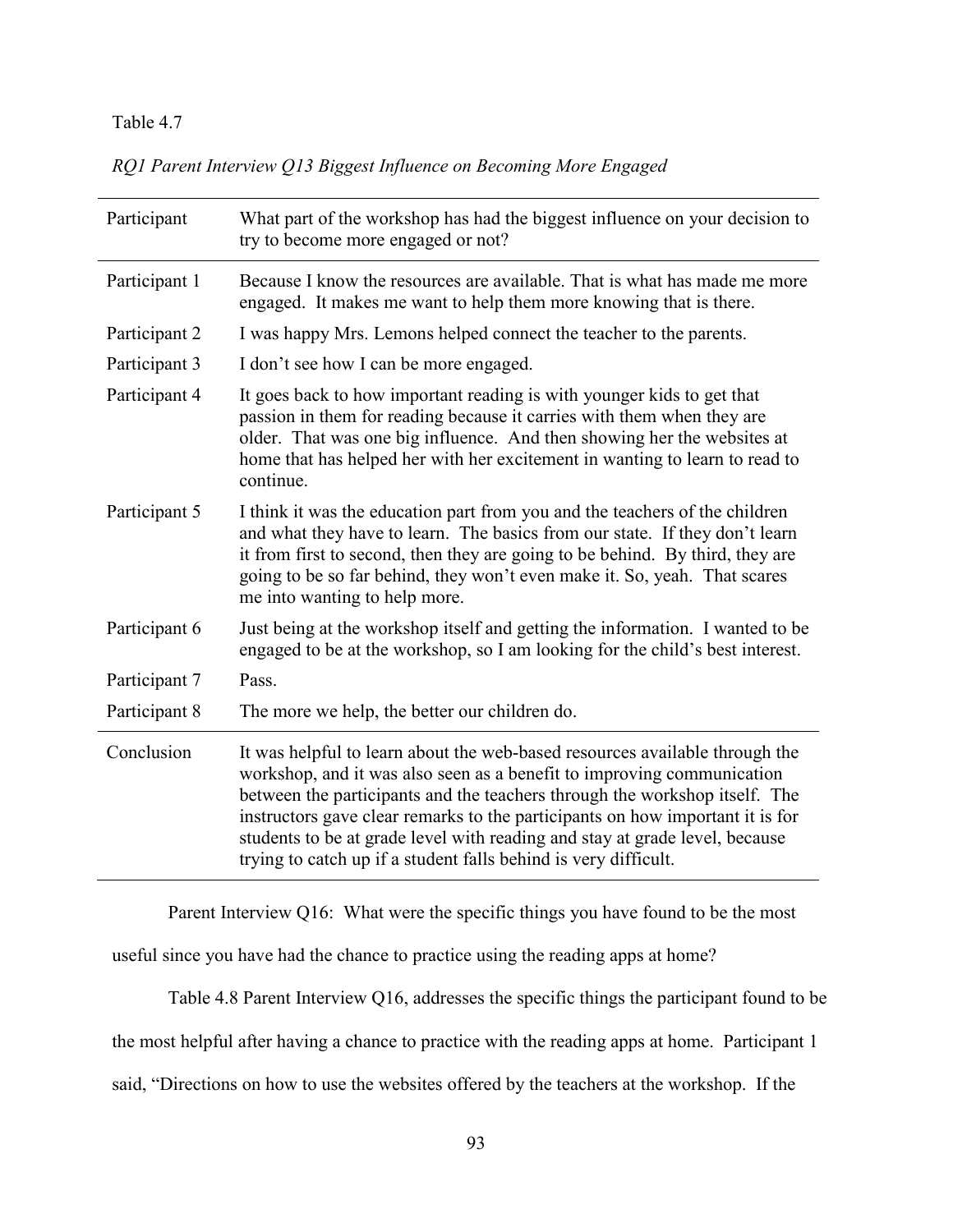workshop had not been offered, we would not have known about the websites and we would not have known how to use them." Her reply addresses the main point the teachers were trying to communicate during the workshop that these websites are available for use at home to help your child with their reading at school. Participant 5 stated that the workshop has helped her make better use of the time she spends with her daughter on reading. Using the computer apps has improved the amount of attention the mother gives to the daughter while she is doing reading. Participant 5 said:

Just making time, find the time and making time to sit beside her to watch her and let her show us what she is learning and what she is doing. Most of the time we would put her on the website and that was her 30 minute time and she did what she wanted on the site without us sitting next to her for her to be able to explain, "Hey mom look what I am doing." It makes me proud. It was something I should have already been doing.

One more participant had a very specific tool that she shared she had been using all summer. Participant 6 described the handout given to each of the participants with the ten websites in the workshop to be extremely useful as she tried to apply what she had learned at home. Participant 6 shared,

The most specific thing I found, the paper you gave us with the websites. They have been like my little Bible. I made copies of it and gave to the girls so if they wanted to run papers off for her to practice, or they wanted her to go on the websites with her to see that she is reading right or doing words right, they could encourage her on the math part, the numbers, or whatever she is doing. Everybody has a paper to go by, including "student" name.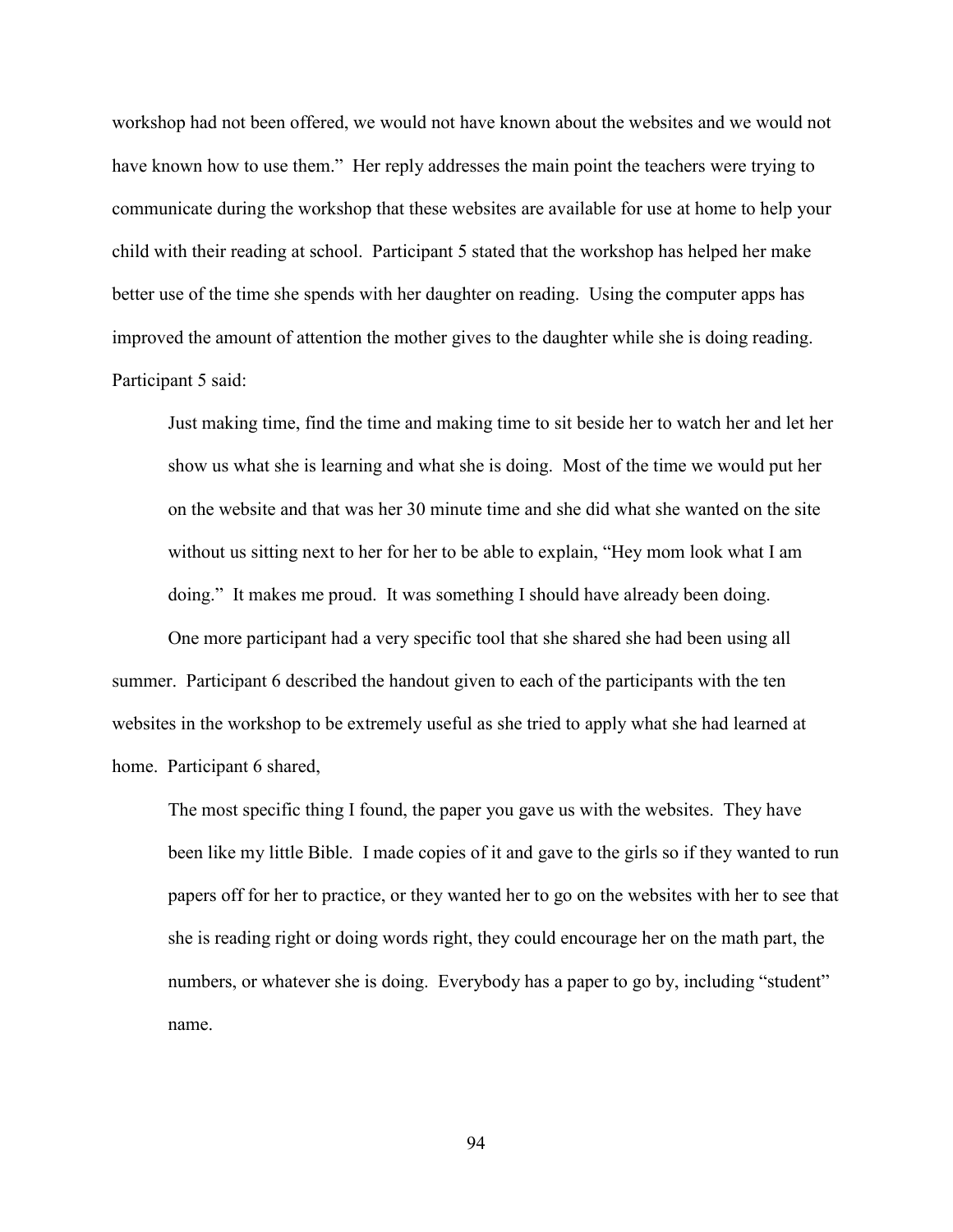# *RQ1Parent Interview Q16 Most Helpful Practices of Apps at Home*

| Participant   | What were the specific things you have found to be the most useful since<br>you have had the chance to practice using the reading apps at home?                                                                                                                                                                                                                                                                                                                                          |
|---------------|------------------------------------------------------------------------------------------------------------------------------------------------------------------------------------------------------------------------------------------------------------------------------------------------------------------------------------------------------------------------------------------------------------------------------------------------------------------------------------------|
| Participant 1 | Directions on how to use the websites offered by the teachers at the<br>workshop. If the workshop had not been offered, we would not have known<br>about the websites and we would not have known how to use them.                                                                                                                                                                                                                                                                       |
| Participant 2 | I passed the information along to a tutor to help me.                                                                                                                                                                                                                                                                                                                                                                                                                                    |
| Participant 3 | Pass.                                                                                                                                                                                                                                                                                                                                                                                                                                                                                    |
| Participant 4 | My grandson stays with me until his mom gets off work. He likes to get on<br>the computer, and he asks me to get on it. Not every day, but he must really<br>like it for him to ask. He is not a school person. There are these little<br>rocket things that he gets to shoot if he gets a question right. If he doesn't<br>get it right, he has to go back and answer it again.                                                                                                         |
| Participant 5 | Just making time, find the time and making time to sit beside her to watch<br>her and let her show us what she is learning and what she is doing. Most of<br>the time we would put her on the website and that was her 30 minute time<br>and she did what she wanted on the site without us sitting next to her for her<br>to be able to explain, "Hey mom look what I am doing." It makes me<br>proud. It was something I should have already been doing.                               |
| Participant 6 | The most specific thing I found, the paper you gave us with the websites.<br>They have been like my little Bible. I made copies of it and gave to the<br>girls so if they wanted to run papers off for her to practice, or they wanted<br>her to go on the websites with her to see that she is reading right or doing<br>words right, they could encourage her on the math part, the numbers, or<br>whatever she is doing. Everybody has a paper to go by, including "student<br>name." |
| Participant 7 | The websites, the reading ones that have the sound that reads back has<br>helped her a lot. Thanks.                                                                                                                                                                                                                                                                                                                                                                                      |
| Participant 8 | They are easy to access. Fun. Helpful. Enjoyable. My son enjoys them.                                                                                                                                                                                                                                                                                                                                                                                                                    |
| Conclusion    | The participants reported that the directions on how to use the websites<br>were very useful. The websites were easy to access and fun for their child to<br>use which made encouraging their child to do reading activities an easier<br>task. The use of the reading apps at home gave the participant and the child<br>something to do together at home focused on improving reading.                                                                                                 |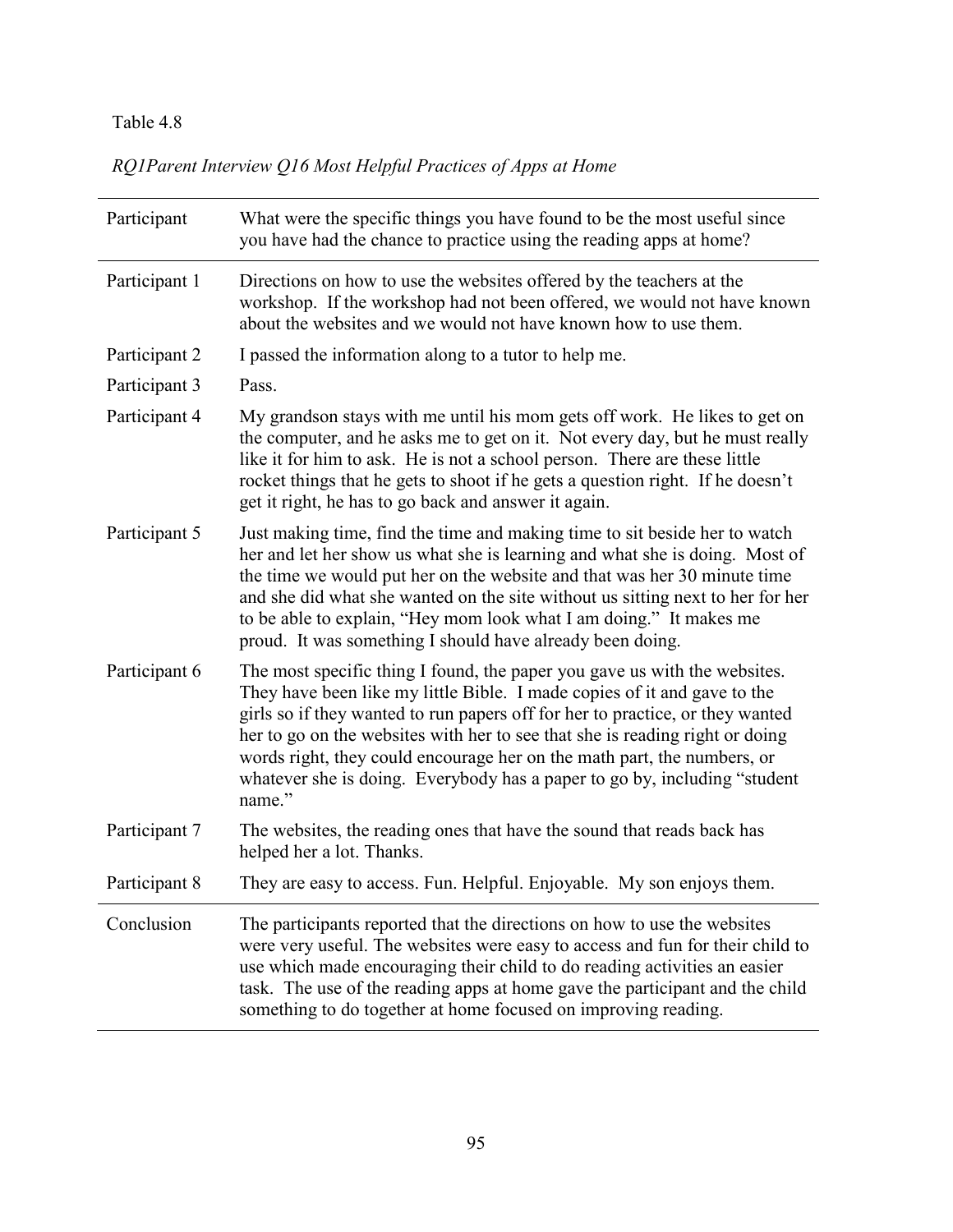Summary of findings. Post-Intervention Q15: What part of the instruction on how to use the computer at home to help in reading was the most helpful?

Participant 1 shared a statement that seemed to be a common theme with the other participants as well when she said, "Being at the workshop and being able to watch what was up on the computer screen, watching that was the best." The participants expressed enjoyment in having the opportunity to come to the school and have a hands-on class explaining to them in person what they could do at home to help their child with reading. Favorable remarks were given for the opportunity to follow along on a computer in front of them as the teacher worked on a screen at the front of the class where they could see how to go from one website to the next. The time the participants spend regularly working with their child on reading at home varied from 30 minutes a day, a couple of times a week, to four hours a day. All of them did show a strong commitment to reading with their child at home, and already had established reading at home with their child as a high priority before the workshop. Participants shared that the use of the reading apps had improved the quality of time they were spending with their child on reading. One mother shared that she and her husband now would take the time to sit at the computer with their daughter to watch her interact with the reading apps and keep up with what she was doing. Before the workshop, the student had been using the reading app at home, but the time was not attended by the participant. The mother would be in the room doing something like cooking supper, while the child had her 30 minutes of time on the computer. It was not a time that the participant and the child were interacting together about reading prior to the workshop. So for that family, the workshop gave them a direct benefit of improving the quality of time spent together on reading. Several participants reported that the children found the reading apps to be fun. The "fun factor" was a common theme that the participants described as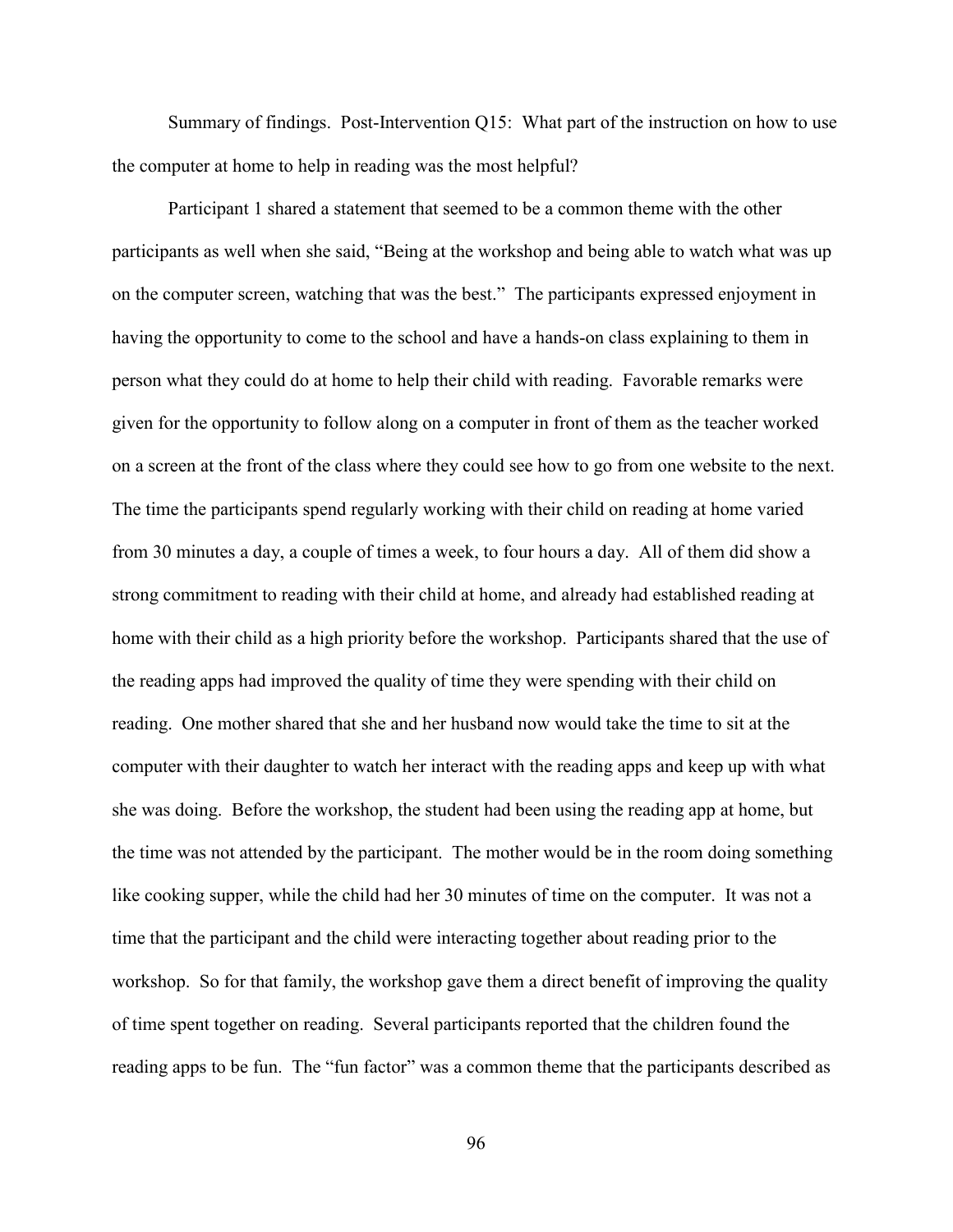a bonus for using the reading apps. The use of the reading apps did draw the attention of the students which made it easier for the participants when they wanted to work with their child.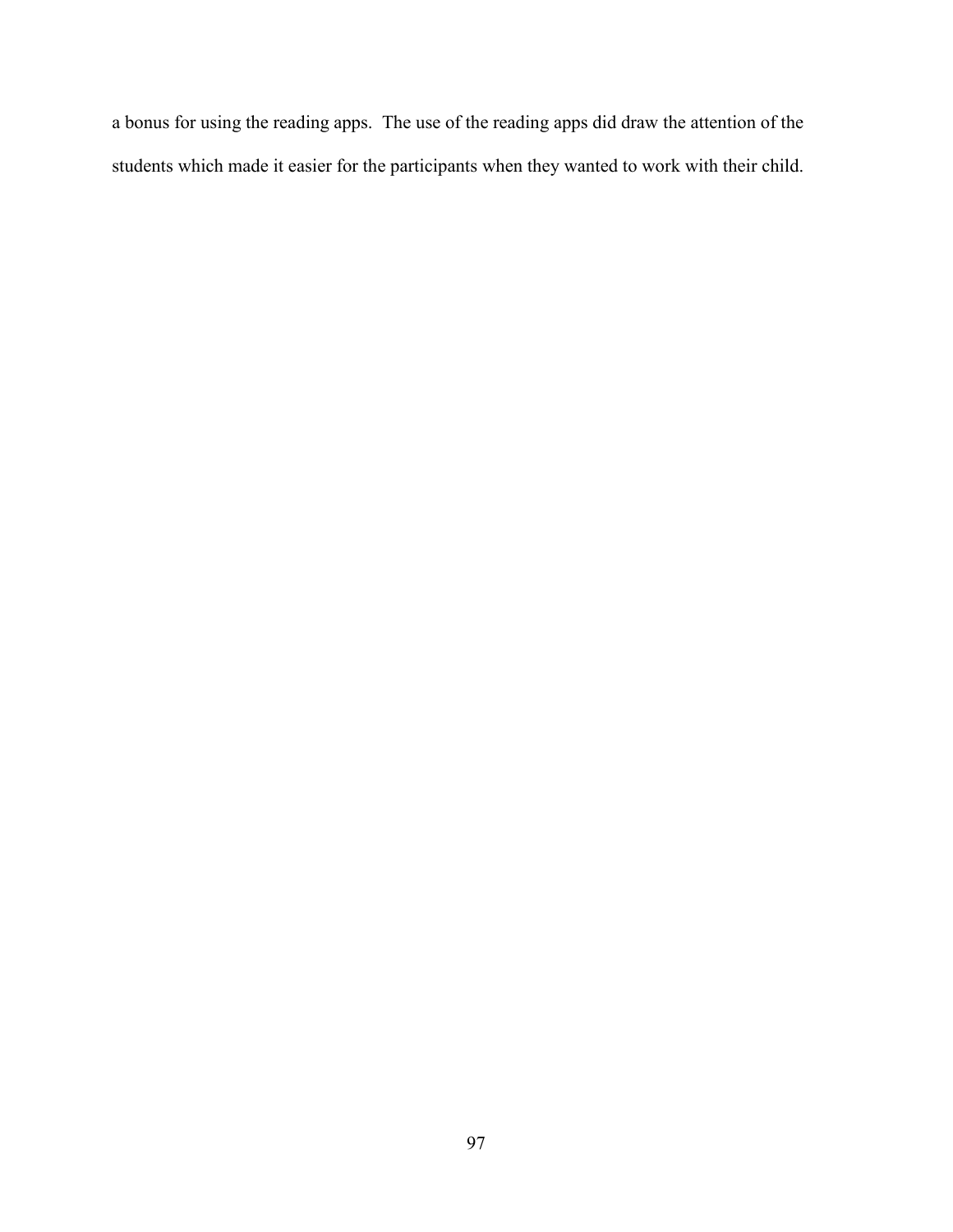*RQ3 Post-Intervention Q15 Most Helpful Element and Post-Intervention Q17 Quality and Quantity of Time by Parents* 

| Participant   | Post-Intervention Q15: What part of<br>the instruction on how to use the<br>computer at home to help in reading<br>was the most helpful?                                                                                                                                                                                                                                                                                                                                                          | Post-Intervention Q17: How much<br>time and what was the quality of time<br>you committed as a parent to help your<br>child on the reading applications?                    |
|---------------|---------------------------------------------------------------------------------------------------------------------------------------------------------------------------------------------------------------------------------------------------------------------------------------------------------------------------------------------------------------------------------------------------------------------------------------------------------------------------------------------------|-----------------------------------------------------------------------------------------------------------------------------------------------------------------------------|
| Participant 1 | Being at the workshop and being able<br>to watch what was up on the computer<br>screen, watching that was the best.                                                                                                                                                                                                                                                                                                                                                                               | Three days a week, 30 minutes per day.                                                                                                                                      |
| Participant 2 | Hands on experience!                                                                                                                                                                                                                                                                                                                                                                                                                                                                              | My kids love electronics. Getting them<br>to play was not a problem.                                                                                                        |
| Participant 3 | Access through school to get to<br>websites we need and which ones are<br>good for practice sheets and games.                                                                                                                                                                                                                                                                                                                                                                                     | Two or three times a week.                                                                                                                                                  |
| Participant 4 | The understanding of reading.                                                                                                                                                                                                                                                                                                                                                                                                                                                                     | We try to spend 30 minutes a night to<br>read. Sometimes we read in the car.<br>Since we travel a lot as well, we spend<br>time reading signs etc. in the car.              |
| Participant 5 | The part of letting us parents know that<br>there are websites that we can go on<br>with our kids and it is actually helping<br>them do better on their reading and<br>math.                                                                                                                                                                                                                                                                                                                      | I spend at least 4 hours per day<br>working with her on reading. We also<br>work on phonics, grammar and<br>spelling, and writing.                                          |
| Participant 6 | I have been using the computer and<br>reading apps for two years on a limited<br>basis.                                                                                                                                                                                                                                                                                                                                                                                                           | Pass.                                                                                                                                                                       |
| Participant 7 | Letting us know about the websites.                                                                                                                                                                                                                                                                                                                                                                                                                                                               | We haven't done anything yet. We<br>plan to work on it. This was a very<br>good thing for you to do! Thanks for<br>noticing the need and choosing this to<br>help children. |
| Participant 8 | No answer.                                                                                                                                                                                                                                                                                                                                                                                                                                                                                        |                                                                                                                                                                             |
| Conclusion    | Q15 Teaching the participants that there are apps they can use at home was an<br>element of the instruction well received by participants. Q16 The quantity of time<br>varied from 30 minutes a day, a couple of days a week, to intensive teaching at<br>home up to four hours a day. The quality of time also varied greatly from hands-<br>on teaching of reading by the participant to watching the child and interacting<br>with them as they used the reading apps on the computer at home. |                                                                                                                                                                             |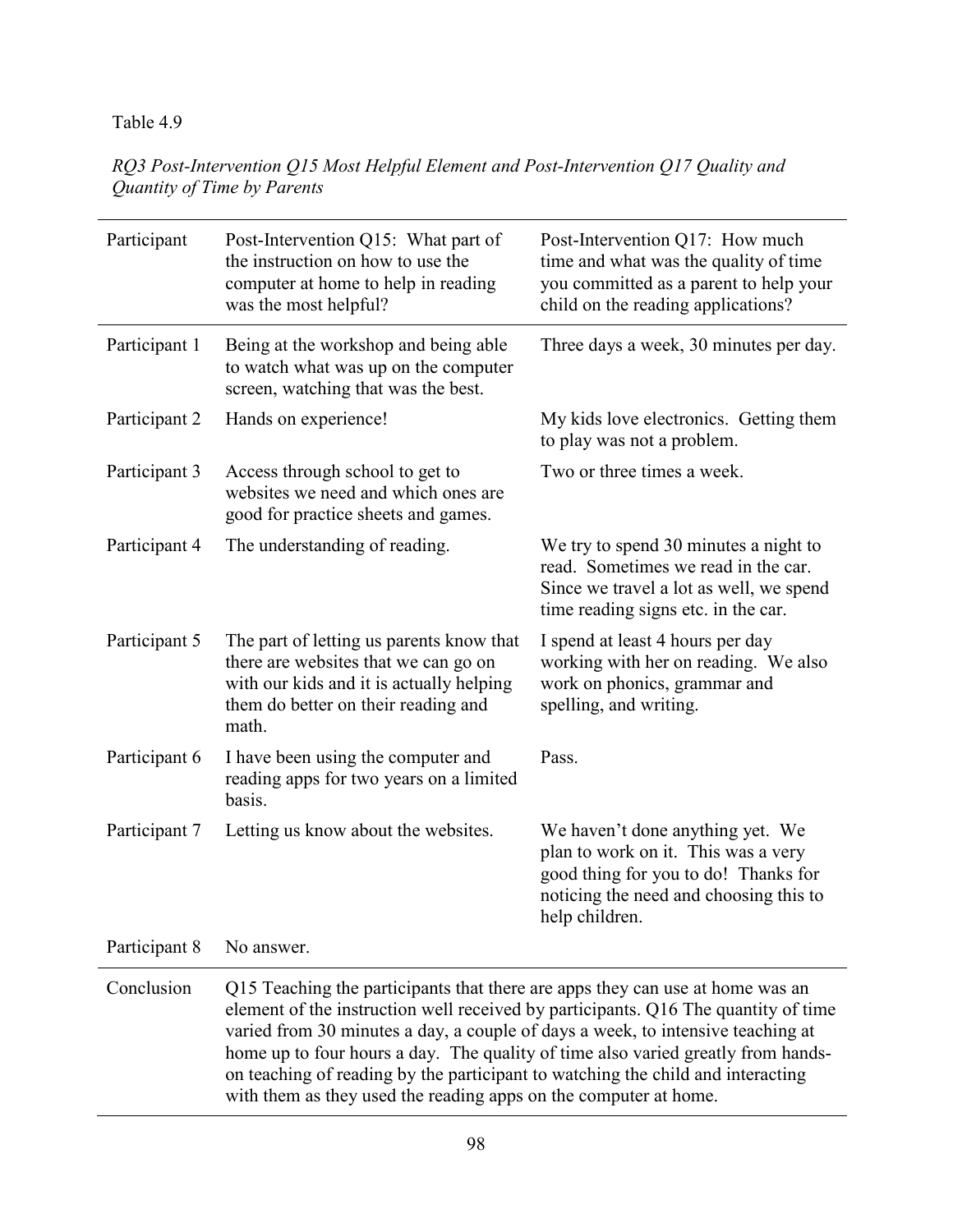Post-Intervention Q17: How much time and what was the quality of time you committed as a parent to help your child on the reading applications?

Post-Intervention Survey Q17: All of the participants were engaged in helping their children with reading at home. All of the families represented in the study had a high level of engagement with reading either one-on-one with their child, or the child was getting one-on-one reading help from a tutor. The researcher noticed a high level of support for reading at home with a high priority by participants to set aside time to work on reading with their child.

Parent Interview Q11: What part of the workshop helped you the most to feel like you can be more involved with your child's learning?

Participant 1 gave a detailed reply,

I think there was a website that showed exactly what they teach. I can't remember what they were called. If they are going over it that week, I can go back and look at it on the website. Then I can go see what they are doing. I am hands-on. I can help more if I can see it. The reading passages, I think they were called learning targets.

This answer showed her enthusiasm in having a new tool to be able to keep up at home with what her child was being taught in school and that helped her feel more connected. In addition, Participant 2 shared that,

I did not know I should play any other part other than making sure homework is done and AR [Accelerated Reading] are done and of course having them at school. The workshop helped me see there is more I can do at home.

The insight from Participant 2 is an important finding for this study. This participant shared that she did not know there was anything else she should be doing except for helping with homework the teacher sent home and getting her child to school. The workshop was a place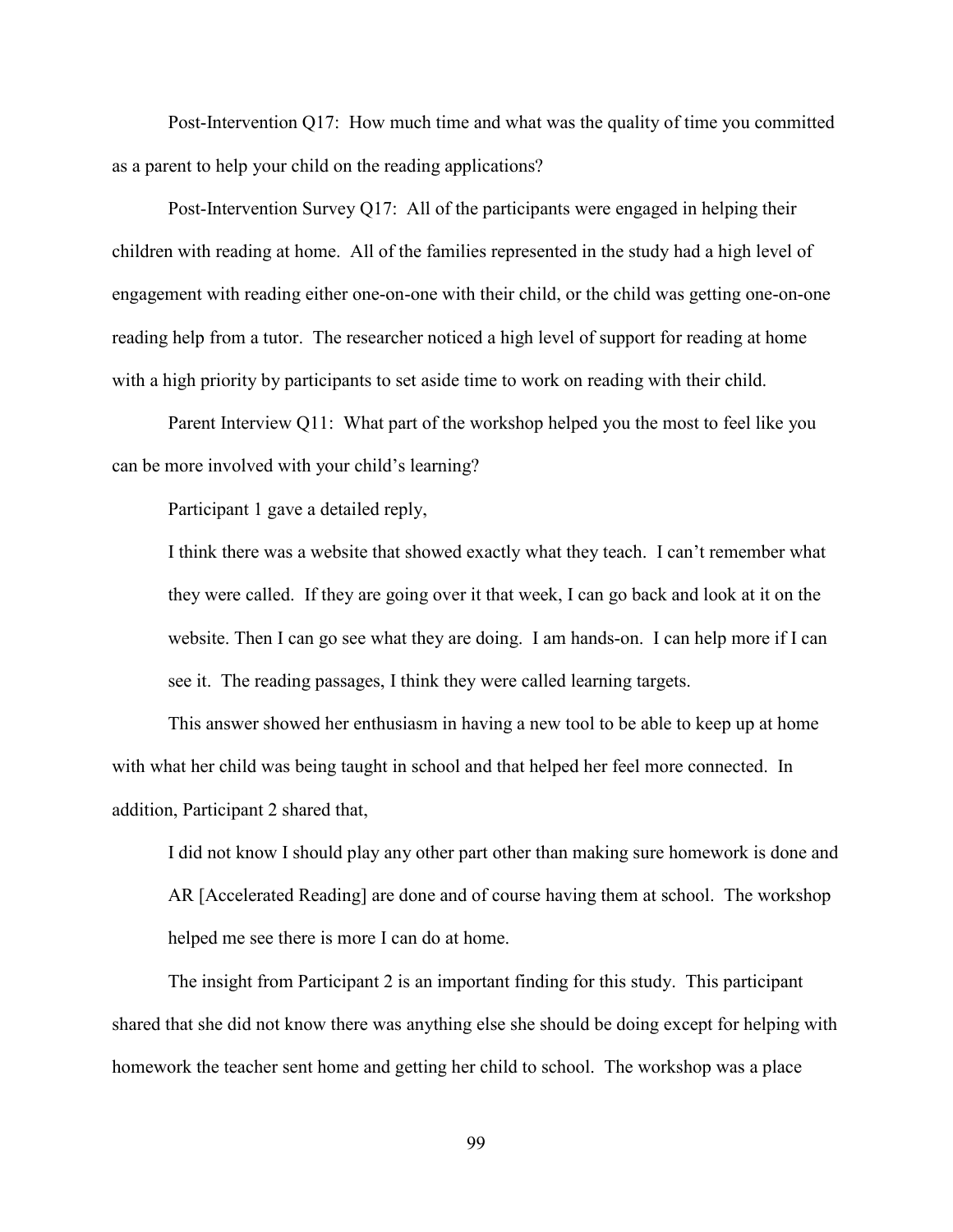where the participant learned of new opportunities of how she could be engaged with her child in reading. It also provided her the opportunity to keep up with her child's level in reading. Her comment reveals her desire to know how to help her child as much as possible at home, and she was grateful for the information that showed her even more than she knew before the workshop.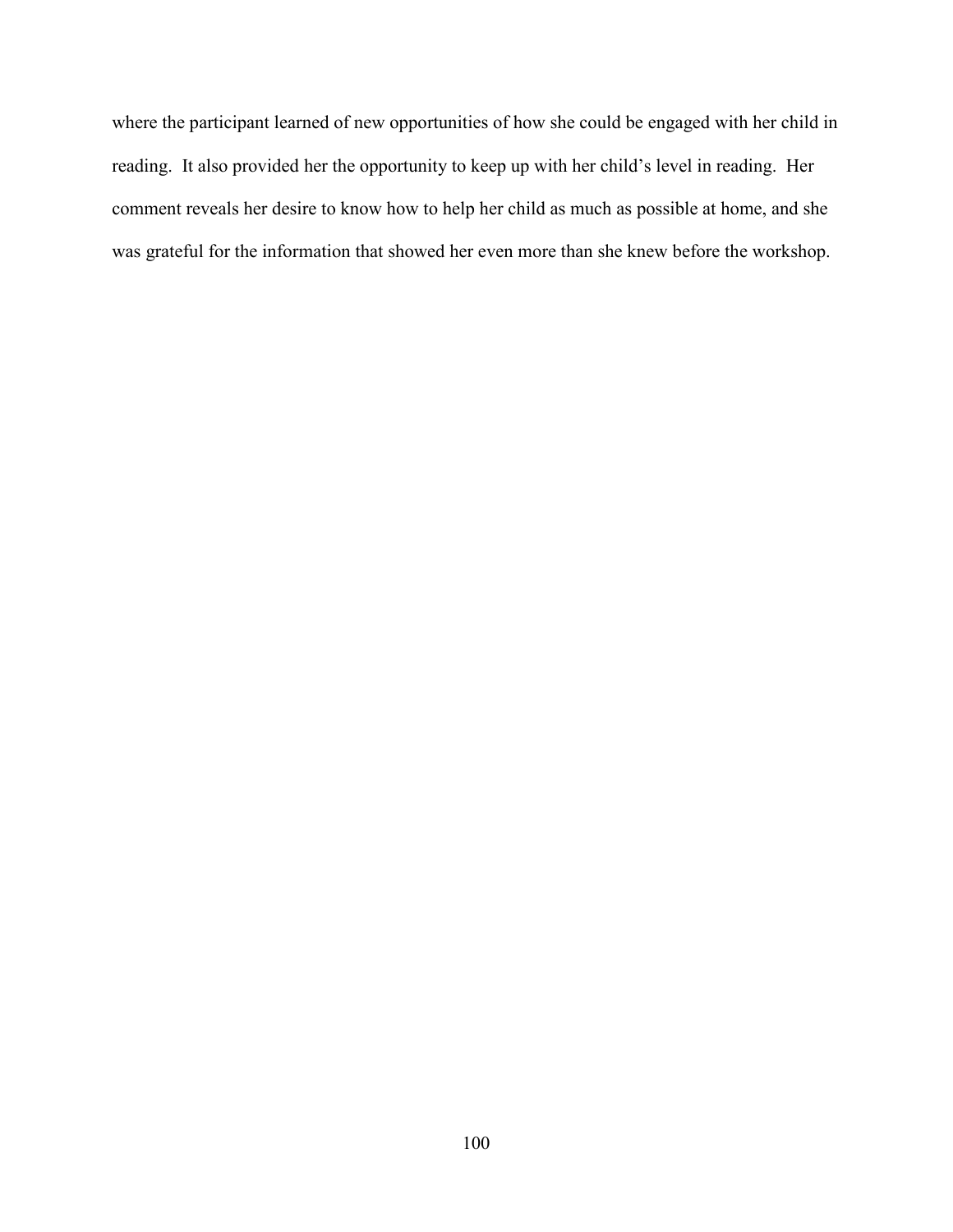*RQ3 Parent Interview Q11 Most Helpful Tool Learned in Workshop* 

| Participant   | What part of the workshop helped you the most to feel like you can be more<br>involved with your child's learning?                                                                                                                                                                                                                                                                                                                                                           |
|---------------|------------------------------------------------------------------------------------------------------------------------------------------------------------------------------------------------------------------------------------------------------------------------------------------------------------------------------------------------------------------------------------------------------------------------------------------------------------------------------|
| Participant 1 | I think there was a website that showed exactly what they teach. I can't<br>remember what they were called. If they are going over it that week, I can<br>go back and look at it on the website. Then I can go see what they are<br>doing. I am hands on. I can help more if I can see it. The reading<br>passages, I think they were called learning targets.                                                                                                               |
| Participant 2 | I did not know I should play any other part other than making sure<br>homework is done and AR [Accelerated Reading] is done and of course<br>having them at school. The workshop helped me see there is more I can do<br>at home.                                                                                                                                                                                                                                            |
| Participant 3 | It just showed how important reading was and that at first grade they have a<br>big jump to make in reading. So it is important to help show us at all ages<br>but especially at first grade to help them in reading with their confidence<br>and make them feel like they are successful.                                                                                                                                                                                   |
| Participant 4 | The welcome feeling. The feeling you get from the teachers here. The<br>principal. Anybody who works here. Even down to the janitor of the<br>school. Everyone is helpful when you come in. They ask, "May I help<br>you?" The teachers are available after class. They are open for<br>suggestions. They give you suggestions on what to do to help the child<br>learn more.                                                                                                |
| Participant 5 | I don't know how I could be more involved.                                                                                                                                                                                                                                                                                                                                                                                                                                   |
| Participant 6 | The part about being involved, don't let it end in coming to school and then<br>not have anything to do with the school. Keep up with what they do. Like<br>when you read a sentence, ask the child what does it mean to you? You<br>want the kid to feel confident and feel good. Make it fun. A whole lot of<br>time if I read with mine, if they don't feel good about reading, we will stop<br>and pick it up another time. Sometimes we do have to wait to another day. |
| Participant 7 | Watching the teachers go through step by step on the website themselves in<br>the computer room.                                                                                                                                                                                                                                                                                                                                                                             |
| Participant 8 | I can do these apps with him and keep track of his progress.                                                                                                                                                                                                                                                                                                                                                                                                                 |
| Conclusion    | Watching the teachers go through step by step on the websites themselves<br>in the computer room helped participants feel more confident they could do<br>the same work at home. They also felt more connected to the teacher<br>because of the way the teacher extended the learning opportunity to the<br>participant.                                                                                                                                                     |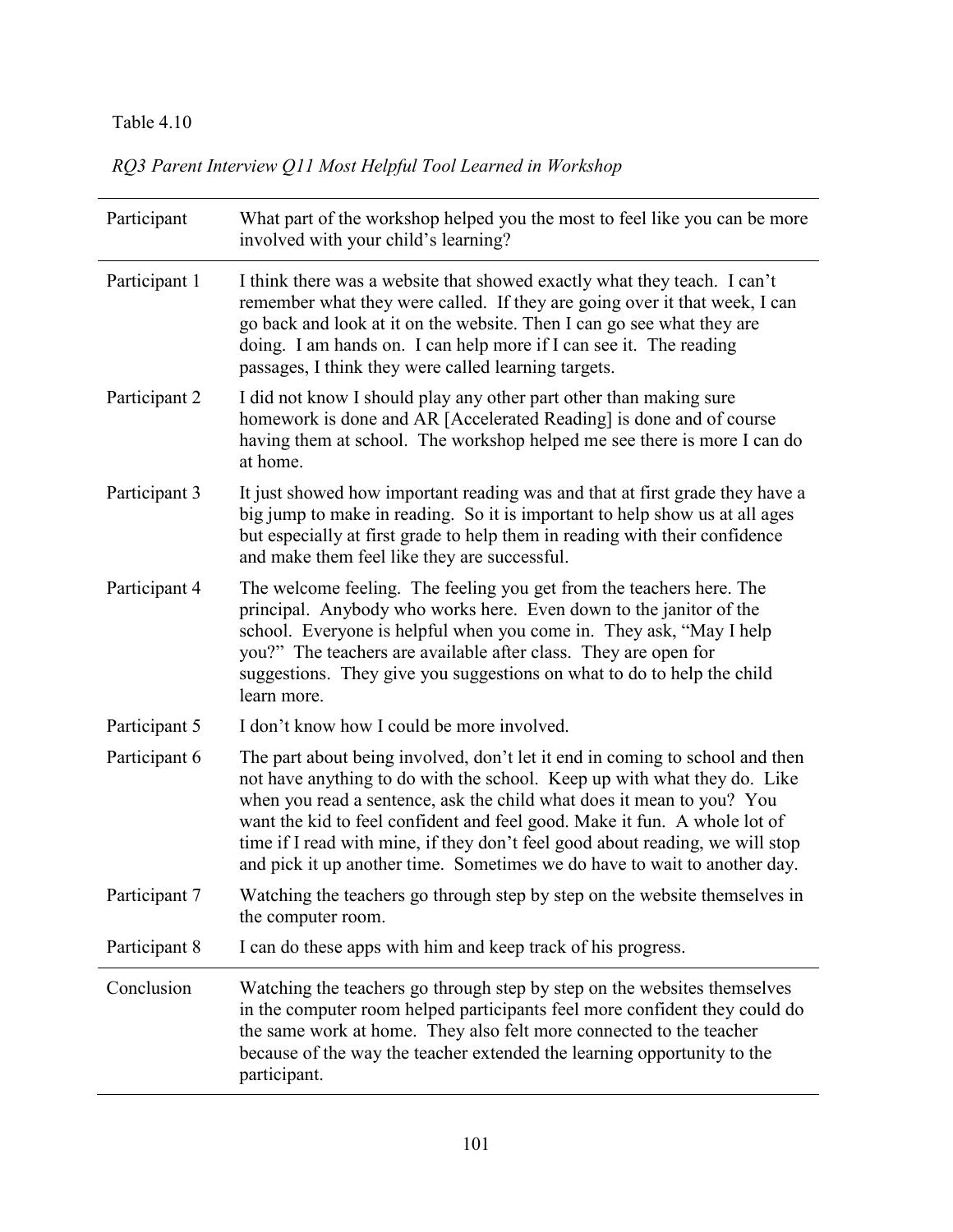Parent Interview Q19: Is there anything else you would like to add?

Participants were given the opportunity to contribute something that they thought would be useful for the researcher to know or understand at the interview conclusion. Participants did have helpful insights that are shared in Table 4.11. Participant 2 was open in her reply when she said:

What Mrs. Lemons has done is remarkable. However, I was disappointed that nothing of the such has ever been said before now. The teachers we have had in the past have never said anything other than what level they are on and how they are doing other than do the homework. No one ever said the parents were needed or could help. Thanks! Good luck!

One participant in her one comment gives the researcher a greater window of understanding of how other participants may feel let down. Parents had not been instructed in how to keep track of their child in reading even if they had been invited to do so on their own. The disappointment is understandable coming from a parent who is getting this information that she finds very helpful at the very end of her child's first grade of school. Whatever the efforts may have been prior to the intervention, this parent's comments reveal she was not invited to participate, nor informed about how she could best participate, until the very end of the school year through the workshop. The expression communicated during the research was "this is great information, why have I not gotten this before now?" This important finding was shared with the new school principal as the next school year unfolded and school improvement plans were made for the 2016-2017 school year. This finding may have an impact on how the new principal provided future opportunities to parents as well as what to offer during the events where parents were invited to the school. Participant 1 shared that the kind of information shared in the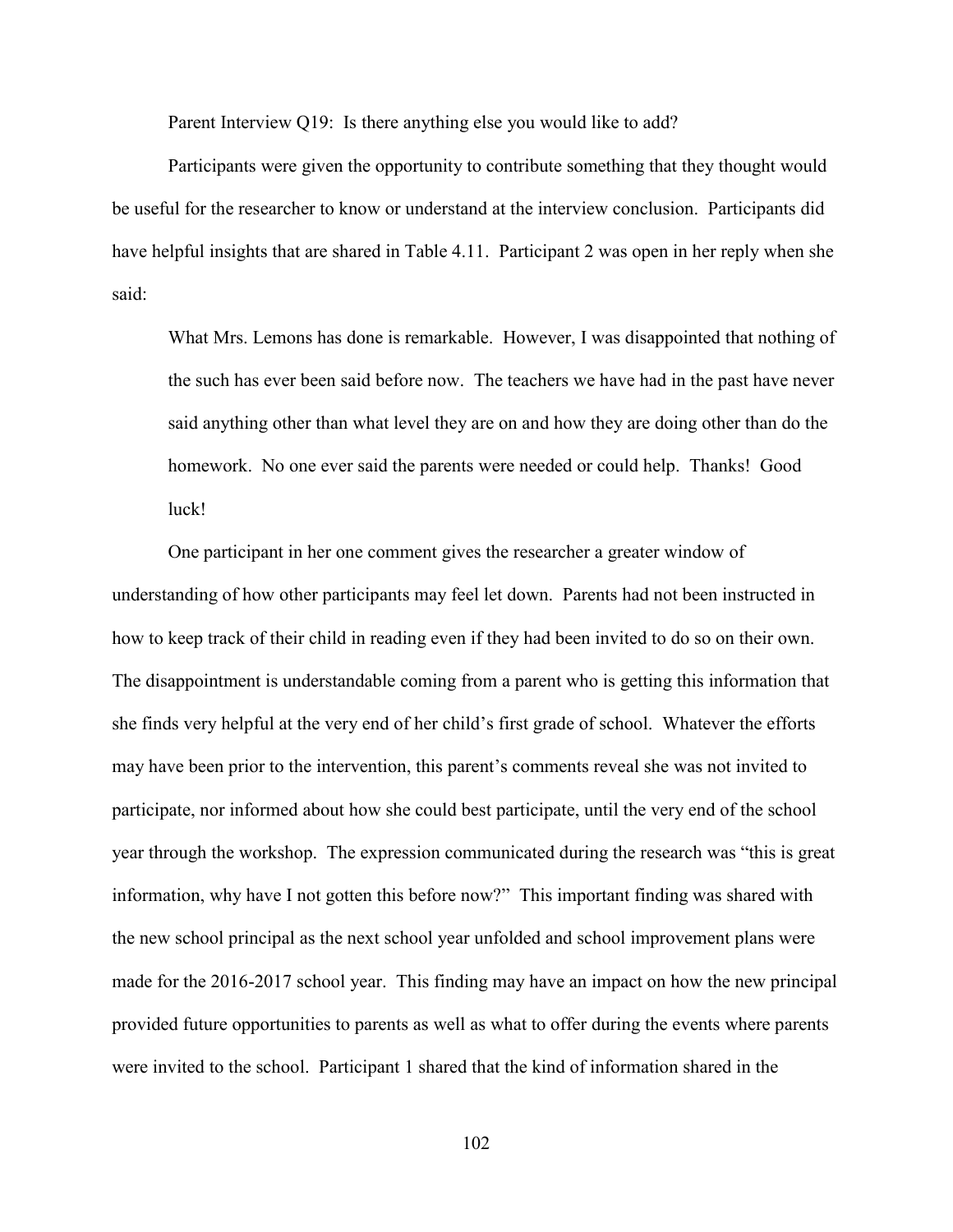workshop should be offered to all the elementary grades, starting with kindergarten. She placed such a high value on the information she learned during the workshop, she wanted the same information to be made available to the whole school for parents who wanted to find ways to be more engaged to help their child with reading at home. The workshop was aimed primarily at first grade with the intention of equipping parents at an early grade to help them be more engaged, which in the long run would improve their child's learning. However Participant 1 said,

I think it should be offered school-wide, not just to first graders. I think it should be offered from K to fifth grade. There are a lot of parents that want to know what is going on and want to help. They are not aware of these resources.

An important finding summarized in Table 4.11 from Participant 2 is that parents do want to know what they can do to help their child with reading at home, and many do not know about the websites as resources they could use to supplement reading instruction at home.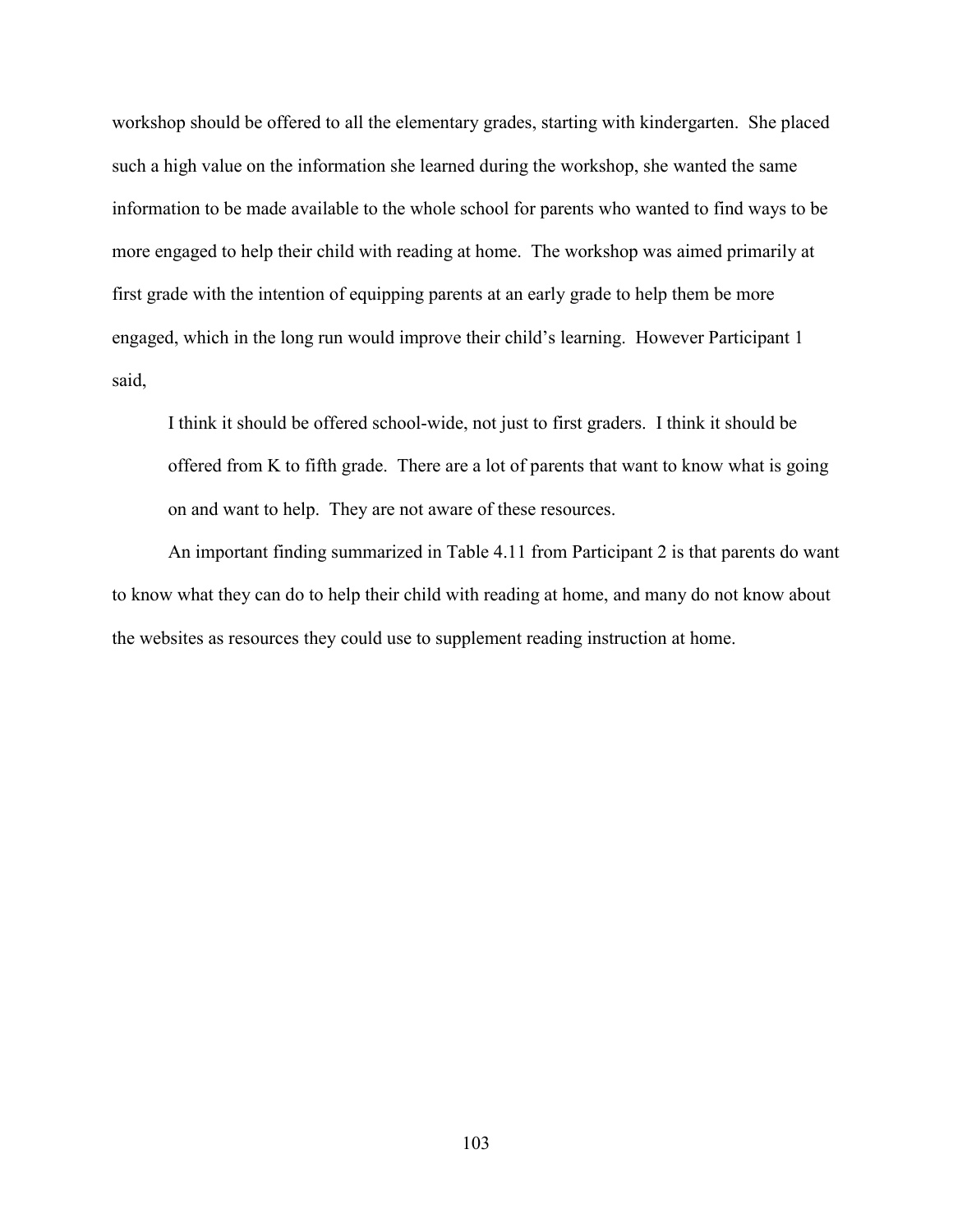| RQ3 Parent Interview Q19 Additional Comments by the Parents |  |  |  |
|-------------------------------------------------------------|--|--|--|
|                                                             |  |  |  |

| Participant   | Is there anything else you would like to add?                                                                                                                                                                                                                                                                                                                                                                             |
|---------------|---------------------------------------------------------------------------------------------------------------------------------------------------------------------------------------------------------------------------------------------------------------------------------------------------------------------------------------------------------------------------------------------------------------------------|
| Participant 1 | I think it should be offered school wide, not just to first graders. I think it<br>should be offered from K to fifth grade. There are a lot of parents that want<br>to know what is going on and want to help. They are not aware of these<br>resources.                                                                                                                                                                  |
| Participant 2 | What Mrs. Lemons has done is remarkable. However, I was disappointed<br>that nothing of the such has ever been said before now. The teachers we<br>have had in the past have never said anything other than what level they are<br>on and how they are doing other than do the homework. No one ever said<br>the parents were needed or could help. Thanks! Good luck!                                                    |
| Participant 3 | I think the workshop was wonderful.                                                                                                                                                                                                                                                                                                                                                                                       |
| Participant 4 | Nothing else.                                                                                                                                                                                                                                                                                                                                                                                                             |
| Participant 5 | Not unless there is anything you could put together to do for the upper<br>grades to help with parents being involved in reading.                                                                                                                                                                                                                                                                                         |
| Participant 6 | Thank you. Thank you for helping me be able to help her.                                                                                                                                                                                                                                                                                                                                                                  |
| Participant 7 | I think you did a great job. Very informative.                                                                                                                                                                                                                                                                                                                                                                            |
| Participant 8 | No, just that you did a great job.                                                                                                                                                                                                                                                                                                                                                                                        |
| Conclusion    | Remarks from all the parents were positive that the workshop was well<br>done. Building a bridge between parents and teachers to improve<br>communication was a positive outcome from the intervention. Parent<br>comments highlight that parents wanted and needed to support the reading<br>work at home and being given specific tools to practice with at home such<br>as the apps, was well received by all parents. |

 Summary Table 4.12 gives broader meaning to the answers participants gave to the survey questions that can be grouped together based on a common theme. The hands-on work that the participants were able to do at the workshop was appreciated and the most useful part of the event. One take-home item was prepared for the participants by the instructors with the top 10 websites listed. The participants were able to take the sheet home with them and not have to hurry or scramble to make notes while the instructor was presenting the information. Those two items were repeated by several participants as the two most useful parts of the workshop.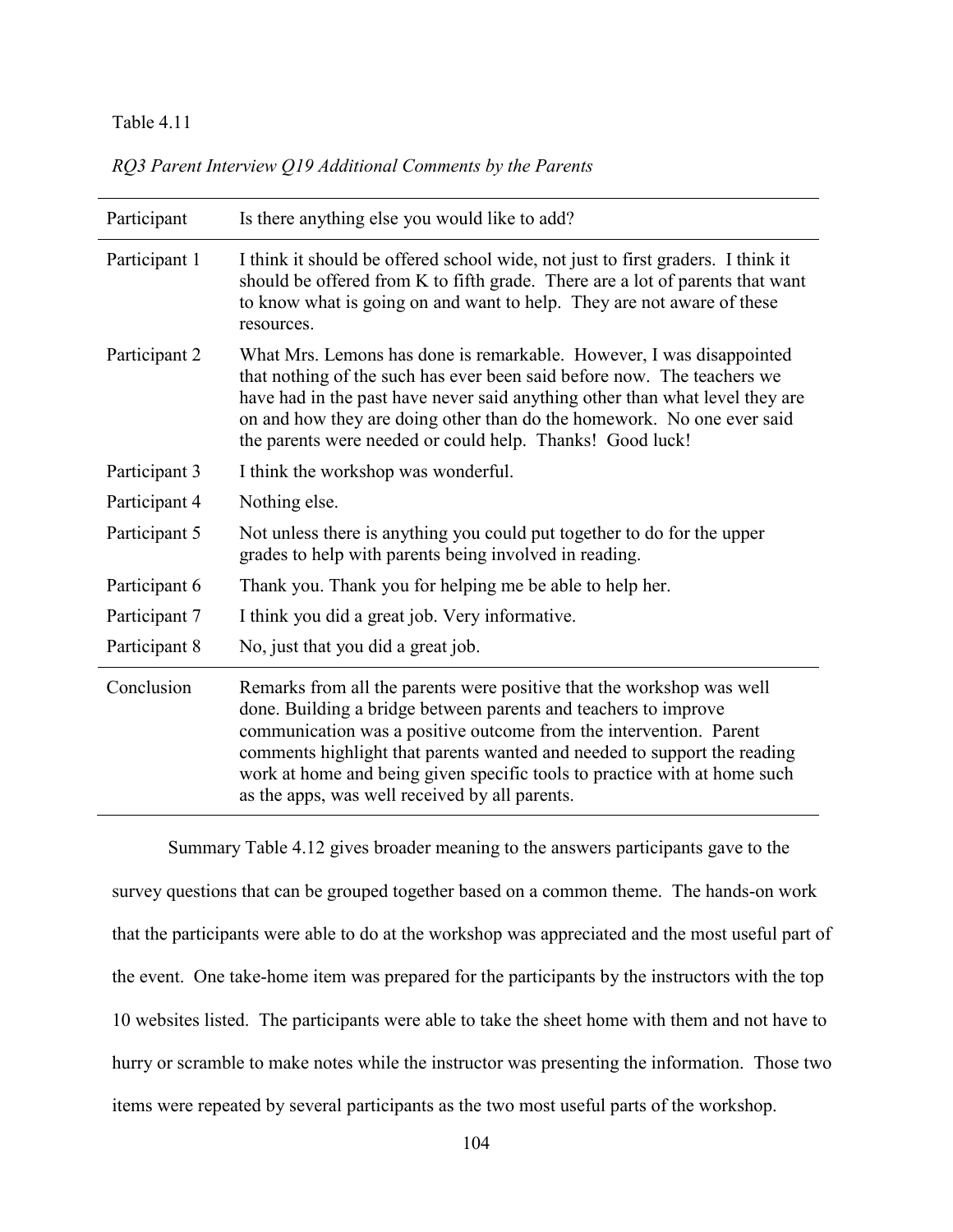# *RQ3 Researcher's Summary with Table References*

| Question                                                                                                                                                              | Researcher's Summary                                                                                                                                                                                                                                                                                                                                                                                                       | Table |
|-----------------------------------------------------------------------------------------------------------------------------------------------------------------------|----------------------------------------------------------------------------------------------------------------------------------------------------------------------------------------------------------------------------------------------------------------------------------------------------------------------------------------------------------------------------------------------------------------------------|-------|
| Post-Intervention Q15<br>What part of the<br>instruction on how to use<br>the computer at home to<br>help in reading was the<br>most helpful?                         | Teaching the participants about apps that they can<br>use at home was an element of the instruction that<br>was well received by the participants.                                                                                                                                                                                                                                                                         | 4.9   |
| Post-Intervention Q17<br>How much time and what<br>was the quality of time<br>you committed as a<br>parent to help your child<br>on the reading<br>applications?      | The quantity of time varied daily. The quality of<br>time also varied greatly from hands-on teaching of<br>reading by the participant to watching the child and<br>interacting with them as they used the reading apps.<br>Some parents spent time with their child reading by<br>sitting with them at the computer and commenting on<br>the items on the screen as the apps moved from one<br>level to the next.          | 4.9   |
| Parent Interview Q4<br>Why do you put in extra<br>time to help your child<br>with reading homework?                                                                   | The general understanding communicated by the<br>participants was that reading is essential for students<br>to be successful in school.                                                                                                                                                                                                                                                                                    | 4.22  |
| Parent Interview Q6<br>Have there been benefits<br>from the instruction<br>offered in how to use the<br>computer resources<br>online at home that you<br>could share? | The use of computer technology to help teach reading<br>at home has helped some participants because<br>students enjoy using the computer. The apps have<br>some fun benefits when they reach a certain level of<br>accomplishment in their activity. The fun factor was<br>mentioned by several participants as a benefit that<br>helped them engage with their child more on reading<br>at home using the computer apps. | 4.23  |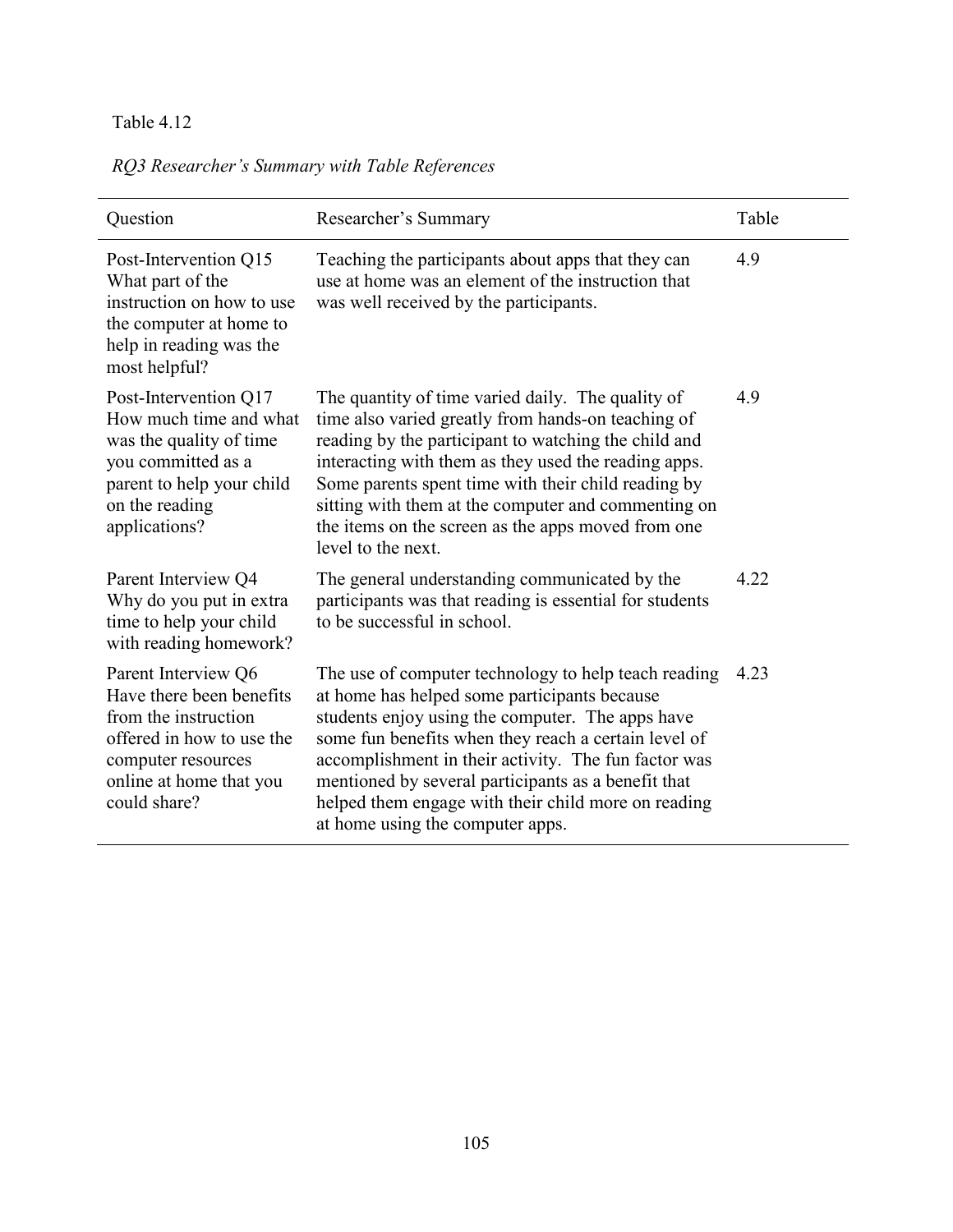| Question                                                                                                                                                                                                                 | Summary                                                                                                                                                                                                                                                                                                                                                                                                               | Table |
|--------------------------------------------------------------------------------------------------------------------------------------------------------------------------------------------------------------------------|-----------------------------------------------------------------------------------------------------------------------------------------------------------------------------------------------------------------------------------------------------------------------------------------------------------------------------------------------------------------------------------------------------------------------|-------|
| Parent Interview Q10<br>Was there anything you<br>learned in the workshop<br>that made you feel more<br>confident that you can be<br>more connected to the<br>school, the teacher and<br>what your child is<br>learning? | Several participants noted that the workshop helped<br>them see new resources available to them through the<br>use of apps. But they also mentioned that the<br>teachers came across as approachable and available<br>to help parents as well as students if they had more<br>questions about what they learned at the workshop.                                                                                      | 4.24  |
| Parent Interview Q12<br>What are the barriers you<br>face that get in the way<br>of you being more<br>engaged with your<br>child's work at school?                                                                       | All of the participants had a strong interest in being<br>engaged with their child's work at home. Time was<br>named to be a limiting factor for participants that<br>may have more than one child at home.                                                                                                                                                                                                           | 4.25  |
| Parent Interview Q14<br>How did the workshop<br>impact your confidence<br>in being able to help your<br>child with their work at<br>home?                                                                                | The workshop did help several participants feel more<br>confident that they were able to access and use the<br>reading apps with their child at home than before the<br>workshop. Confidence improved on the part of the<br>participants.                                                                                                                                                                             | 4.26  |
| Parent Interview Q19<br>Is there anything else you<br>would like to add?                                                                                                                                                 | Remarks were positive that the workshop was well<br>done, from all the participants. Building a bridge<br>between the participants and the teachers. Seek to<br>improve communication. The participants learned<br>from the teachers that their help was wanted and<br>needed to support the reading work at home and then<br>appreciated being given specific tools in how they<br>could practice that work at home. | 4.11  |

### **Summary of the Findings**

 The findings appear to reflect an eagerness on the part of the participants to be highly engaged with their child at home in the subject of reading using reading apps. Four parents and four grandparents participated out of the 46 potential parents that were invited to participate. Out of those who did participate in the workshop, the researcher did observe a great desire to be highly engaged with their child at home through reading and improved communication with the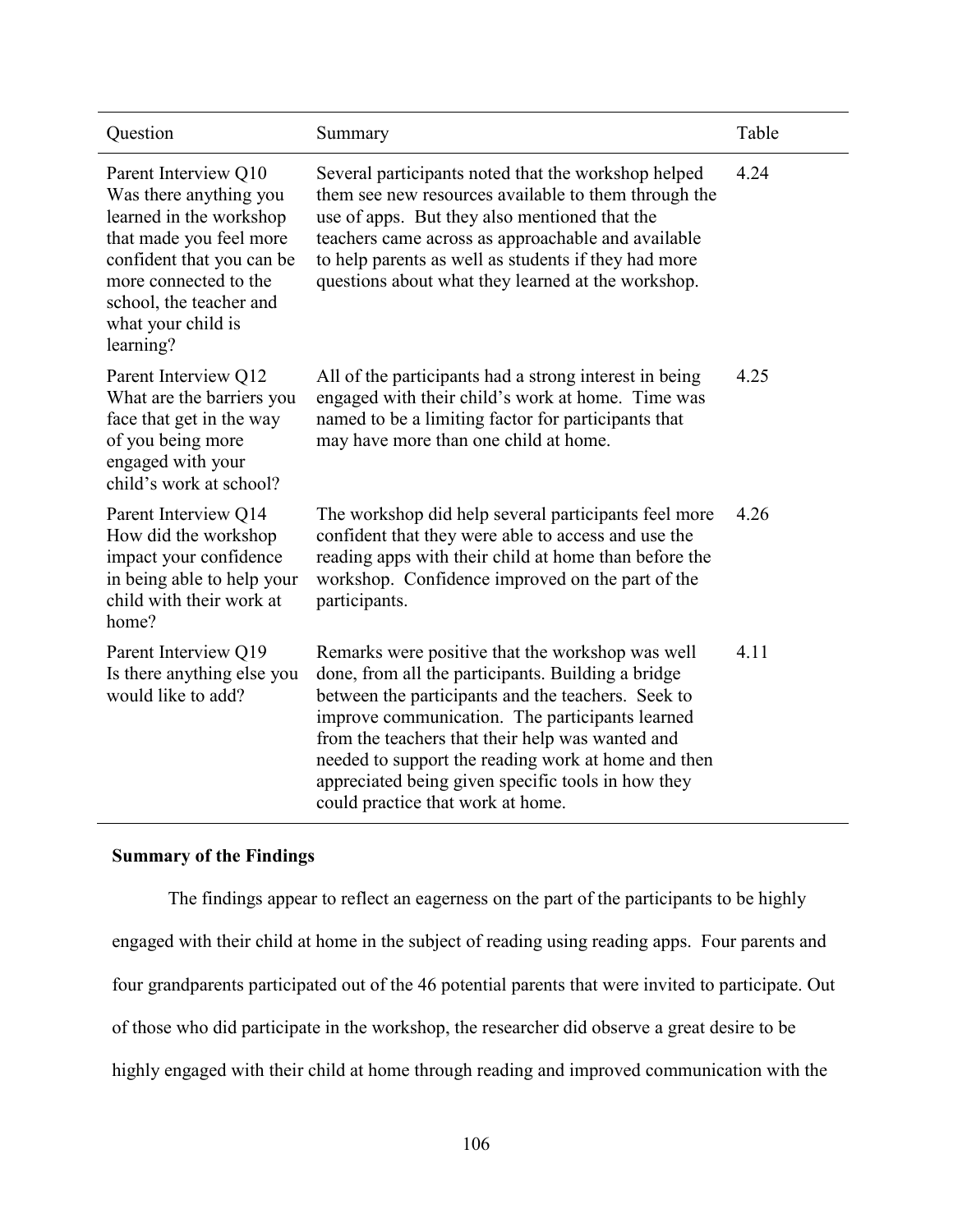teachers. The instructors and the principal gave counsel to the researcher ahead of the study that it was very difficult to get parents to come to an event after school. The school is in an area of rural poverty and is about a 20-minute drive from the closest small town. The lack of parental participation in after-school activities of any kind may have more to do with the parents working more than one job, or the lack of transportation to the school during the event, rather than seeing their absence from the after-school events as a sign that the parent is not engaged or does not want to be highly engaged. All of the participants in the study seemed to benefit from the conversations and lessons during the workshop, and were eager to learn. The workshop stimulated enough parental engagement that future workshops could be even more successful as will be described in the next chapter. It was remarkable for participants to want to do something at home with their child regarding school work, only days away from the end of the school year. Parents, students, and teachers sometimes tend to get burned out by the end of the school year and may not be looking for an opportunity to do anything related to school over the summer. Participants were hungry for the information that was being shared with them on how to use the reading apps, and more can be done with helping all parents know about the apps at future workshops in coming school years. At the end of the study, a spirit of humble gratitude was expressed by all of the participants to the researcher for thinking of them and for looking for a way to try to help them. There is room for growth in the coming school year to look for ways to apply these findings to improve parental engagement. Those suggestions will be discussed in Chapter Five.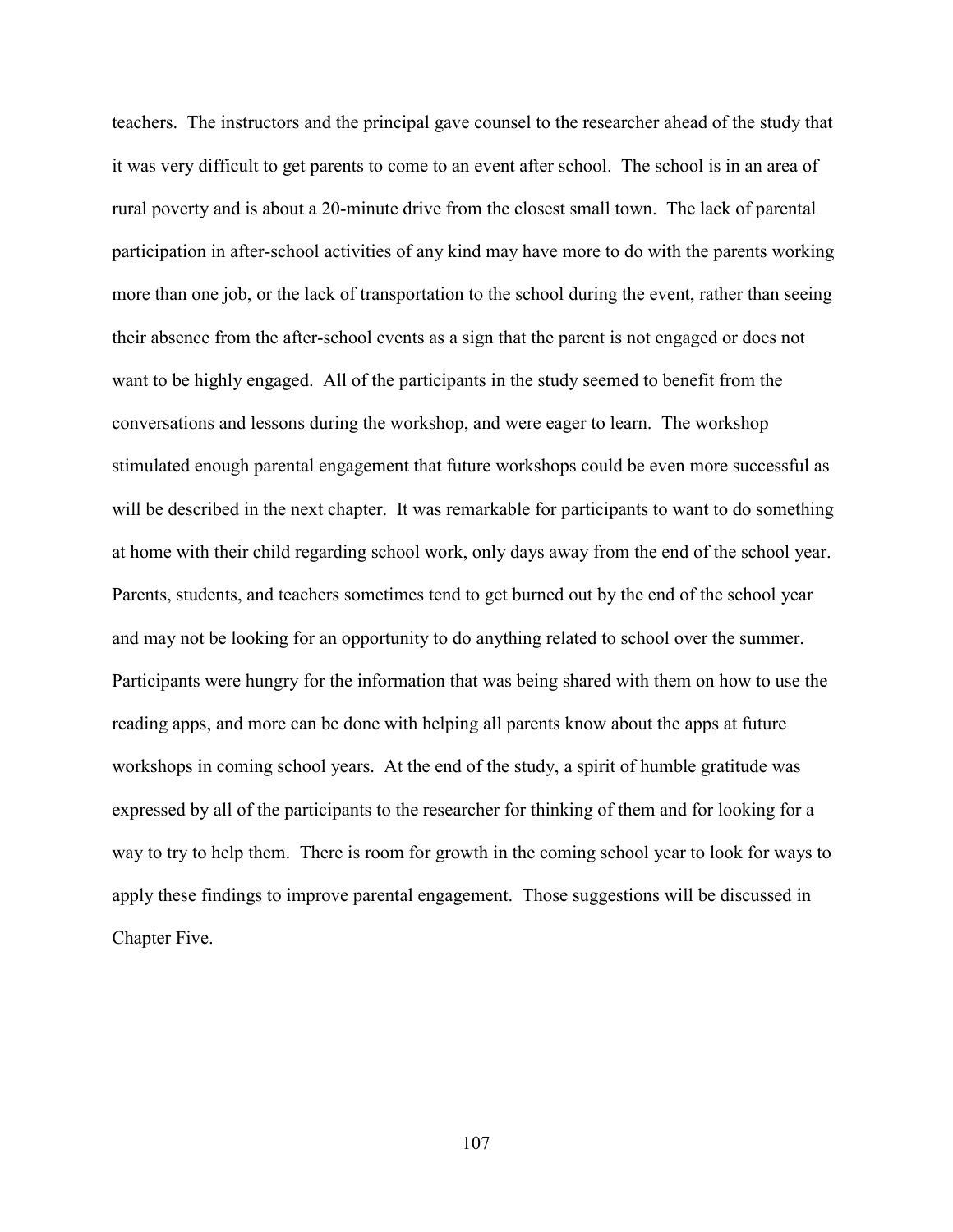#### **Chapter V: Findings and Recommendations**

## **Introduction**

A case study was conducted in a rural high poverty school using a pre and postintervention survey and participant interviews. The focus of the study was an intervention offering a workshop for parents to show them how to use reading apps online at home to help their child with reading. Parental engagement was the main factor being examined to see if the use of the intervention would make them feel more engaged. The researcher has chosen to use the word "parents" to also represent guardians or grandparents who may be helping their child at home with reading. Practical recommendations that can be widely used in schools by principals, superintendents, teachers, and also by future researchers are shared next.

A small number of parents and grandparents (four of each) participated in a workshop as part of a case study at an elementary school in late May of 2016. The setting was a rural Title I school in the Piedmont of North Carolina. In the school year of the study, 62 % of the students were on free or reduced price lunch. The study began one week before the end of the school year with the hope that parents would want to continue the work over summer break that teachers had been doing with their children in reading during the school year. The researcher studied three research questions

**RQ1.** To what extent will parental engagement in the reading process improve when parents receive training on how to access the "top ten reading tools" for parents online?

**RQ2.** To what extent does communication improve between parents and teachers when parents receive training in how to use email?

**RQ3.** What are the most important factors influencing parental change in engagement?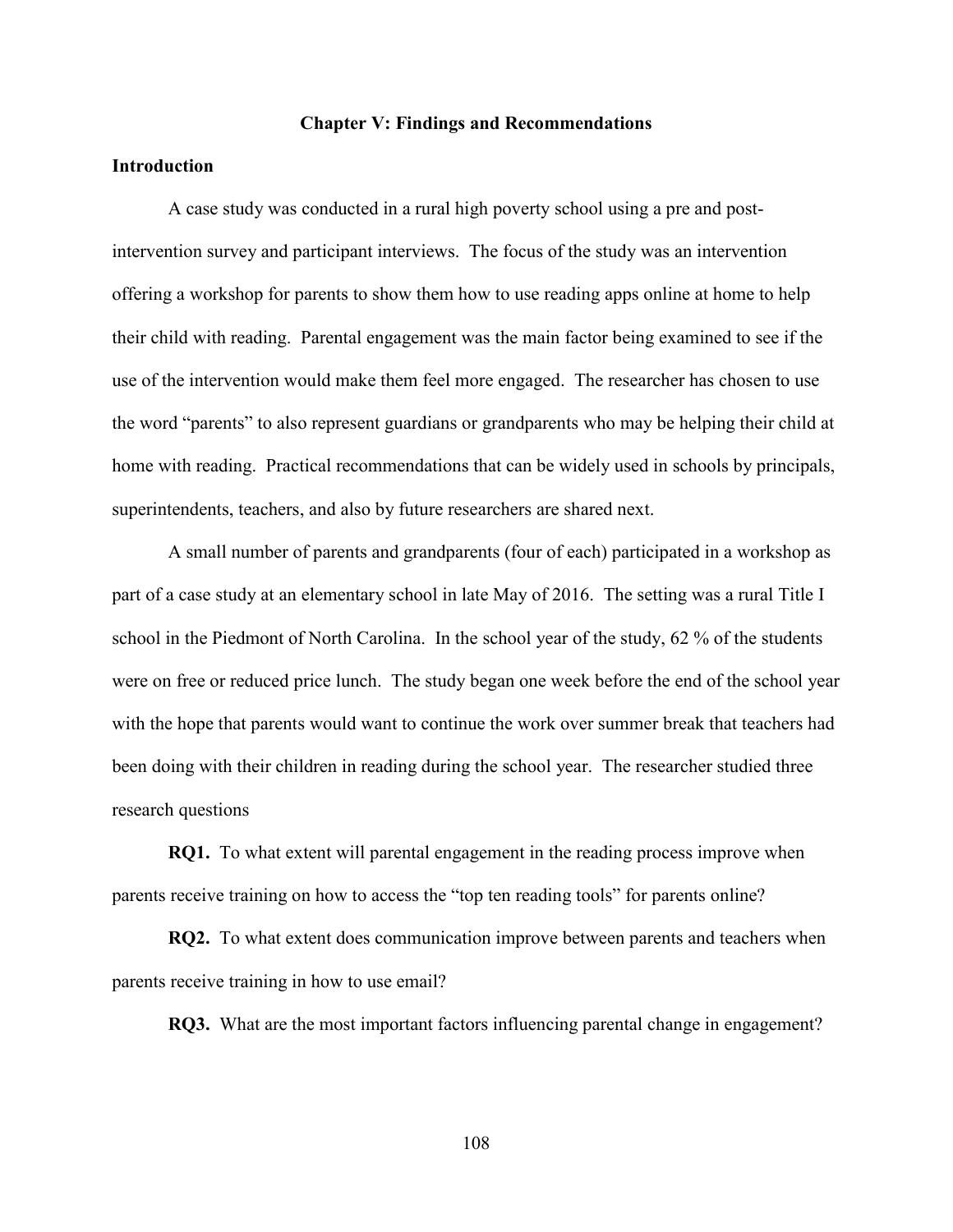#### **Findings and Recommendations for Practitioners**

**RQ1.** To what extent will parental engagement in the reading process improve when parents receive training on how to access the "top ten reading tools" for parents online?

**RQ1 finding 1.** The participants reported that taking the workshop on how to access the "top ten reading tools" for parents online was helpful, showing a hunger for the information as the instructors taught the workshop. During the class the parents asked questions and interacted with the instructors, the school principal, the researcher, and the other parents with an eager spirit. Note that the timing of the workshop fell at the very end of the school year. For parents/grandparents to show such a strong interest in learning about reading demonstrates that for these participants, it was a prime opportunity to help them learn how to with their child in reading over the summer.

**RQ1 recommendation 1.** Principals should consider offering a workshop for parents just before summer break in the school year to help improve parental engagement around the subject of reading at home using engaging online reading apps.

It is difficult to get parents to attend an event after school, even if the event is free, pertains to their child's learning, and includes a free meal. The reason only eight parents out of 46 chose to participate is not clear. However, working with the community surrounding the school, the researcher did note that several parents who were invited to the study could not attend either on that particular day, or at that particular time. The study was a one-time offering for this research project.

**RQ1 finding 2.** Some parents requested that a workshop similar to the one for this study be taught at the school for parents in the other elementary grades. Participant 1 who is the parent of a first grade child and teaches fifth grade states in Table 4.11: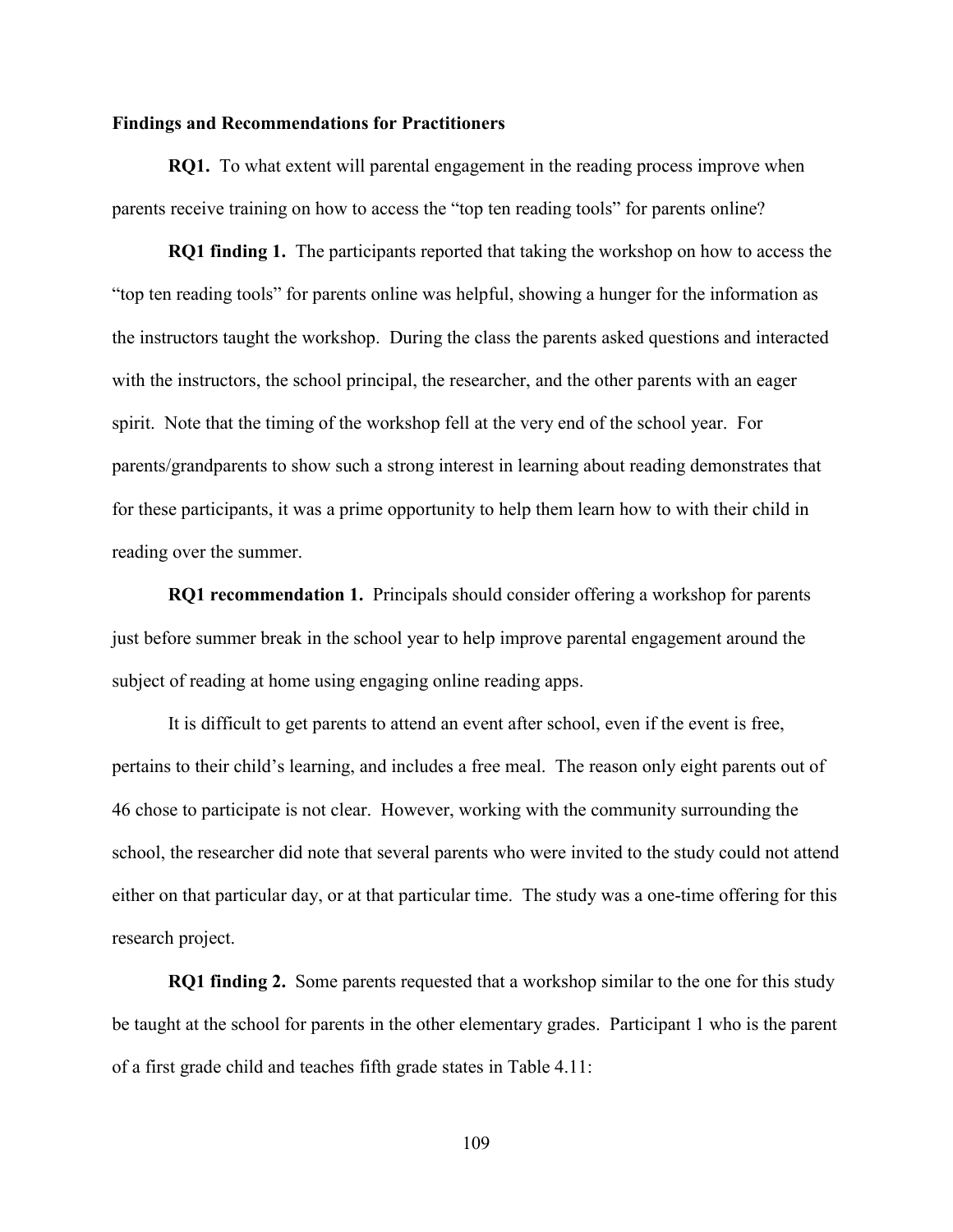I think it should be offered school wide, not just to first graders. I think it should be offered from K to fifth grade. There are a lot of parents that want to know what is going on and want to help. They are not aware of these resources.

The insight given from this parent is particularly important for future workshops because she is speaking not only as a parent but also as a current fifth grade teacher.

**RQ1 recommendation 2.** Schools should consider offering a similar workshop to parents in each elementary grade, using a computer laboratory so parents can have the hands-on experience while learning from instructors. Offering the same workshop on different days and at different times may help accommodate the schedules of families that work long hours; rotating shifts; or have other family responsibilities such as caring for siblings, other dependents in the household, or children that participate in sports or other extra-curricular activities. Also plan to video record the workshop and make that video available to parents online who may not be able to attend the workshop in person.

**RQ1 finding 3.** Hospitality is a key to successfully engaging parents in the workshop. If the principal and the teachers communicate both verbally and non-verbally that they want regular communication with parents, they set the tone for parents feeling wanted and welcome. The principal and teachers at this school did the foundational work of making parents feel wanted and welcome at the school for the workshop. However, with great hospitality provided, and a warm welcome extended, an extremely low number of parents participated. Before the teachers made additional phone calls, only four parents had indicated that they planned to attend the workshop. The two teachers who taught the workshop had been making regular contacts with parents through the school year to keep them informed of student progress. Through communication between the teacher and the parents over the course of the school year, a relationship was formed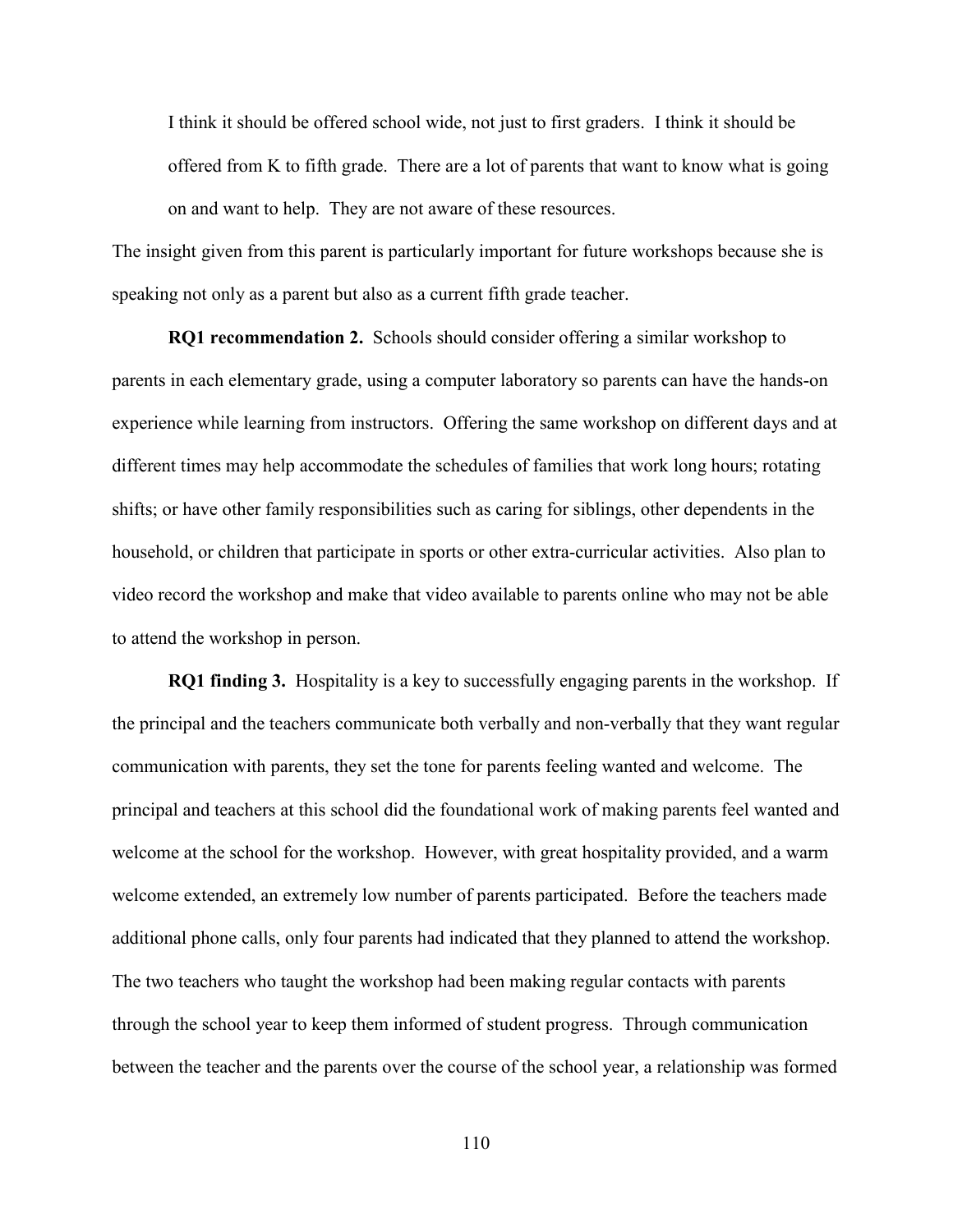between the parents and the teachers. Because the teacher had established a positive relationship and communication path with each parent through the school year, parents responded more favorably to an invitation to participate in the workshop when it was extended to them by the teacher, than by the flyer that was sent home in the child's backpack, or through other electronic media communications that the principal had published to help publicize the coming event. Two parts of that process were crucial; offering hospitality to make the parents feel welcome in the school building, and using personal relationships with parents as a bridge of communication to help spread the word of important events at the school.

**RQ1 recommendation 3.** Principals and school superintendents should consider the importance of leading in hospitality. Make hospitality a priority as teachers communicate with parents, and the school principal corresponds with parents through weekly communication using telephone calls, social media, and other electronic avenues. To encourage a higher rate of parental participation, consider making phone calls to specific parents to invite them to events a part of the plan.

**RQ1 finding 4.** All of the participants that used the reading apps, even after having only one month to practice with them, enjoyed using the apps, and noted to the researcher that the use of the apps made the reading homework more fun. Participant 8 made this remark, "These programs are a lot of fun." Participant 5 made a similar remark, "It has made my child excited about learning because she loves using the computer and learning about technology." For parents who participated, to enjoy using a tool that will help their child be more engaged with reading, revealed that the workshop did improve parental engagement. All of the participants said that using the reading apps was helpful to their child. Because the use of reading apps at home was enjoyable, parental engagement was impacted in a positive way. Parents reported that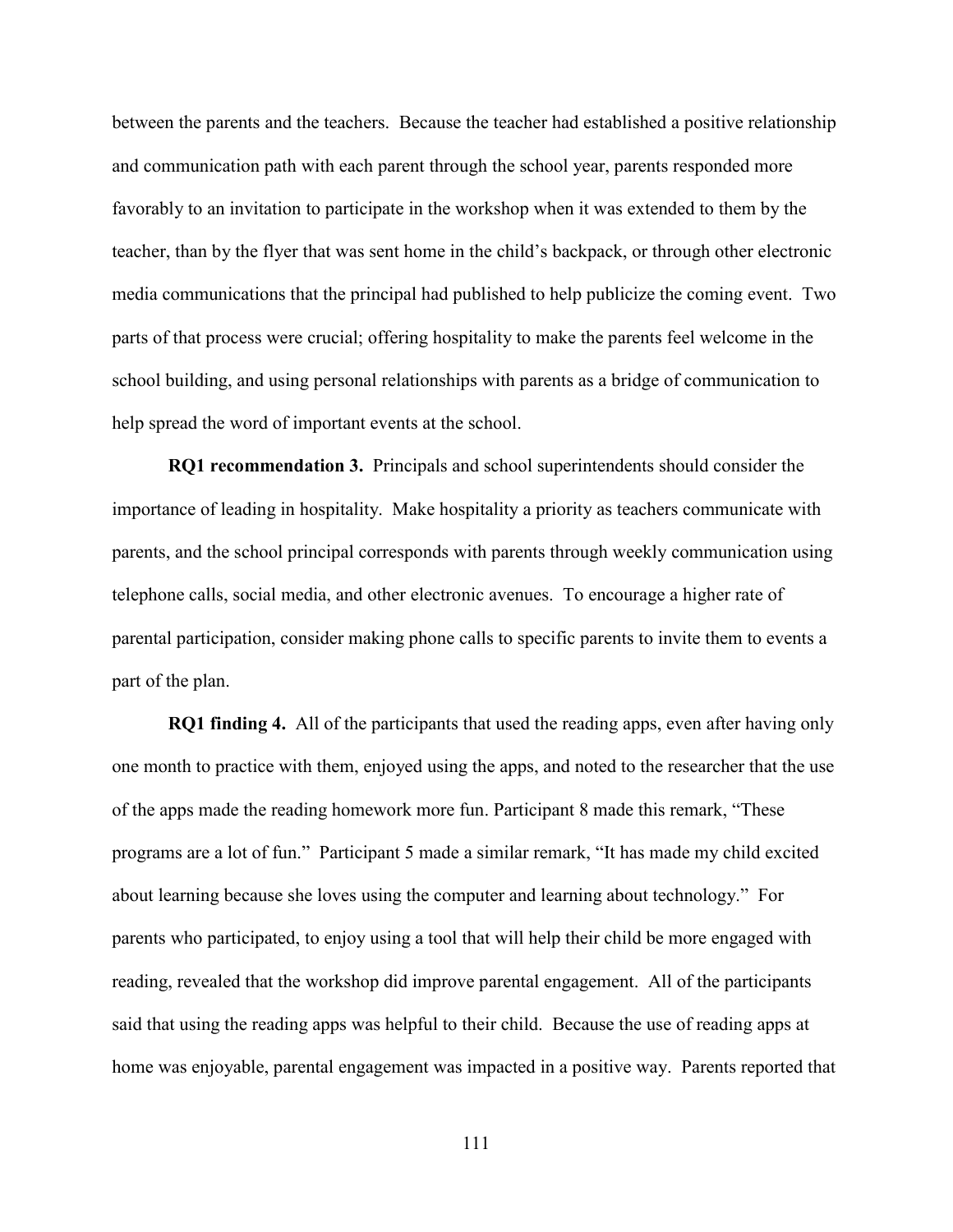using the reading apps with their child was enjoyable and improved the quality of time they were spending with their child.

**RQ1 recommendation 4.** Principals should incorporate a training time for parents using reading apps into the school improvement plan. Principals should schedule workshops for parents as far ahead as possible on the school calendar so the date can be communicated to parents a number of times. With the positive feedback from parents that using the reading apps with their child was enjoyable, the principal may encourage the use of this tool at home with the hope that because the work is fun, parents will spend more time highly engaged with their child using the reading apps, and eventually hope to see that impact improvement in student reading achievement.

**RQ2.** To what extent does communication improve between parents and teachers when parents receive training in how to use email?

**RQ2 finding 1.** There was a new confidence present on the part of participants to be able to more easily communicate with teachers than before the workshop. All of the participants in the study had established email accounts when the workshop was conducted in the spring of 2016. However, only five out of the eight parents said before the workshop that they would be likely to email the teacher if they had a question. After the workshop, the attitudes of the parents shifted for them to be more inclined to use email than before the workshop as was revealed in the face-to-face interviews. Participants did not try to email any questions to the teachers over the summer break. Just because parents have an email address that they can put on a contact form at the beginning of the school year does not mean the parent is going to use email regularly for communication with the child's teacher. If the school communicates regularly through email and the parent does not check their email often, the intended communication is dropped. The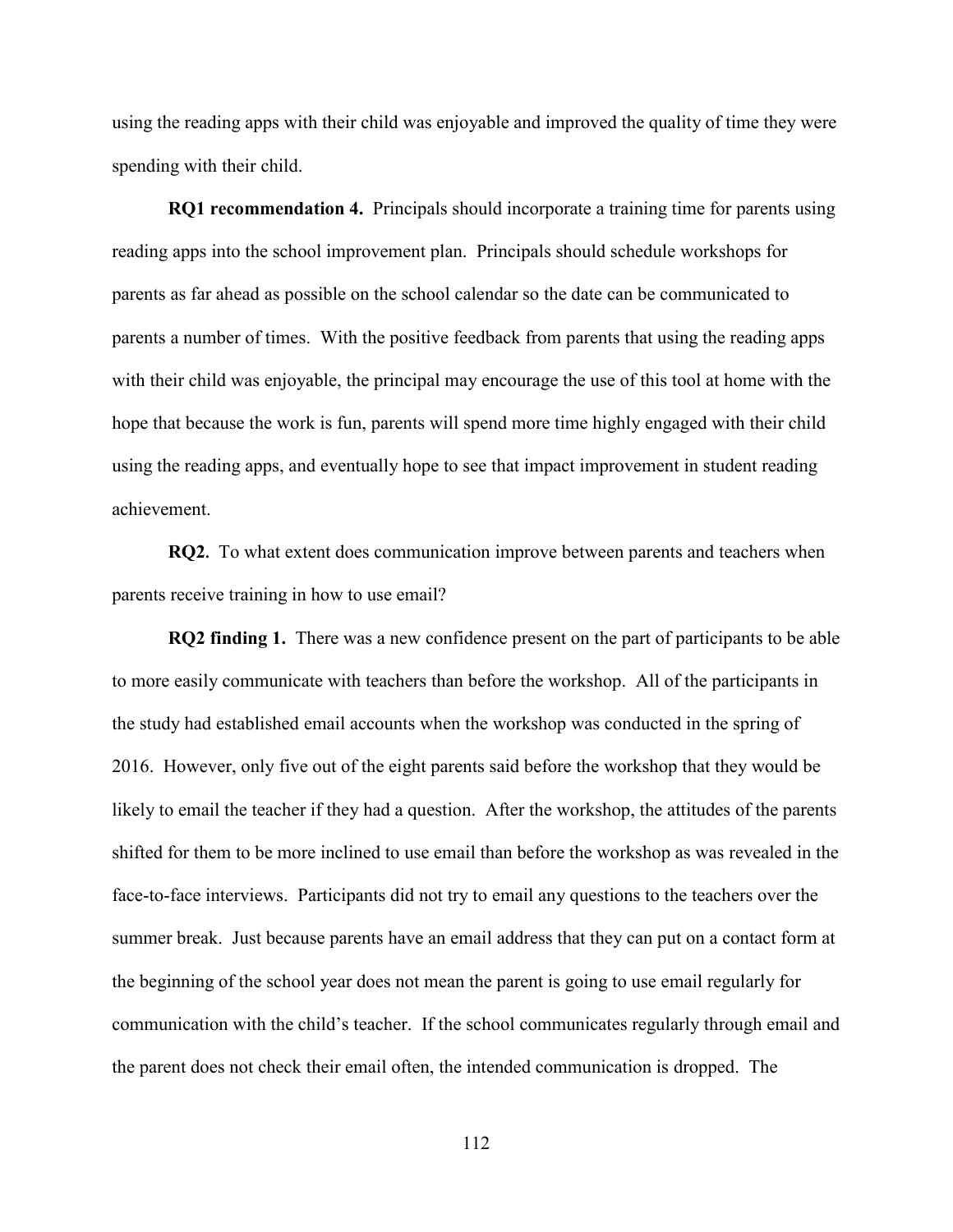instructors explained during the workshop that it was much easier for them to reply to an email question because during the majority of the day, the teacher is involved in instructional time with students, and are not readily available to speak with parents over the phone. The instructors communicated clearly that they want to protect the instructional time when they are in front of the class teaching, and that they check their email often and could send the parent a reply during a short break. Participants in the workshop seemed to receive that information from the instructors as a helpful tip that they will try to put into practice in the coming school year. Several parents mentioned that they had never thought about how much easier it would be to get a question answered from the teacher by using email rather than a phone call. On the use of email, the findings include that parents already knew how to use email and basic training on how to use email was not needed. The focus regarding email then shifted to the usefulness of email in communicating with the teachers during the school day rather than trying to teach the parents how to use email. The instructors of the workshop were able to make that adjustment of their focus during the workshop presentation to the parents.

**RQ2 recommendation 1.** Communicate any message you are trying to get across to parents through all the means available including email, social media, school websites, and school phone calling systems. Principals should encourage parents to use email as a means of communicating with the teacher during the school day rather than trying to reach the teacher by phone.

**RQ2 finding 2.** Parental engagement seemed to improve for the participants of the workshop just by being present and participating in the event. Participants asked questions and the instructors gave answers to help parents stay on track with what the instructors were presenting. Participants made it a point to come to the researcher at the end of the workshop to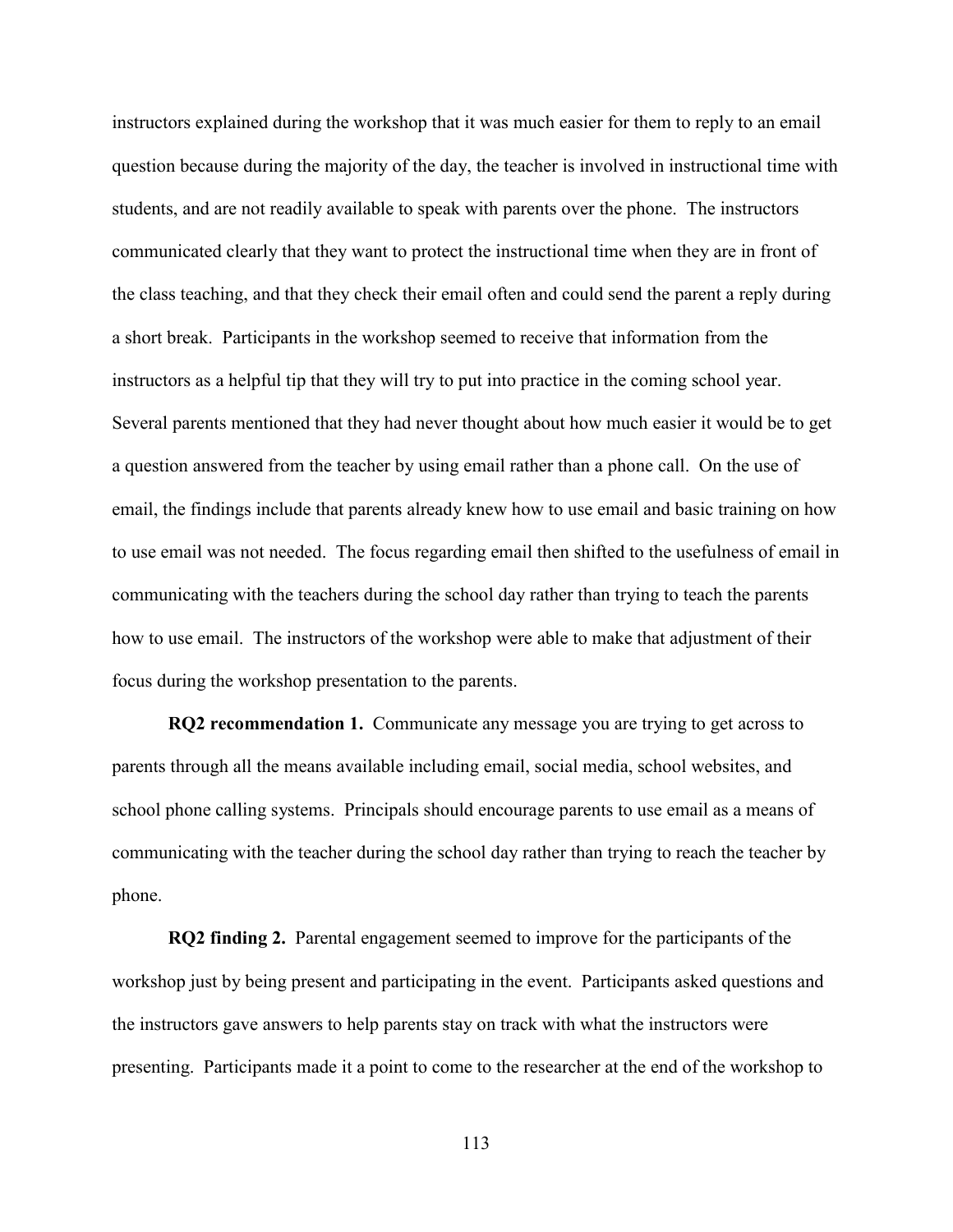thank her for offering the class for parents. The same comment came through in the face-to-face interviews with parents regarding their gratitude for having the opportunity to learn. With half of the participants in this study being grandparents, it is possible that a grandparent could be the person attending the workshop and may need some basic instruction in computer skills to help them get started using email. All of the grandparents at the workshop for the study did know how to use email, but if the workshop is offered to a larger number of participants, instructors should not assume that all present could use email, know what email is, or how it is used. For grandparents who have never used a computer and now may be the primary caregivers for grandchildren, wanting to help their grandchild do the best they can in school may motivate grandparents to become computer literate.

**RQ2 recommendation 2.** Provide a workshop for parents/grandparents to teach them about resources they can use on the Internet at home like reading apps and include the best ways to communicate with teachers during the school day. Workshop instructors should be prepared to help parents/grandparents set up email accounts and give basic instruction on how to use email.

**RQ2 finding 3.** The use of the handout during the workshop was reported by the participants to be extremely useful.

**RQ2 recommendation 3.** Principals should consider the benefit of a handout that has the websites typed out ahead of time, so that during the instructional time, parents can be more focused on how to do what the instructors are showing them.

**RQ2 finding 4.** In a follow-up conversation, the two instructors shared that several parents had asked when they were going to offer another workshop like they offered in the spring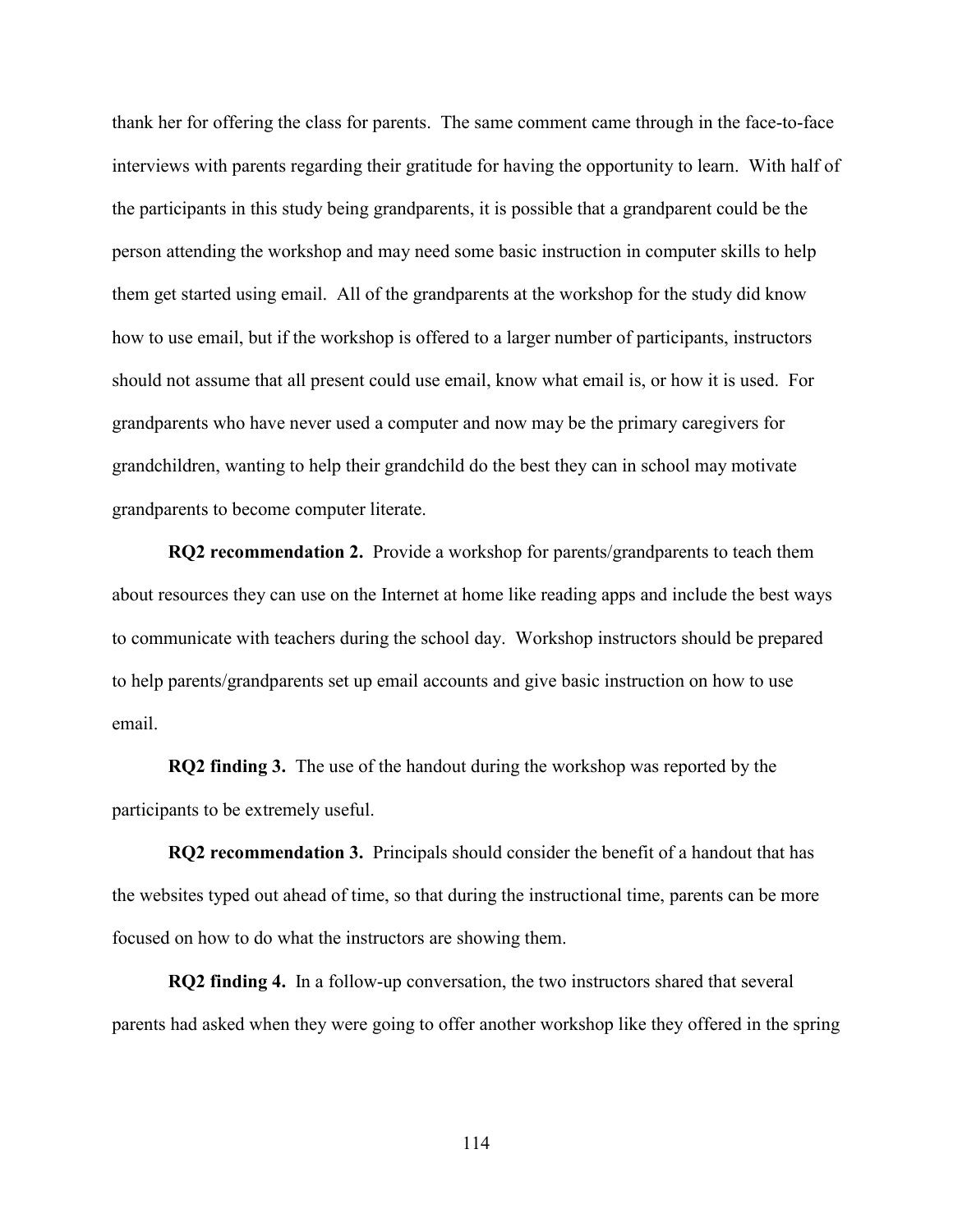for parents. Parent demand for another workshop points to the success of the workshop offered to help them feel more engaged.

**RQ2 recommendation 4.** Offer workshops for parents to help them assist their children with school-work over the summer, and offer similar workshops for parents during the school year.

**RQ3.** What are the most important factors influencing parental change in engagement?

**RQ3 finding 1.** Parents participated clearly communicated that tracking along with the instructors by having computers in front of them and being able to be hands-on with the lesson was really helpful to be able to understand the instructors. The researcher did not anticipate students being present for the class but told parents that students would be allowed to attend with them. Several students attended with their parent, and the students offered technical support if the parent was having a difficult time following each instructor move. The students were able to keep up with the information being given to the parents and help the parent keep up with what was being said. Some parents may not have extensive computer skills and knowing that someone will be in the class to help them if they experience difficulty may help improve parental attendance at future workshops.

**RQ3 recommendation 1.** Offer a workshop for parents in the computer laboratory with the instructors giving the parents a lesson on a large screen in front of the class while parents follow along on computers. Also invite volunteers or students to be ready and willing to help prompt parents if they need help as the teacher gives instructions on how to move from website to website (Kupzyk, 2012; Warren, 2009; Houg, 2012).

**RQ3 finding 2.** The quality of the time parents engaged with their child around the use of reading apps improved for the participants after the workshop. One parent explained that she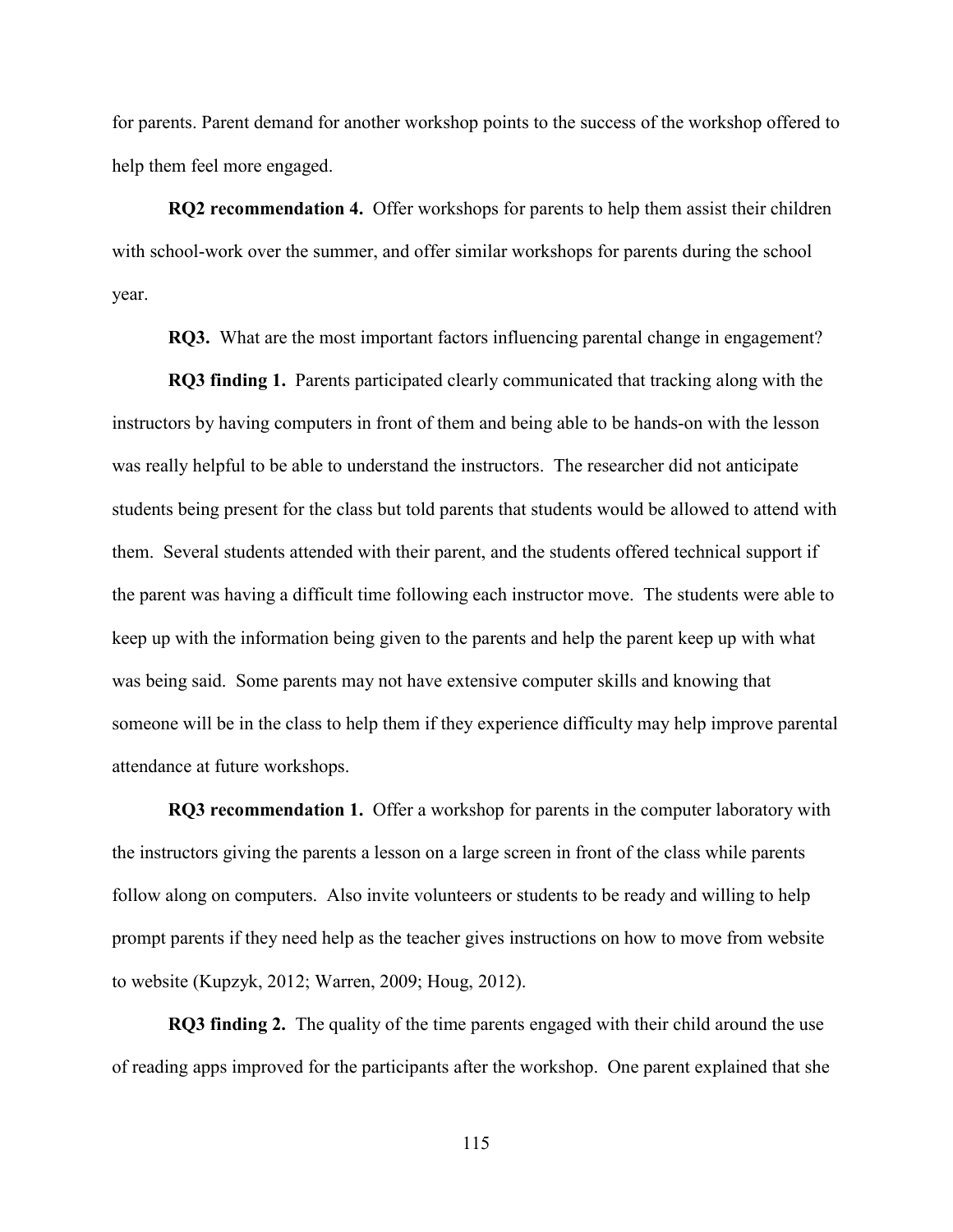would place her child in front of the computer and help her get on the websites for school and then give her 30 minutes to work. This parent said the computer was like a baby sitter before the workshop. In the words of Participant 5, she states in Table 4.5, "She did what she wanted on the site without us sitting next to her for her to be able to explain, 'Hey mom, look what I am doing.' It makes me proud. It was something I should have already been doing." This participant is a great example of how the quality of time a parent was spending with their child using the reading apps improved. If the quality of time spent at home on the subject of reading is more enjoyable using the reading apps for both the parent and the child, parental and student engagement will increase.

**RQ3 recommendation 2.** Early in the school year, offer a similar workshop for parents and explain to parents that students and parents have reported using the reading apps together at home made reading time more fun for both of them. Principals and teachers should encourage parents to focus on the quality of time they are spending with their child reading at home rather than the quantity of time to improve parental engagement.

#### **Recommendations for Academics**

This study examined parental engagement through the use of a parent workshop. To take the current study to the next level, it would be helpful to see if significant improvement could be seen in academic achievement in reading for the students whose parents participated in the workshop.

Pre and post-intervention questions were used in the current study to increase internal validity. By asking the same question on different instruments, or similar questions in the interview, the researcher was able to triangulate answers that converged on the same theme, even if the question was asked at a different time (Merriam, 2009). The use of similar questions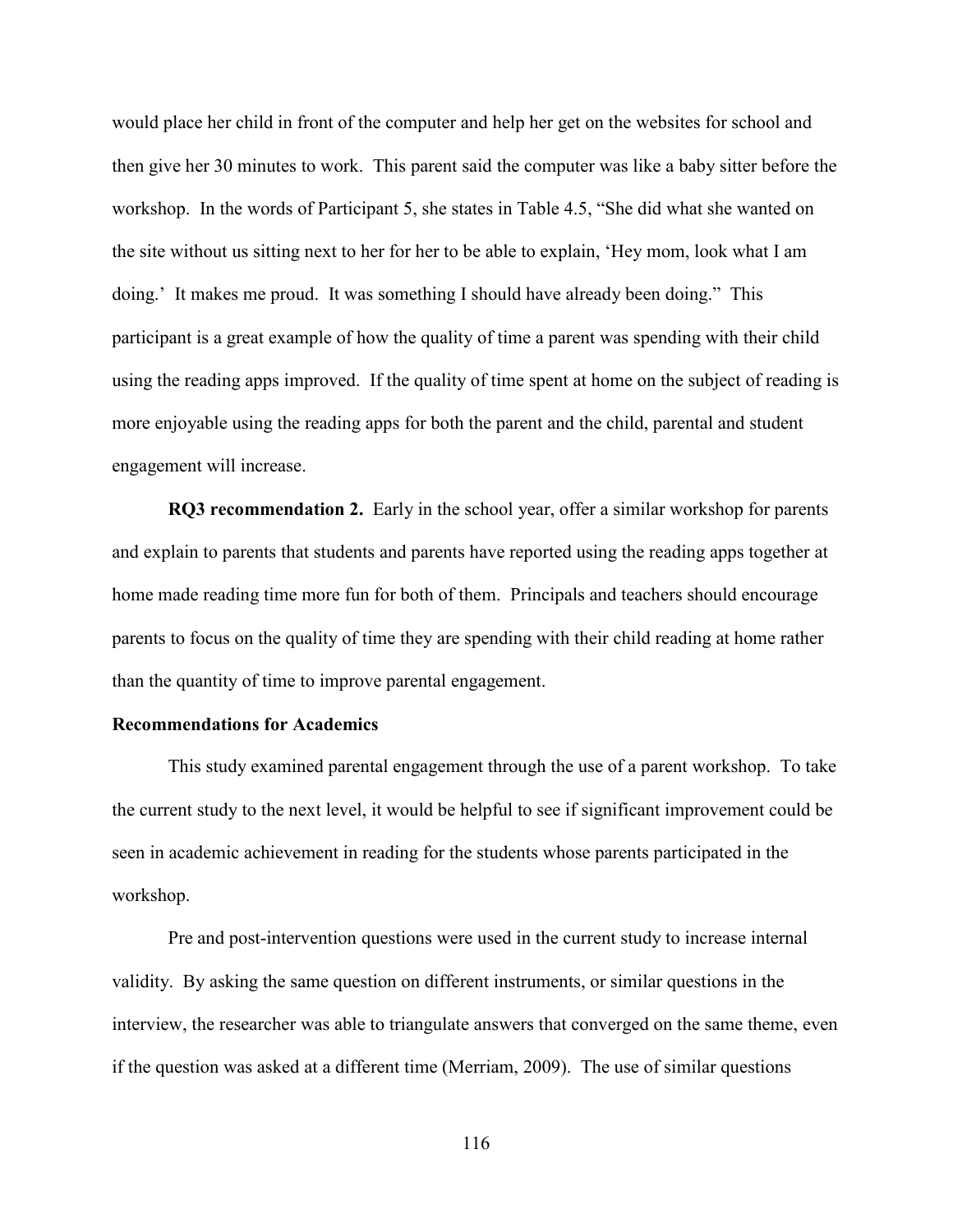through a variety of instruments is recommended in future research. Using a variety of means to ask the same questions can strengthen the internal validity of the instruments being used to gain new understandings. In the current study, parents did give similar answers to similar questions demonstrating that the parents did have an understanding of what was being asked of them.

More work could be done in future research by studying the specific content that would be useful in a workshop held early in the school year compared to the content that would be helpful to parents in a workshop held right before summer break. The academic needs may be different for the beginning of the school year than at the end of the school year.

The length of the study could be longer in future research. The current intervention was a one-night workshop for parents of primarily first grade students. The face-to-face follow up questions were placed one month following the intervention, after a letter went home to the parents asking them to complete a post-intervention survey. In a future study, it would be ideal if parents had the opportunity to practice what they learned during a full school year and then give the researcher feedback on what was the most useful information they were able to use at home through the school year.

Teachers who provided the instruction as well as the principal and one parent, all suggested that the timing of the workshop would have been better in the fall at the beginning of the school year, rather than at the end. Future researchers could look for the best content to include in workshops offered to parents at the beginning of the school year and how that content would differ if the workshop was also offered at the end of the school year. Future researchers could also look for the best timing of the year to offer workshops to parents. Right after reading test scores were made available to parents may be a window of opportunity to reach more parents who are thinking about their child's reading success or failure.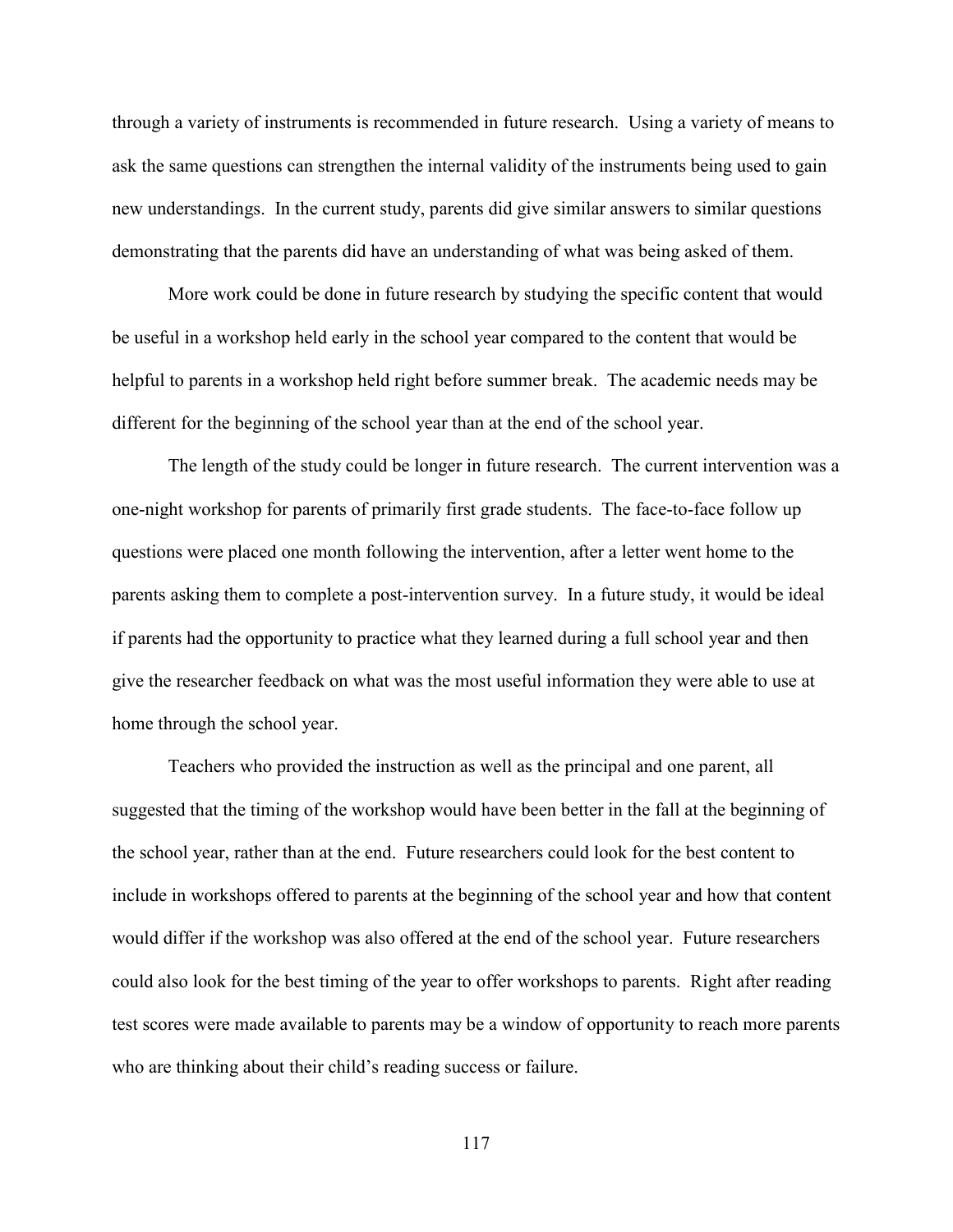The teachers in the current study explained during the workshop that the "summer slide" could cause a student to slip backwards as much as four months of reading progress over the summer break. A future study could track the reading levels of the students at the beginning of the summer and again at the beginning of the new school year to see if the use of reading apps as an engagement strategy impacted reading gain or loss over the summer break.

#### **Limitations of the Study**

By using a case study methodology, the findings are particular to one group of parents. The researcher is not able to generalize the findings to the larger population of first grade parents around the nation. A qualitative case study was selected to reveal, in depth, perceptions and feelings about parental engagement. The words that the parents used to describe their perceptions would have been lost if the researcher had only used scaled items. The input that participants shared will help shape future parent workshops. An additional limitation is that this study offered only one workshop at the very end of the school year, and earlier or more frequent workshops, or workshops at different grades might have produced different results.

The setting of the study also involves dynamics that are unique to rural poverty that might not be the same in an urban setting.

#### **Summary**

 The importance of reading as a life skill and as a skill to help a student be successful in academic achievement underscores the importance for school principals and teachers to place an emphasis on looking for ways to help parents and students be as successful as possible, starting early as the student enters the public school system. Providing a reading strategies workshop for parents is an intervention that participants reported enabled them to feel more engaged. School principals and teachers are encouraged to take the lead in making this kind of resource available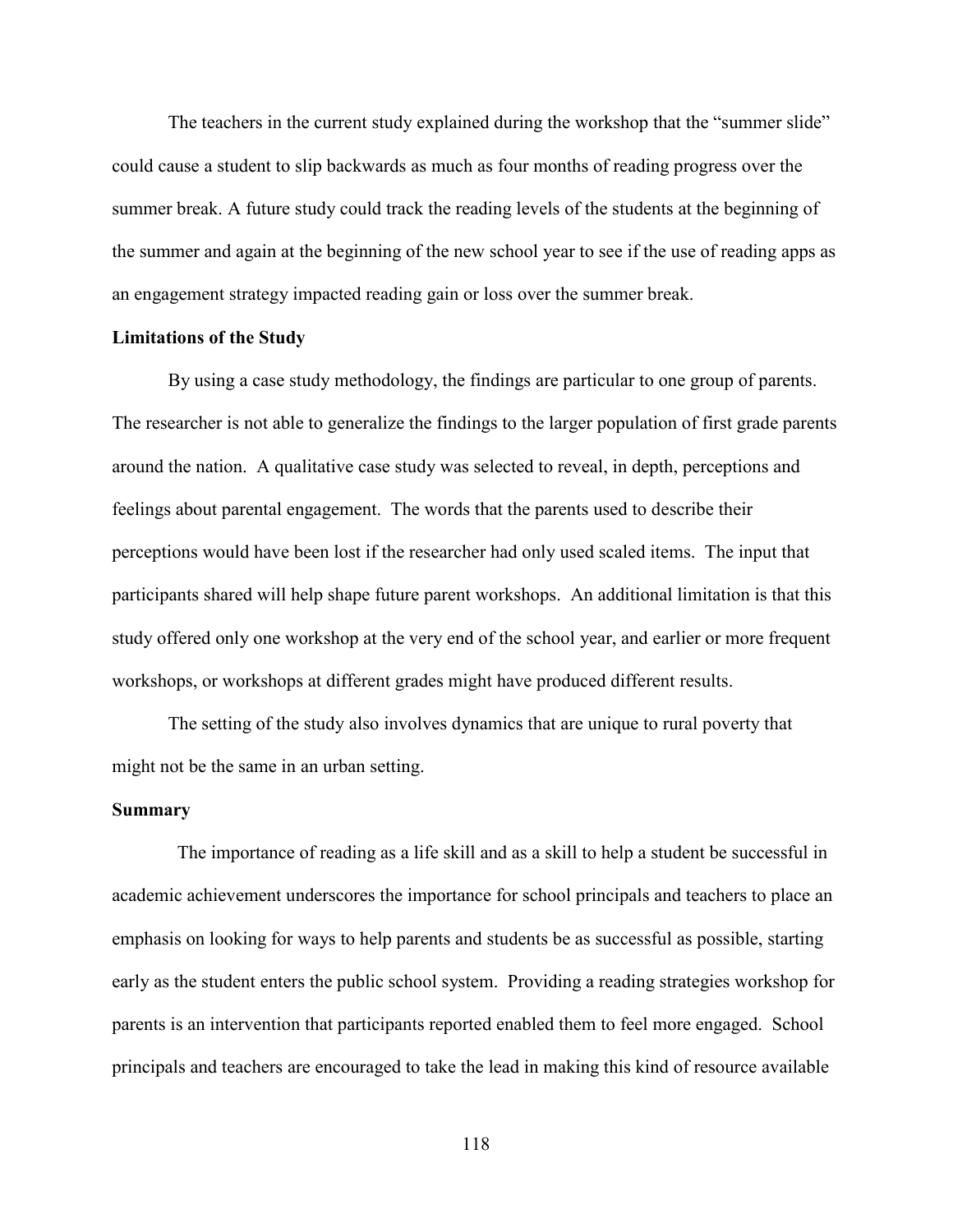to parents. Parents may not understand how important it is for them to be engaged with their child's school work in reading at an early age. If a parent does have a good understanding and strong desire to be an engaged parent, that parent still may not have the financial resources that would help them provide the tools at home to help their child with school work. More work is needed to address solutions to the "digital divide" for those parents who want to be able to use the internet to help their children at home. In some rural communities near the school where the study was conducted, there is no reliable home internet service available.

One more parent reached and engaged early in a child's education may mean the difference in whether or not that child will graduate from high school. This study demonstrated that a relatively simple intervention can provide the skills and engagement needed by parents. Because the stakes are so high regarding student success, doing a simple intervention like the workshop in the study to help parents become more engaged is well worth the time. In the end, the child learning to read and stay on track in school will help them graduate and be prepared to launch into a successful career. Parents can make the difference (Fishel & Ramirez, 2005; Hemphil & Tivan, 2008). The end goal of parental engagement early in a student's career is greater student academic success and achievement.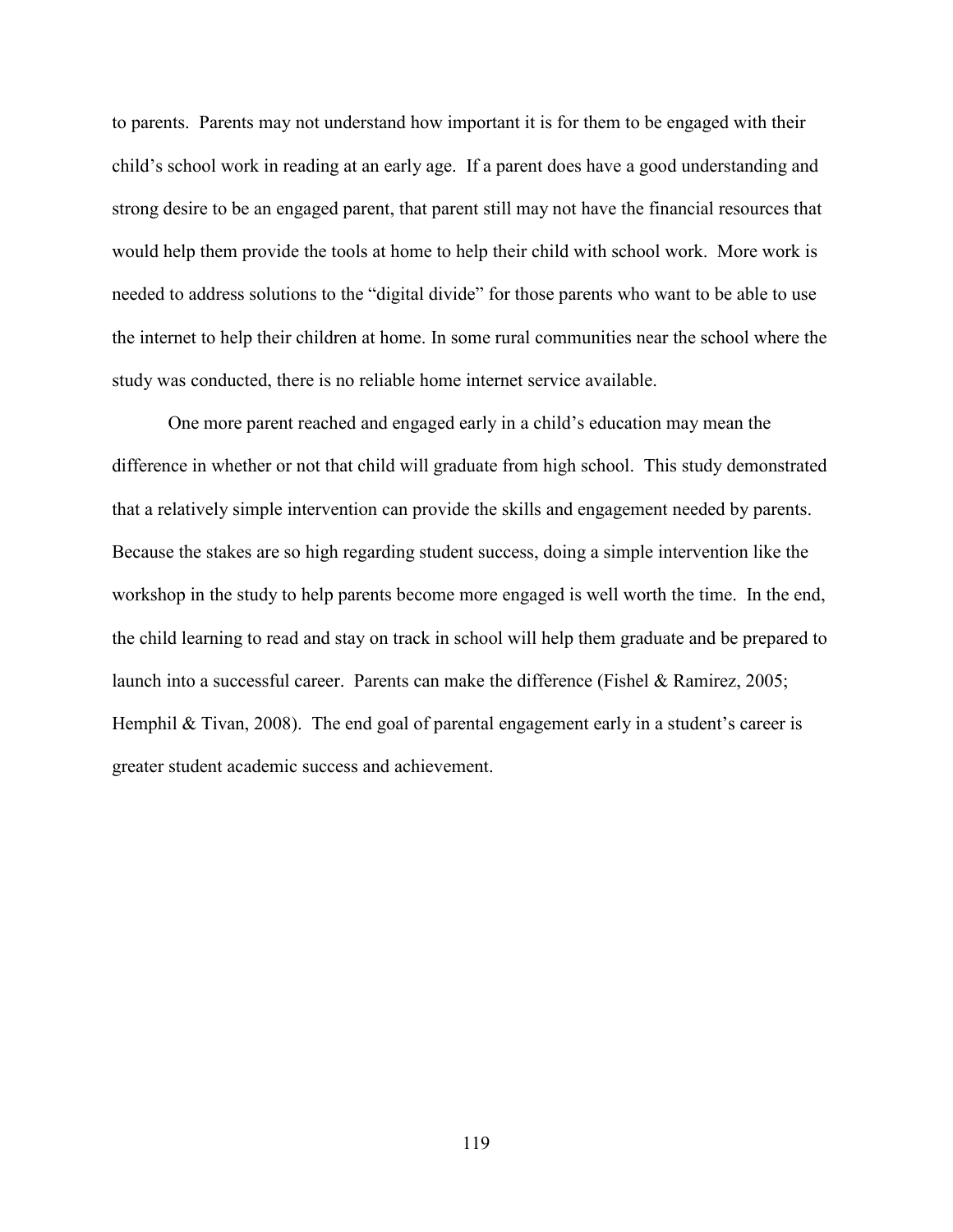#### References

- Allen, J., & Kinloch, V. (2013). Conversation currents: Create partnerships, not programs. *Language Arts, 90*(5), 385-390.
- Allington, R. L. & McGill-Franzen, A. (Eds). (2012). *Summer reading: Closing the rich/poor reading achievement gap*. NY, NY: Teachers College Press.
- Allington, R. L. (2013). What really matters when working with struggling readers. *Reading Teacher, 66*(7), 520-530. doi:10.1002/TRTR.1154
- Allington, R. L. (2001). *What really matters for struggling readers : Designing research-based programs*. NY, New York: Longman.
- Arnold, D. H., Lonigan, C.J., Whitehurst, G.J., & Epstein, J. (1994). Accelerating language development through picture book reading: Replication and extension to a videotape training format. *Journal of Educational Psychology*, *86*(2), 235-243.
- Arnold, R., & Colburn, N. (2005). Encore! encore! there's a good reason why kids love to hear the same story over and over. *School Library Journal, 51*(4), 35.
- Baker, L., Mackler, K., Sonnenschein, S. & Serpell, R. (2001). Parents' interactions with their first-grade children during storybook reading and relations with subsequent home reading activity and reading achievement. Journal of School Psychology, 39(5), 415-438.
- Baker, S. K., Santoro, L. E., Chard, D. J., Fien, H., Park, Y., & Otterstedt, J. (2013). An evaluation of an explicit read aloud intervention taught in whole-classroom formats in first grade. *The Elementary School Journal, 113*(3), 331-358.
- Brown, W., Denton, E., Kelly, P., & Neal, J. (1999). Reading recovery effectiveness: A five-year success story in san luis coastal unified school district. *ERS Spectrum, 17*(1), 3-12.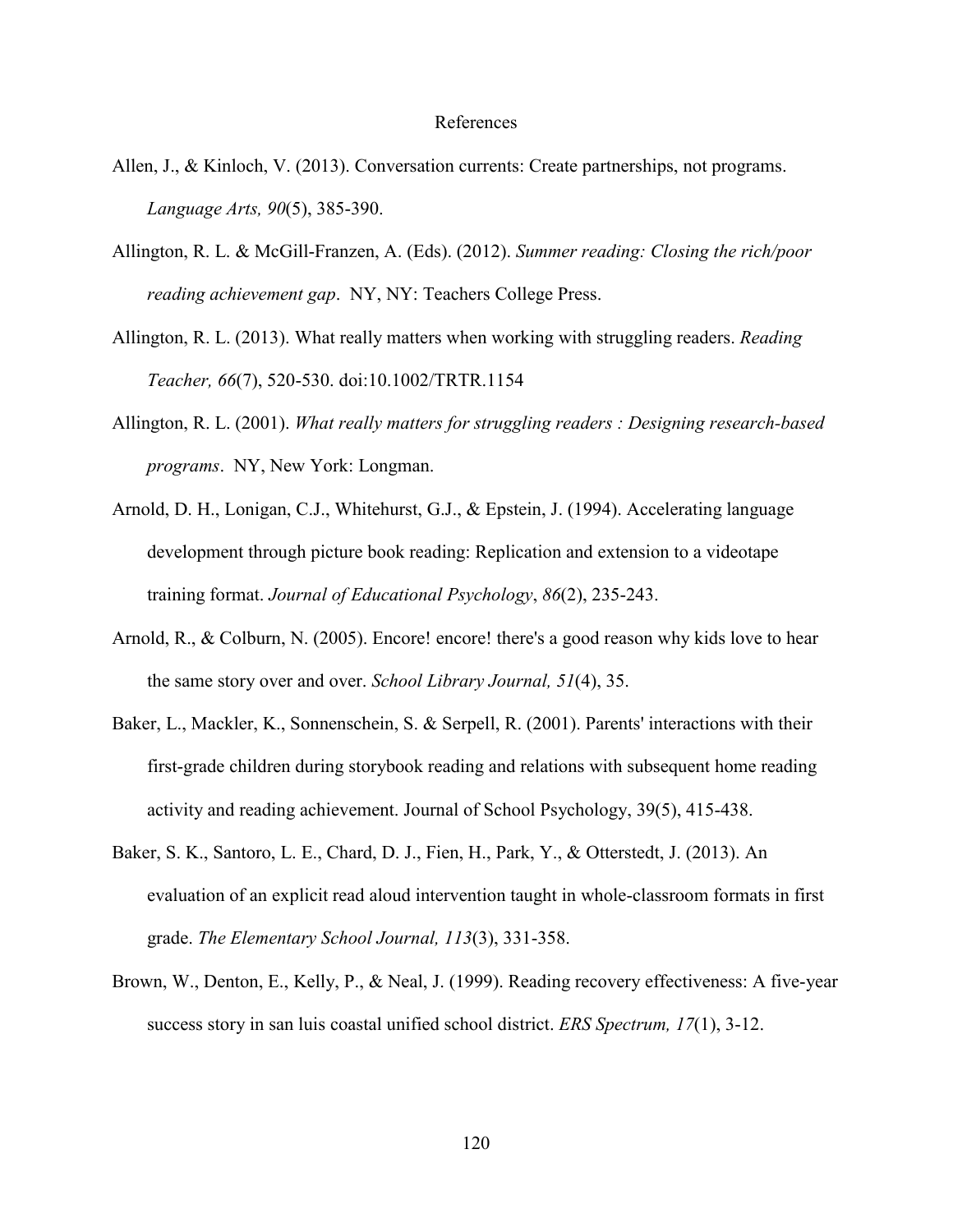- Clay, M. (1966). *Emergent reading behaviour*. Unpublished doctoral dissertation, University of Auckland, Auckland.
- Clay, M. M. (1985). *The early detection of reading difficulties.* (3<sup>rd</sup> Ed.). Portsmouth, NH: Heinemann.
- Crain-Thoreson, C., & Dale, P.S. (1999). Enhancing linguistic performance: Parents and teachers as book reading partners for children with language delays. *Topics in Early Childhood Special Education*, 18, 28-39.
- Compton-Lilly, C. (2000). Staying on chilren: Challenging sterotypes about urban parents. *Language Arts, 77*, 420-427.
- Creswell, J.W. (1998). *Qualitative inquiry and research design: Choosing among five traditions*. Thousand Oaks, CA: Sage.
- Creswell, J.W. (2003). Research design: *Qualitative, quantitative, and mixed methods approaches*. (2nd ed.). Thousand Oaks, CA: Sage.
- Epstein, J. L. (2005). Attainable goals? The spirit and letter of the no child left behind act on parental involvement. *Sociology of Education, 78*(2), 179-182.
- Epstein, J.L., (2000). Connecting home, school, and community: New directions for social research. In M.T. Hallinan (Ed.), Handbook of the sociology of education (pp. 285-306). New York, NY: Kluwer Academic/Plenum Publishers.
- Epstein, J. L. (1992). School and family partnerships. In M.C. Alkin (Ed.), *Encyclopedia of educational research* ( $6<sup>th</sup>$  ed., pp. 1139-1151). NY, New York: Macmillan.
- Family Engagement in Education Act of 2011. (H.R. 1821/S.941). Retrieved from: http://www.pta.org/4135.asp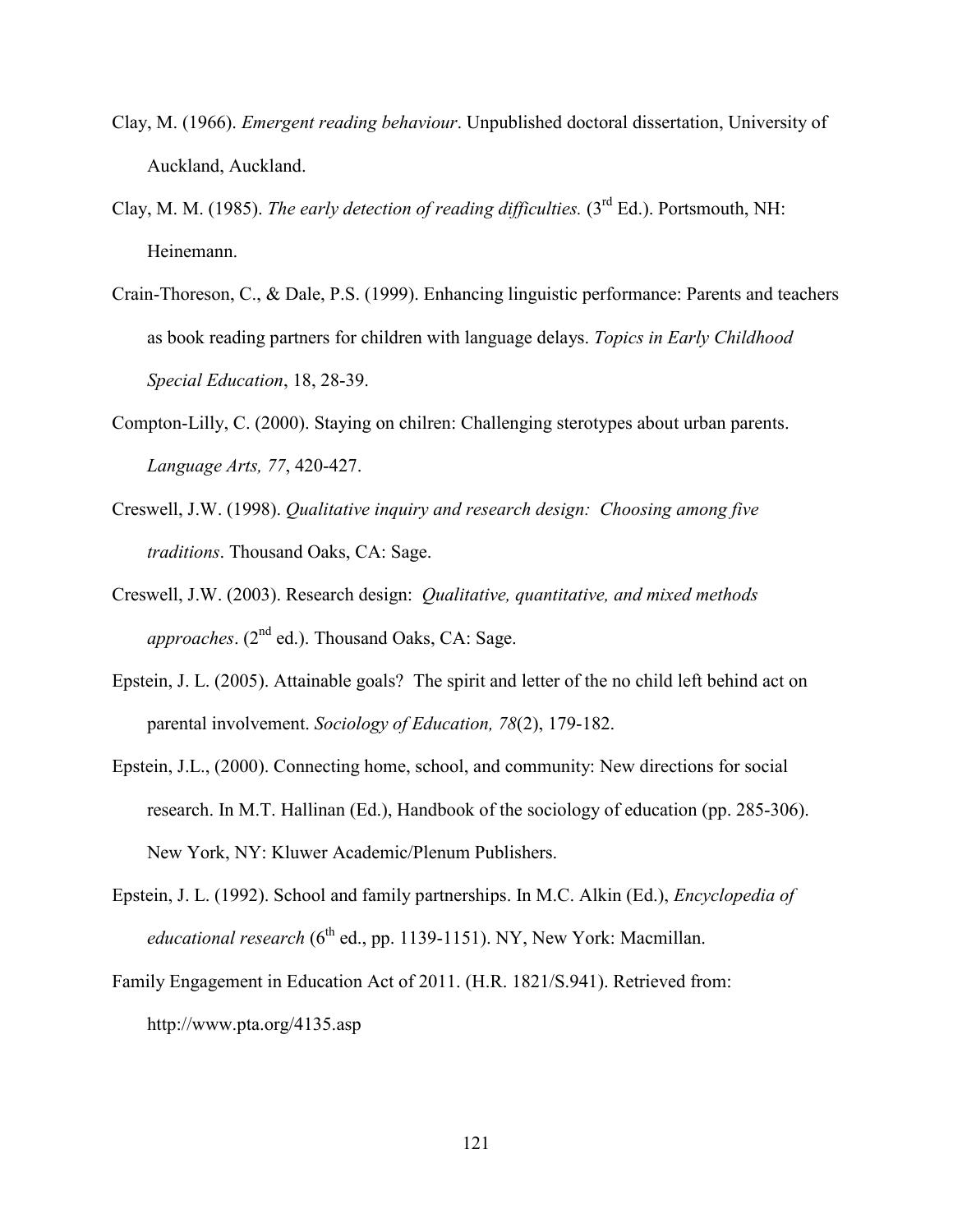- Fishel, M., & Ramirez, L. (2005). Evidence-based parent involvement interventions with schoolaged children. *School Psychology Quarterly, 20*(4), 371-402.
- Gifford, E. J., Wells, R., Bai, Y., Troop, T. O., Miller, S., & Babinski, L. M. (2010). Pairing nurses and social workers in schools: North carolina's school-based child and family support teams. *Journal of School Health, 80*(2), 104-107.
- Kim, J. S., & White, T. G. (2011). Solving the Problem of Summer Reading Loss. *The Phi Delta Kappan*, *92*(7), 64–67. Retrieved from http://www.jstor.org/stable/25822842

Kupzyk, S. (2012). *Teachers Engaging Parents as Tutors to Improve Oral Reading Fluency*. (Dissertation). University of Nebraska- Lincoln. Retrieved from <http://digitalcommons.unl.edu/cehsdiss/146>

- Hemphill, L., & Tivnan, T. (2008). The importance of early vocabulary for literacy achievement in high-poverty schools. *Journal of Education for Students Placed at Risk, 13*(4), 426-451.
- Hong, S.S. (2012). *Supporting children's language and literacy skills: the effectiveness of shared book reading intervention strategies with parents*. (Dissertation). Queensland University of Technology. Queensland.
- Hoover-Dempsey, K.,V. & Sandler, H. M. (1997). Why do parents become involved in their children's education? *Review of Educational Research*, *67(1*), 3-42.
- Hoover-Dempsey, K., Walker, J. M., Sandler, H. M., Whetsel, D., Green, C. L., Wilkins, A. S., & Closson, K. (2005). Why do parents become involved? Research findings and implications. *Elementary School Journal, 106*(2), 105.
- Klein, A. (2015) No child left behind: An overview. *Education Week*. April 10, 2015. Published online: http://www.edweek.org/ew/section/multimedia/no-child-left-behind-overviewdefinition-summary.html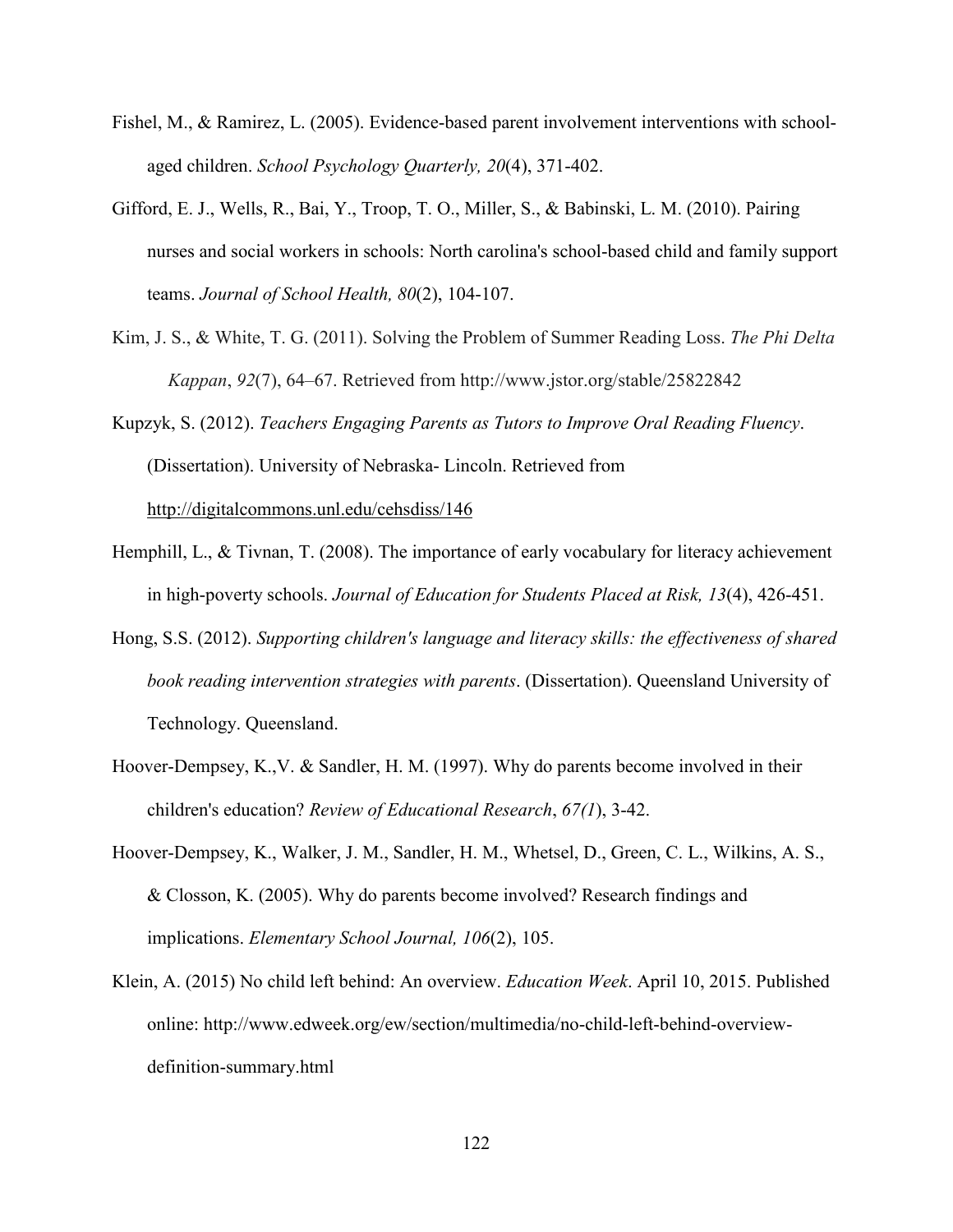- Kim, J. S., Capotosto, L., Hartry, A., & Fitzgerald, R. (2011). Can a mixed-method literacy intervention improve the reading achievement of low-performing elementary school students in an after-school program? Results from a randomized controlled trial of READ 180 enterprise. *Educational Evaluation and Policy Analysis, 33*(2), 183-201.
- Kreider, H., Morin, G., Miller, G. E., & Bush, A. (2011). Promoting language and literacy outcomes through shared reading at home. In H. Kreider, & H. Westmoreland (Eds.), (pp. 97-107). Charlotte, NC, US: IAP Information Age Publishing.
- Kupzyk, S. (2012). *Teachers engaging parents as tutors to improve oral reading fluency*. (Thesis). University of Nebraska- Lincoln. Retrieved from <http://digitalcommons.unl.edu/cehsdiss/146>
- Kupzyk, S., McCurdy, M., Hofstadter, K. L., & Berger, L. (2011). Recorded readings: A taped parent-tutoring intervention. *Journal of Behavioral Education, 20*(2), 87-102.
- Mapp, K.L. (1999). *Making the connection between families and schoools: Why and how parents are involved in their children's education*. Unpublished Doctoral dissertation, Harvard University, Cambridge, MA.
- Maxwell. J.A. (2005). *Qualitative research design: An interactive approach.* (2<sup>nd</sup> ed.). Thousand Oaks, CA: Sage.
- Merriam, S. B. (2009). *Qualitative Research: A Guide to Design and Implementation*. San Francisco: Jossey-Bass.
- Molfese, V.J., Modglin, A., & Molfese, D.L. (2003). The role of environment in the development of reading skills: A longitudinal study of preschool and school-age measures. *Journal of Learning Disabilities, 36*, 59-67.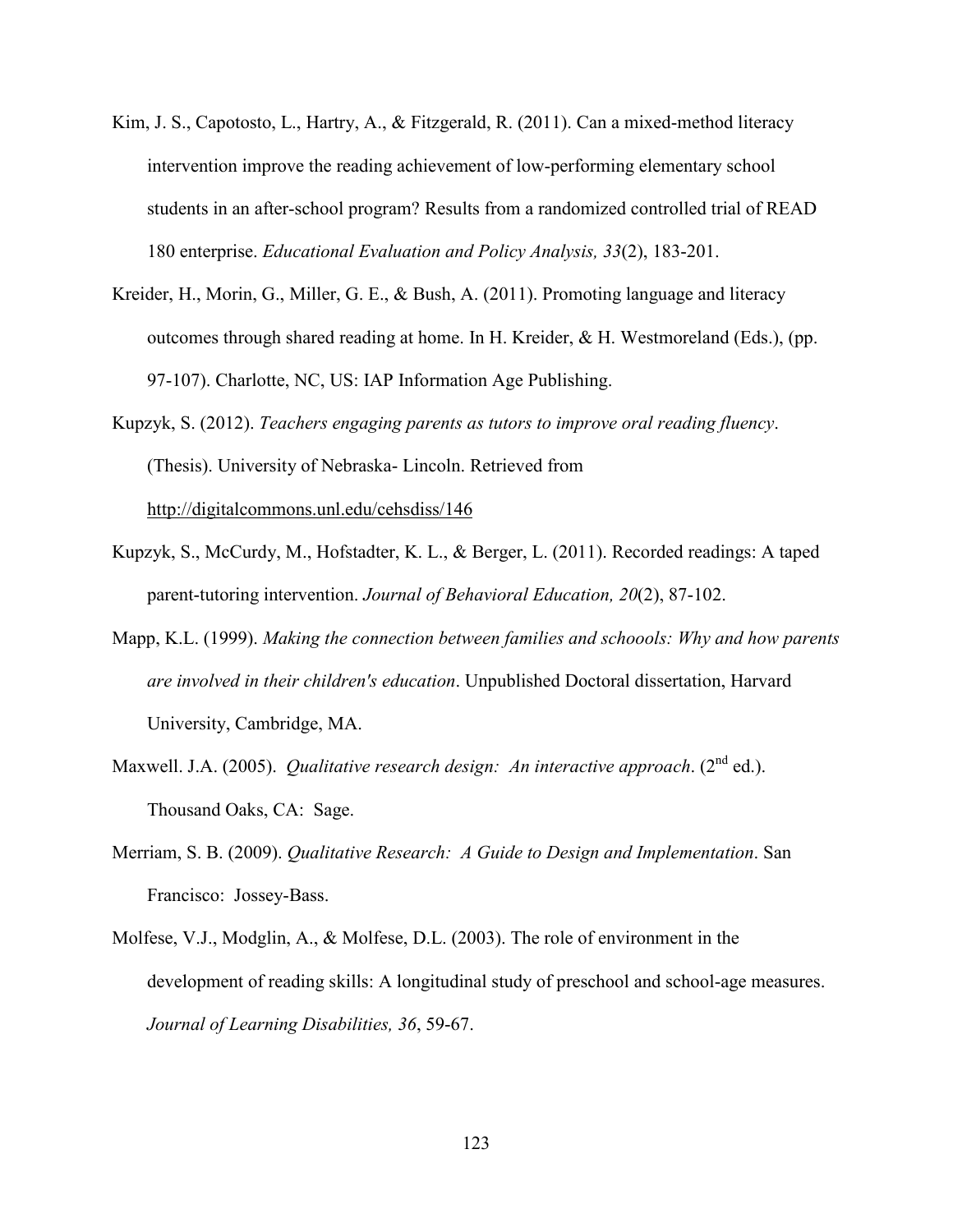- Martin, M., Fergus, E., & Noguera, P. (2010). Responding to the needs of the whole child: A case study of a high-performing elementary school for immigrant children. *Reading & Writing Quarterly, 26*(3), 195-222.
- North Carolina House Bill 950, Session Law 2012-142, pp.38-45, Legislation retrieved from: http//www.ncleg.net/sessions/2011/Bills/House/PDF/H90v7.pdf

North Carolina Depart of Public Instruction. (2016). Retrieved from:

<http://www.livebinders.com/play/play?id=850102>

North Carolina Department of Public Instruction. (2015). Retrieved from:

[https://ncreportcards.ondemand.sas.com](https://ncreportcards.ondemand.sas.com/)

- North Carolina Department of Public Instruction. (2016). Retrieved from: <http://www.dpi.state.nc.us/budget/>
- No Child Left Behind Act of 2001, 20 U.S.C. Section 1118et seq(2002). Retrieved from http://www2.ed.gov/policy/elsec/leg/esea02/pg2.html#sec1118
- PTA. (2009). 10 Truths about parent involvement. Retrieved from: http://www.pta.org/documents/10 Truths Aboutparentinvolvement.pdf
- Ringenberg, M. C., Funk, V., Mullen, K., Wilford, A., & Kramer, J. (2005). The test-retest reliability of the parent and school survey (PASS). *School Community Journal, 15*(2), 121- 134.
- Santa, C. M., & Hoien, T. (1999). An assessment of early steps: A program for early intervention of reading problems. *Reading Research Quarterly, 34*(1), 54-79.
- The Elementary and Secondary Education Act (ESEA), (20 U.S.C. 6301 et seq.). Retrieved from: http://www2.ed.gov/policy/elsec/leg/esea02/pg1.html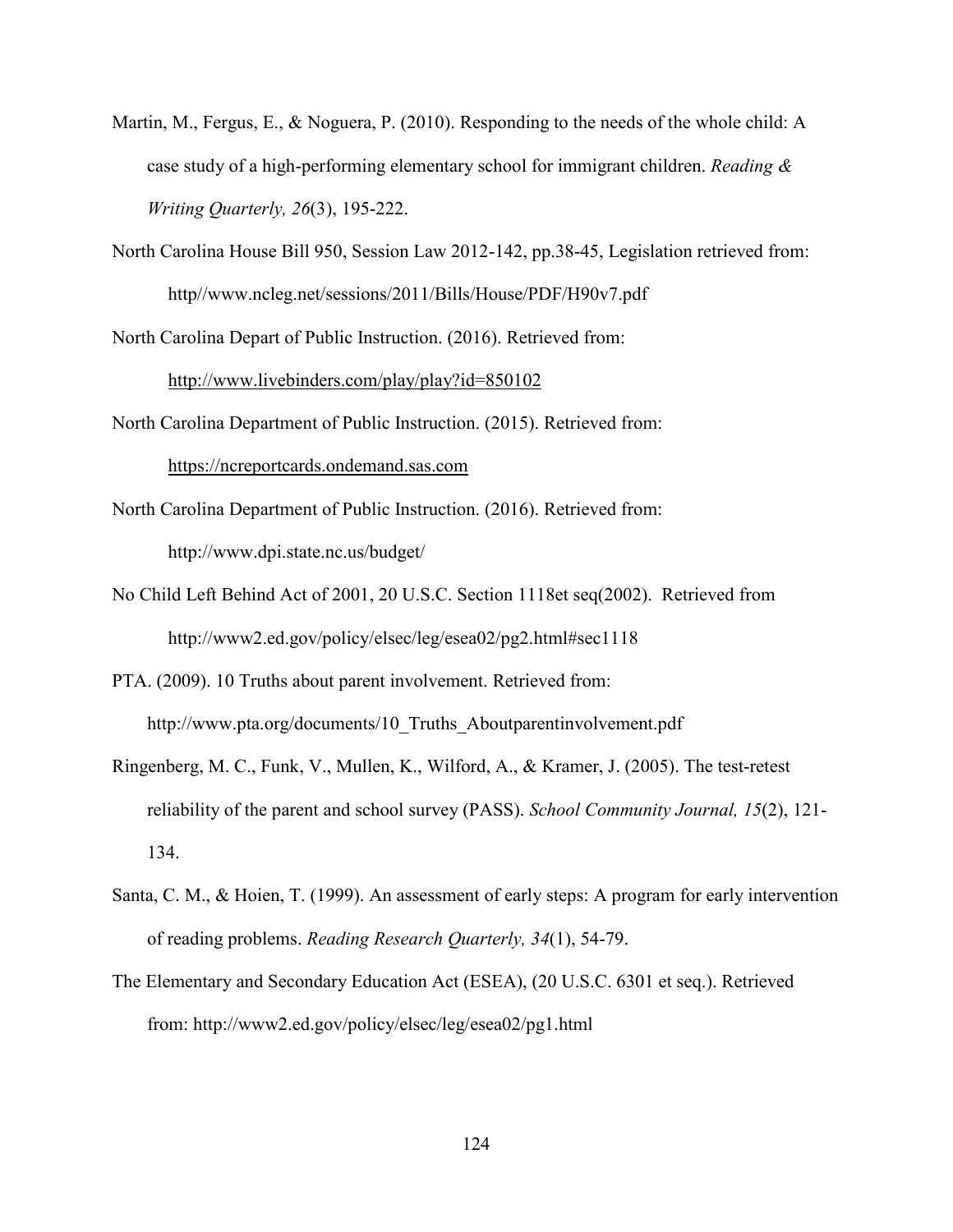- Valdez-Menchaca, M.C. & Whitehurst, G.J. (1992). Accelerating language development through picture book reading: A systematic extension to Mexican day care. *Developmental Psychology*, 28, 1106-1114.
- Vellutino, F.R., Scanlon, D.M., Sipay, E.R., Small, S.G., Pratt, A., Chen, R. & Denckla, M.B. (1996). Congnitive profiles of difficult-to-remediate and readily remediated poor readers: Early intervention as a vehicle for distinguishing between cognitive and experiential deficits as basic causes of specific reading disability. *Journal of Education Psychology*, 88(1), 601- 638.
- U. S. Department of Education. (2011). Elementary and Secondary Education Act updates. Retrieved from:<http://www2.ed.gov/category/keyword/esea-reauthorization>
- U.S. Department of Education. (2001). No Child Left Behind. Retrieved from: [http://www2ed.gov/policy/elsec/leg/esea02/beginning.html#sec3](http://www2ed.gov/policy/elsec/leg/esea02/beginning.html%23sec3)
- U.S. Department of Education. (2011). Title I Policy: Improving the academic achievement of the disadvantaged. Retrieved from: <http://www2.ed.gov/policy/elsec/leg/esea02/pg1.html>
- U.S. Department of Education, Institute of Education sciences, What Works Clearinghouse. (2013, July). *Beginning Reading intervention report: Reading Recovery*. Retrieved from http://whatworkds.ed.gov
- U.S. Department of Education, Institute of Education sciences, What Works Clearinghouse. (2012). *What works clearinghouse quick review: "increasing young children's contact with print during shared reading--longitudinal effects on literacy achievement".* Retrieved from http://whatworkds.ed.gov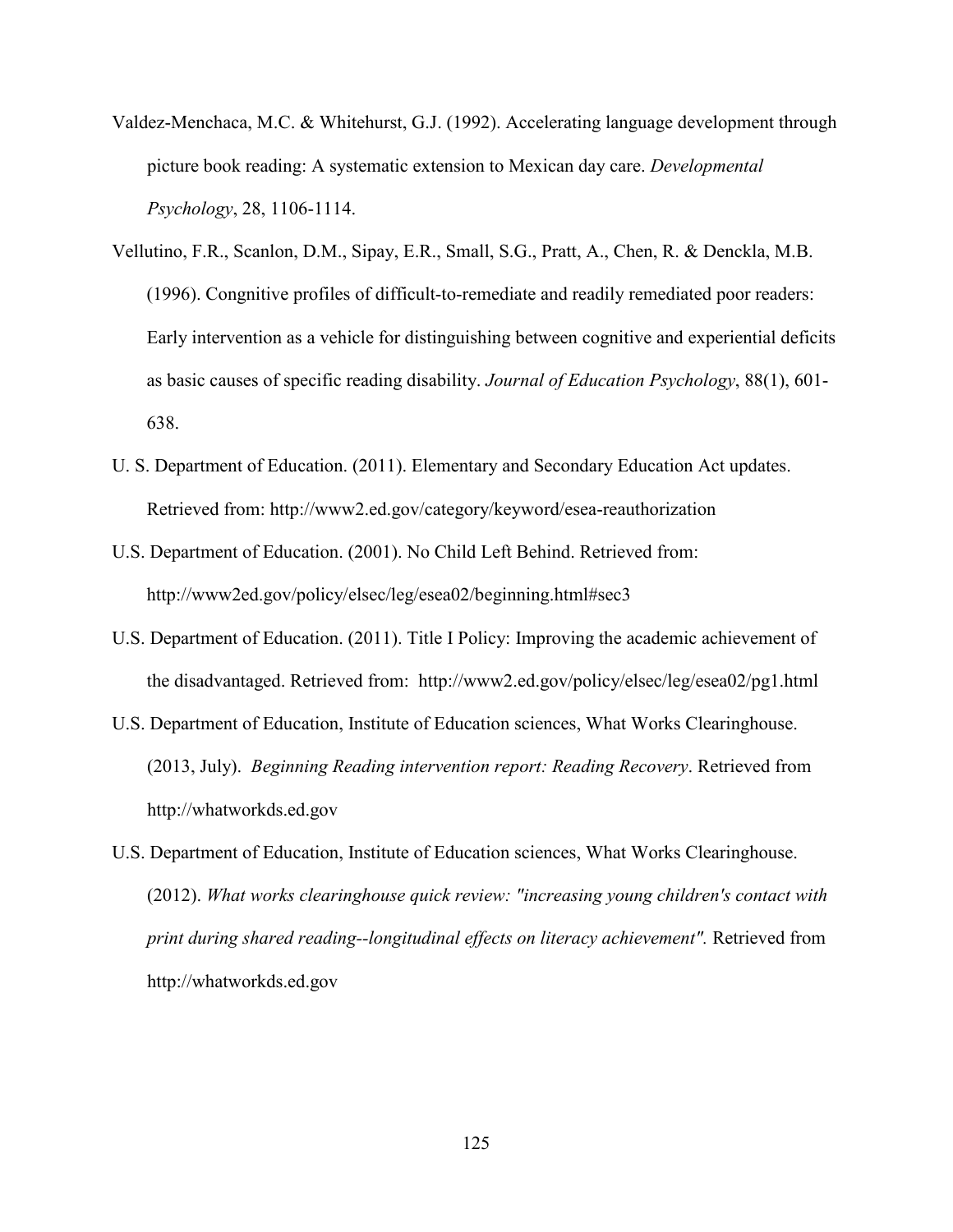- Whitehurst, G.J., Arnold, D.S., Epstein, J.N., Angell, A.L., Smith, M, & Fischel, J.E. (1994). A picture book reading intervention in day care and home from low income families. *Developmental Psychology*, 30(5), 679-689.
- Whitehurst, G.J. Falco, F.L., Lonigan, C.J., Fischel, J.E., DeBaryshe, B.D. Valdez-Menchaca, M.C., & Caulfield, M. (1998). Accelerating language development through picture book reading. *Developmental Psychology*, 24(4), 552-559.
- Whitehurst, G.J., & Lonigan, C.J. (1998). Child development and emergent literacy. *Child Development*, 69, 848-872.
- Wills, B. (2013) *The advantages and limitations of singe case study.* Retrieved from: [http://www.e-ir.info/2014/07/05/the-advantages-and-limitations-of-single-case-study](http://www.e-ir.info/2014/07/05/the-advantages-and-limitations-of-single-case-study-analysis/)[analysis/](http://www.e-ir.info/2014/07/05/the-advantages-and-limitations-of-single-case-study-analysis/)
- Yin, R.K. (2009). *Case study research: Design and methods*. SAGE Publications Ltd: London.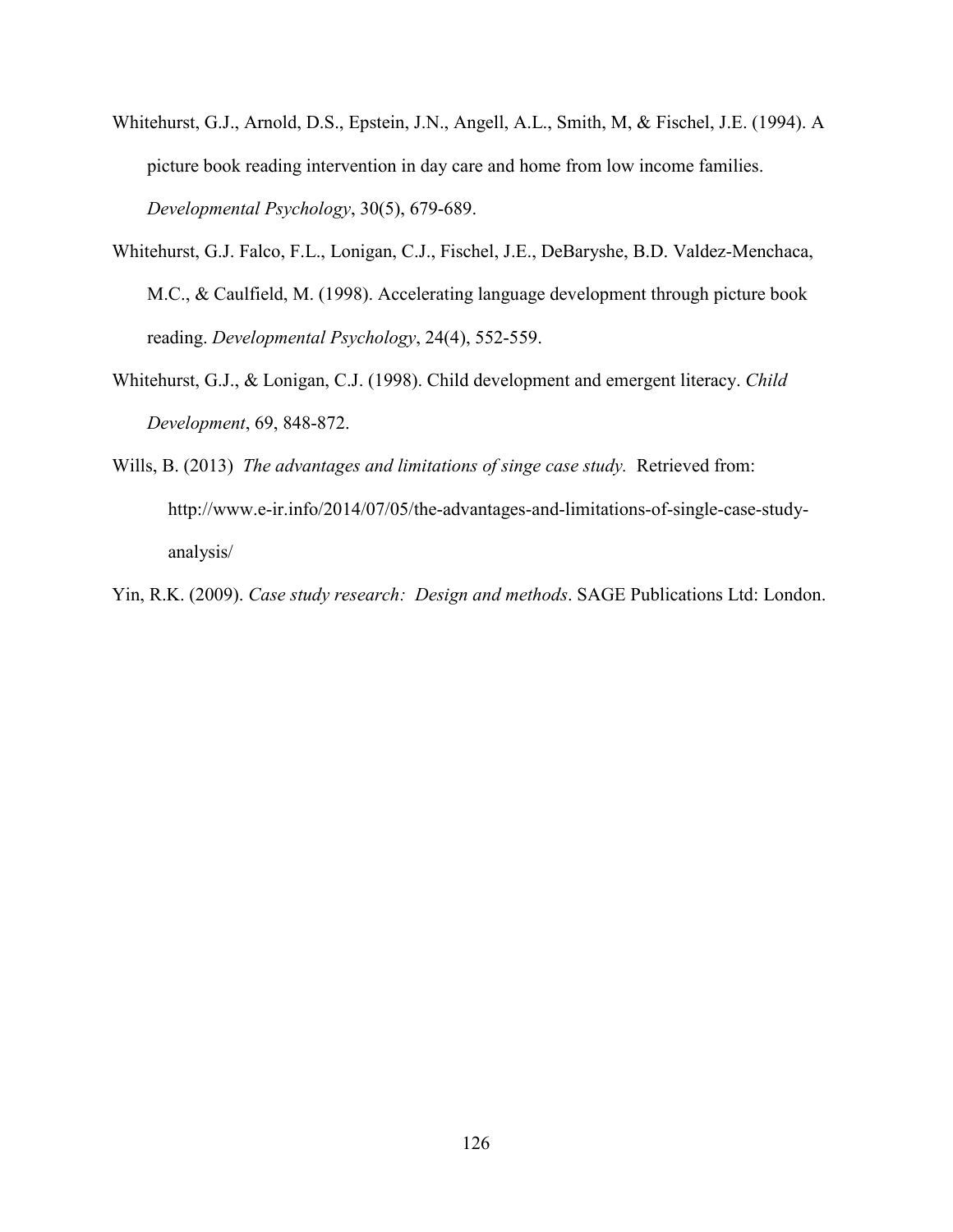### **Appendix A**

Consent Form for Levels 1 and 2 Research with Humans

Researcher, Evelyn Lemons

Dear Parent,

You are invited to participate in a study on Parental Engagement by attending a workshop on the use of reading apps and email. I hope to learn whether or not your participation in the workshop on using reading apps and basic skills on how to use email will improve your engagement with your child's reading at home and your connection to the school. You were selected as a possible participant in this study because the researcher was looking for a school to participate that was a rural community with a need for improvement in reading scores. This project is to fulfill degree requirements in the doctoral program in Educational Leadership at Bethel University St. Paul Minnesota. The researching is funding the project. If you decide to participate, I will invite you to attend one 1 1/2 hour workshop at the school, take two short written surveys that will take about 10 minutes to complete. One survey will be given before the workshop and one survey will be sent to you in the mail, one month after the workshop in a self-addressed stamped envelope. To finish the study, you will be asked to participate in a personal interview that will take about 30 minutes which will be audio recorded. There will only be one workshop, held late in the afternoon at the school computer laboratory. Refreshments will be provided the night of the workshop. Your total time that is being asked for you to participate is two hours and a half or less. Then you will be contacted by the researcher by phone to set up a personal interview, also to be conducted here at the school, which should take no more than 30 minutes. The personal interview will be recorded, each participant will be assigned a number, you will be given a number, and the researcher will not use your name in any published documents. The recordings will be kept, with other surveys in a safe location, locked. All information will be kept confidential and any personal information you give will be destroyed at the conclusion of the research project, no more than one year after the dissertation is published. All that is being asked of you is your donation of time and filling out surveys, participating in one workshop, and answering personal interview questions on the workshop. The researcher does not anticipate that you are being put at any risk to participate. The project will run in May of 2016 or as soon as approved. Two weeks after the workshop at the school, the follow up written survey will come in the mail to be returned to the researcher and then the researcher will set up a time to meet you at the school for a 30 minute personal interview about how the workshop may or may not have helped you. The benefit you can reasonably expect is to learn something at the workshop taught by the two first grade teachers that you will be able to use at home with your child using the reading apps or email over the summer. As an incentive to complete the whole study, the researcher is offering you one free book, first grade reading level, to be handed to you after the personal interview is completed as a sign of gratitude for your time. Any information obtained in connection with this study that can be identified with you will remain confidential and will be disclosed only with your permission. Participant numbers will be assigned rather than using real names of any parent participating. In any written reports or publications, no one will be identified or identifiable and only aggregate data will be presented. An audio tape will be made of the personal interview to help the researcher be able to go back and type out the exact answers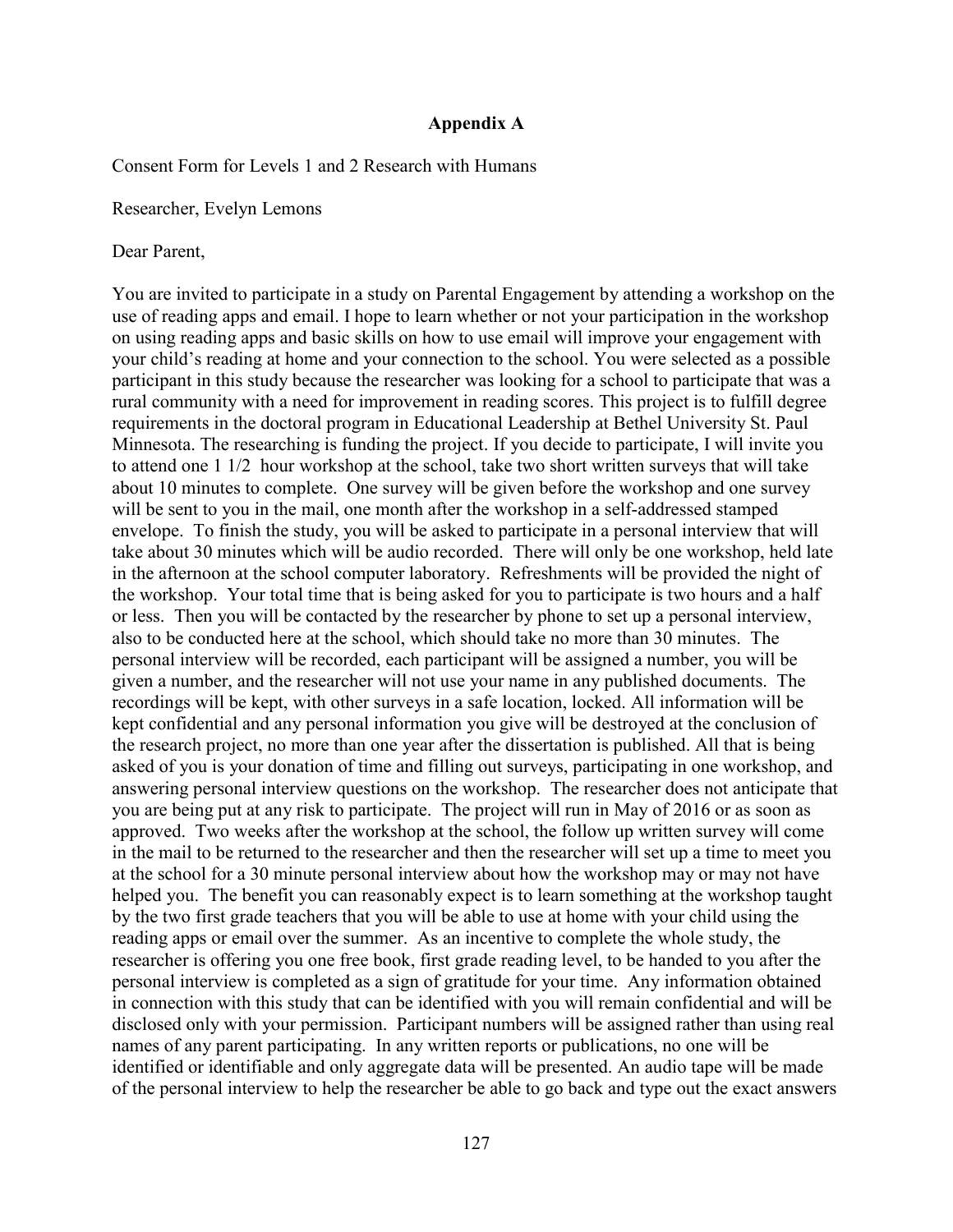that each parent gives to the questions. After hard copies of the interviews have been typed and participant numbers assigned, the cassette recordings will be destroyed within one year of the date the dissertation is published. Your decision whether or not to participate will not affect your future relations with "Name of School" in any way. If you decide to participate, you are free to discontinue participation at any time without affecting such relationships. This research project has been reviewed and approved in accordance with Bethel's Levels of Review for Research with Humans. If you have any questions about the research and/or research participants' rights or wish to report a research related injury, please call Evelyn Lemons at "Phone number", Dr. Michael Lindstrom at "Phone number."

You will be offered a copy of this form to keep.

You are making a decision whether or not to participate. Your signature indicates that you have read the information provided above and have decided to participate. You may withdraw at any time without prejudice after signing this form should you choose to discontinue participation in this study.

\_\_\_\_\_\_\_\_\_\_\_\_\_\_\_\_\_\_\_\_\_\_\_\_\_\_\_\_\_\_\_\_\_\_\_\_\_\_\_\_\_\_\_\_\_\_\_\_\_\_\_\_\_\_\_\_\_\_\_\_\_\_\_\_\_\_\_\_\_\_\_\_\_\_\_\_\_\_

Signature of Parent or Guardian:

 $\_$  , and the set of the set of the set of the set of the set of the set of the set of the set of the set of the set of the set of the set of the set of the set of the set of the set of the set of the set of the set of th

Signature Date Signature of Investigator Evelyn Lemons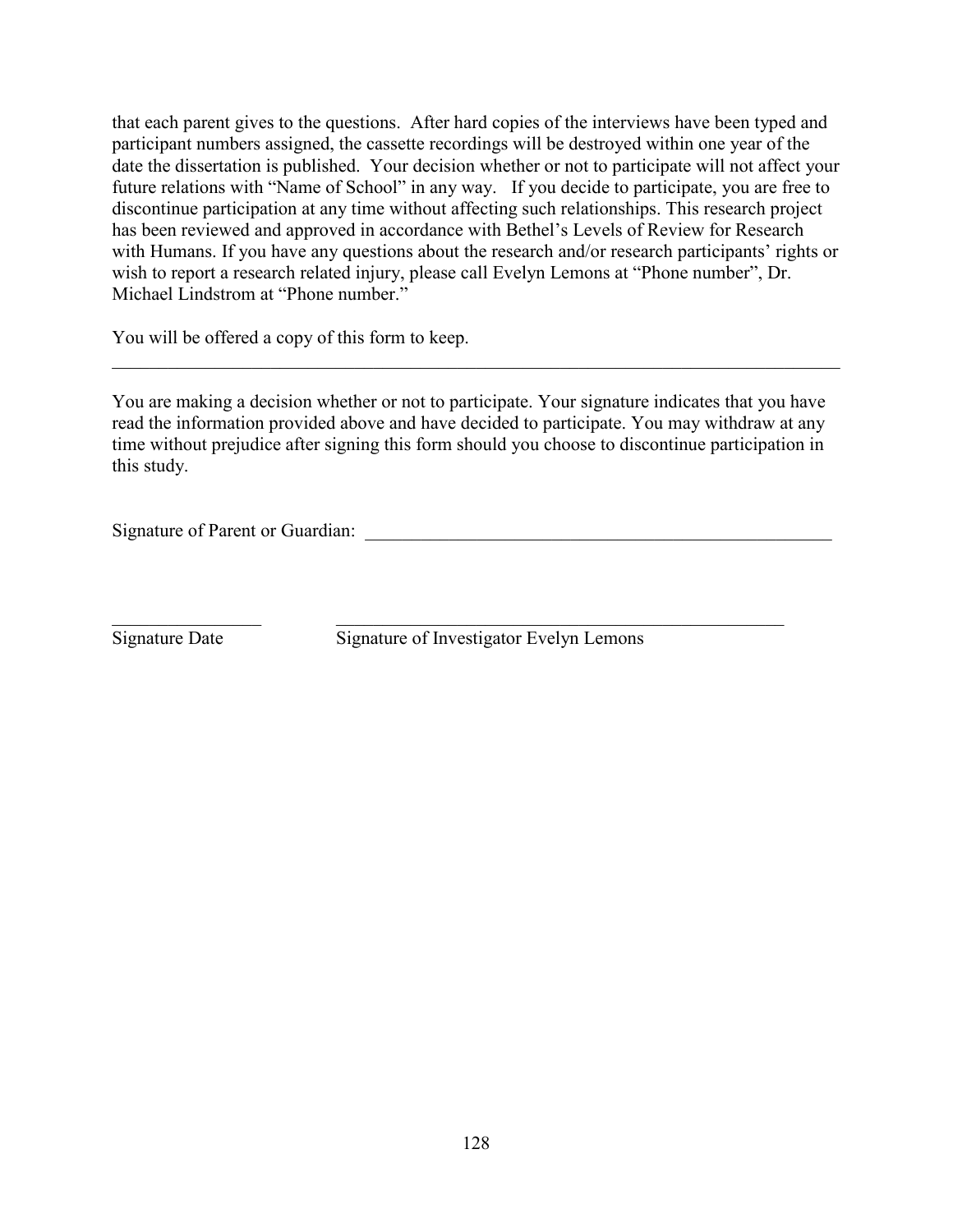# **Appendix B**

| <b>Pre-Intervention Parent Survey</b>                                                                                                                          |  |  |
|----------------------------------------------------------------------------------------------------------------------------------------------------------------|--|--|
| Parent Name: Phone number:                                                                                                                                     |  |  |
|                                                                                                                                                                |  |  |
|                                                                                                                                                                |  |  |
| Given by: Evelyn Lemons, Doctoral Student, Bethel University St. Paul, Minnesota.                                                                              |  |  |
| Please circle your answers below.                                                                                                                              |  |  |
| 1. I feel well prepared to help my child with his/her reading at home.<br>Yes or No                                                                            |  |  |
| 2. I have Internet access in my home. Yes or No                                                                                                                |  |  |
| 3. Circle items that follow that are used at your home:                                                                                                        |  |  |
| Desk top computer, laptop computer, tablet or smart phone.                                                                                                     |  |  |
| Please circle your response below:                                                                                                                             |  |  |
| 4. My child is: male or female                                                                                                                                 |  |  |
| 5. My child is on free or reduced price lunch. Yes or No                                                                                                       |  |  |
| 6. I am: male or female                                                                                                                                        |  |  |
| 7. I am the parent, or I am the guardian.                                                                                                                      |  |  |
| 8. I would call my child's teacher if my child is having a hard time with reading. Yes or No                                                                   |  |  |
| 9. I would be likely to email my child's teacher. Yes or No                                                                                                    |  |  |
| 10. I use email regularly as a means of routine communication. Yes or No                                                                                       |  |  |
| 11. Taking a workshop on how to use specific apps for helping my child with reading at home<br>would help me. Yes or No                                        |  |  |
| 12. I want to understand more clearly about what the teacher would like for me to be doing with<br>my child at home to help them with their reading. Yes or No |  |  |

13. What does it mean to you to be engaged as a parent/guardian in your child's school work?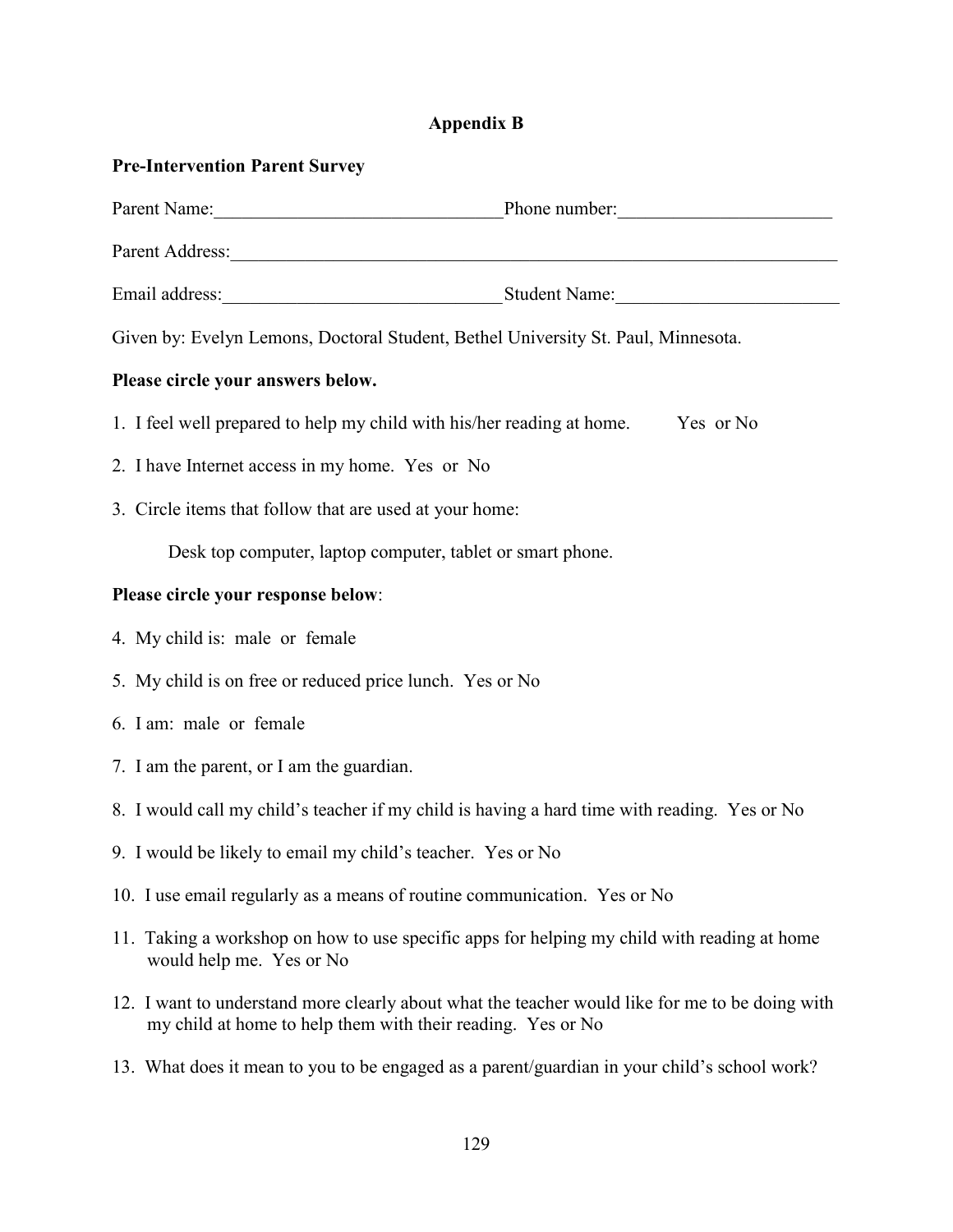## **Appendix C**

## **Post-Intervention Parent Survey**

| Parent Name: Phone number:                                                                                                                                                                                                     |  |  |
|--------------------------------------------------------------------------------------------------------------------------------------------------------------------------------------------------------------------------------|--|--|
| Parent/Guardian Address: 2008. [1] David Strategy and Strategy and Strategy and Strategy and Strategy and Strategy and Strategy and Strategy and Strategy and Strategy and Strategy and Strategy and Strategy and Strategy and |  |  |
|                                                                                                                                                                                                                                |  |  |
| Given by: Evelyn Lemons, Doctoral Student, Bethel University St. Paul, Minnesota.                                                                                                                                              |  |  |
| Please circle your answers below.                                                                                                                                                                                              |  |  |
| 1. I feel well prepared to help my child with his/her reading at home. Yes or No                                                                                                                                               |  |  |
| 2. I have Internet access in my home. Yes or No                                                                                                                                                                                |  |  |
| 3. Circle items that follow that are used at your home:                                                                                                                                                                        |  |  |
| Desktop computer, laptop computer, tablet or smart phone.                                                                                                                                                                      |  |  |
| Please circle your response below:                                                                                                                                                                                             |  |  |
| 4. My child is: male or female                                                                                                                                                                                                 |  |  |
| 5. I am: male or female.                                                                                                                                                                                                       |  |  |

- 6. I am the parent, or I am the guardian
- 7. I would call my child's teacher if my child is having a hard time with reading. Yes or No
- 8. I would be likely to email my child's teacher about a question regarding homework assignments. Yes or No
- 9. I use email regularly as a means of routine communication. Yes or No
- 10. Taking a workshop on how to use specific apps to help my child at home has helped me feel more engaged with my child's reading. Yes or No
- 11. I understand more clearly about what the teacher would like for me to be doing with my child at home to help them with reading. Yes or No
- 12. I learned that there are free reading apps that I can use with my child at home to help my child keep from forgetting what they have learned in reading in school this year. Yes or No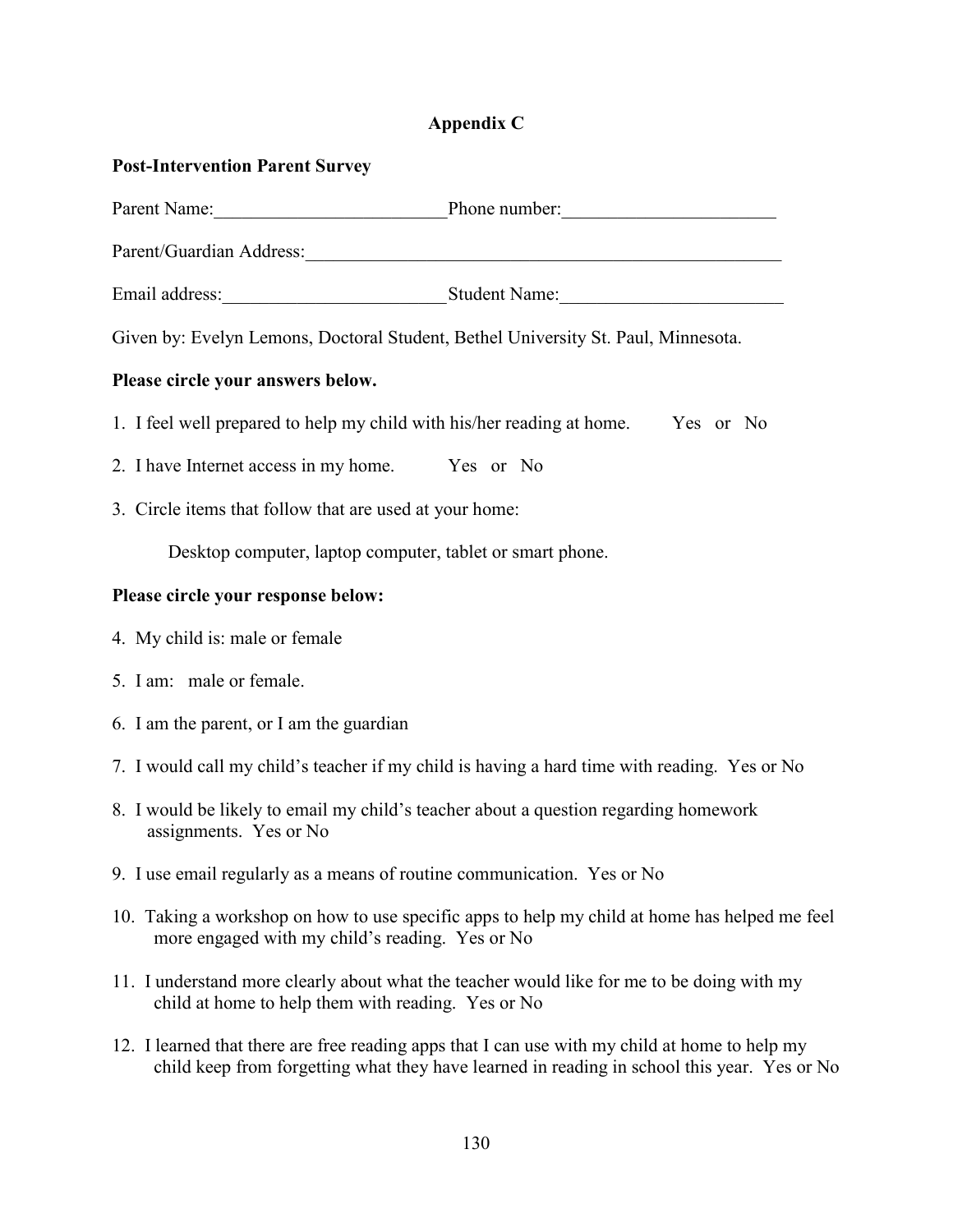- 13. How did the workshop on the top ten reading apps for you to use with your child at home help you feel more connected to your child's reading at home and the teachers?
- 14. What does it mean to you to be engaged as a parent in your child's school work?
- 15. What part of the instruction on how to use the computer at home to help in reading was the most helpful?
- 16. What was the most important factor that may have changed how you feel about how you are engaged with your child in their work at home in reading?
- 17. How much time and what was the quality of time you committed as a parent to help your child on the reading applications?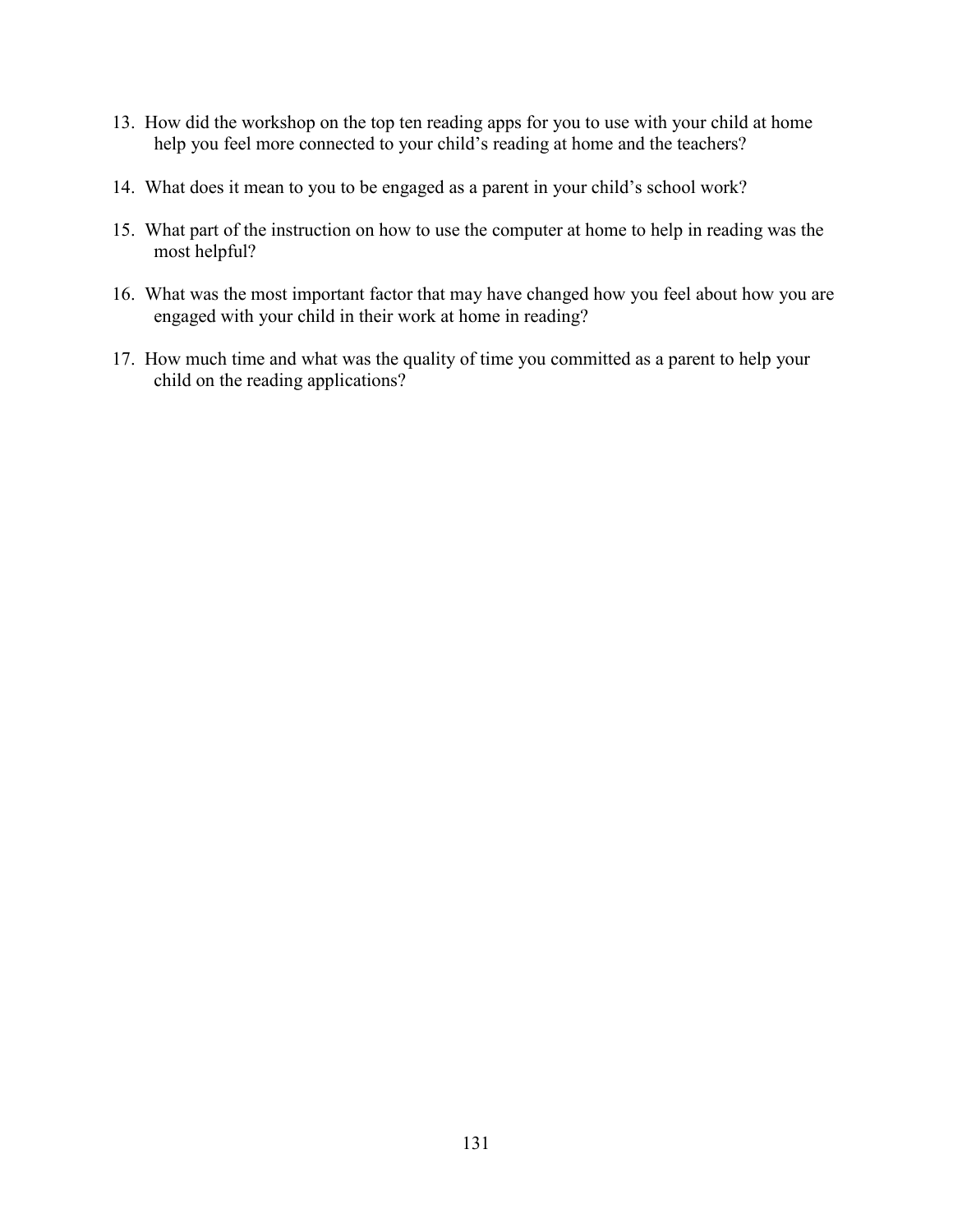## **Appendix D**

## **Questions used in personal interview with parents:**

- 1. What resources do you draw upon to help your child with their reading?
- 2. What kinds of things do you say at home about school?
- 3. What would be some examples of ways you help your child succeed in school?
- 4. Why do you put in extra time to help your child with reading homework?
- 5. From your perspective as a parent, what is your role in supporting your child learning to read?
- 6. Have there been benefits from the instruction offered in how to use the computer resources online at home that you could share?
- 7. In what way has communication improved between you and the teacher since the workshop?
- 8. What has helped you the most from participating in the computer class offered by the teacher?
- 9. If you could ask the teacher to go over an item again, what area would you like to see again from the workshop?
- 10. Was there anything you learned in the workshop that made you feel more confident that you can be more connected to the school, the teacher and what your child is learning?
- 11. What part of the workshop helped you the most to feel like you can be more involved with your child's learning?
- 12. What are barriers you face that get in the way of you being more engaged with your child's work at school?
- 13. What part of the workshop has had the biggest influence on your decision to try to become more engaged or not?
- 14. How did the workshop impact your confidence in being able to help your child with their work at home?
- 15. How were the reading apps that were shared during the workshop helpful or not helpful?
- 16. What were the specific things you have found to be the most useful since you have had the chance to practice using the reading apps at home?
- 17. How much time did you spend with your child using the reading apps since the workshop each week?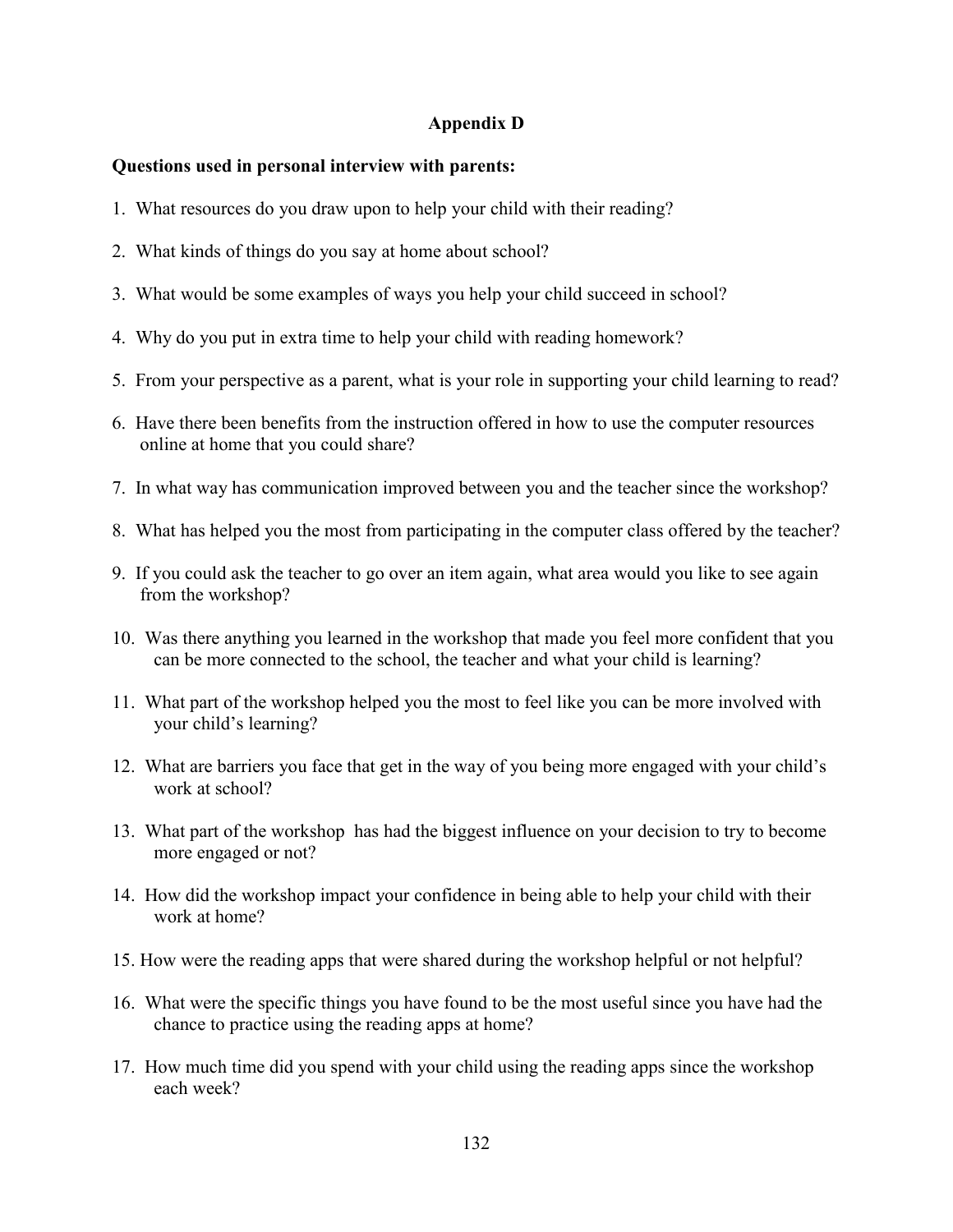- 18. If we wanted to offer a similar workshop to like this to parents again, is there anything you could share that could make our next workshop even better?
- 19. Is there anything else you would like to add?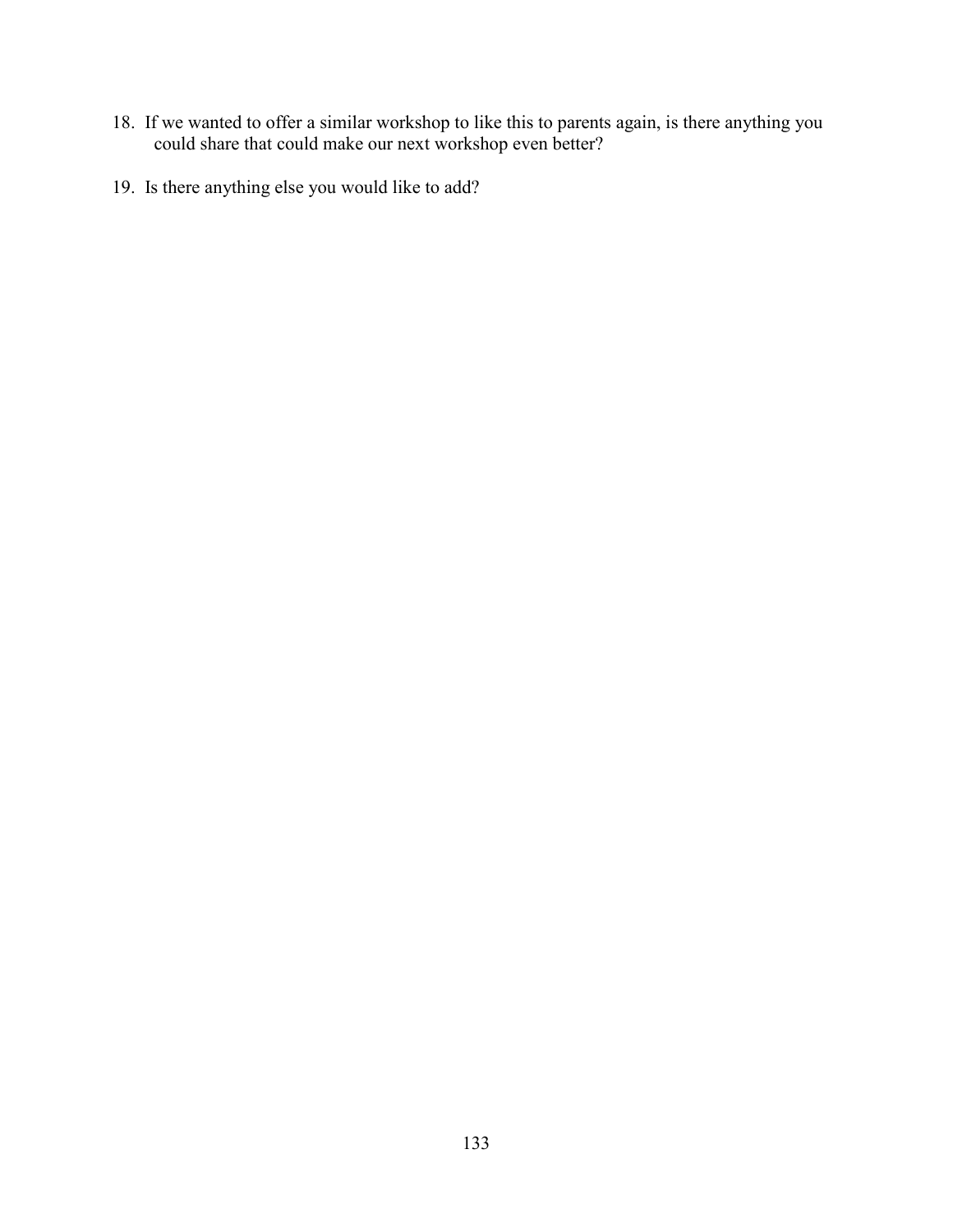## **Appendix E**

Elementary School Letterhead

May 5, 2016

Dear Lyons Elementary School parents and family members,

 I am excited to invite you to a workshop offered for all the parents of our current first grade students at "Name of School". Mrs. Evelyn Lemons, who just completed her principal internship work here at our school during the spring, is a student at Bethel University completing doctoral work in Educational Leadership. Mrs. Lemons is preparing to do a project in our school for the parents of our first grade students as part of her dissertation research.

You are invited to come to a workshop taught by our two first grade teachers, "Teacher Name, Teacher Name", that will last about 1.5 hours on Tuesday, May  $31<sup>th</sup>$  at 4:30pm. The workshop will be held in our school computer lab next to the library. The topic of the workshop is how to use reading apps at home to help your child with reading over the summer. Parents will also learn some basic computer skills regarding email applications. Refreshments will be served. If you are willing to attend the workshop and participate in the study, you will receive a free book at the end of the study from Mrs. Lemons.

Please mark this date on your calendar and plan to come to this very important training. We have established this workshop to give you the tools to help your child learn to read. You have been chosen to participate in the workshop because you are a parent of a first grade student in our school. This is a one-time workshop and the only training that will be offered to parents before the end of the school year.

Please feel free to contact either of the teachers or me to let us know of your desire to participate in the workshop that evening. We look forward to a great turn out to represent our school well. Come and learn, and enjoy a workshop that is built for you as a parent.

Sincerely,

"Signature of Principal"

"Name of Principal" Principal Lyons Elementary School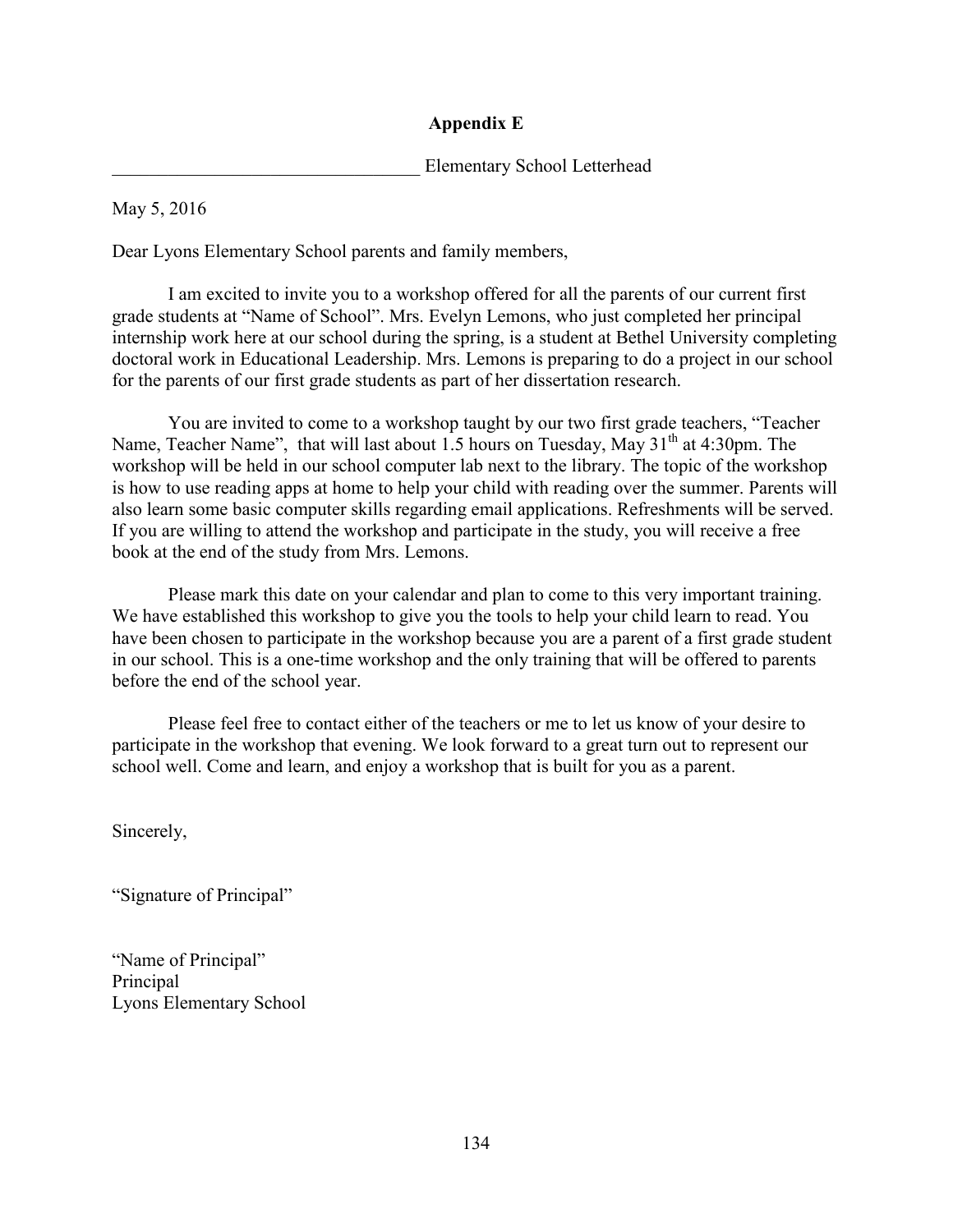## **Appendix F**

## **10 Websites used with parents for the workshop**.

The document that follows was used May 31, 2016 in the actual workshop with parents. Document was written by the two first grade teachers who taught the workshop for the dissertation project with parents.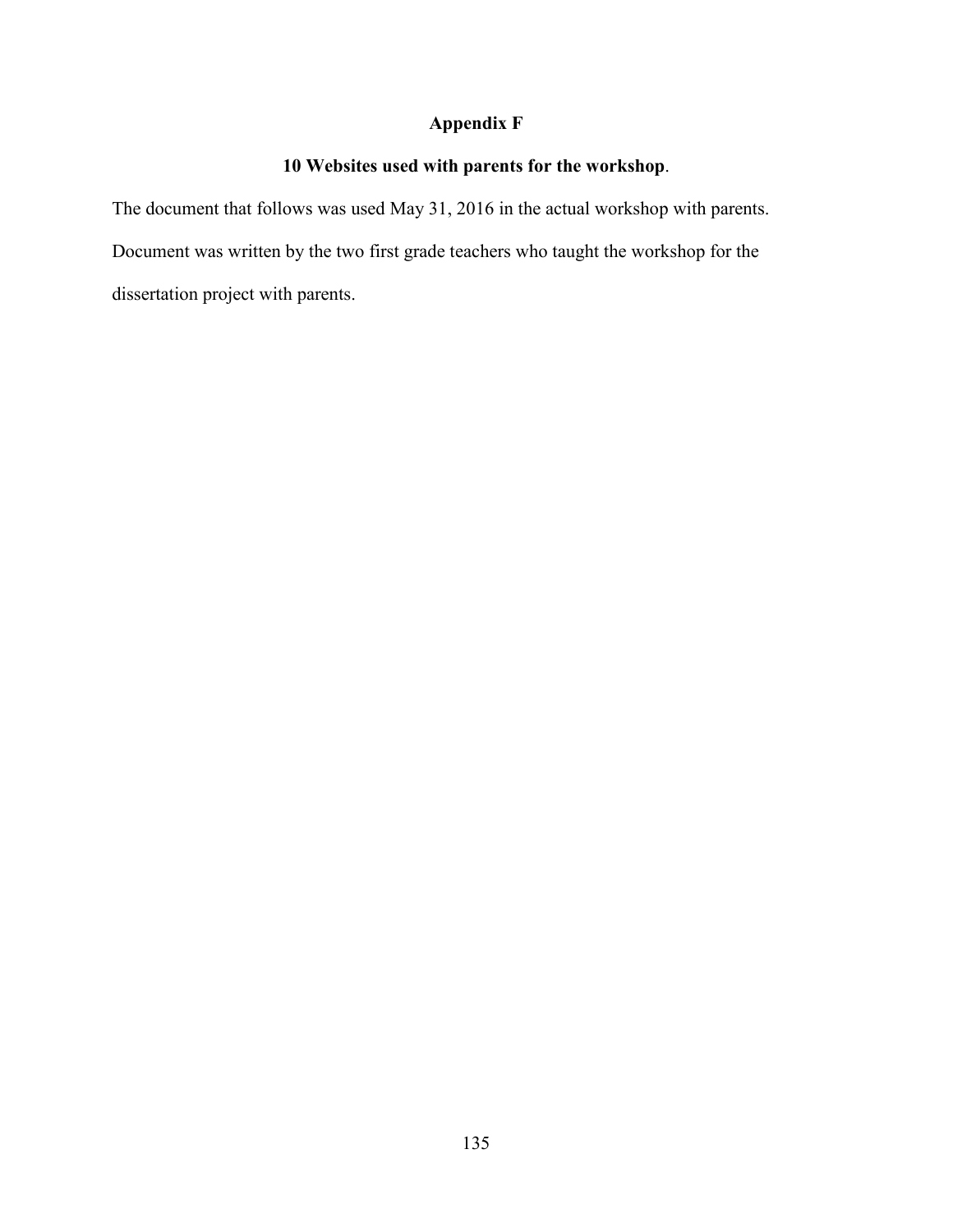### **10 Summer Reading Websites:**

#### • [www.spellingcity.com](http://www.spellingcity.com/)

This website is free. You will have to register with your parent information. Sign in and you will be able to input spelling words for your child to play games.

#### • [http://www.educationgalaxy.com](http://www.educationgalaxy.com/)

This website is free through "Lyons Elementary School." IF it expires you can go online and sign up for \$5.99 per month if you choose. You will have to register and sign in. Your child is able to do reading and math while playing games.

### • [www.readworks.org](http://www.readworks.org/)

This website is free. You will have to register with your parent information. Sign in and you will be able to print leveled passages with questions for your child.

#### • [www.easycbm.com](http://www.easycbm.com/)

This website is free. You will have to register with your parent information. Sign in and you will be able to assign your child reading and math assignments. The website will grade each assignment.

#### • [www.scholastic.com](http://www.scholastic.com/)

This website is free. You will have to register with your parent information. You can go under the parent tab for reading information. You can go under the kids tab for the family playground games. You can also buy books for your child.

#### • [www.getepic.com](http://www.getepic.com/)

This website is free for 30 days and then it is \$4.99 per month. You will have to register with your parent information. Sign in and there are leveled books that your child can read or the site will read it aloud to your child.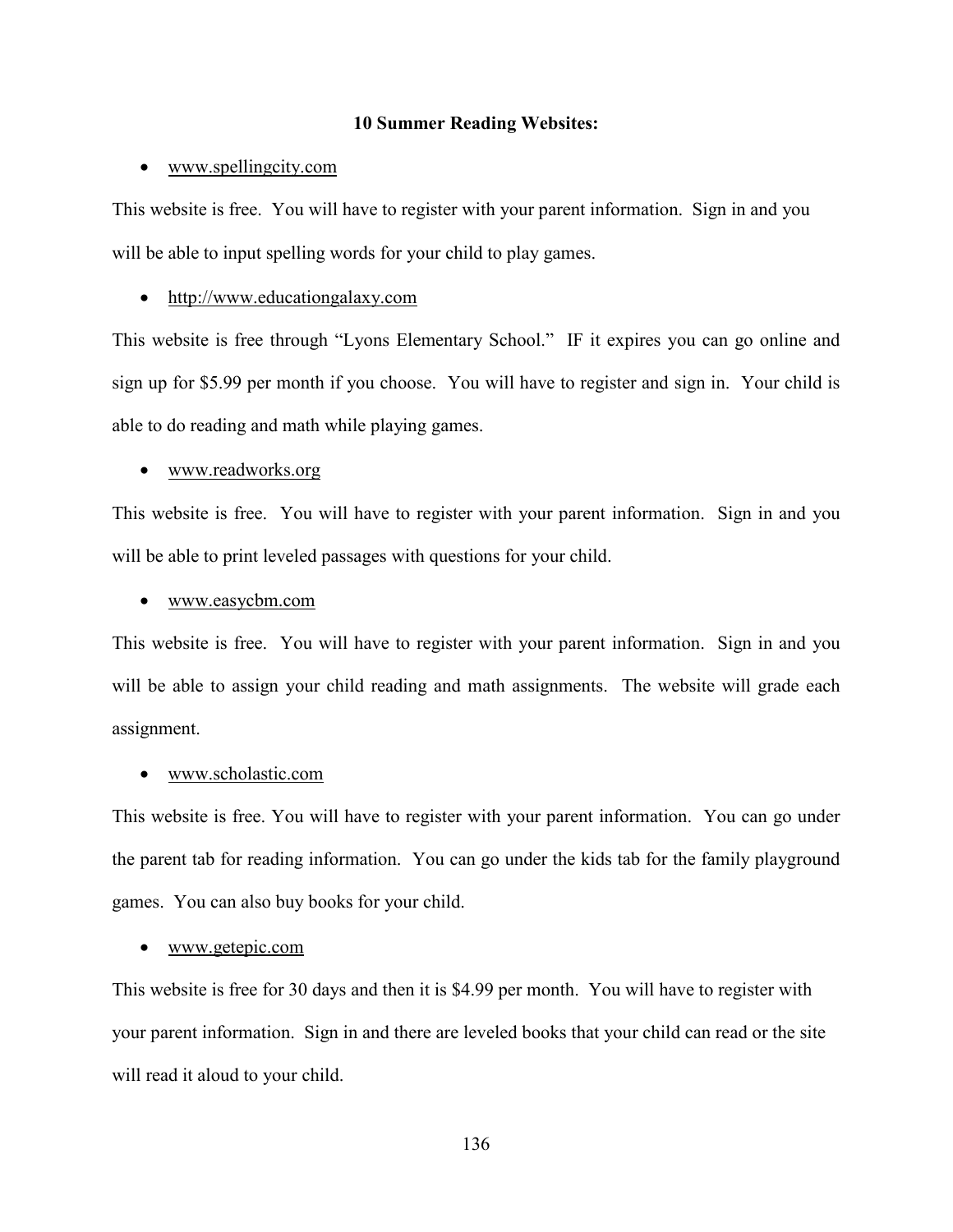### • [www.abcya.com](http://www.abcya.com/)

This website is free. You can access it through "Lyons Elementary" symbaloo. You do not have to register for it. It has spelling practice, games, sight word games, stories, grammar, etc.

## • [www.starfall.com](http://www.starfall.com/)

This website is free. You can access it through "Name of School" symbaloo. You do not have to register for it. It has learning to read, phonics, games, songs, etc.

## • [www.IXL.com](http://www.ixl.com/)

This website has a free trial. If you purchase it is \$9.95 a month. You do have to register with parent information. Sign in and you will be able to access all the standards for first grade and other grade levels.

### • [www.education.com](http://www.education.com/)

This website is free. You do have to register with parent information. Sign in and you will be able to do online games, rhyming words, sight words, phonics, reading, quizzes, worksheets, etc.

\*If you would like to know more information about any of the above websites please feel free to contact us at:

Teacher One email shared here:\_\_\_\_\_\_\_\_\_\_\_\_\_\_\_\_\_\_\_\_

Teacher Two email shared here:\_\_\_\_\_\_\_\_\_\_\_\_\_\_\_\_\_\_\_\_\_\_\_\_\_\_\_\_\_\_\_\_\_\_\_\_

Researcher email shared here: \_\_\_\_\_\_\_\_\_\_\_\_\_\_\_\_\_\_\_\_\_\_\_\_\_\_\_\_\_\_\_\_\_\_\_\_\_\_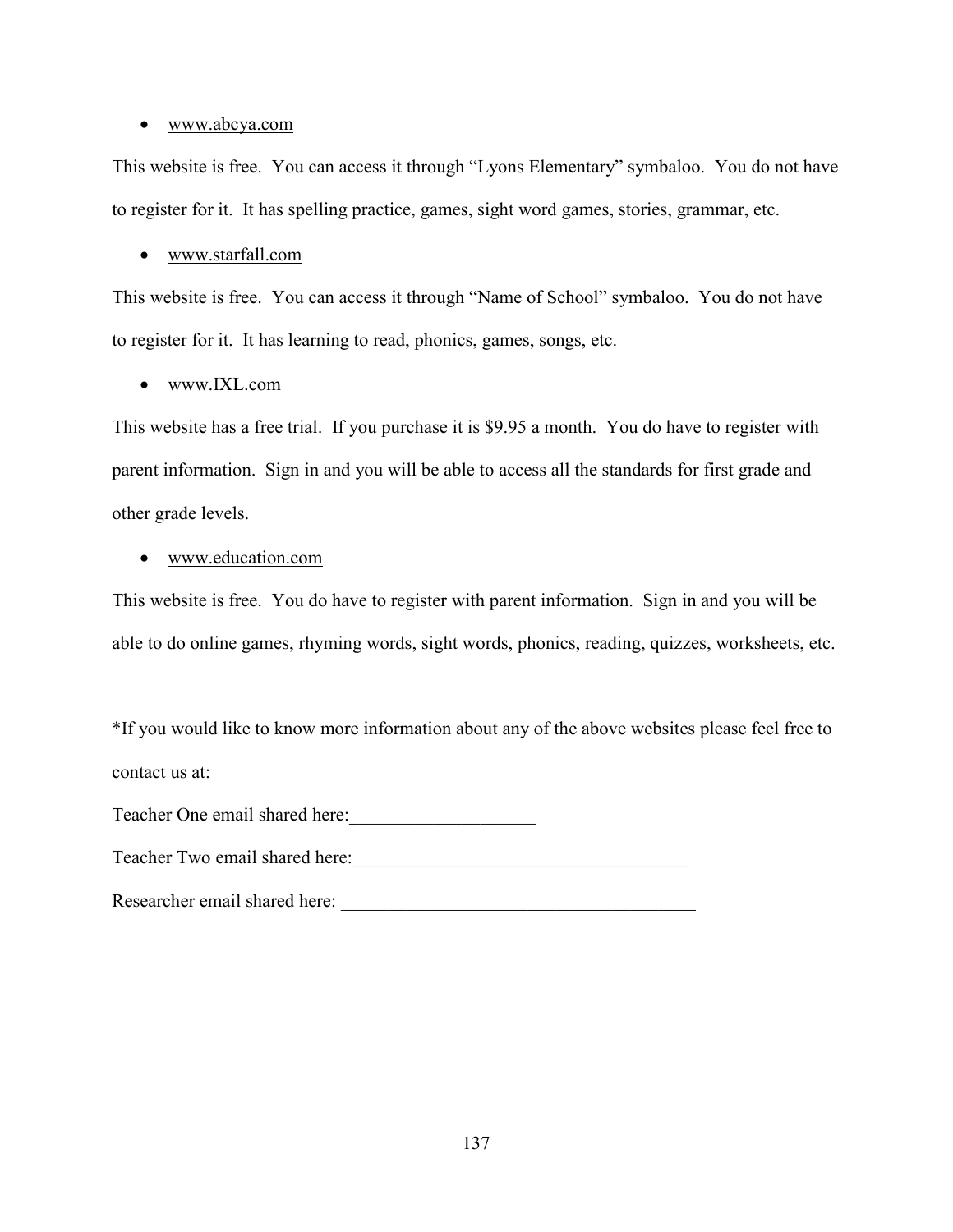### **Appendix G**

Tables have been placed in the Appendix for the benefit of the reader to have the ability to look at the responses participants gave in more depth if there is an interest to do so. The tables that are included in the body of the dissertation have a direct connection to the paragraphs around the tables. The tables that follow in the Appendix are what the researcher used for general findings and items along the same theme have been grouped together in the findings in the body of the dissertation.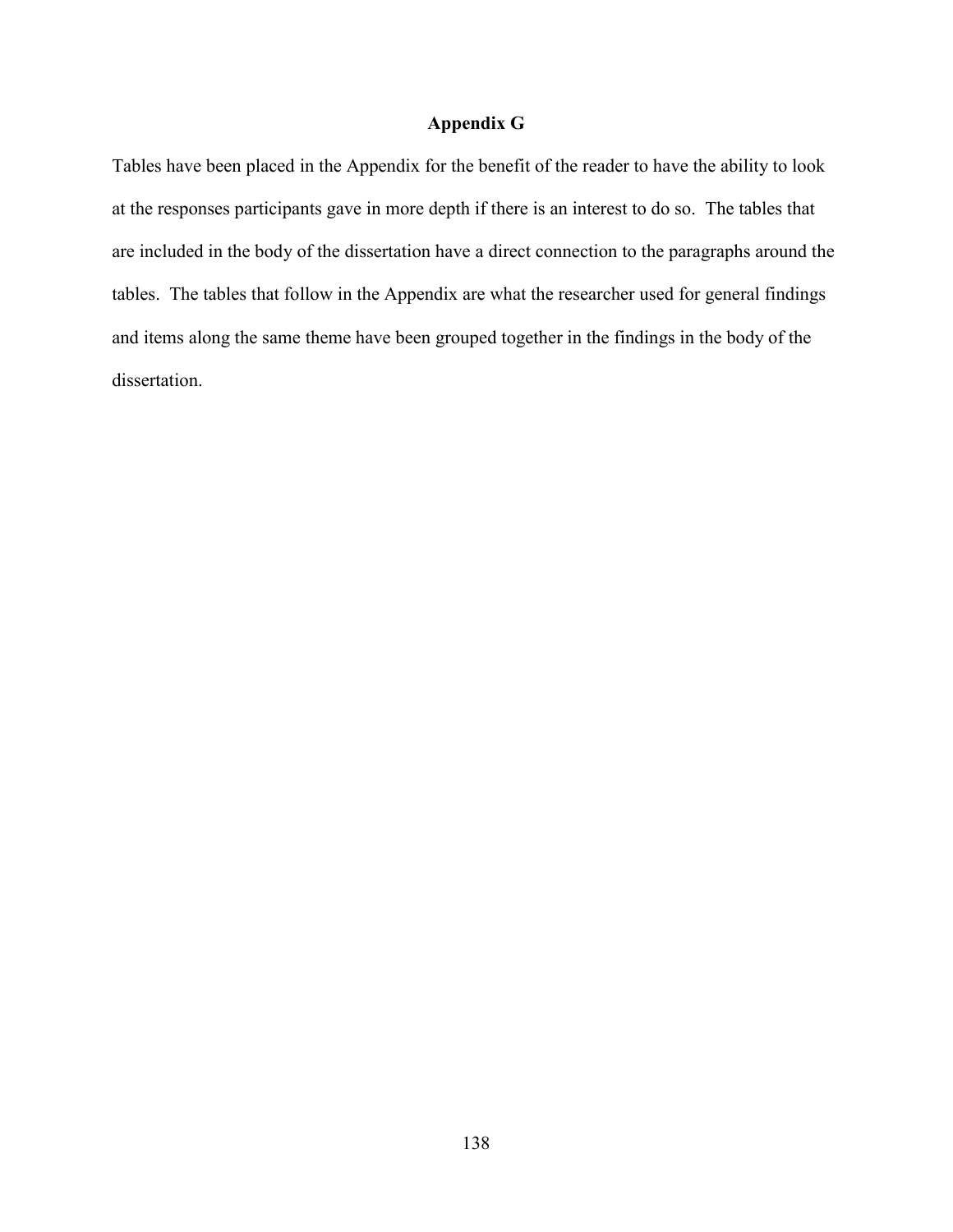*RQ1 Post-Intervention Survey Q17 Quantity and Quality of Time Using Apps* 

| Participant   | How much time and what was the quality of time you committed<br>as a parent to help your child on the reading applications?                                                                                                                                                                                                                                                                                                                                                                                                                                                                                                              |  |
|---------------|------------------------------------------------------------------------------------------------------------------------------------------------------------------------------------------------------------------------------------------------------------------------------------------------------------------------------------------------------------------------------------------------------------------------------------------------------------------------------------------------------------------------------------------------------------------------------------------------------------------------------------------|--|
| Participant 1 | Three days a week and 30 minutes each session.                                                                                                                                                                                                                                                                                                                                                                                                                                                                                                                                                                                           |  |
| Participant 2 | My kids love electronics, so getting "student name" to play was not a<br>problem.                                                                                                                                                                                                                                                                                                                                                                                                                                                                                                                                                        |  |
| Participant 3 | Two or three times a week.                                                                                                                                                                                                                                                                                                                                                                                                                                                                                                                                                                                                               |  |
| Participant 4 | One hour two or three times a week.                                                                                                                                                                                                                                                                                                                                                                                                                                                                                                                                                                                                      |  |
| Participant 5 | We try to spend 30 minutes a night to read. Sometimes we read in the car.<br>Since we travel a lot as well, we spend time reading signs etc. in the car.                                                                                                                                                                                                                                                                                                                                                                                                                                                                                 |  |
| Participant 6 | We do 30 minutes a day. My son is very intelligent. He knows all sight<br>words even 5 <sup>th</sup> grade words. He did every grade of sight words in<br>kindergarten. I'm so proud of him.                                                                                                                                                                                                                                                                                                                                                                                                                                             |  |
| Participant 7 | We spend at least 4 hours a day working with her on reading. We also work<br>on phonics, grammar and spelling and writing.                                                                                                                                                                                                                                                                                                                                                                                                                                                                                                               |  |
| Participant 8 | We haven't done anything yet. Sadly we have been gone out of town. We<br>plan to work on it and I will pass the information along to the summer tutor.<br>This was a very good thing for you to do! Thanks for noticing the need and<br>choosing to help children. Sincerely, "Parent signature."                                                                                                                                                                                                                                                                                                                                        |  |
| Conclusion    | All of the parents have been engaged with helping their children with<br>reading at home. Even the student who had a tutor in reading over the<br>summer was still getting help in addition to the family taking trips out of<br>town for summer vacation. All of the families represented in the study had<br>a high level of engagement with reading either one-on-one with their child,<br>or the child was getting one-on-one help with reading from a tutor.<br>Researcher noticed a high level of support for reading at home with a high<br>priority set by the parents to set aside time to work on reading with their<br>child. |  |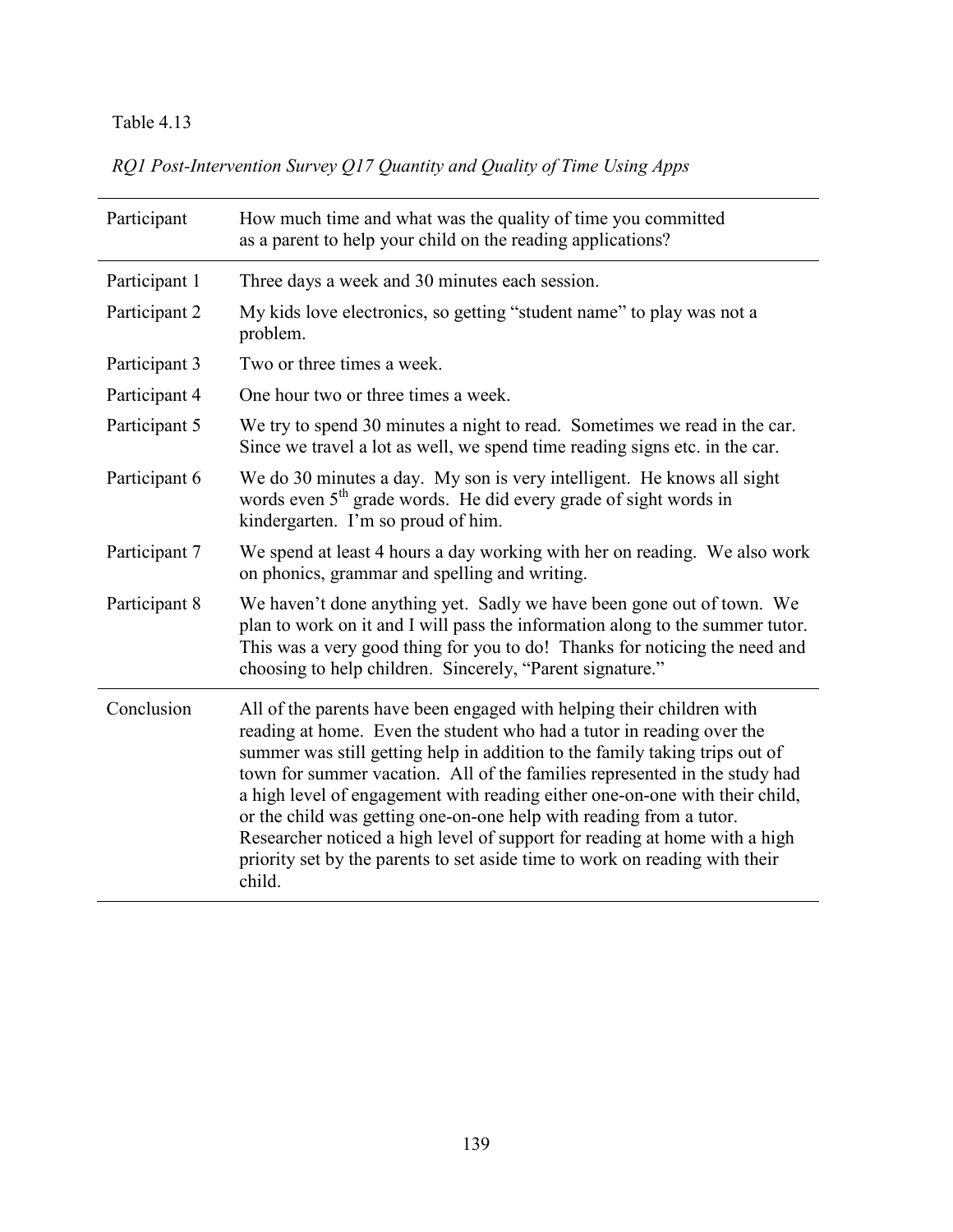# *RQ1 Pre-Intervention Survey Q13*

| Participant   | What does it mean to you to be engaged as a parent/guardian in your child's<br>school work?                                                                                                                                                                                                                                                                                                                                                                             |  |
|---------------|-------------------------------------------------------------------------------------------------------------------------------------------------------------------------------------------------------------------------------------------------------------------------------------------------------------------------------------------------------------------------------------------------------------------------------------------------------------------------|--|
| Participant 1 | To make sure I am doing all I can to make them be the best they can be.                                                                                                                                                                                                                                                                                                                                                                                                 |  |
| Participant 2 | I am actively involved in my kid's school work. I always check homework and<br>help when needed. If I do not understand something I will call/email the<br>teacher. In my opinion being active is knowing what is going on with my child<br>while at school.                                                                                                                                                                                                            |  |
| Participant 3 | Give 'student name' a better education and a chance of a good future with the<br>knowledge base to further her education easily.                                                                                                                                                                                                                                                                                                                                        |  |
| Participant 4 | "I would like for my child to have the best education possible. I would also like<br>to be in his surrounding and settings of his education."                                                                                                                                                                                                                                                                                                                           |  |
| Participant 5 | "An engaged parent is one who knows what is going on with their child or<br>children academically. They are involved, on top of things and helps with<br>homework. They have open communication with their child's teacher and<br>school."                                                                                                                                                                                                                              |  |
| Participant 6 | Pass.                                                                                                                                                                                                                                                                                                                                                                                                                                                                   |  |
| Participant 7 | "I talk to [student's name] teacher regularly in person. She shows or tells me<br>about specific areas that 'student' needs to work on. 'Student's name' health<br>challenges prevent her from being 100 percent engaged at school. Teaching her<br>and helping her learn at home is the best way to give her an equal chance to<br>keep up, and hopefully one day, excel. I have a multitude of resources<br>available to me, both from school and from the Internet." |  |
| Participant 8 | Pass.                                                                                                                                                                                                                                                                                                                                                                                                                                                                   |  |
| Conclusion    | Parents have a strong working definition of what it means to be an engaged<br>parent and articulated in their own words what that meant to them.                                                                                                                                                                                                                                                                                                                        |  |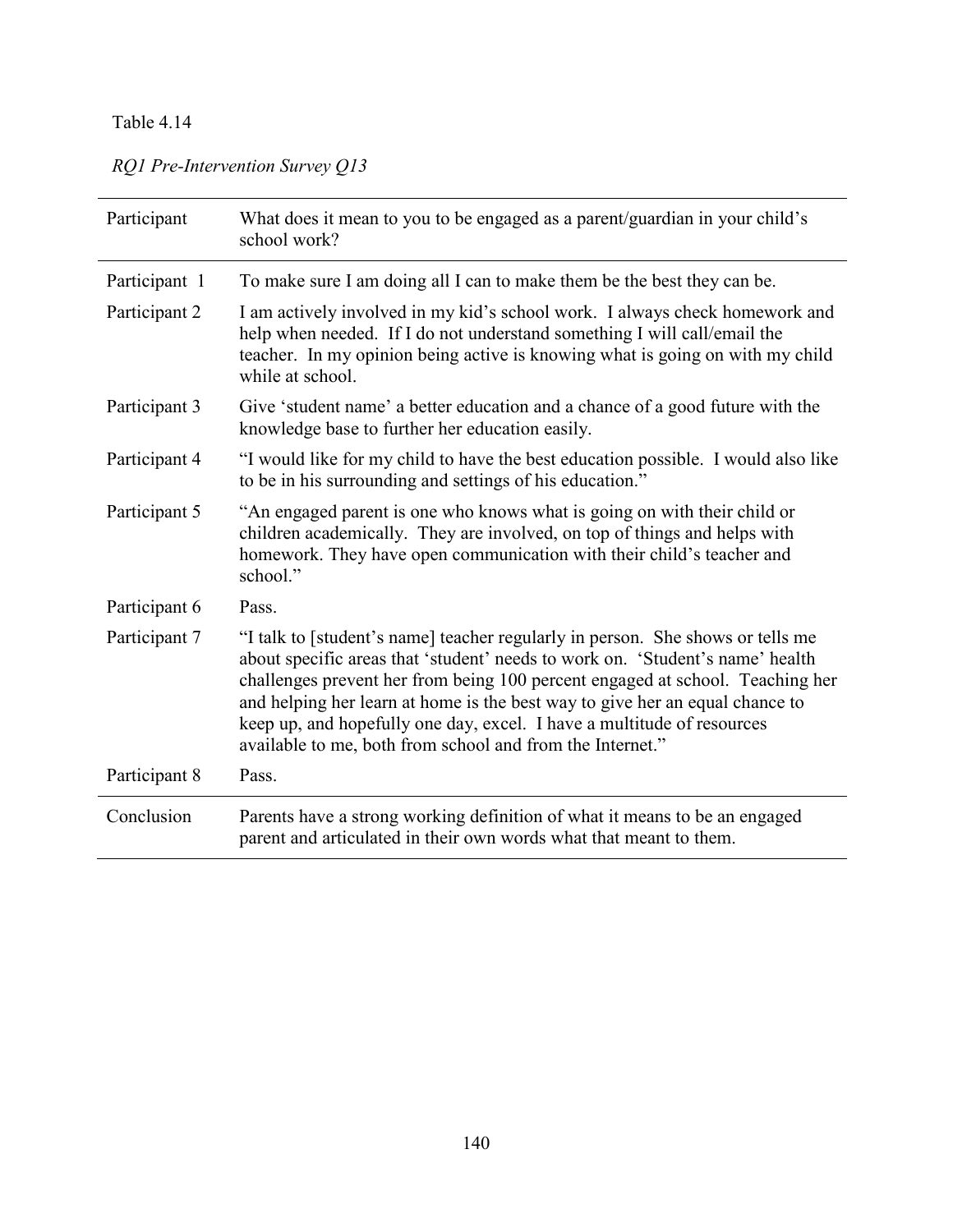*Parent Interview Q1 Resources at home and Q2 Kinds of Things Parents Say at Home about School* 

| Participant   | Q1: What resources do you draw upon<br>to help your child with their reading?                                                          | Q2: What kinds of things do you say<br>at home about school?                                                                                                                                                                                                                                  |
|---------------|----------------------------------------------------------------------------------------------------------------------------------------|-----------------------------------------------------------------------------------------------------------------------------------------------------------------------------------------------------------------------------------------------------------------------------------------------|
| Participant 1 | Books are always available. We read<br>together every night.                                                                           | I try to be positive.                                                                                                                                                                                                                                                                         |
| Participant 2 | The websites                                                                                                                           | How important it is.                                                                                                                                                                                                                                                                          |
| Participant 3 | The computer, the IPad, and even the<br>phone. She loves videos.                                                                       | It is important to pay attention.                                                                                                                                                                                                                                                             |
| Participant 4 | Books, games, the websites.                                                                                                            | We try to say positive things at home<br>about school and that at school you are<br>there to learn so you can be successful.                                                                                                                                                                  |
| Participant 5 | Books. We have a lot of them in our<br>home.                                                                                           | We try to read in front of our kids to<br>show them that reading is important.<br>We try to incorporate reading while<br>we are driving and we incorporate<br>reading into our lives every day.                                                                                               |
| Participant 6 | Private tutoring                                                                                                                       | We are constantly talking about<br>school. We are not pushing, but we<br>are talking about things you learn, and<br>different ways you learn. She is using<br>videos to learn how to do things<br>around the house like how to make<br>cookies or how to cook this or that. It<br>is amazing. |
| Participant 7 | The websites and books and take my<br>child to the library. We read the books<br>that the teacher sends home that are on<br>her level. | We try to stay positive. We have<br>already talked about her new principal<br>that is coming.                                                                                                                                                                                                 |
| Participant 8 | Books and Hooked on Phonics. We<br>were using the same books they used<br>in school but we finished those up.                          | School is great! It helps you learn and<br>your mind grows. It gives you an<br>education to where you can have any<br>job you want when you grow up.<br>School is fun and eventful.                                                                                                           |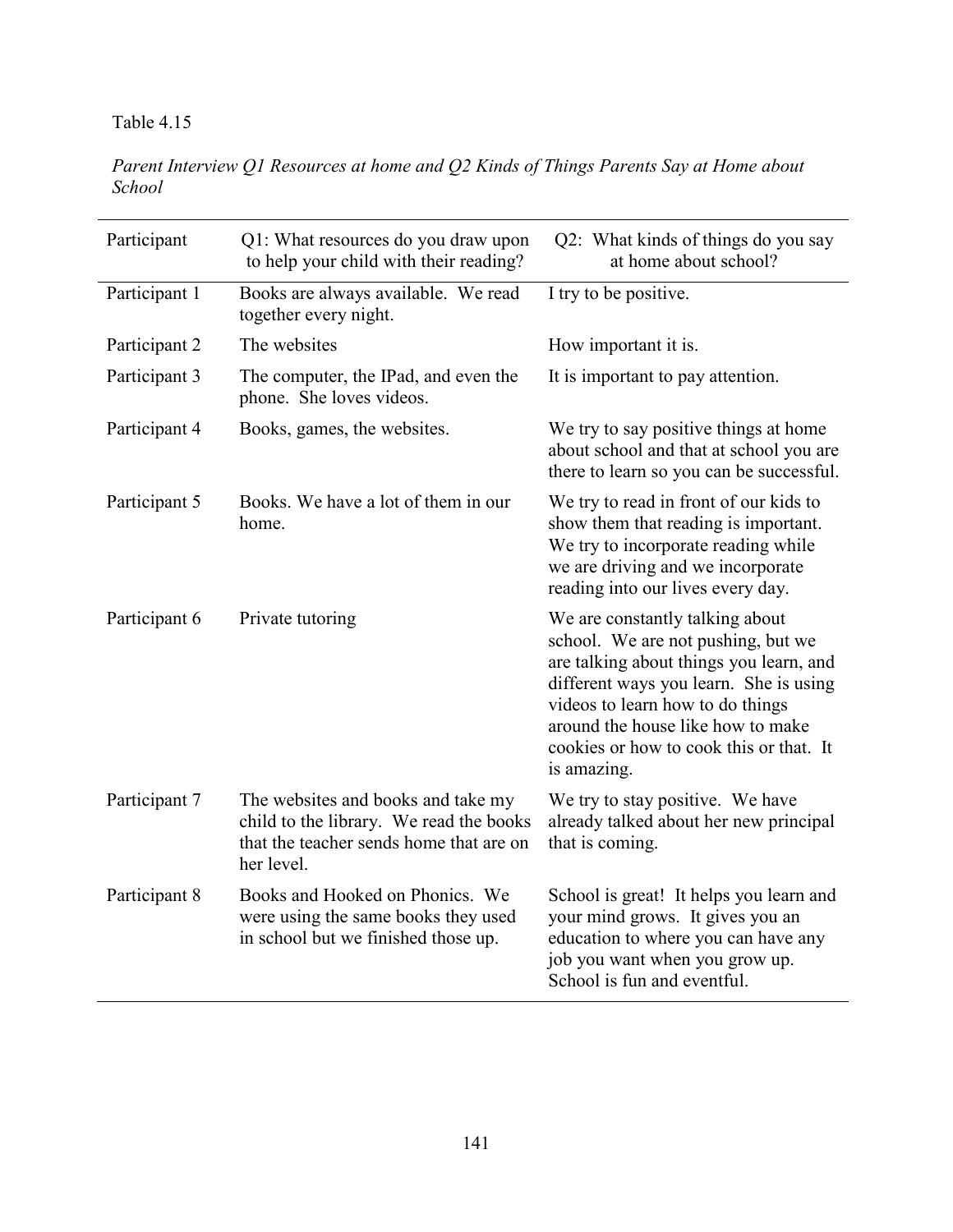| Conclusion | Q1 Parents used a variety of resources at home with books being the most<br>common resource available to all the parents.                                                                                                                                                               |
|------------|-----------------------------------------------------------------------------------------------------------------------------------------------------------------------------------------------------------------------------------------------------------------------------------------|
|            | Q2 Some parents used the reading apps and the computer as a resource, and one<br>parent employed the services of a tutor to help her son with reading over the<br>summer. Parents made positive comments on a regular basis at home regarding<br>the importance of school and learning. |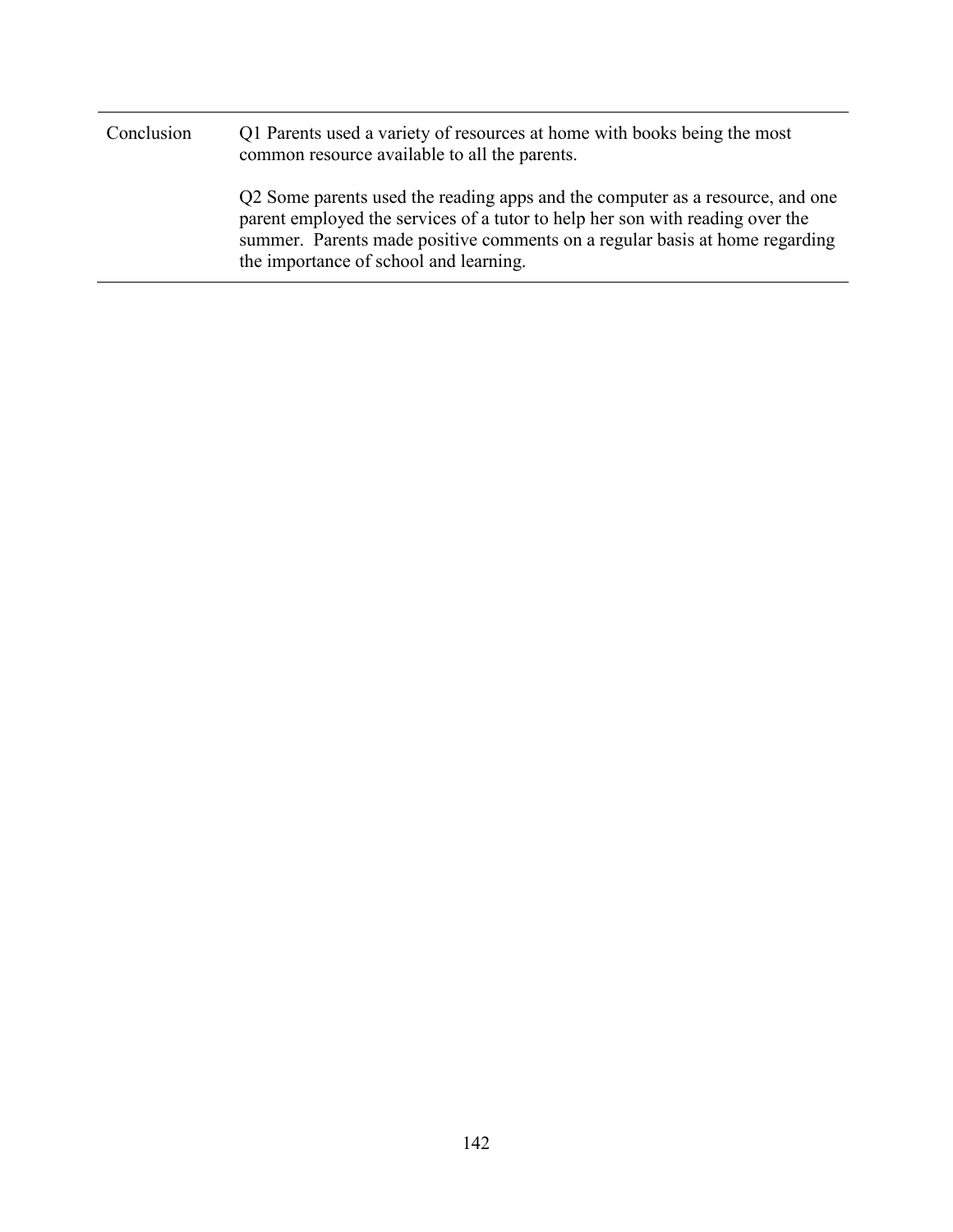*RQ1Post-Intervention Q13: and Post-Intervention Q14* 

| Participant   | Q13: How did the workshop on the<br>top ten reading apps for you to use<br>with your child at home help you feel<br>more connected to your child's<br>reading at home and the teachers?                                                                                                                                                                                                                                                                                                                                                                                 | Q14: What does it mean to you to be<br>engaged as a parent in your child's<br>school work?                                                                                                                        |
|---------------|-------------------------------------------------------------------------------------------------------------------------------------------------------------------------------------------------------------------------------------------------------------------------------------------------------------------------------------------------------------------------------------------------------------------------------------------------------------------------------------------------------------------------------------------------------------------------|-------------------------------------------------------------------------------------------------------------------------------------------------------------------------------------------------------------------|
| Participant 2 | She has seen the websites before when<br>we got on there. It is familiar to her. I<br>think it has helped a lot.                                                                                                                                                                                                                                                                                                                                                                                                                                                        | It matters to me a whole lot because it<br>keeps you up to date on how they are<br>doing and what they are doing. You<br>stay informed by your teacher and it<br>will help your child be the best they<br>can be. |
| Participant 4 | Knowing the right place to go on the<br>Internet helps a lot.                                                                                                                                                                                                                                                                                                                                                                                                                                                                                                           | I want to know everything that's going<br>on good or bad so I can help fix<br>anything that's wrong or improve.                                                                                                   |
| Participant 5 | Helpful. Teachers have never told<br>parents how to help, just referred to a<br>tutor.                                                                                                                                                                                                                                                                                                                                                                                                                                                                                  | It feels good. A part of me feels angry<br>and sad that children can't get what<br>they need at school. We send them<br>there to learn and teach them other<br>family life skills at home.                        |
| Participant 7 | Getepic.com seemed more helpful.                                                                                                                                                                                                                                                                                                                                                                                                                                                                                                                                        | Blessed and hopefully very helpful in<br>her future.                                                                                                                                                              |
| Participant 8 | It helps me to be part of his education.                                                                                                                                                                                                                                                                                                                                                                                                                                                                                                                                | It gets me involved in what is going on<br>in school.                                                                                                                                                             |
| Conclusion    | Q13, parents were highly engaged with the process of receiving training on<br>reading apps and reflecting on how that process has been helpful. This<br>particular question is at the heart of the whole study. All of the answers were<br>positive in some way reflecting on how the workshop helped the parent feel<br>more engaged. Researcher's Summary for<br>Q14: Parents expressed a strong interest in keeping up with what their child is<br>doing academically. Parents want to hear from the teacher about what is going<br>on with their child good or bad. |                                                                                                                                                                                                                   |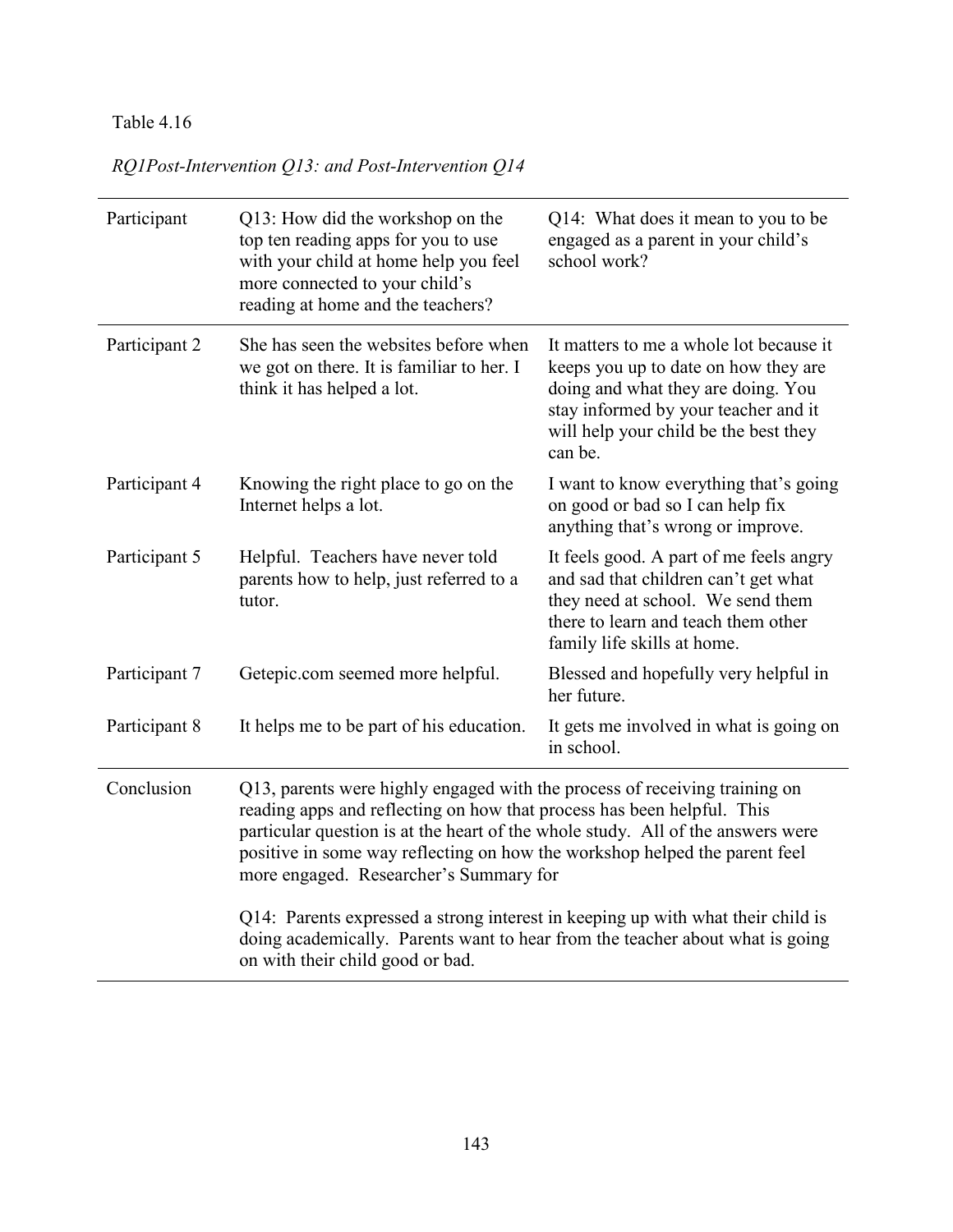*RQ1 Parent Interview Q9 What Area Would Parent Like to See Again* 

| Participant   | If you could ask the teacher to go over an item again, what area would you<br>like to see again from the workshop?                                                                                    |
|---------------|-------------------------------------------------------------------------------------------------------------------------------------------------------------------------------------------------------|
| Participant 1 | Go into more detail on the websites. Maybe take a couple to go in more<br>depth and how to print some at home. I have used them to print some<br>reading passages at home with questions and answers. |
| Participant 2 | Telling and educating all parents because they don't know.                                                                                                                                            |
| Participant 3 | I am not sure.                                                                                                                                                                                        |
| Participant 4 | I can't think of anything.                                                                                                                                                                            |
| Participant 5 | I don't think there is anything. The information I have gotten has been<br>good. I don't feel like I need anything further at this point.                                                             |
| Participant 6 | None.                                                                                                                                                                                                 |
| Participant 7 | Wow. I haven't thought of that. We go so much information that day, and<br>with the notes I made, I felt like it was pretty well covered.                                                             |
| Participant 8 | Programs to help comprehension. It felt complete.                                                                                                                                                     |
| Conclusion    | Tell the parents who are helping their children learn to read about the<br>websites because parents do not know about these and it could help a lot<br>more people.                                   |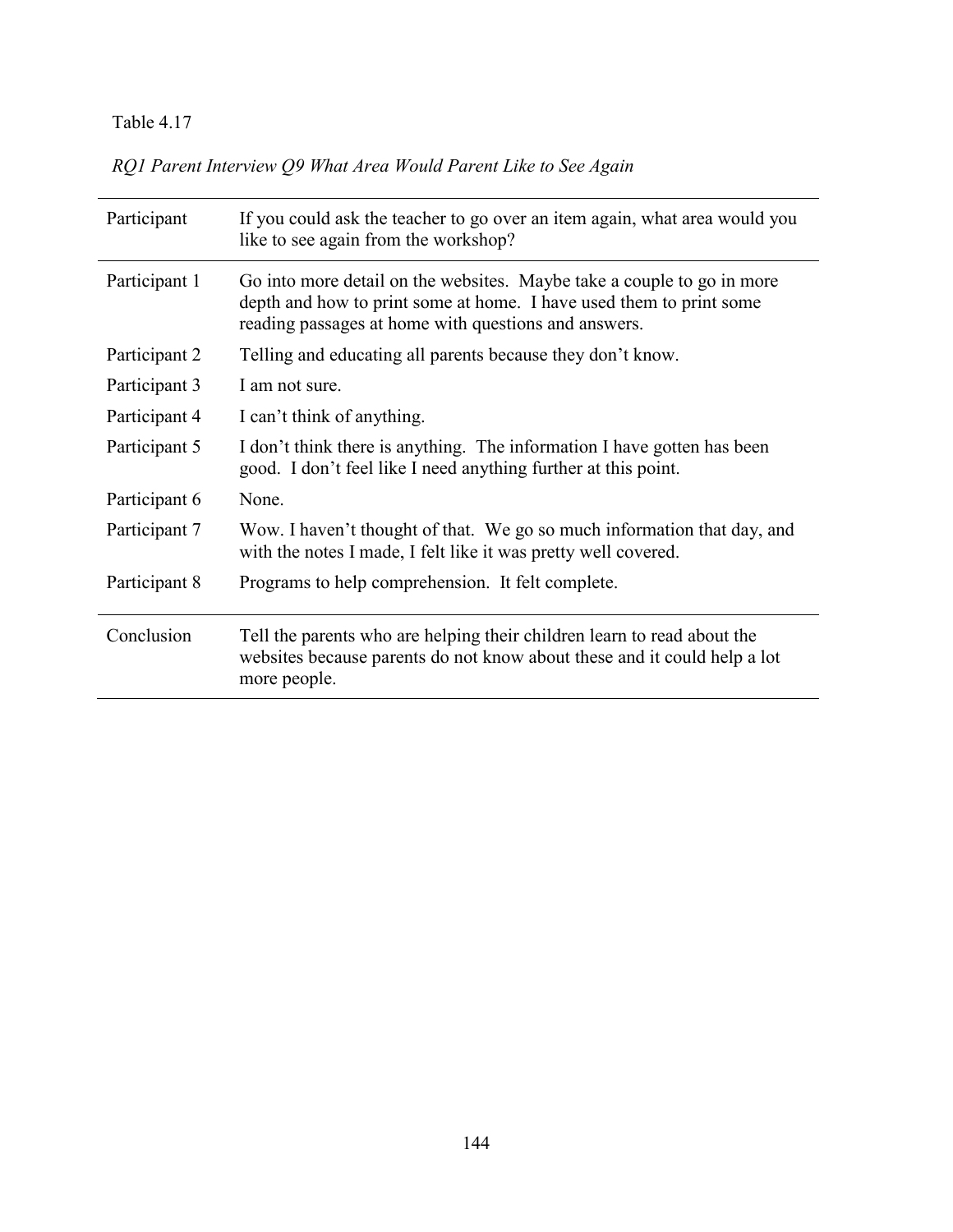# *RQ1 Parent Interview Q15:*

| Participant   | How were the reading apps that were shared during the workshop helpful or<br>not helpful?                                                                                                                                                                                                                                                                                                                                                                                                                 |
|---------------|-----------------------------------------------------------------------------------------------------------------------------------------------------------------------------------------------------------------------------------------------------------------------------------------------------------------------------------------------------------------------------------------------------------------------------------------------------------------------------------------------------------|
| Participant 1 | We haven't used them yet, but the ones that have the reading passages on<br>them that I have looked at are helpful because you can print them. They can<br>see them and they can do it on paper. I like the part on the websites of being<br>able to go to the leveled reading. I can use it with both of my kids because I<br>have a first grader and a fourth grader.                                                                                                                                   |
| Participant 2 | Unexpected influences held us back.                                                                                                                                                                                                                                                                                                                                                                                                                                                                       |
| Participant 3 | Pass. I have not used them yet.                                                                                                                                                                                                                                                                                                                                                                                                                                                                           |
| Participant 4 | The Educational Galaxy and the AR are really helpful. The students that<br>are confident get to move to the computer to education Galaxy. My<br>grandson showed me how to use Education Galaxy. That part of the<br>workshop was the most helpful. He liked the rockets.                                                                                                                                                                                                                                  |
| Participant 5 | We only used a couple of them. Like I said earlier, it has helped boost her<br>confidence. Reading is essential in everyday life.                                                                                                                                                                                                                                                                                                                                                                         |
| Participant 6 | "Student name" gets on there and she can read site words. She can pick<br>those out in a heartbeat, which she had trouble with when school first<br>started. Site words are not her favorite. It was not interesting. It was like<br>mumbo stuff to her. But on the computer it gives her a little different edge.<br>It is more like she is in charge of controlling her buttons. She is more<br>engaged with it on the computer than on paper.                                                          |
| Participant 7 | They were all very helpful. She really likes the ones that read to her and<br>has the sound. I guess it depends on the child. They are all fine to me.                                                                                                                                                                                                                                                                                                                                                    |
| Participant 8 | They help because it's like games but they learn.                                                                                                                                                                                                                                                                                                                                                                                                                                                         |
| Conclusion    | In one month after the workshop which was held at the very end of the<br>school year before summer break, four of the eight parents had not used<br>them at all or much when the follow up face-to-face interview with the<br>parents was done. For the half of the participants that did use the websites,<br>these participants shared that the websites were fun, and helpful.<br>Educational Galaxy was the name of the website that was the most popular<br>with participants who used the websites. |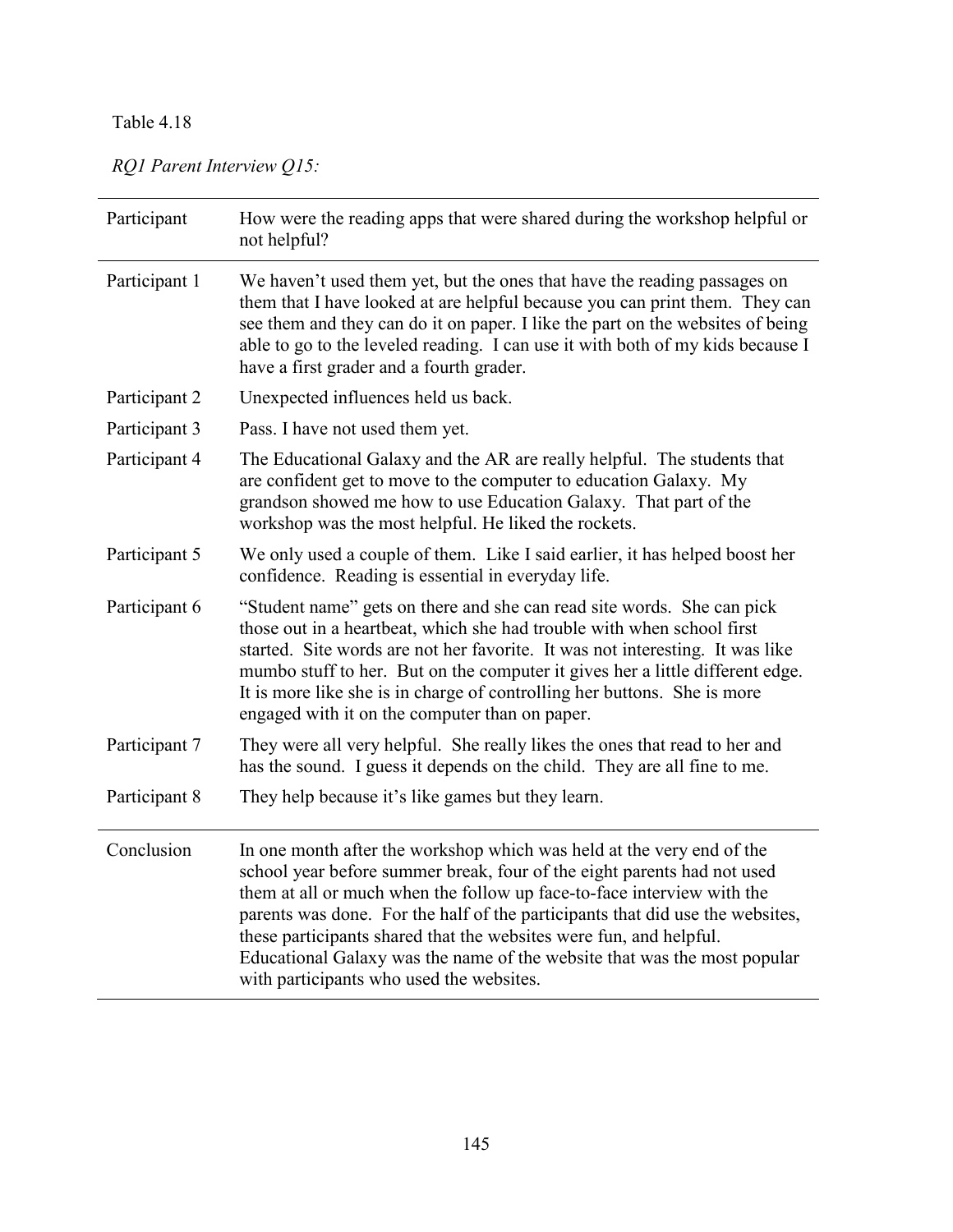| RQ1 Parent Interview Q17 Time Spent Weekly Using Apps |  |  |  |
|-------------------------------------------------------|--|--|--|
|                                                       |  |  |  |

| Participant   | How much time did you spend using the reading apps since the workshop<br>each week?                                                                   |  |
|---------------|-------------------------------------------------------------------------------------------------------------------------------------------------------|--|
| Participant 1 | Right now none because of the busy summer and vacation time, but we plan<br>on doing that before school to get them ready and to know what to expect. |  |
| Participant 2 | Several hours per week.                                                                                                                               |  |
| Participant 3 | I have not used the apps yet.                                                                                                                         |  |
| Participant 4 | Three hours a week.                                                                                                                                   |  |
| Participant 5 | 30 minutes of reading a day, which includes reading books on the way<br>home. Using the apps, 30 to 45 minutes for the whole week.                    |  |
| Participant 6 | Three or four nights a week. Thirty minutes to earn some time to go swim<br>in the pool. We say, "Let's read a story, then we will get in the pool."  |  |
| Participant 7 | Three days a week, 30 minutes or less.                                                                                                                |  |
| Participant 8 | I try four and a half hours a week.                                                                                                                   |  |
| Conclusion    | Parents are still engaged with their child doing reading over the summer<br>about 30 minutes a session two or three times a week.                     |  |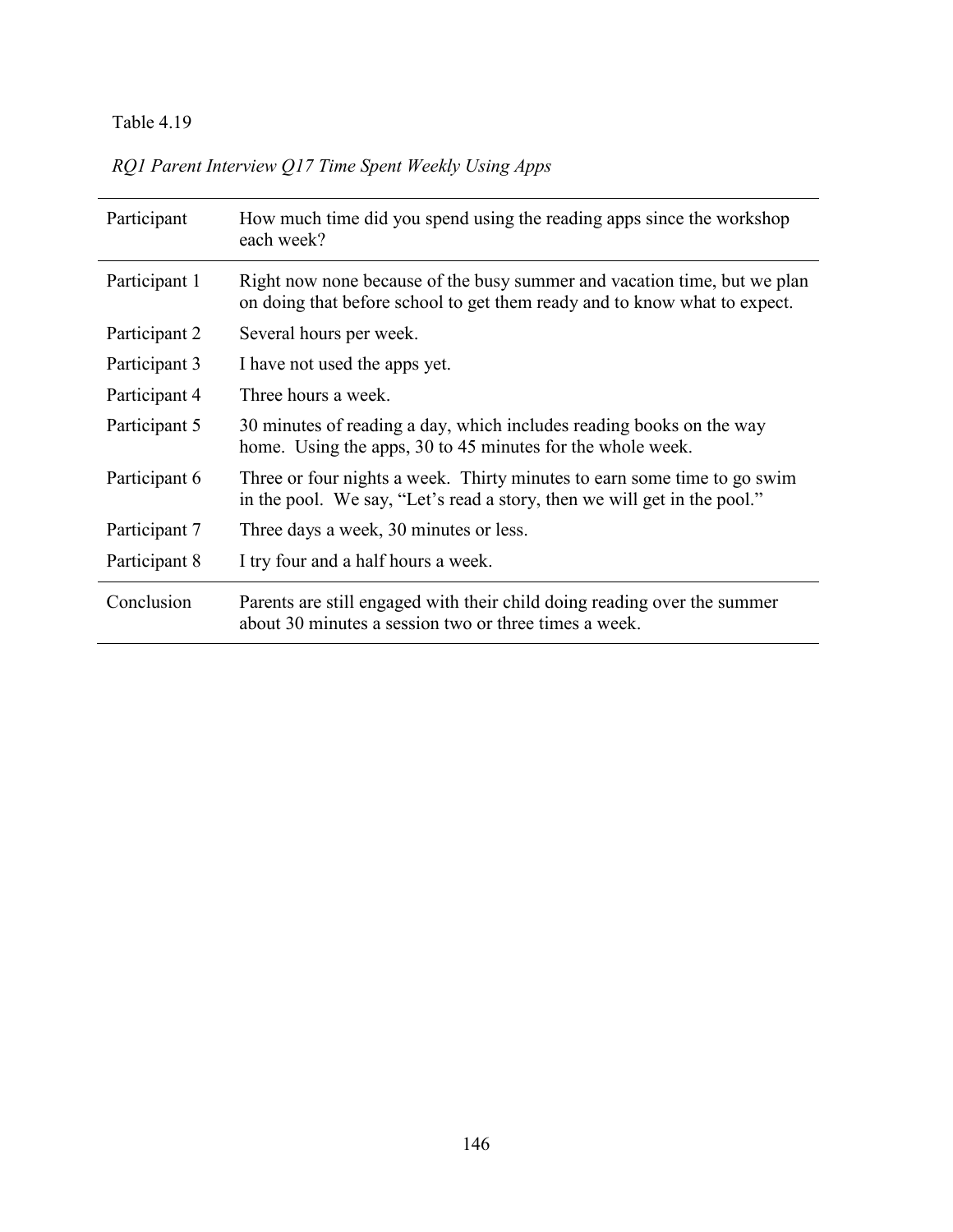*RQ1 Parent Interview Q18 Suggestions to Make Next Workshop Better* 

| Participant   | Parent Interview Q18: If we wanted to offer a similar workshop like this to<br>parents again, is there anything you could share that could make our next<br>workshop even better?                                                                                                                                                                                                                                                                                                                                                             |
|---------------|-----------------------------------------------------------------------------------------------------------------------------------------------------------------------------------------------------------------------------------------------------------------------------------------------------------------------------------------------------------------------------------------------------------------------------------------------------------------------------------------------------------------------------------------------|
| Participant 1 | I would want to make sure parents could ask questions at the end like you<br>did at the first workshop and then listen for what they are asking for at the<br>end of the workshop.                                                                                                                                                                                                                                                                                                                                                            |
| Participant 2 | I can't think of anything.                                                                                                                                                                                                                                                                                                                                                                                                                                                                                                                    |
| Participant 3 | No. I liked the handout with the websites that we could use. It went great.                                                                                                                                                                                                                                                                                                                                                                                                                                                                   |
| Participant 4 | A follow up class. A follow up workshop. I would be thrilled to come and<br>be involved in it to be able to learn for myself to be able to help her. I<br>found the first one to be most informative.                                                                                                                                                                                                                                                                                                                                         |
| Participant 5 | No. I think you did a great job. Put the knowledge out there. Have the<br>papers with the names of the websites on hand. I think that is great.                                                                                                                                                                                                                                                                                                                                                                                               |
| Participant 6 | Not really. I enjoyed it.                                                                                                                                                                                                                                                                                                                                                                                                                                                                                                                     |
| Participant 7 | Pass.                                                                                                                                                                                                                                                                                                                                                                                                                                                                                                                                         |
| Participant 8 | Pass.                                                                                                                                                                                                                                                                                                                                                                                                                                                                                                                                         |
| Conclusion    | One observation given by a parent is that a follow up class or follow up<br>workshop would be helpful. This class was a starting place with some<br>parents using technology. For some parents was their first time<br>understanding that they are invited to learn and use technology at home to<br>help their child with reading. To give the parents a better chance to succeed<br>in the computer applications, one parent suggested that the school offer a<br>follow up workshop along the same line of application as the first class. |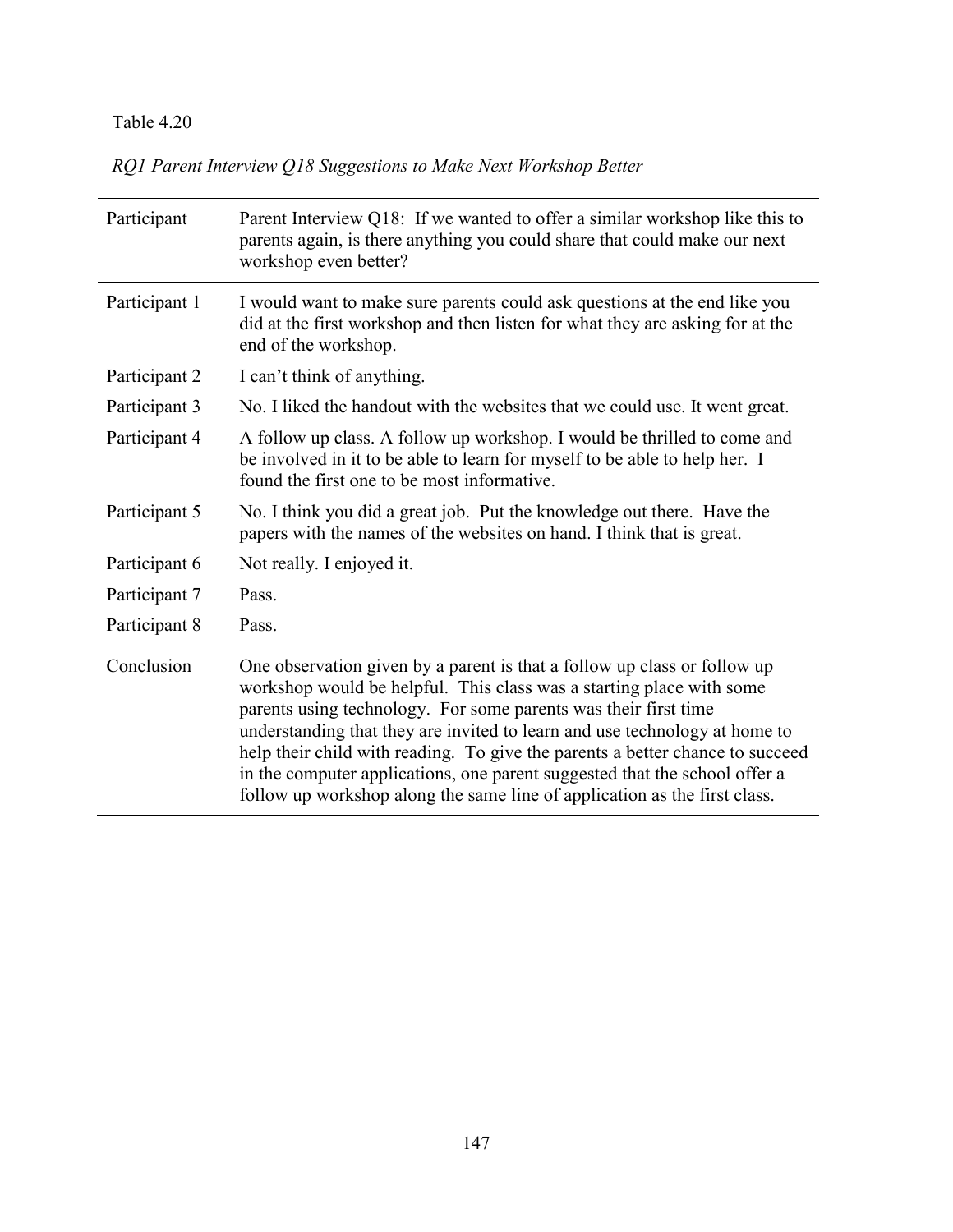# *RQ2 Parent Interview Q7*

| Participant   | In what way has communication improved between you and the teacher<br>since the workshop?                                                                                                                                                                                                                                              |
|---------------|----------------------------------------------------------------------------------------------------------------------------------------------------------------------------------------------------------------------------------------------------------------------------------------------------------------------------------------|
| Participant 1 | It will help when school starts back. They have told us that email works<br>better than phone calls.                                                                                                                                                                                                                                   |
| Participant 2 | It has not.                                                                                                                                                                                                                                                                                                                            |
| Participant 3 | School has been out since then, so there is really no teacher to communicate<br>with. I am sure it will help me in the new school year. I am sure that what I<br>learned in the workshop will be helpful in communicating with the new<br>teacher.                                                                                     |
| Participant 4 | I already had a great way of communication with the teacher.                                                                                                                                                                                                                                                                           |
| Participant 5 | I already had a great communication path with the teacher before the<br>workshop.                                                                                                                                                                                                                                                      |
| Participant 6 | It was the end of the school year. Her teacher and I always stayed in<br>contact with each other, so I haven't had the chance to do that again until<br>school starts back. It is usually no problem to communicate with a teacher,<br>like with email, and they will respond right back.                                              |
| Participant 7 | We seem to be on the same page now and I feel comfortable talking to his<br>teacher.                                                                                                                                                                                                                                                   |
| Participant 8 | Pass.                                                                                                                                                                                                                                                                                                                                  |
| Conclusion    | With the workshop timing falling right at the end of the school year, parents<br>did not try to email the teachers before the end of the school year. There<br>was a positive tone in the pathway of communication that new confidence<br>was present to be able to more easily communicate with teachers than<br>before the workshop. |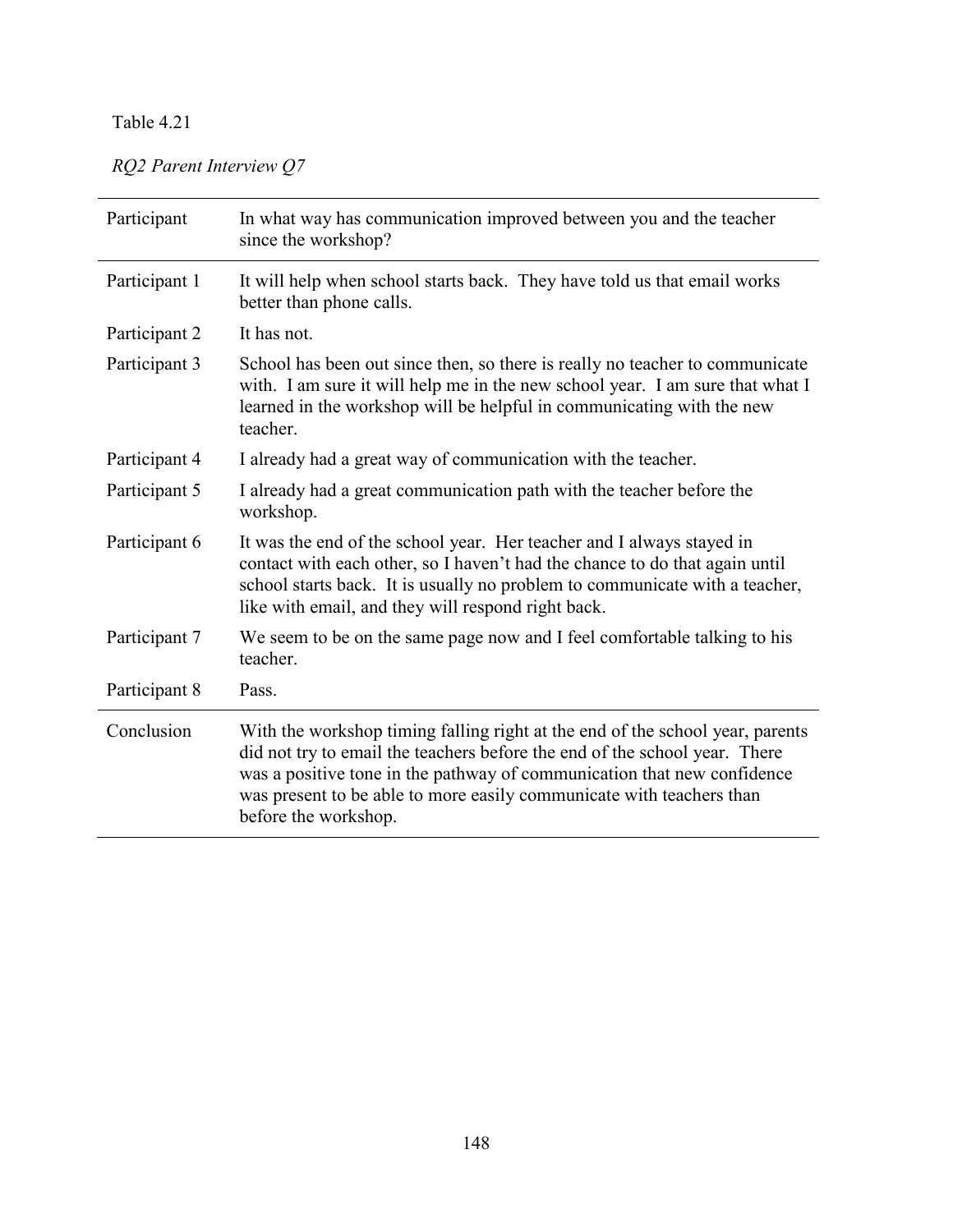*RQ3 Parent Interview Q4 Why Parents Put in Extra Time Helping with Reading at Home* 

| Participant   | Why do you put in extra time to help your child with reading homework?                                                                                                                 |
|---------------|----------------------------------------------------------------------------------------------------------------------------------------------------------------------------------------|
| Participant 1 | Because reading is the most important. If they can't read, it is going to be<br>hard for them to do anything else.                                                                     |
| Participant 2 | Have education outside of school time.                                                                                                                                                 |
| Participant 3 | I want her to succeed. I want her to be able to read fluently and be able to<br>understand what she is reading so she can succeed in life. You can't do<br>anything if you can't read. |
| Participant 4 | Any type of reinforcement will help him. Make sure he feels good about<br>himself. Reading is not his thing. Math is.                                                                  |
| Participant 5 | Because reading is essential in life. You have to be able to read to drive, to<br>work, to make it.                                                                                    |
| Participant 6 | Because I want to help him succeed in school. You can learn a lot from<br>reading.                                                                                                     |
| Participant 7 | This gives her a baseline. She has to have this at an early age or she is not<br>going to make it in the older grades.                                                                 |
| Participant 8 | Just to better her as a student.                                                                                                                                                       |
| Conclusion    | Reading is essential for students to be successful in school was a general<br>understanding communicated by the parents.                                                               |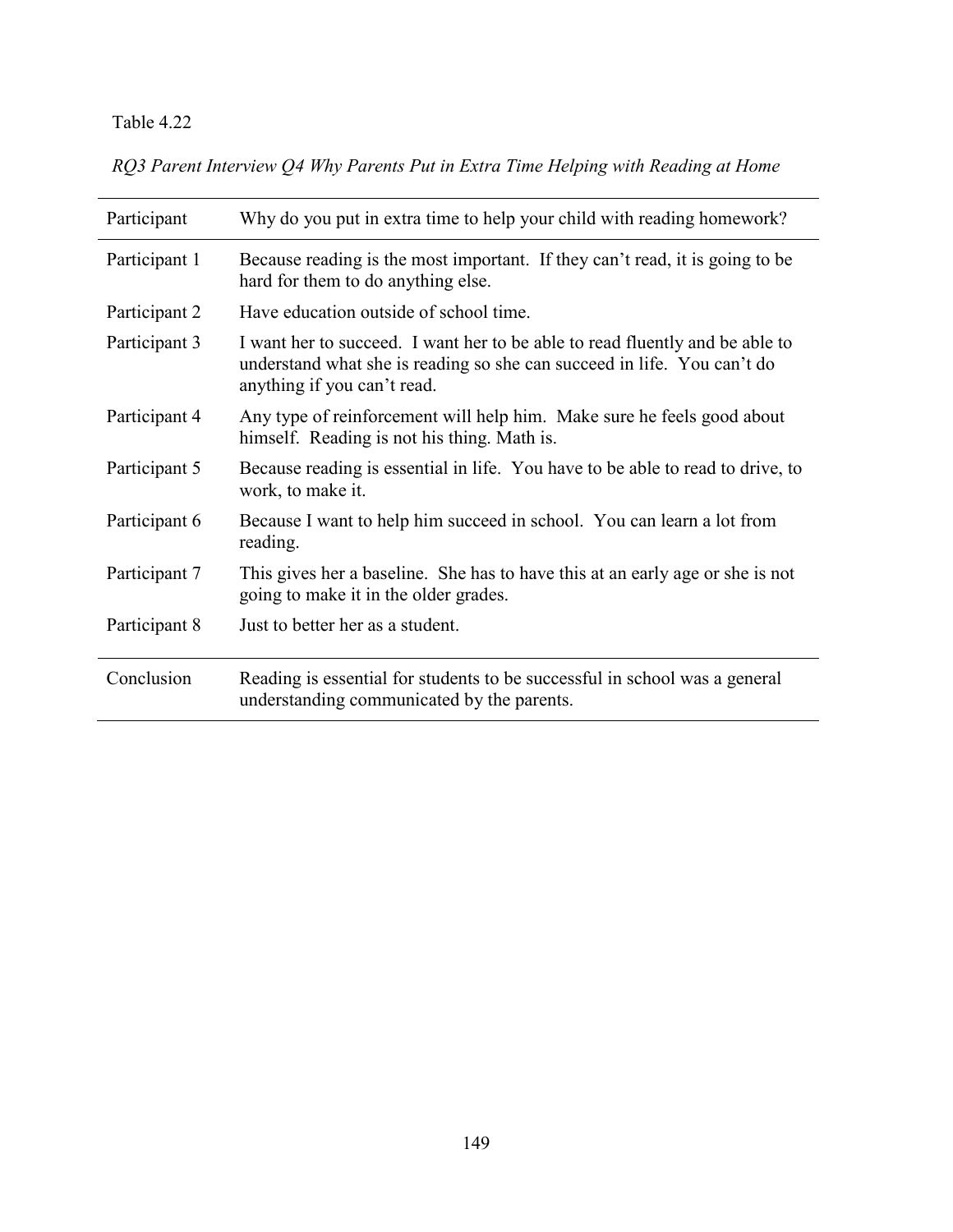*RQ3 Parent Interview Q6 Benefits from Using Computer Resources at Home* 

| Participant                    | Have there been benefits from the instruction offered in how to use the<br>computer resources online at home that you could share?                                                                                                                                                                                                                                                                                                                                                                                                                                                                                                                                                                                                                                                                                                          |
|--------------------------------|---------------------------------------------------------------------------------------------------------------------------------------------------------------------------------------------------------------------------------------------------------------------------------------------------------------------------------------------------------------------------------------------------------------------------------------------------------------------------------------------------------------------------------------------------------------------------------------------------------------------------------------------------------------------------------------------------------------------------------------------------------------------------------------------------------------------------------------------|
| Participant 1                  | I haven't really used them. I have set up two or three accounts. It has been<br>a busy summer and vacation time. Sometime in the next two weeks we will<br>be using them before school starts back. We have church camp next week.<br>I plan to let them use the websites.                                                                                                                                                                                                                                                                                                                                                                                                                                                                                                                                                                  |
| Participant 2                  | I shared the information with a tutor.                                                                                                                                                                                                                                                                                                                                                                                                                                                                                                                                                                                                                                                                                                                                                                                                      |
| Participant 3                  | I hate to say this, but we don't really use those kind of things because they<br>get a lot of that at school. We will probably use them later on in the<br>summer, but I want to make sure she is reading fluently first. We have been<br>concentrating on the hooked on phonics and the reading.                                                                                                                                                                                                                                                                                                                                                                                                                                                                                                                                           |
| Participant 4                  | With Spell City, he is not good in spelling. It is a program that helps them<br>learn. It is a computer game.                                                                                                                                                                                                                                                                                                                                                                                                                                                                                                                                                                                                                                                                                                                               |
| Participant 5                  | It has made my child excited about learning because she loves using the<br>computer and learning about technology.                                                                                                                                                                                                                                                                                                                                                                                                                                                                                                                                                                                                                                                                                                                          |
| Participant 6<br>Participant 7 | Wow. This child is seven. She lives in the country. She is not exposed to a<br>lot of outside things. She can go on the computer, cut it on and go to the<br>websites. She picks different games to play. She picks sites with words or<br>math, whatever she is interested in that day. I thoroughly enjoyed the<br>workshop. My eyes were opened to so many different sites. And I made<br>little notes as you were going along, what I could look for in each site, and<br>which was better for one or the other, and which site was free. It didn't cost<br>a thing to get right there and for her to get the information. Learn how to<br>work the computer as well as doing math problems. Yeah, I really did get a<br>great deal of information that day.<br>Yes. The websites that she was already familiar with helped me and her. |
| Participant 8                  | These programs are a lot of fun. Yes. I have told my sister-in-law about it<br>for her girl because she wanted to know what I was doing with my son that<br>makes him be reading at a higher level than he is in.                                                                                                                                                                                                                                                                                                                                                                                                                                                                                                                                                                                                                           |
| Conclusion                     | The use of computer technology to help teach reading at home has helped<br>some parents because the students enjoy using the computer and the apps<br>have some fun benefits when they reach a certain level of accomplishment<br>in their activity. The fun factor was mentioned by several parents as a<br>benefit that helped them engage with their child more on reading at home<br>using the computer apps.                                                                                                                                                                                                                                                                                                                                                                                                                           |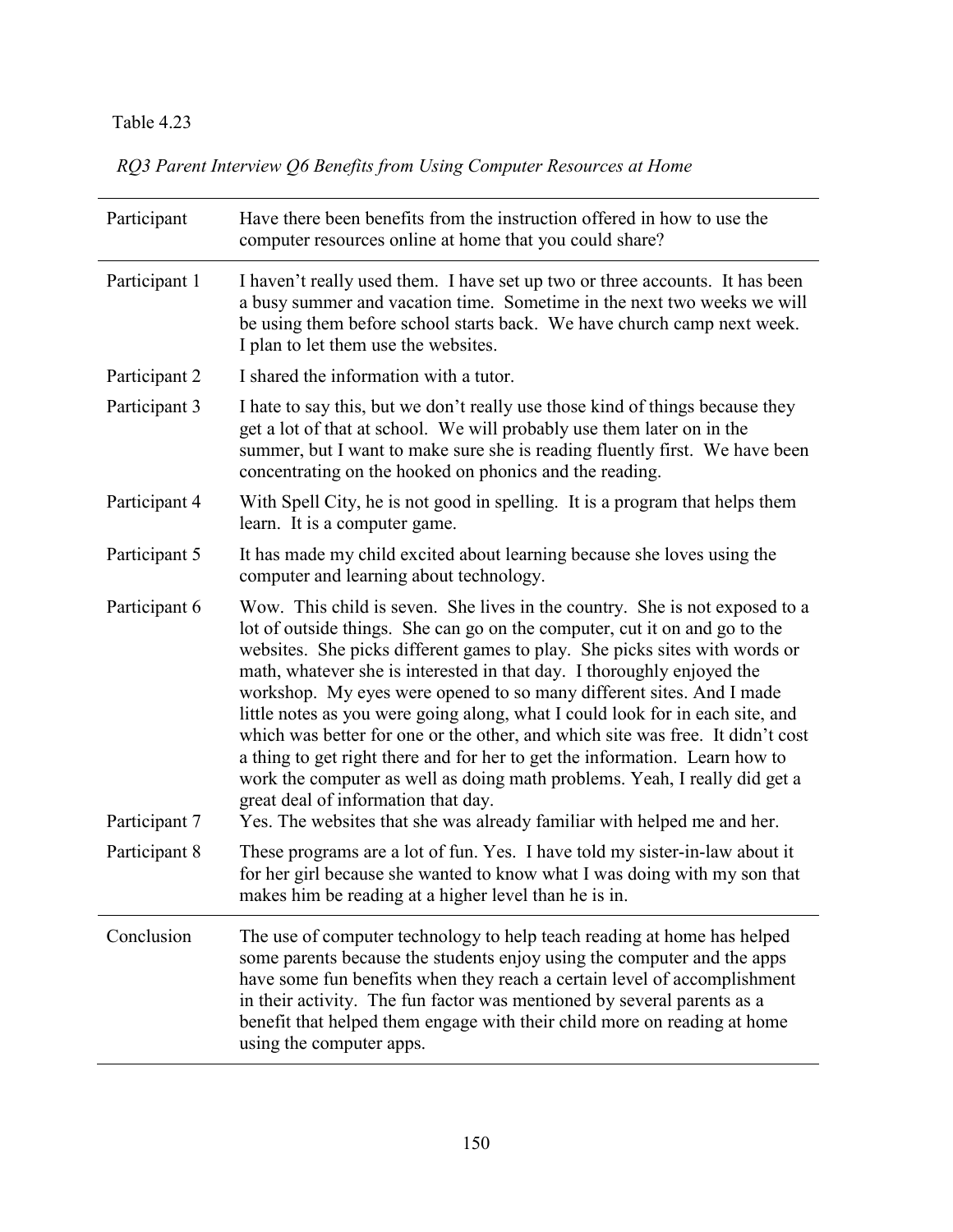*RQ3 Parent Interview Q10 Influences to Help Parents Feel More Connected* 

| Participant   | Was there anything you learned in the workshop that made you feel more<br>confident that you can be more connected to the school, the teacher and<br>what your child is learning?                                                                                                                                                                                                                                                 |
|---------------|-----------------------------------------------------------------------------------------------------------------------------------------------------------------------------------------------------------------------------------------------------------------------------------------------------------------------------------------------------------------------------------------------------------------------------------|
| Participant 1 | Yes. I know there are resources available and I know the teacher is<br>available.                                                                                                                                                                                                                                                                                                                                                 |
| Participant 2 | Educating me.                                                                                                                                                                                                                                                                                                                                                                                                                     |
| Participant 3 | I feel like I was already pretty connected.                                                                                                                                                                                                                                                                                                                                                                                       |
| Participant 4 | Keep in touch with the teacher and the progress the child is making. Be<br>more connected to the school and stay involved in that child's life and make<br>sure they are on task. If they are having a problem with something,<br>hopefully that teacher will call you to let you know if they are having a<br>problem in a certain area. The workshop helped me feel more connected.                                             |
| Participant 5 | Well connected to the school would be using the websites from the school<br>site that they use every day and are familiar with in the classroom. That's<br>about it.                                                                                                                                                                                                                                                              |
| Participant 6 | Just as I said, I feel like the teacher and I can talk at any time. I feel like<br>that even more now. They showed us several things during the class, and it<br>was several teachers there, not just one. I felt like all of them wanted to see<br>us succeed.                                                                                                                                                                   |
| Participant 7 | The websites were already familiar to the child and most parents didn't<br>know about the websites and that this was something that we could do at<br>home. So that helps a lot.                                                                                                                                                                                                                                                  |
| Participant 8 | Yes. The websites we were shown is what our kids do in class and now I<br>know exactly what he is doing.                                                                                                                                                                                                                                                                                                                          |
| Conclusion    | Several parents noted that the workshop helped them see new resources<br>available to them through the use of the apps, but also that the teachers<br>came across in the way they communicated to the parents to let the parents<br>understand better that the teachers are approachable and available to help<br>not only the student, but the parent if they had more questions about what<br>they had learned at the workshop. |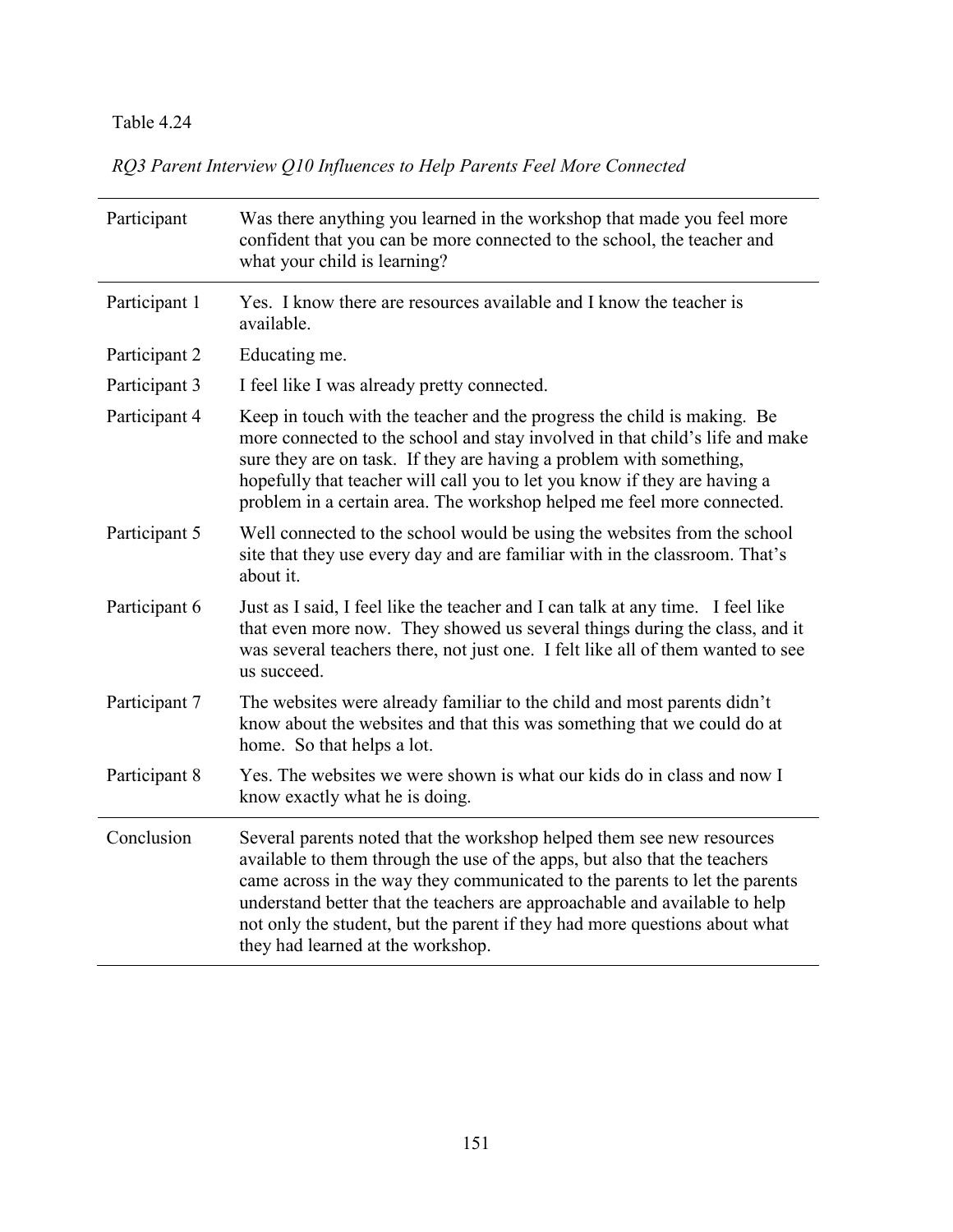*RQ3 Parent Interview Q12 Barriers for Greater Parental Engagement*

| Participant   | What are the barriers you face that get in the way of you being more<br>engaged with your child's work at school?                                                                                         |  |
|---------------|-----------------------------------------------------------------------------------------------------------------------------------------------------------------------------------------------------------|--|
| Participant 1 | Time. We have three small children.                                                                                                                                                                       |  |
| Participant 2 | I don't think there is anything.                                                                                                                                                                          |  |
| Participant 3 | My children listen to someone else better than myself.                                                                                                                                                    |  |
| Participant 4 | There is so much going on now with testing. I think that is a big barrier.                                                                                                                                |  |
| Participant 5 | If I were on a daytime schedule, I could be at home more at night when she<br>is doing the work on the computer.                                                                                          |  |
| Participant 6 | None.                                                                                                                                                                                                     |  |
| Participant 7 | Work schedule sometimes but I always try to help.                                                                                                                                                         |  |
| Participant 8 | Pass.                                                                                                                                                                                                     |  |
| Conclusion    | All of the parents had a strong interest in being engaged with their child's<br>work at home. Time was one factor named to be a limiting factor for<br>parents they may have more than one child at home. |  |